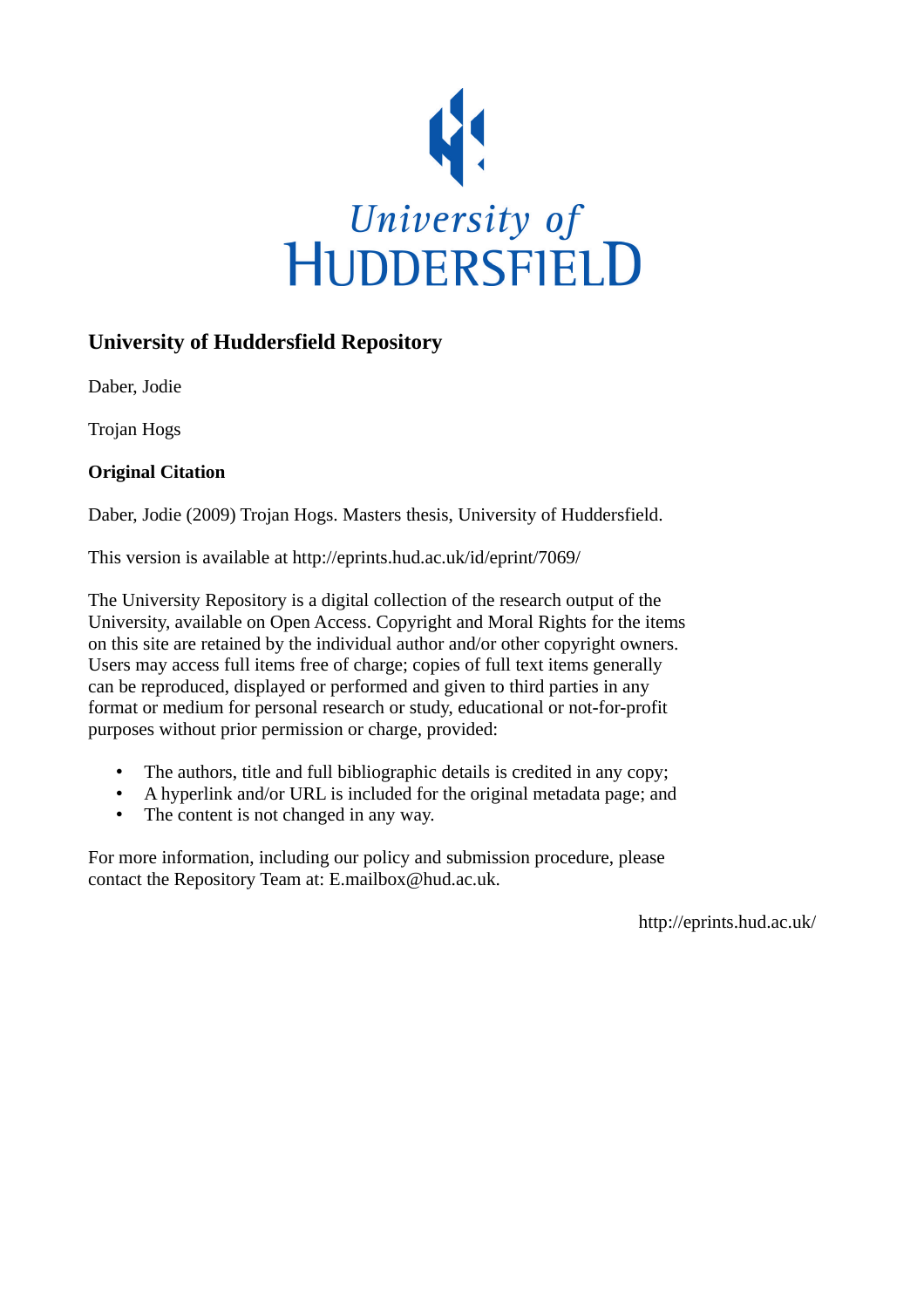# TROJAN HOGS

## A novella

## AND SUPPORTING EXEGESIS

### JODIE DABER

A thesis submitted to the University of Huddersfield in partial fulfilment of the requirements for the degree of Master of Arts by Research

September 2009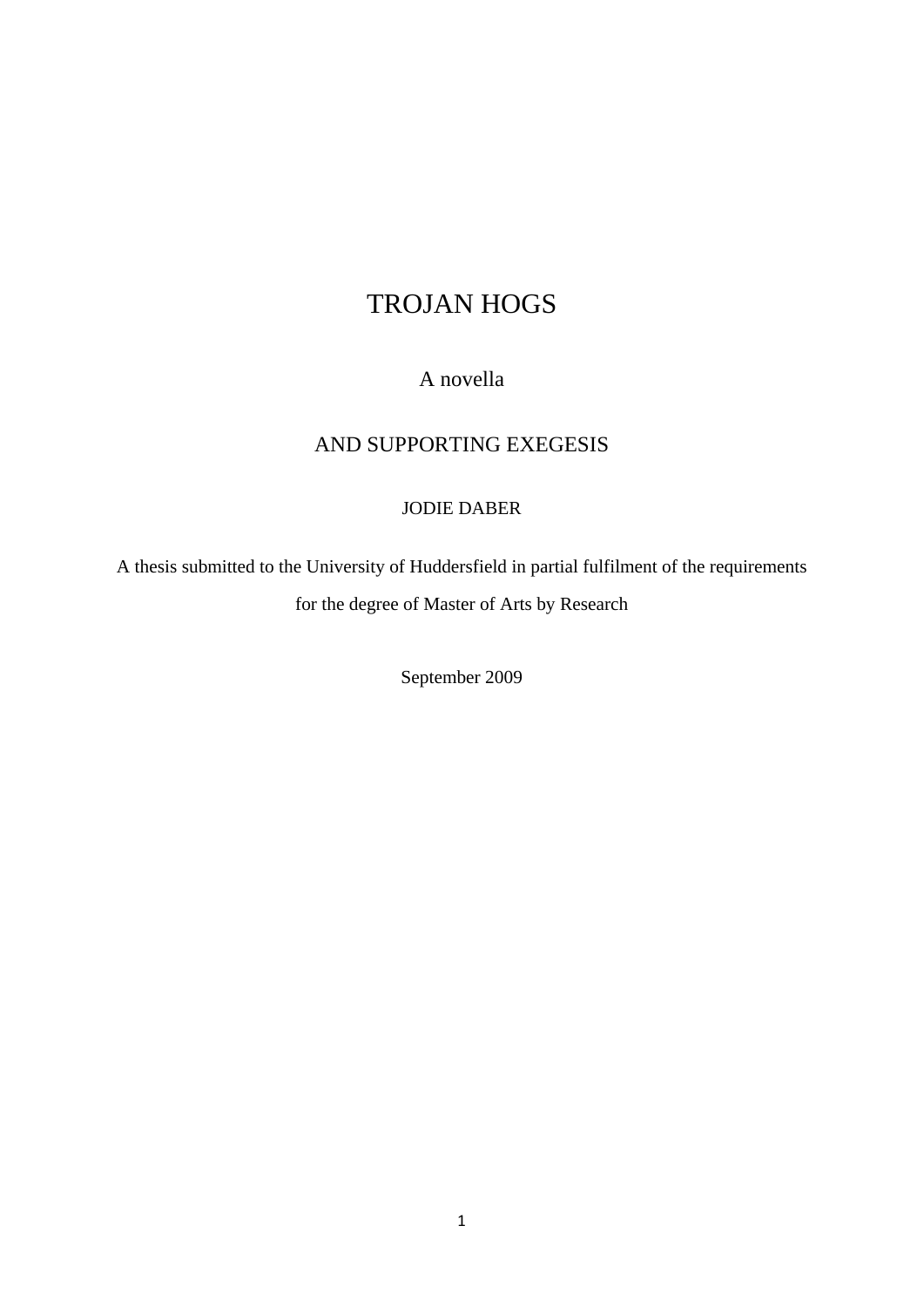# **CONTENTS**

| <b>TROJAN HOGS</b>   | 3  |
|----------------------|----|
| <b>Birthday Cake</b> | 3  |
| Sausage Ends         | 14 |
| Cheeseburger         | 25 |
| Penny Sweets         | 38 |
| Leftovers            | 46 |
| Flat Champagne       | 54 |
| Chocolate            | 59 |
| The Trojan Hog       | 66 |
| <b>EVECECIC</b>      |    |

### **EXEGESIS**

Female Serial Killers in Literature

Craft and Technique

Conclusion

Bibliography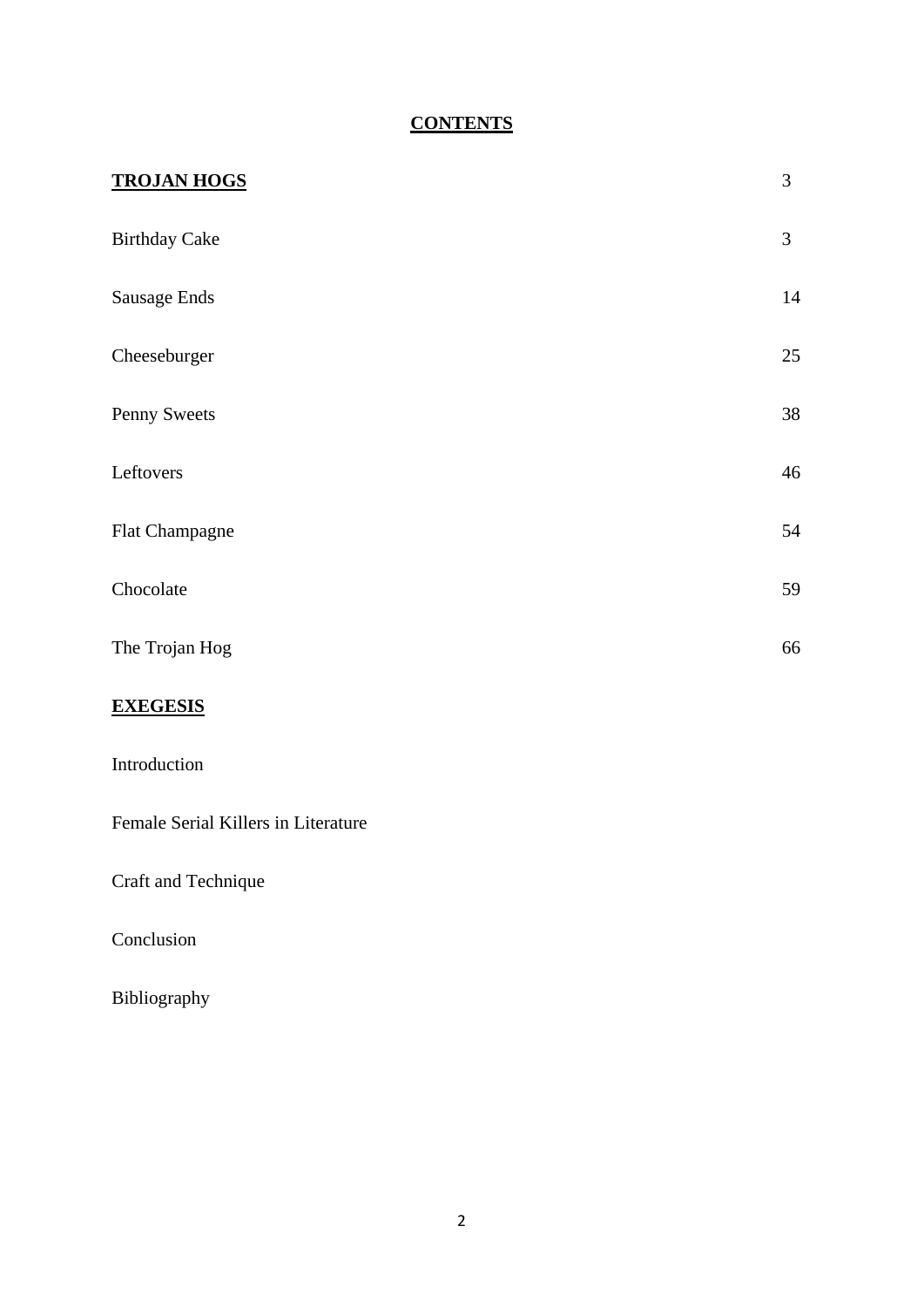# **Trojan Hogs**

#### **Jodie Daber**

#### **Birthday Cake**

Happy birthday to me, happy birthday to me, happy birthday dear Clovis, happy birthday to me. It's the big three-oh and it is going to be a delicious day. I breakfasted on hardboiled eggs all painted up like bees and seasoned with salt from the store in my trouser pockets, and little fish biting their own tails. Later I will go and see Poor Betty, get in my cups and look at her things and at her, but now I am at home about to start preparing for the feast. Around the sofa on which I sit, piquing my appetite with a mug of Advocaat, there is a moat of detritus, furry cups and clotted tissues, bottles both full and dead, eggshells and bones and a Pompeii of ash. Some fecund kind of mould pelts the walls and it is cold so I tend to sleep in my clothes and drink to excess. All the wallpaper is woodchip, and it looks to me like a million tiny people falling from the sky. I love my home. Houses are very important. People and houses are the same. Everybody is like a house inside, with cellars and secret passageways, noises in the eaves at night and infestations in the skirting. Everybody has somebody shackled to a radiator inside them.

To get to my house you go down a side street in between a takeaway and a travel agent, past the door of Soundz Niteclub, down an alley and there you are, in a dark, dark place where the sun doesn't shine and where revellers go to vomit. The club is open five nights. Its clientele often nip down here to get up to no good and when I'm in the big room I can hear them all under the door. Last night I heard a girl crying in the alley. I can't believe he's being such a twat, she sobbed, and her friend said I know and then they shared a cheeky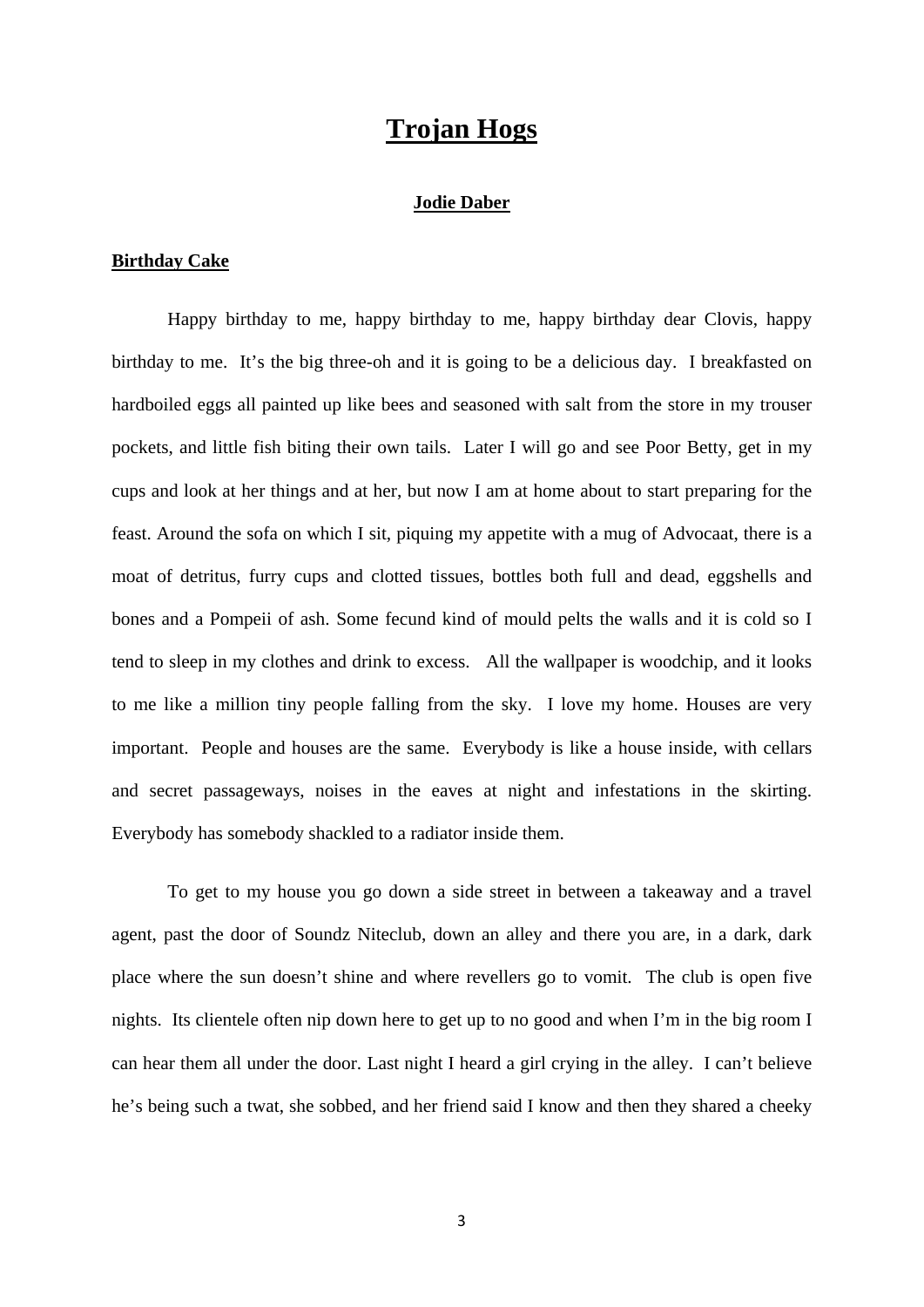spliff before the queue. Later on another girl said get it in get it in and a boy said it is in and I laughed out loud.

It is like beach-combing out there. Sometimes you can find pounds that have fallen from the pockets of dropped trousers, or packs of ready-mades which I don't like but can use and almost every day I find a bit of kebab or burger to supplement my breakfast. Once I found a pair of tights, flesh-coloured, rolled down and kicked off as though a slut had shed her skin. Phones are my favourites, especially camera-phones, and purses with photos and love notes inside. Poor Betty was out there somewhere, in her fuck-me heels and vintage frock, staring backwards through her knees and showing all her gums.

I bet it was Poor Betty who stuck the envelope to my door. I went out earlier for milk and Gentleman's Relish and there it was, fastened to the door with a length of blue insulation tape. My name was written on the front, in black biro capitals. The envelope was empty. Poor Betty is playing a little birthday trick on me, disguising her handwriting just to freak me out, like the time at hers when she went downstairs to collect the takeaway and then came running back up saying there were two policemen at the door asking for me. I'm ashamed to say I completely blew my cool, running to the window and swearing, and Poor Betty laughed at me and said what have you got to hide, you naughty thing? It looks like she's really pressed down hard with the pen - the paper is slightly ripped in some places - and the envelope smells funny too, kind of gamey.

My house is like a peat bog. Things disappear under the strata of stuff and reappear ages later, preserved but blackened, like Vikings. There is glory in mess, in dirt, a stinking shambolic magic that gets under your fingernails and leaves your skin all sticky. I don't wash myself much and I haven't since I was small, since my mother would try and tempt me into the bath with rubber ducks and bubbles. The sound of bubbles popping in my ears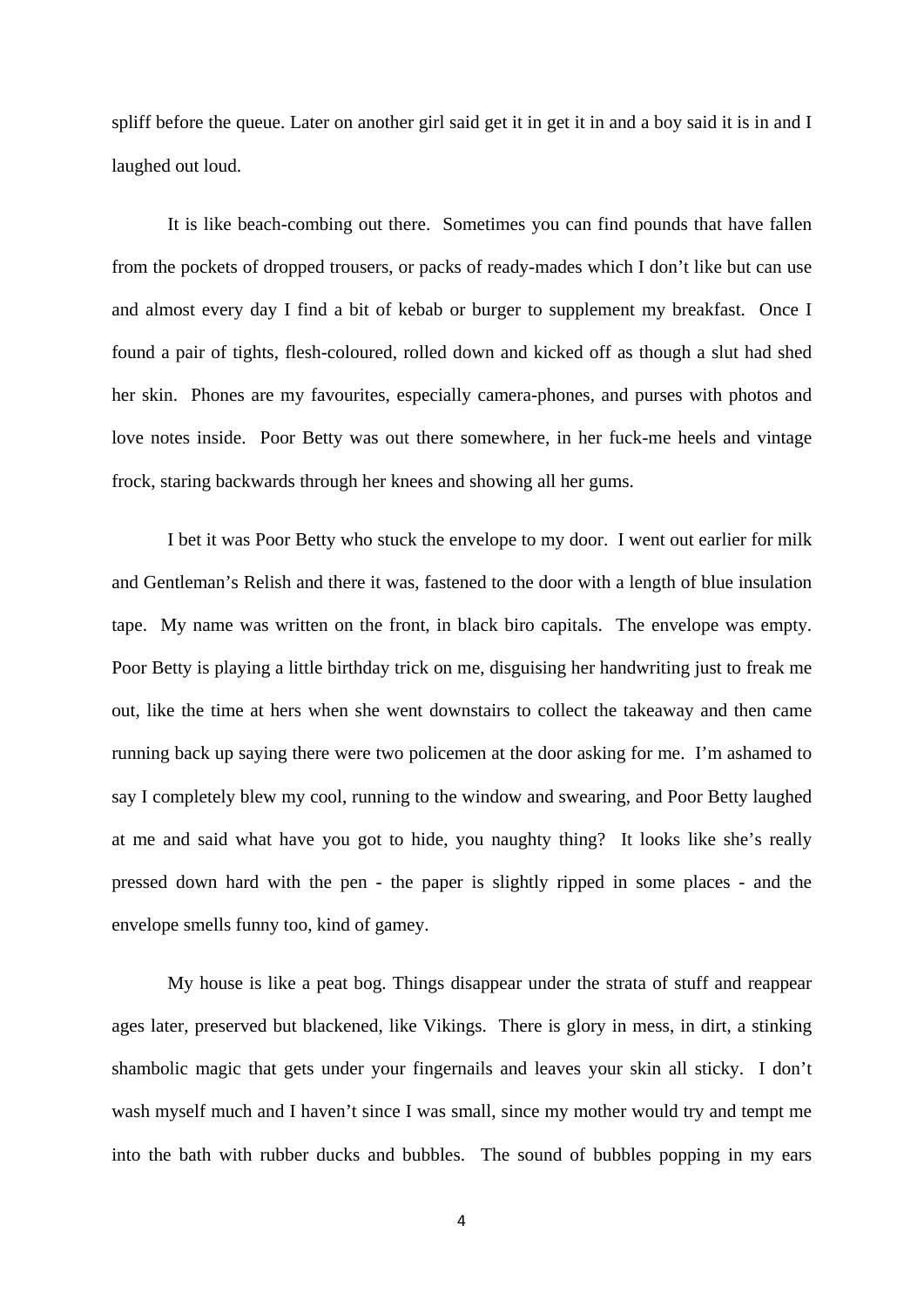annoyed me like knuckles cracking, and I would only get wet in the rain. Poor Betty wears layers of perfume – scented baths, dusting powder, lotions, deodorants, body-sprays and dabs of the pure stuff behind her ears and knees and just above her pubic hair, but I can still smell her cunt, because I know it is there. I want people to smell me. I love the way I smell and I love my body's excretions, like the faithful love the tears of milk that fall from holy statues' eyes. I like to pick myself, and I cultivate crusts for the purpose, crispy frills of dried skin on my lips, little burrs of shit, froth at the pits, scabs and scratchings, snot and scum. When people smell me they are inhaling me, tiny particles of my body and what comes out of it, and then I am inside them. It is an invasion.

The smells of my house are handed to me like a bouquet every time I walk though my door. Abiding charcoal, historic fat, the dirty-sweet stink of bad meat, the cloy of old bin, the base-notes of cold must and the top-notes of me, and weaving it all together the smell of whatever I last cooked in my small but well-equipped kitchen. Melted fats have escaped from the bottom of the oven, dripped to the floor and hardened in layers like browning stalactites. Every surface is at the same time sticky, greasy, gritty and dusty. You could write your name in the deposits above the hob. The wall there is a kind of yellow that, were it a paint, would be called something like 'Tropical Sunset', but which because it is natural can only be called 'Cumulative Neglect'.

On the far wall, opposite the door, I have my sink, my cooker, a countertop with cupboards above and below and my fridge-freezer which is bigger than me. My table stands in the middle of the room with one chair at its head, and against the wall on the right sags my broken-backed sofa, so knackered that when you sit in it your knees are higher than your head. The lino is dark brown, almost black in places with grease and spills that have formed a tarry layer. Here and there are scorch marks as though a hot pan had been left on the floor, and holes cut or ripped through to the wood beneath, and everywhere there are cigarette butts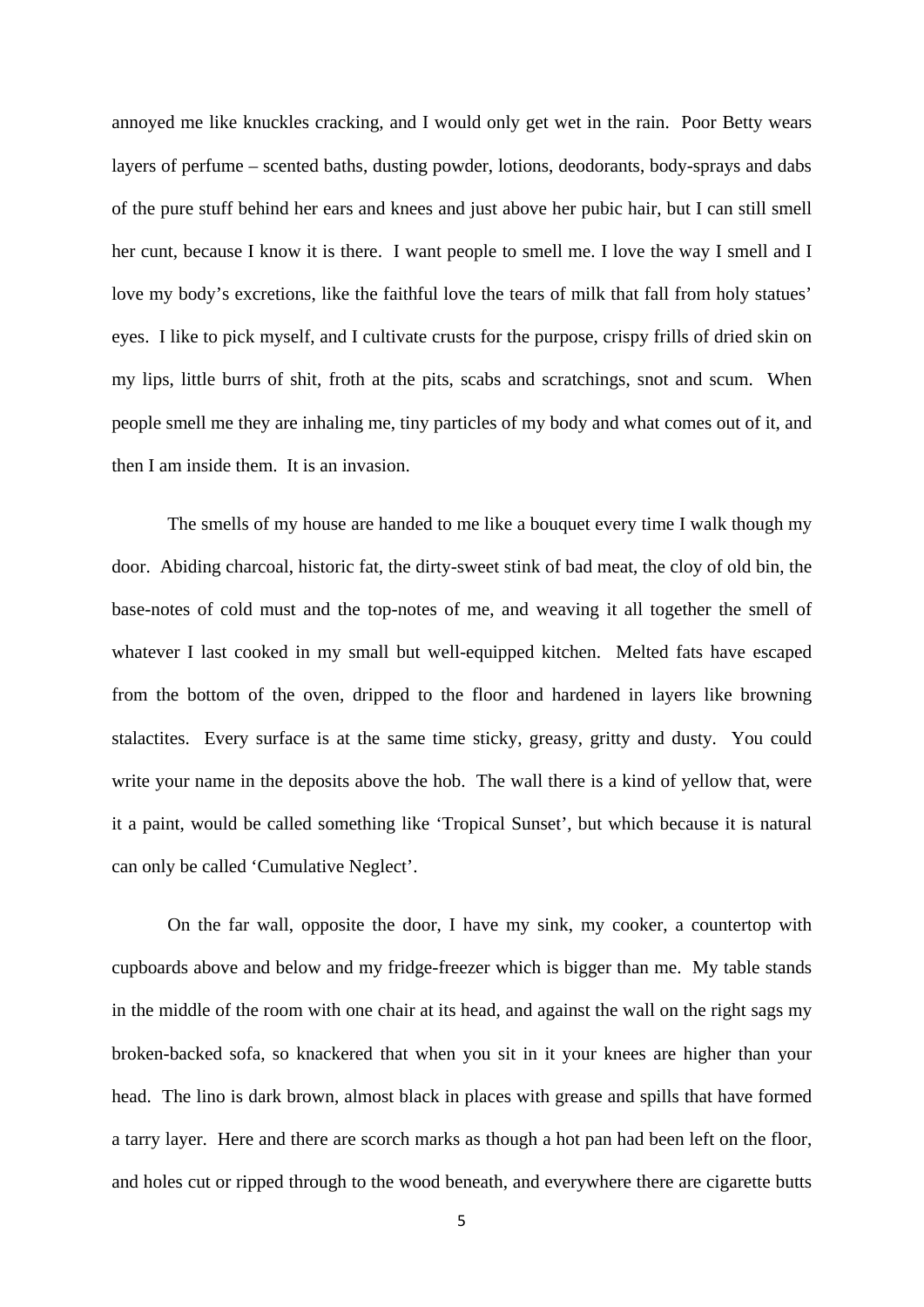and their accompanying burns. The rubbish is epic. Empty tins, half full tins with caps of fluffy mould, food wrappers and boxes, peelings and leavings, skins and crusts, bones and feathers and many things that have no place in a kitchen at all, like a toilet brush, nail clippers, a trainer, some jigsaw pieces and a dog collar. Somehow there are always more dead bluebottles than I have ever seen live ones. I use them like cloves.

I take food very seriously. I am a gourmet, an epicurean. There's always something soaking or setting in my cupboards and my pantry is crammed. Every food means something different and what you eat can change you. If you eat enough rabbit you can see behind you without turning your head. Honey lasts forever and so to spread it on your toast is to eat the future. Bone soup is an aphrodisiac. You should never skimp on ingredients, you must use real toad in your toad-in-the-hole, real shepherds in your shepherd's pie. I would never dream of serving upside-down-cake unless my guests were hanging helpless from the ceiling by their manacled ankles.

As soon as I moved into this house I commandeered the large downstairs bathroom to use as my pantry, ripped out the fittings and started to fill it in earnest. A packed pantry is the key to happiness. Let the bombs fall. I have twenty tins of corned beef, I can deal with anything. My pantry is stocked floor to ceiling and sometimes I go in there and run my fingers over the tins of pease pudding, sild, ready fried onions and baked beans with minisausages, the jars of pickled eggs, pickled cockles, pickled walnuts and gherkins of all sizes, the ingenious squeezy bottles of treacle and salad crème, the boxes of suet and instant mash, the three dustbins that hold my salt, sugar and flour, the strings of smoked sausages and strips of my unparalleled home-made jerky hanging from the ceiling. Once in a while I sleep in there on a bed made from wrapped blocks of lard. In the night they soften with my body heat and mould to my shape. It really is the most comfortable thing, and so what if they leak a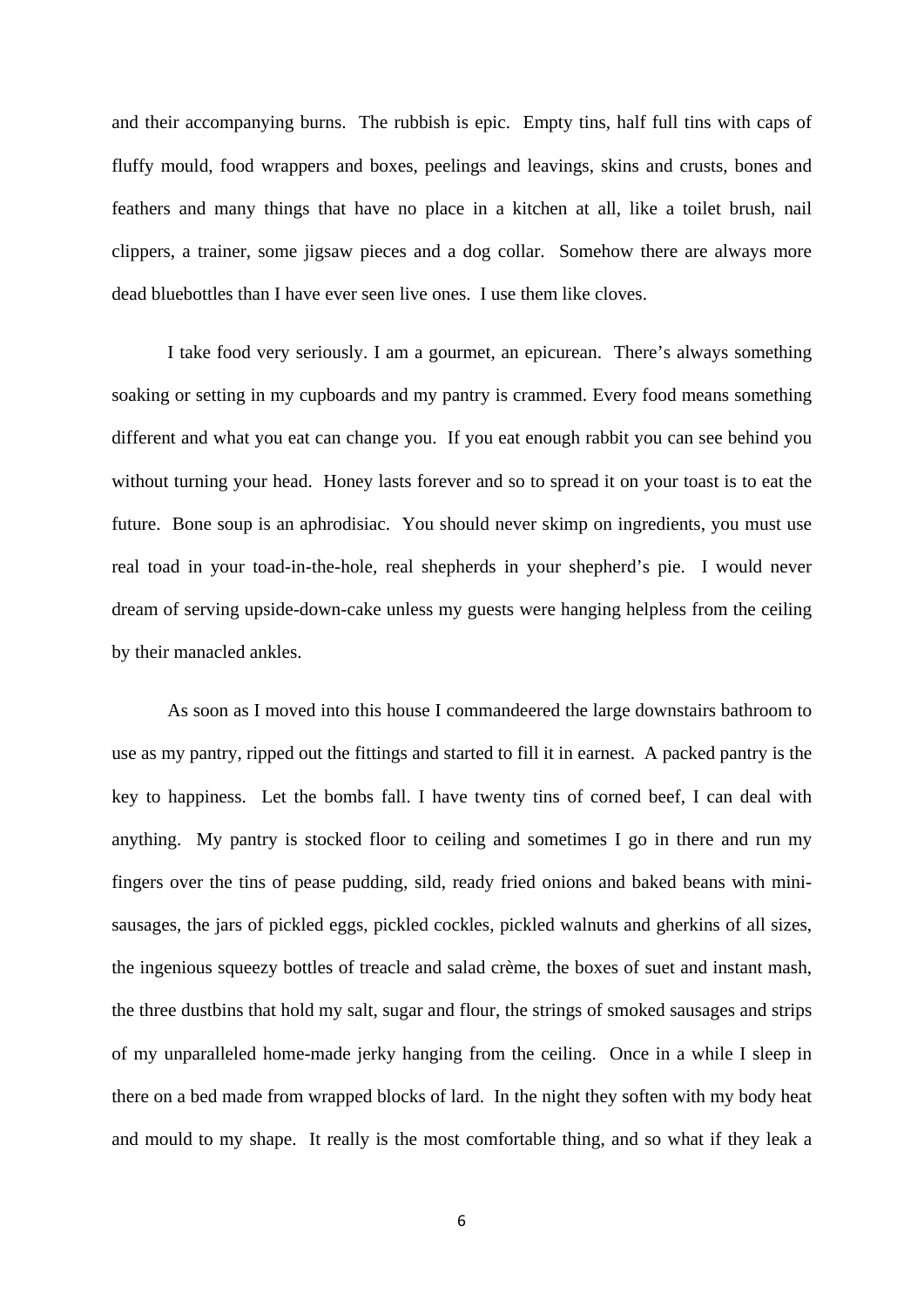little and I wake up greased – if someone broke in to kill me, they'd never get a purchase. Safety first.

Sleeping in different places gives you more interesting dreams. My childhood bed enveloped me like a woman and I shunned it, sleeping instead under it instead or in the shed or the attic or the wardrobe or on the kitchen table. My mother tried to scare me with talk of monsters that would catch me and eat me if I wasn't tucked up safe and sound in bed, but I just looked her in the eye and told her that the monsters were more afraid of me than I was of them. Now I divide my sleep between the sofa, the cellar and the floor. I have no bed and I don't go upstairs much.

Upstairs there are two bedrooms so full of mould and mildew that the air is powder. There is a bathroom, too, with a bath where I keep my rat-king of clothes, and a toilet like a black throat. I painted the seat lipstick red when I moved in, a small concession to interior decorating. I smashed the bathroom mirror. I do not need a mirror. I know what I look like. Most people cannot conjure up a clear picture of their own face. I can. I see myself clear as day. Next to the toilet I keep my library. Everything I need to know about the world I learned from the *New Illustrated Universal Reference Book,* published in 1933 and taken by me from a charity shop in town. Stealing is sweet, stealing from charity even sweeter. The other books I own are *How Fishes Live, Cooking With Gelatine, The Reader's Digest Book of Strange Stories and Amazing Facts* and a biography of Fanny Cradock.

 I'm a big fan of Fanny. Those gowns! That migrating lipstick! Those imperious and yet utterly ludicrous eyebrows! All I need to do is close my eyes and I can see her, viciously plucking the skin away from a chicken so that she might stuff mushrooms beneath, saying that as one was doing the same at home, one should think about that woman whom one doesn't like but to whom one is too well bred to say anything. I doff my cap to anyone who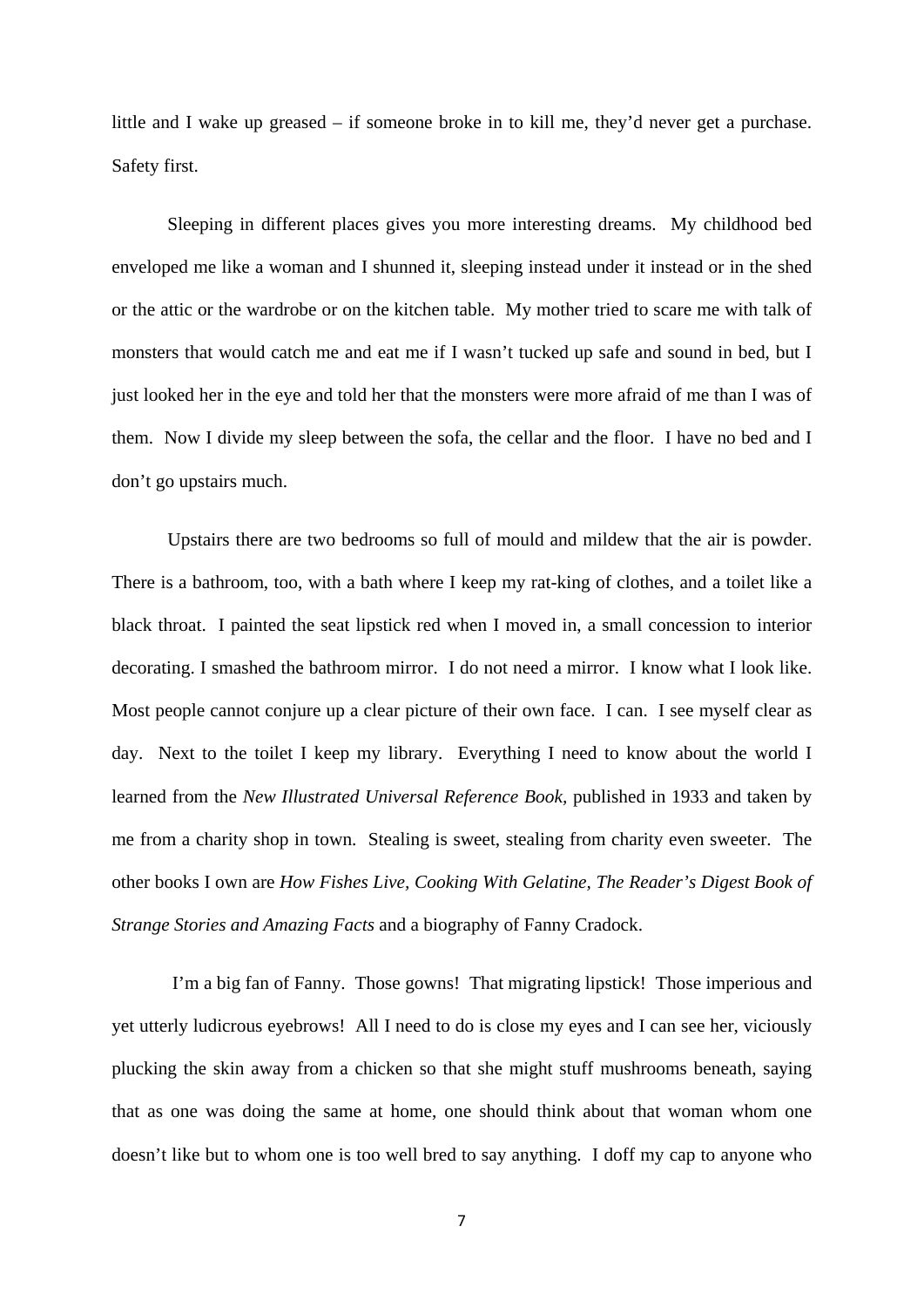thinks it is acceptable to use 'harmless vegetable dye' to colour hardboiled eggs a lurid blue and then serve them topped with mayonnaise and a jaunty anchovy scarf. She had so much more elegance than these modern chefs and her eccentricities were not nearly so forced. Not like Austin Aspinall, that wanker.

Clovis is my family name, and I'm keeping it so that one day I might disgrace it. The house I grew up in was called Pleasant View and it was down a dirt track that grew a spine of grass and nettles down the middle where car tyres didn't go. Me and my best mate William would walk down it with our feet in the muddy gullies at either side, straddling a verdant, stinging serpent. The view that was so pleasant was the hill that sloped down to the valley bottom with its pubic tangle of trees and the river that ran through them, the river I told William held catfish as big as men and freshwater squid with armfuls of toothy holes. The river flowed into a sucking culvert that gripped all the local children in a morbid fascination. It was William's second greatest fear, that he would be dragged down into that abyssal hole, hauled through the underground passages and spat out at the other end, where the river emerged winking from the mouth of a tunnel in the Garlic Woods, amongst the foundations of the dead mills.

I always think of William on special occasions. He was my first and best friend. He was shorter than me, and bigger. His thighs rubbed together when he walked, and I used to spend wall-eyed hours dreaming of the redness, the rawness he must hide there, in between his chubby legs. I met him at Nursery School, and that first day we had rice pudding at dinner, topped with a blob of raspberry jam. William ate his pudding from the outside in, leaving the jam for last. I waited until he was nearly there, and then stole the last mouthful. He cried, and I opened my lips and let the jam squirt out of the gap in my teeth.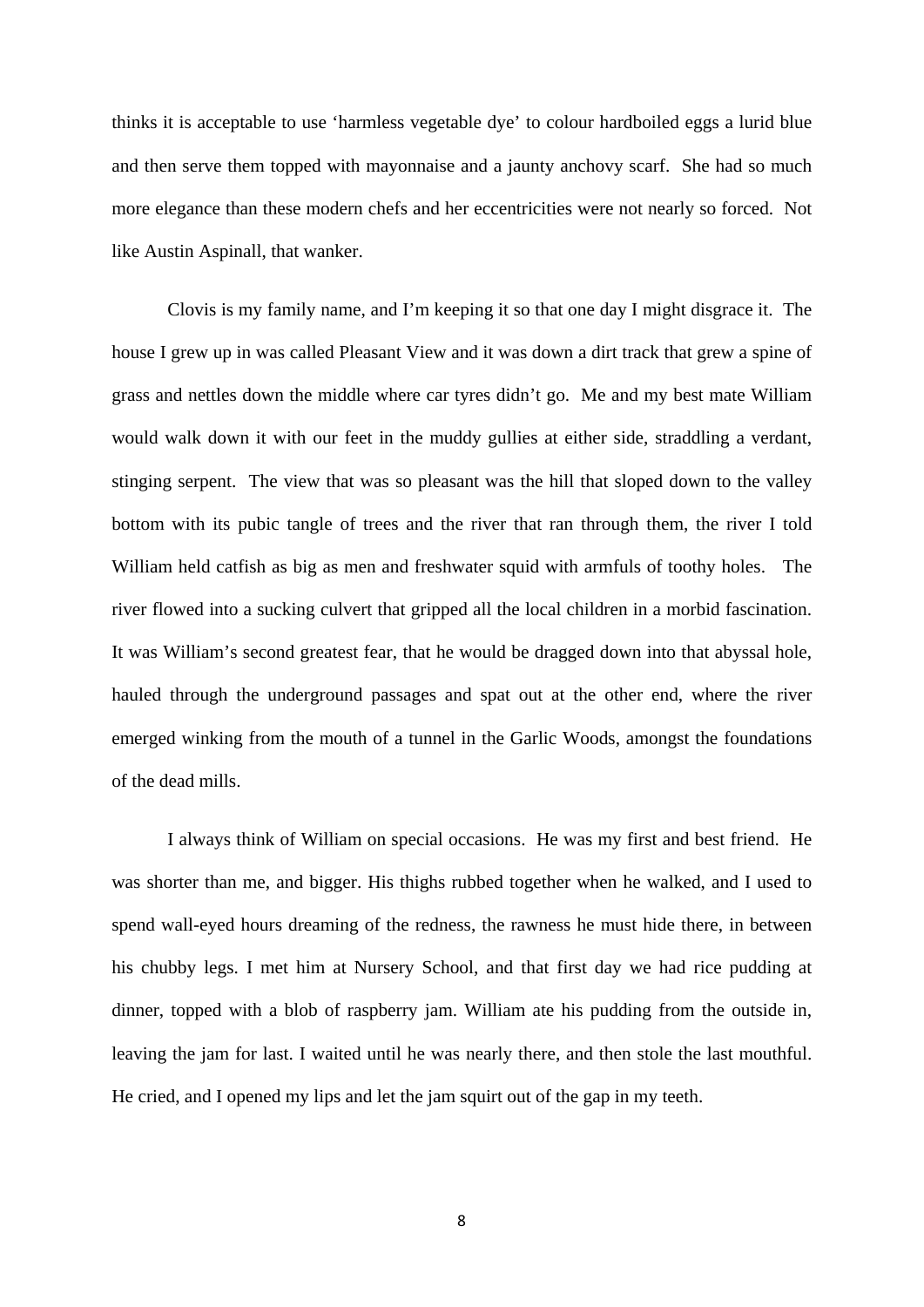William was a doughy, girly boy, pink and white with nothing in his pockets. We went swimming every Saturday. You've got tits, Willy, I would shout, tits like an old dog's teats, and the other lads would cheer me on with hoots and grunts as I grabbed at his legs under the water. William always wore goggles because the chlorine hurt his eyes. Underneath the water I could hear voices like fish and the liquid trill of the Lifeguard's whistle. Underneath the water I saw William tied to the mast of a pirate ship, his podgy body bound with ropes, William walking the plank, falling down to the fishes. After our swim we always had chips, licking the salt off our fingers on the bus home.

Of course I didn't want to be like William, but I didn't want to be like the other boys either – I couldn't see myself charging round the playground pretending to be a jet and I never felt the slightest inclination to kick a ball about. I did not want to be like anything, although for a while I thought I might like to be a goblin. Goblins have sacks with things in them and they are clammy to the touch. I thought I would be good at goblin things, hanging around in caves being malevolent, tangling myself up in little girls' hair and leaving it befouled. I didn't know what they ate, but I assumed it was cattle or honeycomb or baby teeth, that it was goblins not fairies who insinuated themselves under your pillow, under your tender-gummed head, and the coin from your parents was compensation because they knew what the goblins did, they knew, but they didn't tell you. Goblins appealed to me – furtive and malformed, clumping about in big boots fucking things up for princesses. I wanted to wear a bellhop's uniform or a nappy made from sacking, to break into people's houses and unnerve them, to clamber naked onto the rooftops and cavort and be legend.

All over my house there are my things. Poor Betty collects her virgins, furs, pictures of women in various states of bondage and undress, novelty erasers and things patterned with cherries. I collect things I find on the floor and I nest amongst them like a maleficent magpie. The stuff is banked so high that you have to walk across its surface like a dirty Jesus. My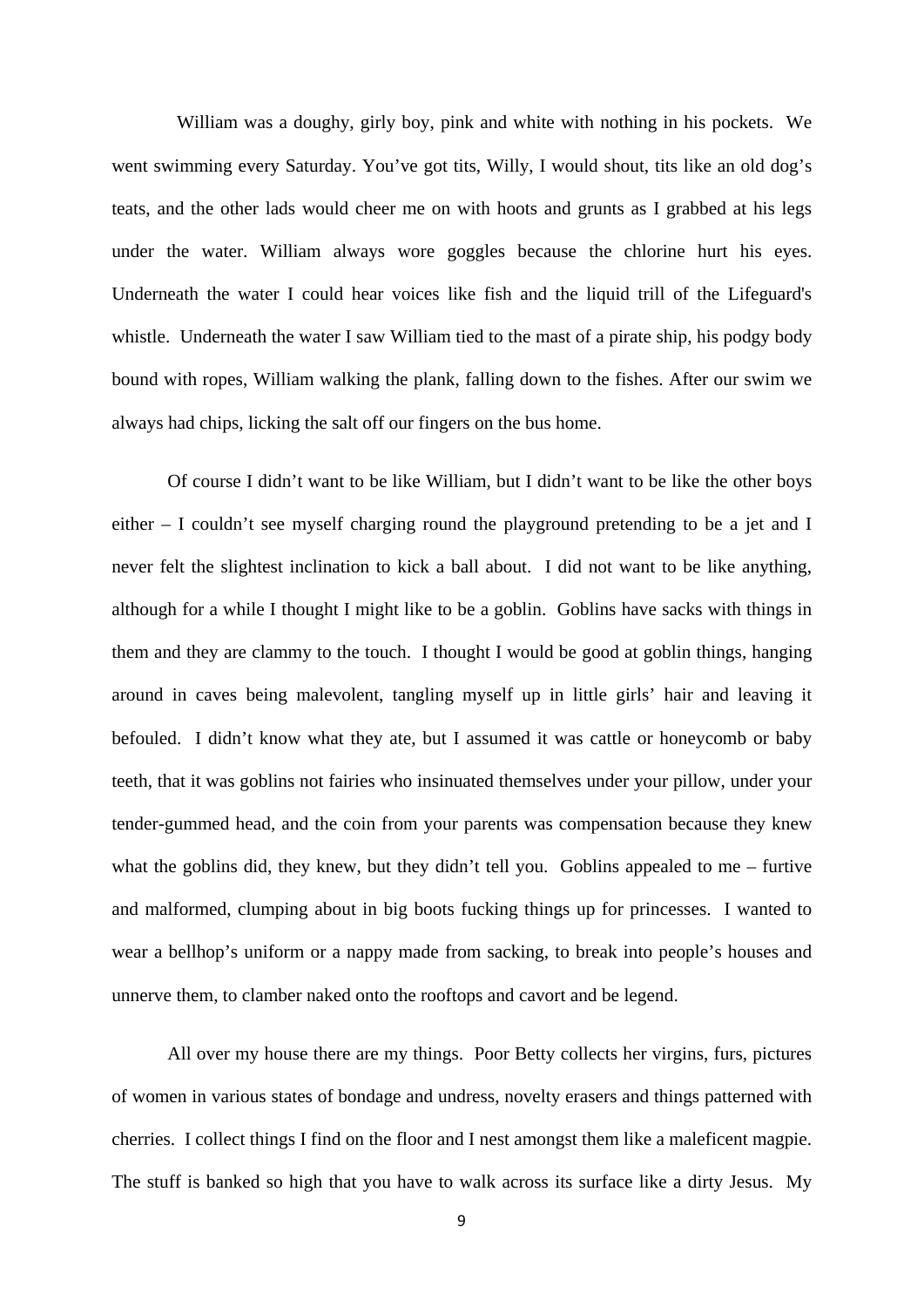mother used to say that if you lost something you cared about it would be waiting for you in heaven. She was wrong. If you live in this town and you lose something, chances are it is in my house, as far away from heaven as you can get.

I have always found treasures, everywhere I go. I dug up a dolly once, in the Garlic Woods. A tiny pottery poppet, its hair a dull lacquered cap and no clothes on over its protruding belly and chubby little bottom. Its face was deformed by wart-like flaws in the glaze, one above each painted eye and one next to the rosebud mouth. It had no hands or feet, just angled stumps where they had broken off. I told William I could see through its warts and made him keep it with him so I could spy on him. The poppet smelled meaty and sour and William complained that it burned his palm. Another early treasure was in the bushes by the side of the road home from school, wavy with damp and colonised by small spiders and tiny red mites. It was instantly my best thing and I kept it secret and safe up my jumper all the way home. The bugs crawled off it and on to me and I was the same as it, I was an illicit find, a bushful of filth, something ugly and yet totemic, with the power to change the world. I didn't look inside until I had got home and set the scene, drawn the curtains and stolen a leftover chop from the fridge. I sucked cold meat and turned pages both powdery and damp with mould and there they were, my girls, all spread like butter, on their backs or propped on knees and shoulders or bent over things, like none of them had the strength to stand up straight. Each girl was an elaborate frame around the same red abstract. Each girl was an object, a morsel, posed. William hated the magazine, and the others I found later. He blushed so deeply when he read the few lewd words out loud that I think now that it's a wonder he wasn't permanently stained.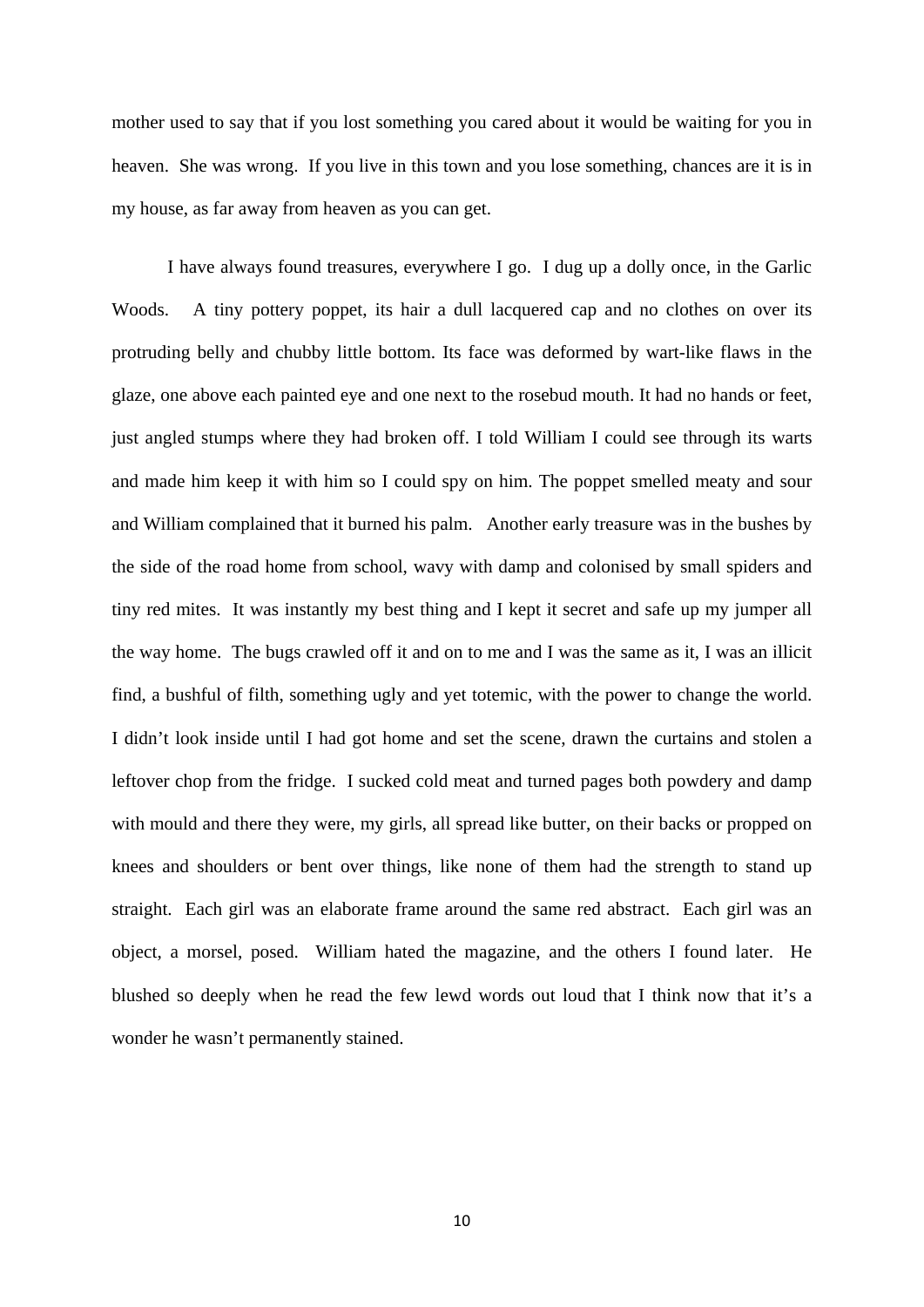You can't embark on a feast of this magnitude with only hours to go. There are a few things that I had to make earlier secreted about the house. As any chef will tell you, the secret to preparing a large meal is organisation. You must start with a tidy kitchen, because a tidy kitchen is a tidy mind. Accordingly, the first thing I do is sweep everything off the table and onto the floor and then kick it towards the walls, the bowls and cups and pans all full of galloping mould, scraps of paper – some stuck so tight to the surface that they seemed to have been varnished over and have to be picked off individually, clotted forks and knives and spoons, empty cans slowly rusting, crusts of bread and potato peelings and other unidentifiable foodstuffs, cigarette butts and dead matches, three small bits of circuit board that I like to find because they look like tiny towns, a bridal doll that I found in a skip and brought home and left on the table when I discovered a family of earwigs living in her bloomers, a primed mousetrap and twelve empty bottles.

I inspect the surface of the table and pull a few hairs out of the grease. Hair is the only thing I won't eat. There are a couple of pennies stuck there as well, so I throw them into the sofa for safekeeping and then I set out my stall. Everybody has some little everyday ritual that calms them and this is mine. For Poor Betty it is her toilet, which I love to watch. She sits at her dressing table in her anachronistic slip and puts on her makeup like she's filling in a form. My mother had her ironing and *The Archers* and William had his secret bathroom weeps. I cook.

I liked to watch William eat. I liked to watch William eat the things I gave him. He had a sweet-tooth, of course, and I indulged it. The ultimate shame is shame of the body, the undeniable and ever-present. From an early age William would blush at his dimpled thighs, the spillage of his stomach over the waistband of his trousers. I loved the lines his clothes made, the angry bands of red, the indentations where the fabric held him in against his will. When he stripped they gouged out ghost clothes, described in chafed and glowing stripes the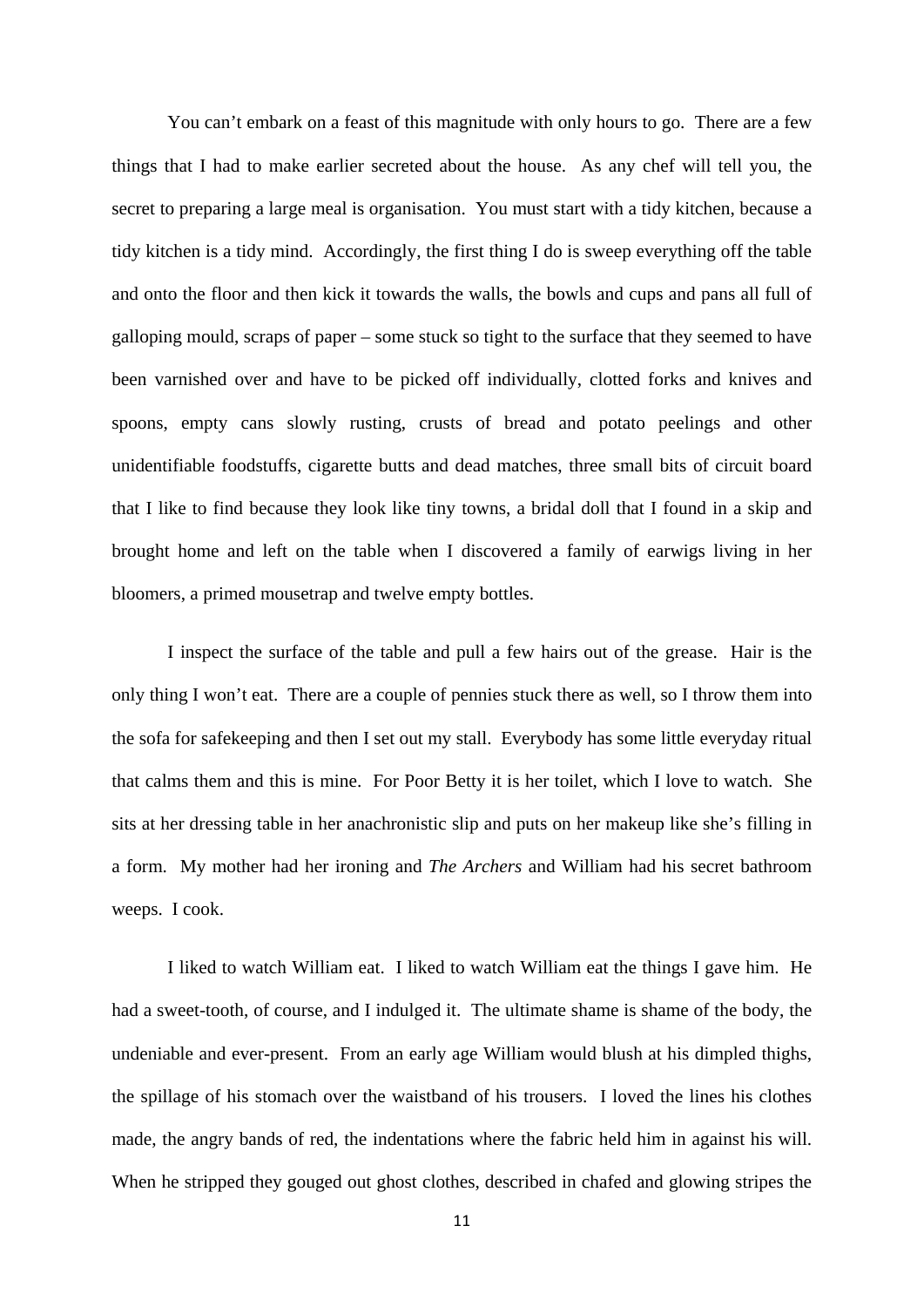outlines of his underwear, the day's discomfort pressed into his flesh. I was always lean and hard, but William you could lose things in, he could have smuggled diamonds in the folds of him, the folds I made and measured. Watching a fat person eat is both repulsive and compelling; even more so when they are weeping.

There are to be five courses. The starter is setting in the cupboard under the sink, so the first job is the soup. The stock is already in a large pan on the hob. I have boiled down the carcasses of a blackbird, a pigeon and two magpies for luck, with an onion, a pomegranate, twelve heads of garlic and a goodly dose of salt. Lesser chefs would have removed the bones, but I know they are where the goodness is. The stock has turned to pinky-grey jelly in the bottom of the pan, but it tastes delicious, and so I turn on the heat and poke at it with my wooden spoon as it thins, then take the end of a rolling pin to the big bits of skeleton, until a kind of lumpy, spiky paste is formed. I add a squeezy bottle of treacle from the pantry and a good slosh of Advocaat, as it is to hand and compliments almost all flavours, then turn down the heat and let it simmer. I won't add the liver until just before I serve.

The cake, of course, is paramount. It's the focal point of the whole party. A good birthday cake should be either witty or sophisticated, and should always reflect the personality of the birthday boy or girl. It should elicit gasps of wonder from the guests and, like a really beautiful girl, it should be almost a shame to cut into it. As this year is a milestone birthday I thought I would ceremonially put away childish things by creating what I have christened The Amazing Puerile Pudding. Into the mixing bowl go three bags of flour and two dozen eggs. A lot of people will tell you that you should always crush eggshells before you throw them away or witches will use them as flying machines. I just throw the whole egg in the bowl and have done with it. To the eggs and flour I add two pounds of winkles, the same of faggots and a punnet of Eat Me dates. This tickles me so much that I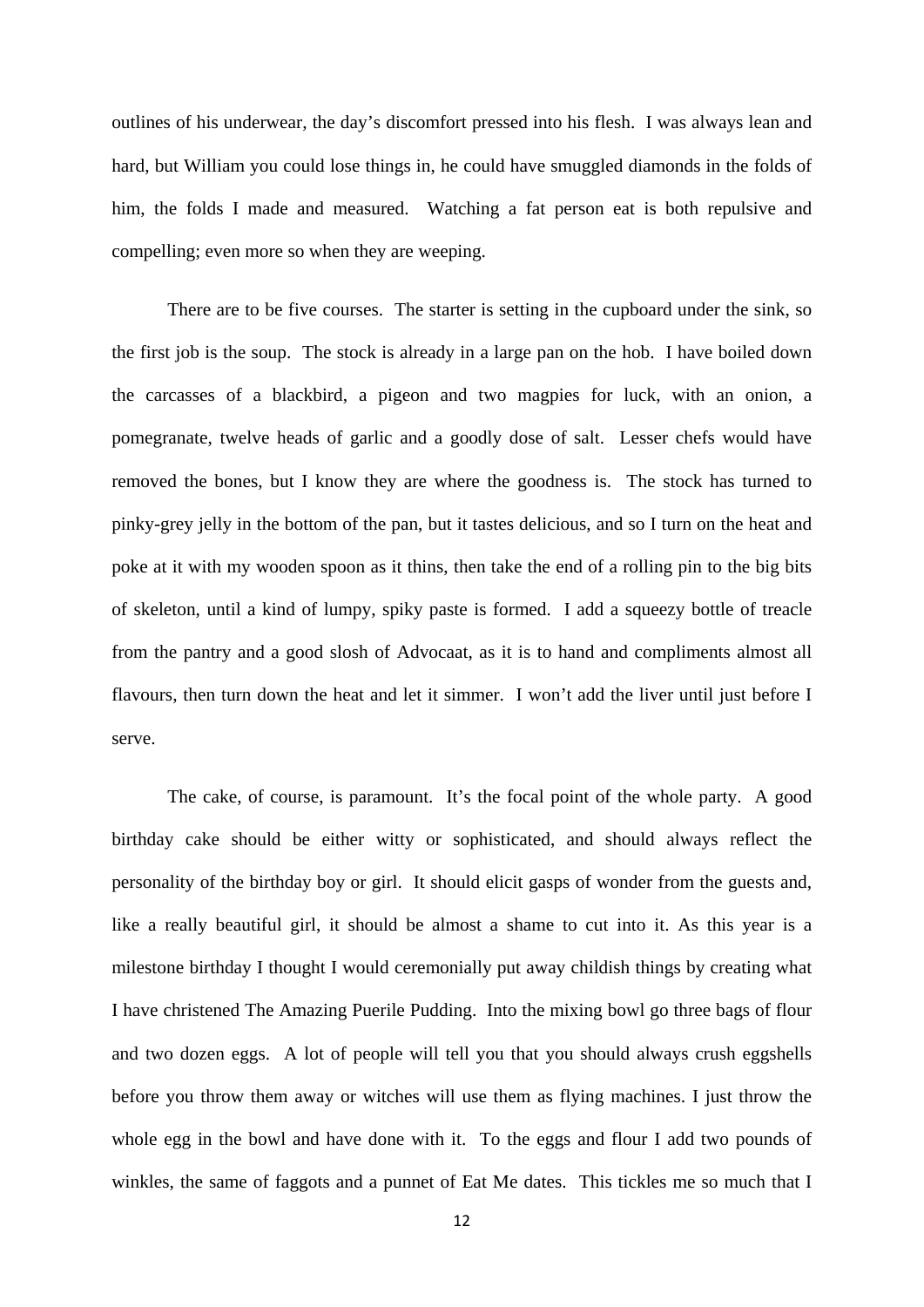have to stop and have a cigarette before I can go on. I make a mess getting it all into the cake tins, slopping the stuff all down my front, then whack the tins in the oven and turn it on full. There's nothing more comforting than the smell of home baking.

I set a tray with two glasses, a stub of candle in an eggcup and a bottle of Bollinger. No knives and forks because I prefer fingers. The starter itself – the foot-long Aspic Rabbit studded with baby octopuses and glistening beneath its jazzy crust of hundreds and thousands -balances precariously, overhanging the edge of the tray. With that final bout of activity, another slug of Advocaat and one last fag, it is time to party. I've got crusting smears of cake all down my jumper and around my mouth from where I've licked the spoon, there are bones in my turn-ups and bits of faggot in my hair. I have always believed in dressing for dinner. I throw my cigarette end into the soup, muscle the table out of the way, remove the requisite lino tiles and open the trapdoor.

I have an affinity with cellars. I had to be sure that this house had one before I moved in. My dream house would be an abandoned underground railway station, the silence of the tiles punctuated only by the tunnels clearing their throats. I would love to get into the sewers and reign over the rats. The cellar I have now is perfect for my requirements. It is one large room with flickering strip-lights and one whole wall of shelving. Here and there are little drifts of junk – planks and guttering and a couple of stolen street signs – and in the middle of the room there is a large table, the twin of the one upstairs, with two spindly chairs. There is even a convenient sink, and the chest freezer that is my pride and joy. The best thing, though, is the girl tied up in the far corner on a bare mattress mended so many times it is more gaffer tape than cloth.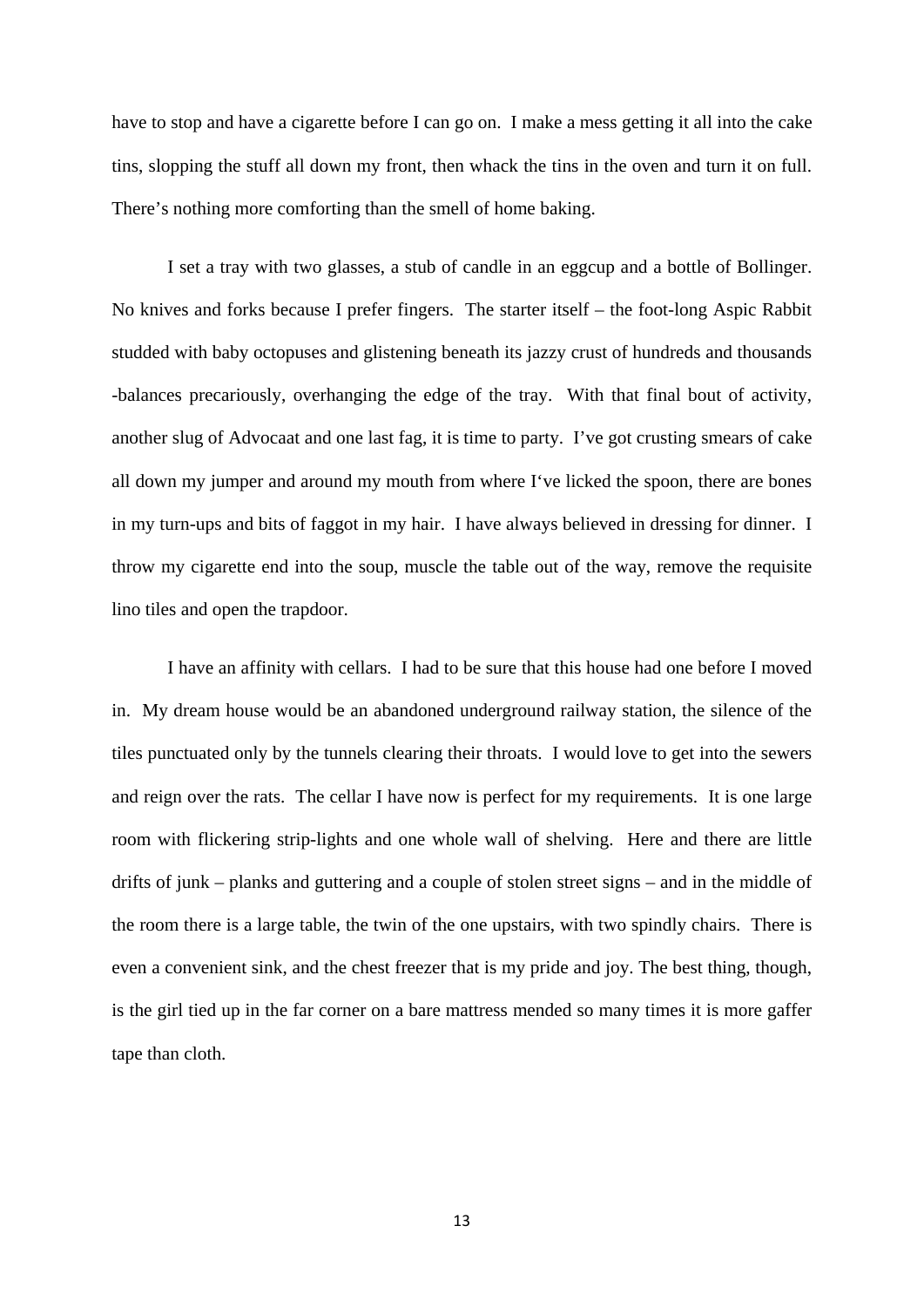#### **Sausage Ends**

Two years ago I was obsessed with stealing meat. I scratted in the bins outside butchers' shops, I sewed secret pockets inside my Parka so I could shoplift steaks and whole strings of sausages, like a carnivorous clown doing the handkerchief trick in reverse. To me, nothing tasted better than meat I shouldn't have. Once or twice I even mugged a student for his kebab. I would take my hoard home and eat it, naked and crowing. This meaty hobby is how I came to work at the cafe opposite the bus station, a place of unrelenting grimness staffed by disappointed women with hands full of sovereign rings and mouths like cats' bottoms. Pensioners and people-casings congregated there, queuing up with plastic trays for dehydrated sausage dinners or stew slopped from the crusted bain-maries. It was my job to collect the dirty plates and shove them, still on the tray, down a long, covered tunnel to the washer-uppers in the kitchen. I filled my pockets with the tough, wrinkly sausage ends that the old dears' false teeth wouldn't let them tackle. I ate the little nipply things in the toilet to keep me going until I could get home to the beef slices in my pants. The staff in the kitchen could not have been further from my mind until she came, the girl in my cellar. I was not so foolhardy as to approach her. She lasted only three weeks at the cafe and then she was gone. One of the other sink-monkeys told me she didn't like what the water was doing to her hands. I left soon after that. I grew disillusioned with sausages. I had seen a job advertised, waiting on in a posh restaurant, and I thought that this might lead me to a better class of meat.

I learned a lot in my time at that cafe. I learned that mushy peas are a powerful adhesive, that hair-nets suit no-one and that if you work around old people nobody notices how bad you smell. Most importantly, though, I learned that staff lockers are extremely easy to break into, and that girls carry in their handbags more personal information than is entirely sensible. From her handbag I found out her name, which was Gemma or Laura or something like that, her address, the university course she was on (textile design), her bank details, what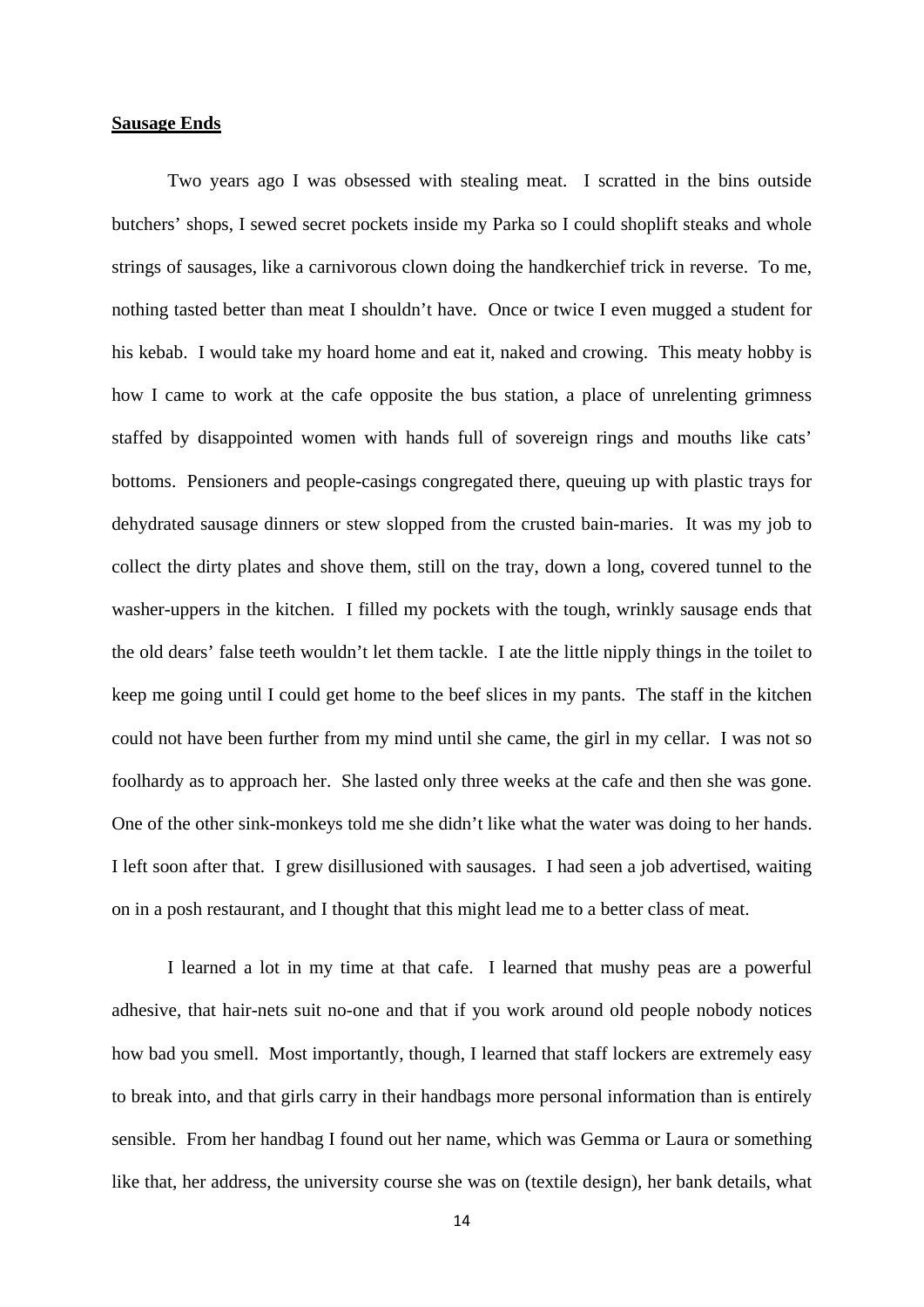her boyfriend and friends looked like, that she had a three-year contraceptive implant and that she smoked Marlboro Lights. I waited a year, watching idly in between other projects, and then one night I bumped into her in town when she was drunker than she should be and separated from her friends, and it only took two minutes to convince her that she knew me.

When I first got her she would turn her face to the stone wall and rub and rub as if she were trying to rub it clean off and make a mooing noise that I could hear from upstairs where I sat in the nude with a plate of sandwiches watching her parents' snotty appeals on the telly that I bought specially, getting crumbs in my pubes and particularly relishing the tongue. According to the ham-faced copper on the box, she was last seen in the company of a slightly built man in a navy blue Parka who, of course, was me.

I set the tray down on the cellar table and look around with a deep, homecoming sigh at my favourite place in the world. I once asked Poor Betty where her favourite place was and, predictably, she said her bed. William's favourite place was the classroom, because it was the one place I couldn't get him. He volunteered for all sorts of extra-curricular activities; he stayed in at break to water plants and clean blackboards and he even learned the recorder, much to the amusement of our classmates, but I was always prepared to wait. He was a willing sheep in every nativity play except for one year when the teacher took pity on him and the Angel Gabriel broadcast the joyous news with a podgy, fidgeting companion. I did not participate in the plays. The teachers found it best not to press the point. When I asked the girl in my cellar to tell me her favourite place she just said anywhere, please, anywhere. But, to be fair, I didn't take her for the conversation.

On the shelves in the cellar I keep the tools of my trade. Some of them are the same as the ones in the kitchen – the spatula, the crab cracker, the meat mallet, lemon reamer and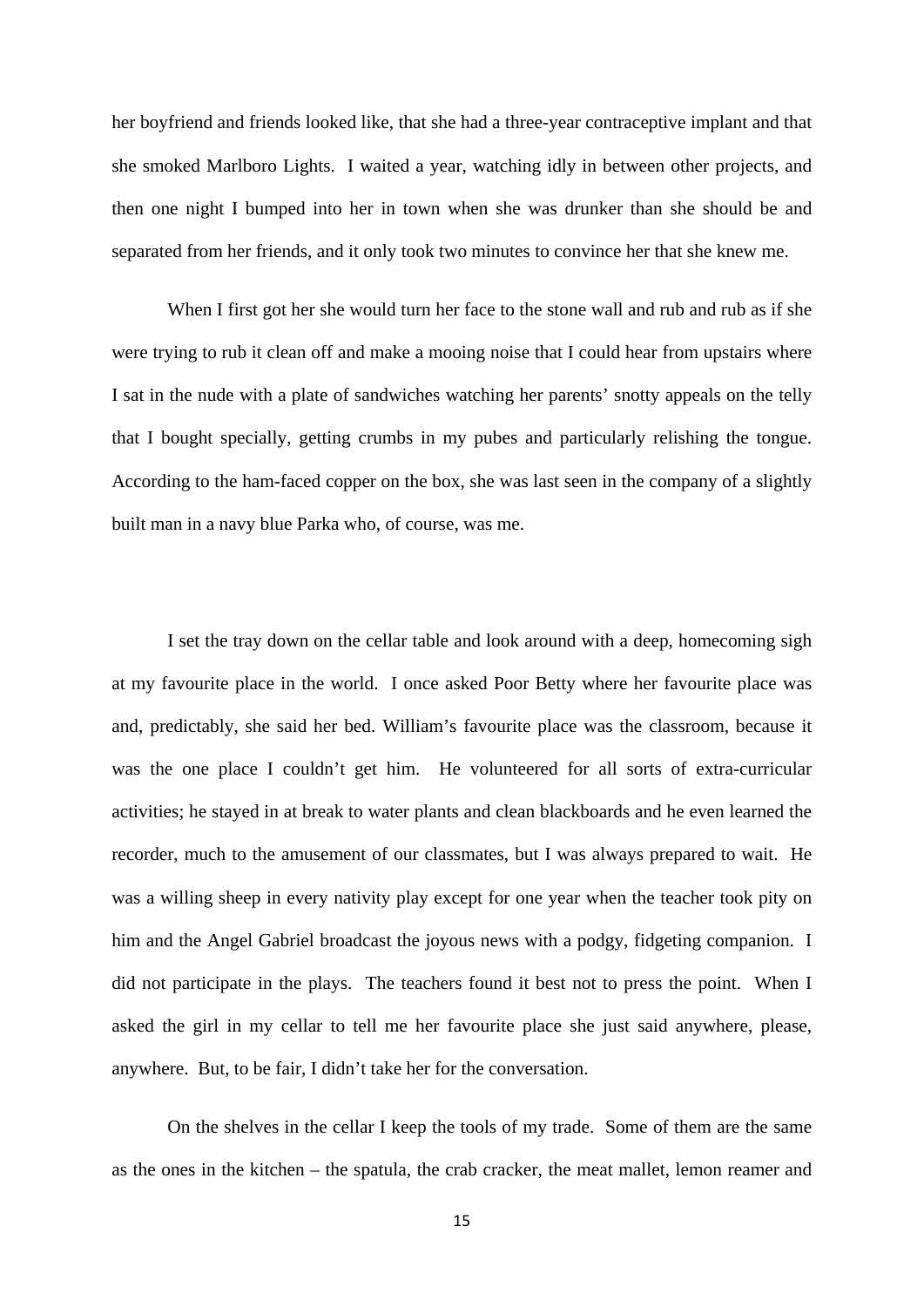basting syringe. The knives, of course. Then there are things that I only ever use in the cellar, like clothes-pegs, mousetraps and fly-paper. There's a box of tampons and some rolled up bandages piled up like snowballs, tubes of Deep Heat and pots of Vaseline. The plunger kept rolling off the shelf, so I keep it on the floor now. One shelf is dedicated to the things I need when I work away from home; copies of *The Watchtower*, a fake arm cast, a couple of wigs and bags of hair and dust from other people's houses.

I light the candle with my lighter and a flourish and turn to the girl in the corner. The way her arms are tied to the hook in the wall above her mattress reveals her armpits and the fact that she could do with a shave. When I open the champagne I can't resist aiming the cork at her, but it comes out cock-eyed and only catches her a glancing blow on the elbow. She starts to fret and low. I fill two glasses, drink one straight down and take the other to my friend. I untape her mouth briskly. If you do it slowly, it hurts a lot more, but I am eager to get on. I tip back her head and fill her full of fizz. I can see her teeth, once glacial and now burnt toast and old bones. She gulps and leaks and sneezes once, like a cat. I pet her head, smoothing the long blonde hair. Wisps come away on my fingers. She doesn't know that it is my birthday. I have been keeping that for a surprise. When I tell her she will be joining me at the table for a celebratory dinner, her eyes roll right back. The table is her least favourite place in the world.

Disgust and sexual arousal are very similar things; both involve an involuntary physical reaction prior to any physical contact with the object that inspires them, and both can be triggered by any of the senses. William had a very low disgust threshold and his disgust was indistinguishable from fear. Custard skin, raw fish, the sound of somebody clearing their sinuses, dog mess, flies; all of these things and more would cause first full body shudders and then flight, if he was in a position to fly. I learned early on in my career that disgust is a much more effective weapon than pain. You will still be gagging at a disgusting memory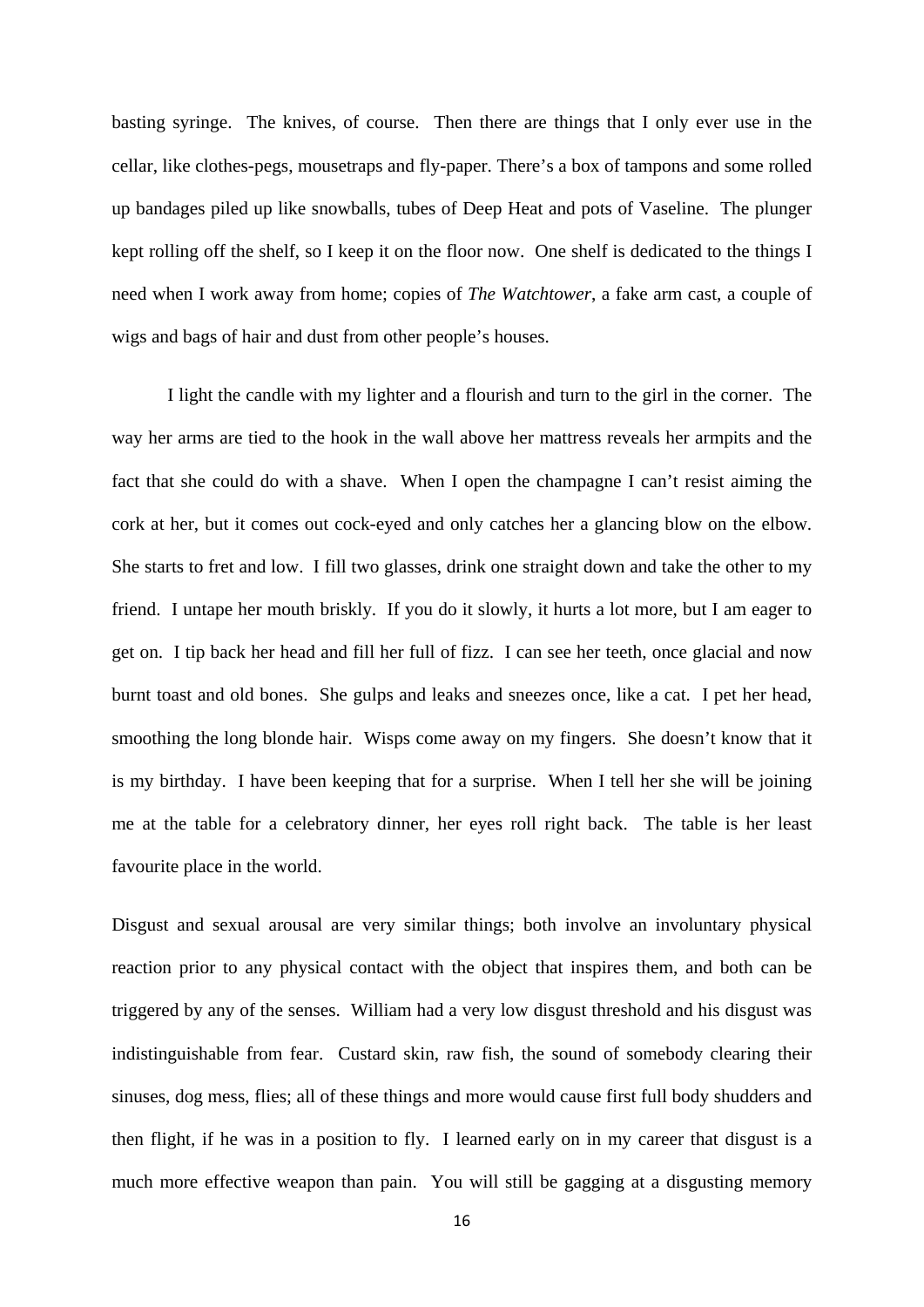long after you have forgotten the pain of a punch. Poor Betty – even though her 'hobbies' suggest that she has no sense of disgust whatsoever – will actually gag at the sight of me preparing my miracle hangover cure of gin and a raw egg. Eggs are very raw; they haven't even become what they are supposed to be. Oysters, of course, are even rawer, they are still alive. People are selective about what they will eat raw. A nice, rare steak is great, sushi is fine, but not many people will risk raw chicken. People worry that if they eat certain things, they will get sick, but I will eat anything at all, and I'm OK. Better than OK – the eyes may be the windows to the soul, but the mouth is the gateway to the will, and if you can eat a slug, you can do pretty much anything.

The girl in my cellar is very susceptible to disgust as well. When I have manhandled her to the table and secured her to the chair she takes one look at the Aspic Rabbit and bursts into a fit of tears that completely ruins her rendition of 'Happy Birthday'. She watched her figure before she came and then I watched it for her. She said she liked being hungry because it made her feel virtuous. Ironic really. I bet she wishes she was starving now. She has a good metabolism, though. She doesn't put on weight, no matter how much she eats and how little exercise she gets. I don't think that squirming about and arching your back and shuddering really count as exercise.

The girl in my cellar was, like all the women and girls I have ever met, involved in a constant battle against her body and all the bits of it that grew and oozed beyond her control. In a way, I suppose, her sojourn in my cellar must be quite a relief to her. She can just kick back and relax and let her hairy legs flourish. I love the things girls do to themselves, love it when they hurt themselves unnecessarily, tanning themselves to cancer, waxing their bits, plucking out their eyebrows until they cry. Poor Betty goes to the beauty parlour to have her cunt waxed, she has it all off and, Poor Betty being Poor Betty, she says it turns her on. I asked if I could go along and watch, but I think she thought that I was joking. I had a go with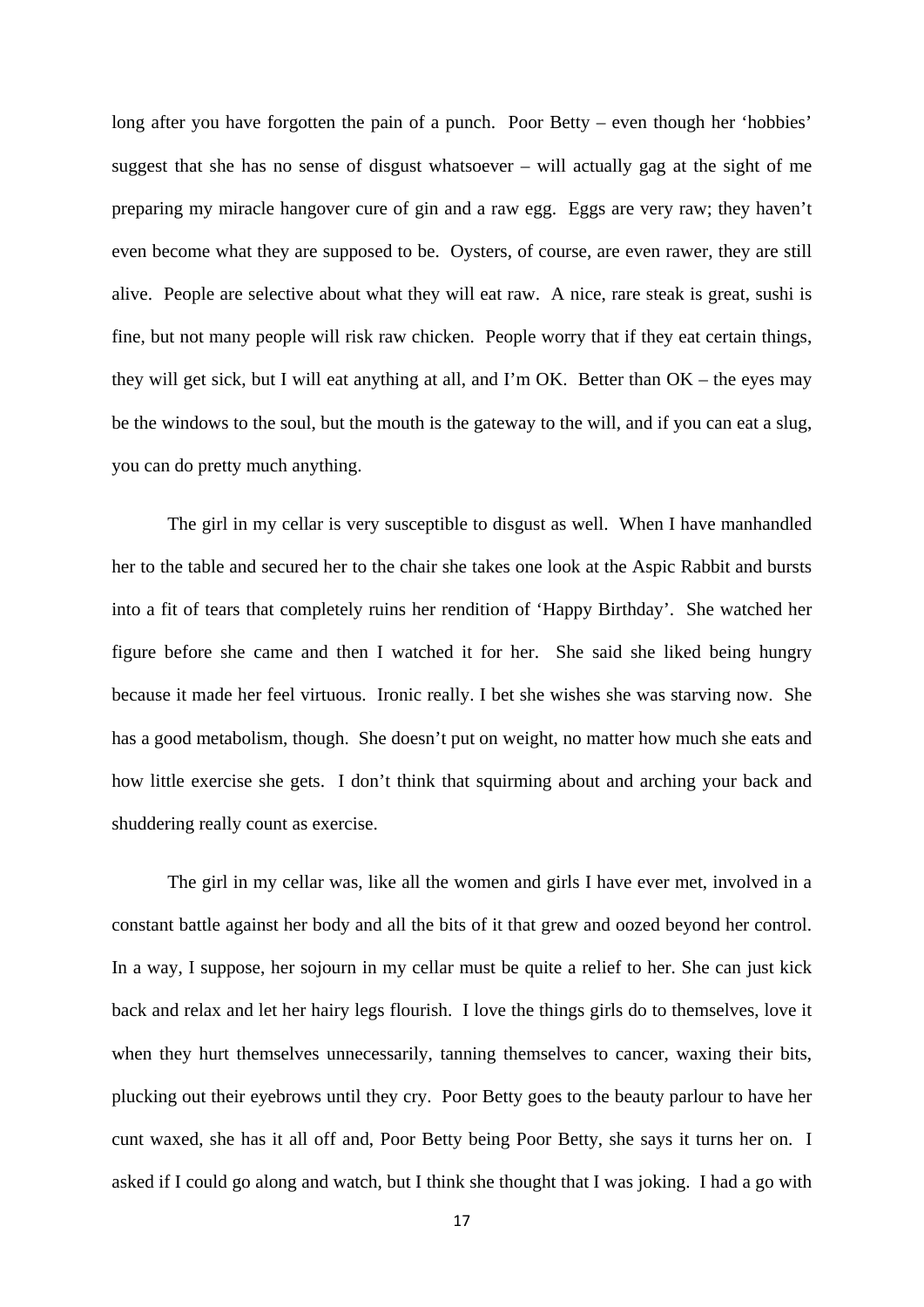the girl in my cellar and a roll of gaffer tape, but she must have had it done before because she only whimpered a little bit, although her nose ran.

 I am a very understanding person. I understand the girl in my cellar very well indeed. I know that the thing she hates most, more than the picnics and banquets and midnight snacks, more than the slittings and the insertions, the gratings and the inflations and the crude tattoos I sometimes give her with a pin and Quink, more than the times when I just make her lie still in my arms so I can stroke her beautiful hair away, more than everything, she hates being made to wait for it. So I take her by the chin and tell her that I am going out, and if she is a good girl and eats up all the funny bunny, when I get home we will have the main course. Which, I say, as I thumb a lump of crust from the corner of her eye, will be you.

Poor Betty lives a bus ride away in her overstuffed flat at the top of a nice old building that might be Victorian if it were important. I like going on the bus, and I always take the scenic route. I sit on the top deck of the bus, at the front, so I can see in to people's upstairs windows. When you are on the bus it's another place, suspended animation, and all you can do is sit back and wait for your stop. People can't help but nod off, morning and night, against their will. Sleeping on the bus is like lapsing into a series of short comas. I like to watch them as their heads loll until the bus jolts and clunks their skulls against the window or they snort awake of their own accord and slyly wipe away their drool. Some winter nights when the heaters are working the natal throb of the engine lulls them all to sleep, the whole top deck enchanted in their scarves and rain-damp coats. The bus is best in the winter. In the summer it smells of corned beef and testicle sweat. Sometimes though there are girls behind me talking about ISAs and weddings and what they are going to have for their tea and I can't concentrate on my book for thinking about standing up and turning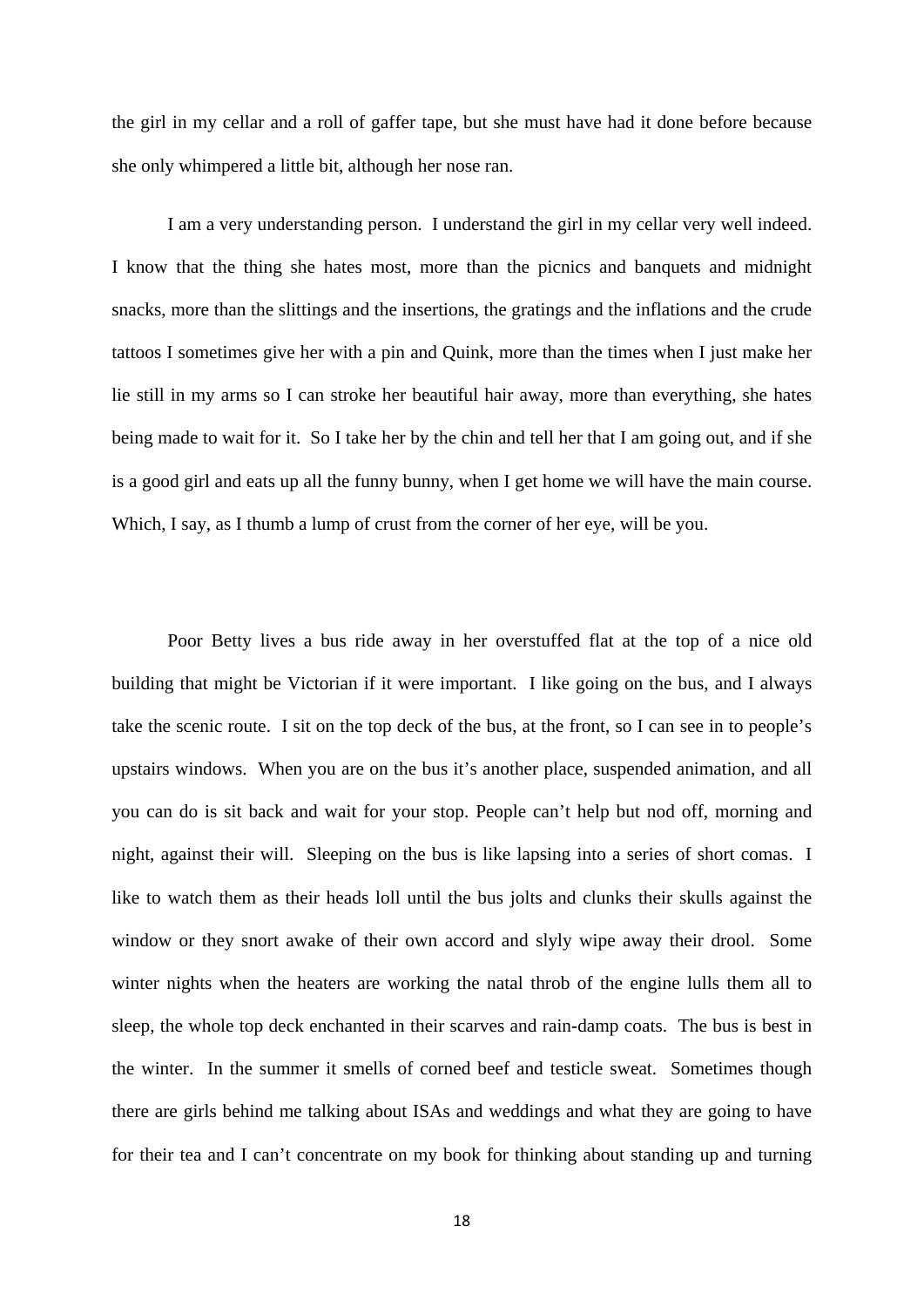round and exposing myself to them, pulling my trousers right down to my knees and showing them everything. Today I sit next to a schoolboy and I sit close enough for my thigh to nudge his and he moves away but I move closer and he turns his head right round to the window so I can see his red nape.

Her doorbell is on the fritz so I whistle at her open window. She comes down to let me in. Poor Betty's clothes are always full sentences. Kimono, mules, sleep-mask pushed into her catastrophic hair, mascara down to her cheekbones and a stained mouth. She sleeps in her makeup because she likes to look blasted and tragic in the mornings. She hugs me, wishes me happy birthday and tells me she has only had two hours sleep. I let her hug me and tell her she looks like a raped clown. She laughs and leads me upstairs.

Poor Betty has a wrought iron daybed in her living room and when I sit on it, nested in cushions of velvet and fur, I can see thirty-eight Virgins, twelve of them lewd. There are beautiful nudes on the wall and an ironic antimacassar on the back of the armchair, candles in wine bottles and a pair of knickers over a table lamp that I am sure she put there on purpose. There are clothes all over the floor, pools of silk and polyester, sequins and nylon and rubber. I can see through the door into her bedroom, to the queen-sized bed covered with a patchwork of furs that she made herself from flea-market finds. There are books everywhere, lots of them blue, de Sade and Sacher-Masoch, Miller and Nïn, Nancy Friday and *The Story of O*. There are books about the occult, books of dubious photography and a hundred blackcovered horror novels. She has several books about serial killers, thick volumes with photographs and raised red letters on the front. The air hums with incense and perfume and the underlying scent of Poor Betty herself, soft biscuits and sweat. She was born Elizabeth. She was Lizzy in pigtails, Beth in a blazer and when she was seventeen and started wearing dog collars and matching underwear she became Betty. Poor Betty had a Bad Daddy and a pissed-up mother and she was out boozing and bonking at thirteen years old. She was a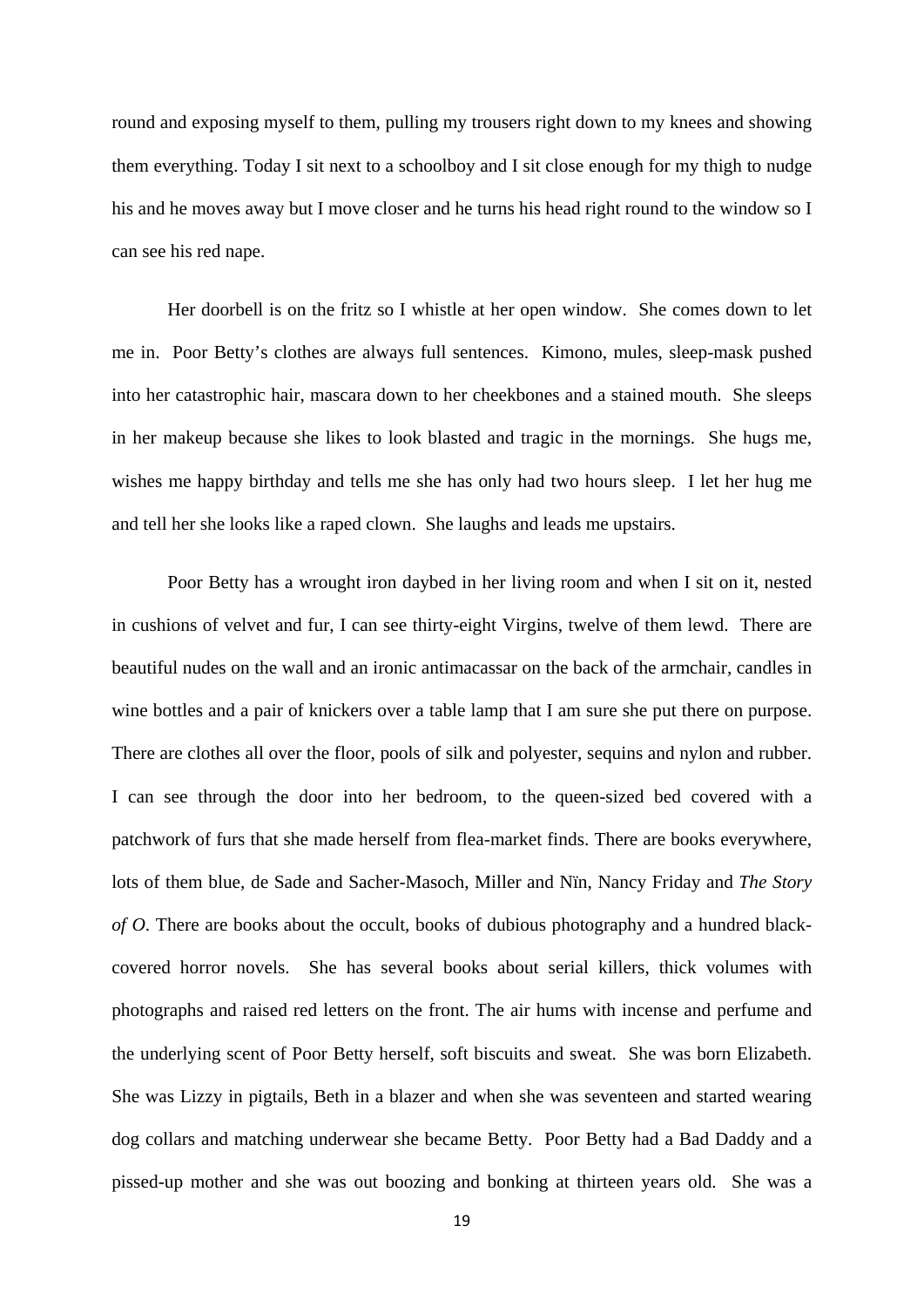podgy, spotty child until she blossomed and took hold of her victimhood like it was a rattlesnake and she was dancing in a mountain chapel. She made her pain into her worship and her art. She likes me, but nobody knows why, and she likes that even more.

She gets dressed and puts her face on and makes me a bacon sandwich with a candle in it. She pours vodka from a teapot into porcelain cups and gives me a miniature Swiss Army knife to hang on my key ring and a card with a kitten on it, just to tease me. I hate cats. They have eyes like crocodiles and would kill you in your sleep as soon as look at you. William had a cat, a fat fur-ball with drool stains around its mouth and secret scars. It was called Kit, which I suppose was meant to be cute. Cats don't use their vocal chords to purr. So where does that lascivious throbbing come from? Are they rubbing their wing-casings together? If you are moving house and you are unlucky enough to have a cat going with you, you're supposed to rub butter on its paws to stop it doing a runner. This inspires a question. Cats always land on their feet. Buttered toast always lands butter side down. So if you were to spread butter on a cat's head and drop it out of a window.... Sometimes I fear they are like bees and can smell each others' deaths, and that I if I killed one I would come home one day and find my house full of them, narrowing their lizard eyes on my bed, eels in their tails, little pink noses sniffing at my dirty plates, spraying their scent, limbering up in their velour tracksuits and tipping their claws with mercury.

She is beautiful, my Poor Betty, a stone fox with a parabolic body under her swaddling clothes and black hair like velvet ropes. She sits across from me today, her shellacked lips fellating a pastel pink cocktail cigarette, all bosoms and burlesque, and I smile, the vodka mixing with the whiskey I had before and making me feel pleasantly smudged. I pull the envelope I found on my door out of my pocket and wave it at her. She comes on all innocent and says what's that? Your little birthday surprise, I say, although I'm disappointed you didn't hire a stripper dressed as a policewoman to pretend to arrest me. She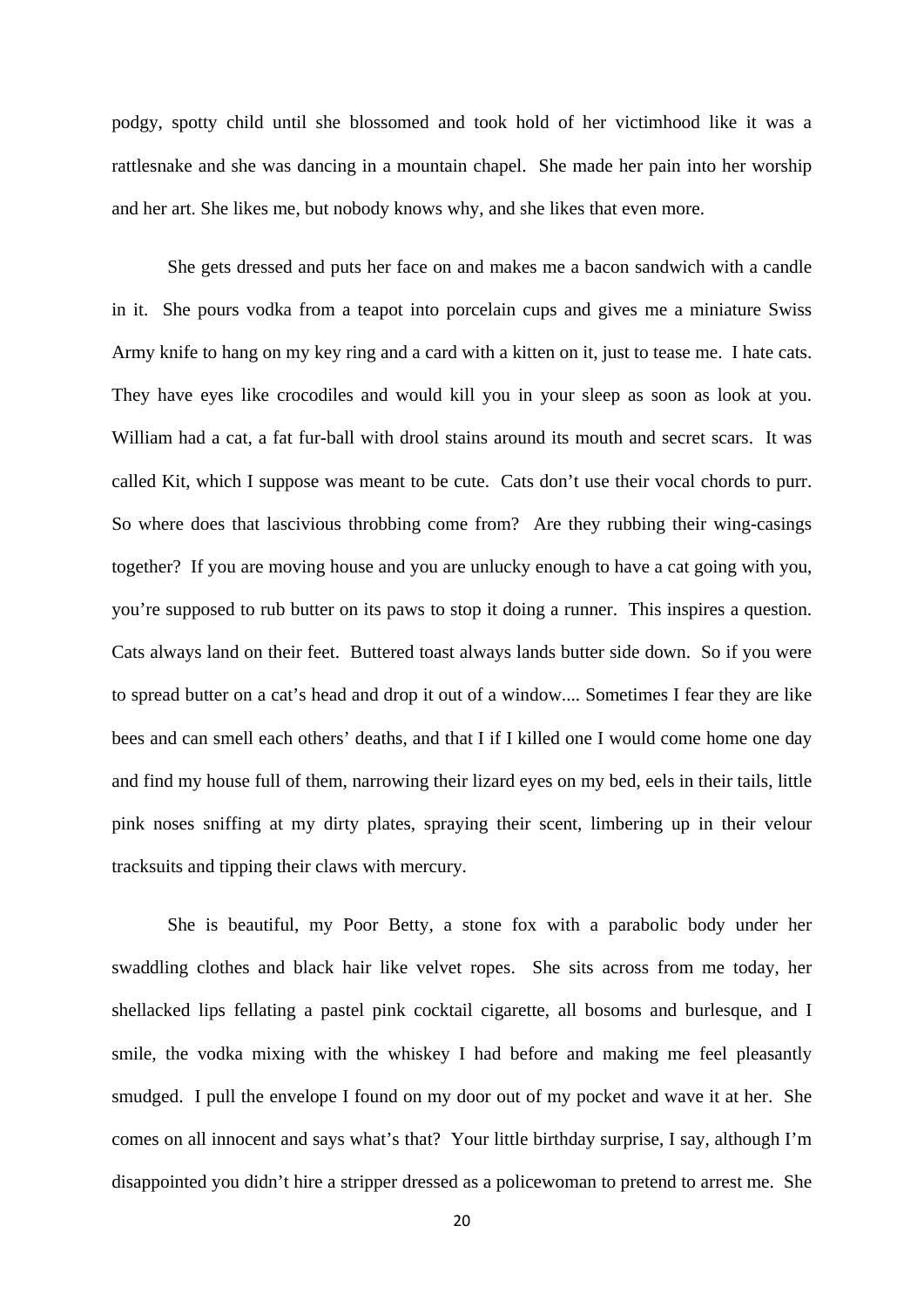takes it from me and asks me why on earth she would stick an empty envelope to my door. I say I don't know, because you're a strange, strange woman? She throws a cushion at me, covered with a cross-stitched 1950s pin-up girl. I've got better things to do than stick empty envelopes on your door, she says, and if you ever associate me with awful penmanship like this again, I'm going to kill you. She's so cute when she's trying to act all menacing.

From time to time it tickles me to work, to take tedious jobs away from people who would be grateful for them. Factories are my favourite. Once I worked for three months picking hairs and flies from open pots of face cream with a tiny plastic spoon. I met Poor Betty when I wangled a maintenance job in the place where she works as a PA. One day she was waiting for me as I went out for my dinner. She pushed herself off the wall she was leaning on and linked her arm with mine. You look interesting, she said, they all say you're weird but I think you're interesting. Let's go and have a cream bun. We talked solidly for the whole lunch hour and went out for a drink that night after work. I made her laugh with relentless assassinations of our colleagues' characters. I can be pretty charming when I want to be, and Poor Betty was fun to be around, dark enough to interest me and smart enough to know it. After a few drinks she said she had decided that we would be great friends and she told me I should wait for her down the road from work in the morning, so we could walk in together and she could see the look on the face of that miserable cow on reception. She asked me a lot of questions about myself that night, and because she was so enchanting I only lied about the important things.

 I am definitely the kind of person who would read your diary if I found it. I am the kind of person who, left alone in your house, would rummage through your knicker drawer and heft your mattress until I found it. I am the kind of person who might even memorise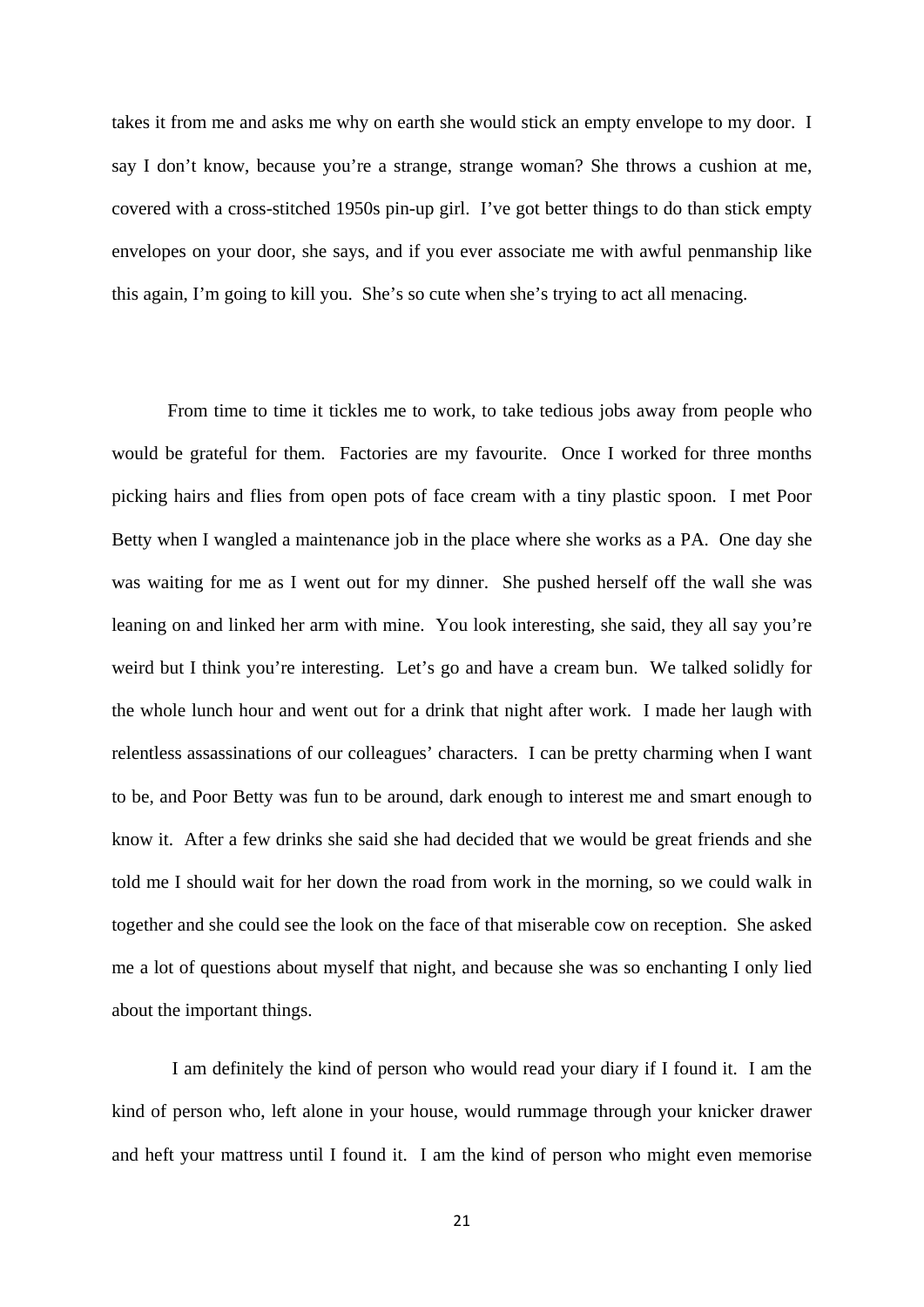lines from it and drop them into seemingly unrelated conversation with you, just to unnerve you, to make you wonder, to worry you at night.

Poor Betty's diaries are beautiful things, hand-bound scented paper, lavender ink, the occasional illuminated letter like a medieval manuscript, their gorgeousness belying the filthy revelations inside. She keeps them in high poetic style, sometimes so thick with metaphors that it seems like code. I have some of the words copied out and pinned to the wall above my toilet. *Underground I was turned inside out as the troll clamped down and the wires sang and I was as full as Christmas. On the moors Cathy was keening like the wind and losing track of Heathcliffs. White dress defiled. She could use her feet like hands but I don't think she was really a doctor.* 

I am no prude, but I have always found the idea of sex a bit ridiculous, especially the kind of sex that requires a costume. It's all so undignified, so *lowering*. I know that male squids transfer their ejaculate in special sacs on their arms to the female, who then deposits a mass of fertilised eggs under a rock or in a hole on the sea floor. It's all very interesting, but not really my cup of tea. There are better things than sex, more fulfilling, interesting, creative ways of satisfying yourself. I have never felt the need to find a partner, start a relationship. To do that, you have to find someone who you think is at least as good as you are, and that is impossible. As far as I am concerned, there is me and then there is meat.

William never kept a diary. For a while I kept one for him, writing all his secrets in his own handwriting in a pink-covered notebook I bought for the purpose, pretending it was for an imaginary sister to hide my embarrassment, but I grew bored and left it in the school library. When we were ten or so he had one of those lockable tin boxes that the other boys used to stash pilfered cigarettes and mucky pictures. I didn't even bother picking the lock. I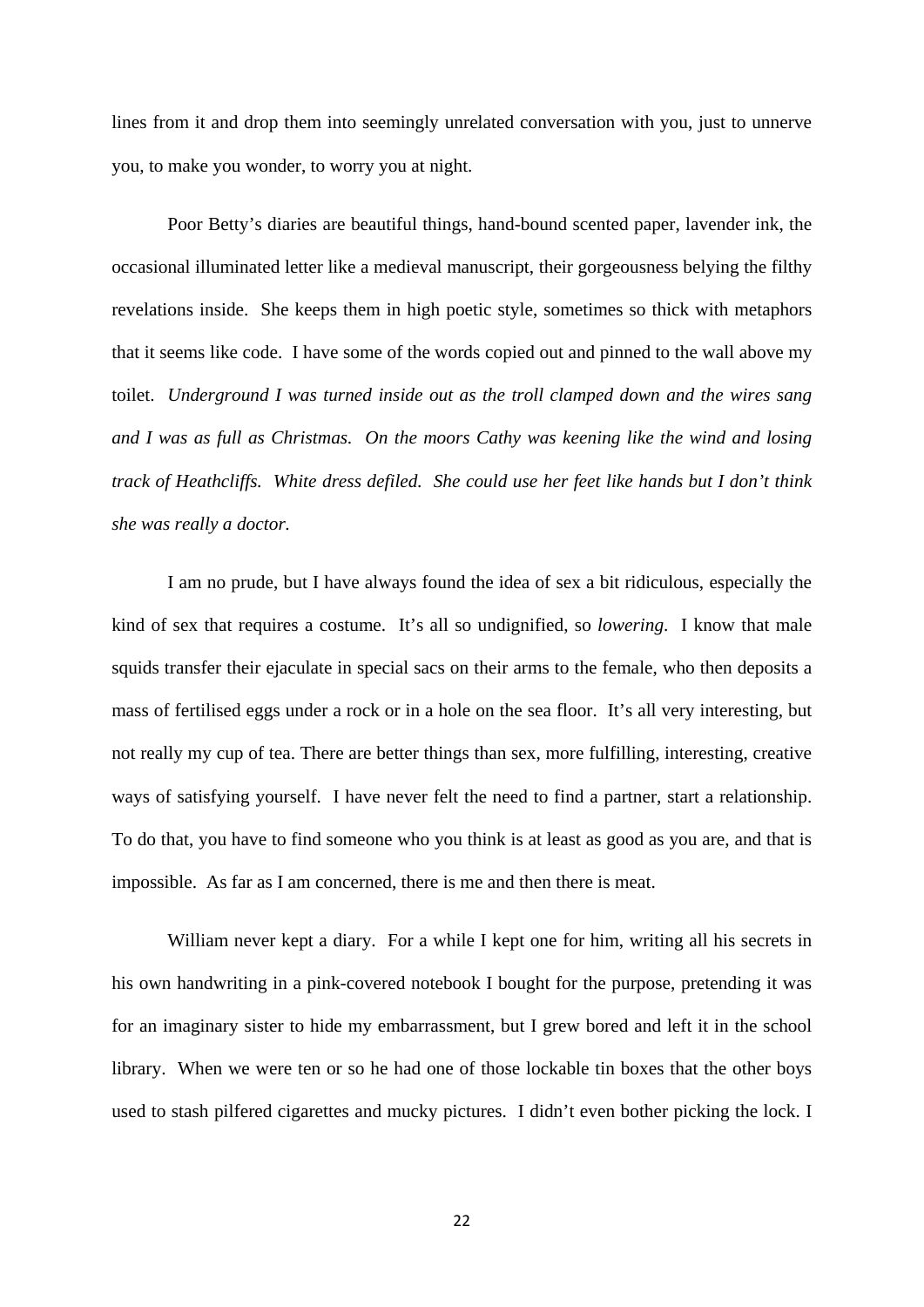just applied judicious manipulation until it sprang open like thighs, and out of it fluttered nothing but a photograph of me.

Poor Betty asks me what I am going to do that evening and because I like to titillate her I tell her that what I am going to do will change the world forever. She gives me a strange look like a maternal jackal and pours us both another. I ask her what she will do, when I have gone, and she says that she is sure there is a rogue diazepam somewhere in the flat and that she is going to take it in the bath with Jackie Collins and then she is spending the evening with one of her many pervy lovers. I tell her that she should be careful, I tell her all the time. She thinks that she is always in control, but one day she might meet a *real* sadist, a Bad Man, and then she'll be sorry, but she just laughs and says it'll either be sex-crime or the fags that gets her.

When I stand to leave the vodka goes straight to my knees. I tell Poor Betty not to get up, take a last look at her in her snow-globe world and go to let myself out. As I go I see a bridle hanging on the hat-stand by the door, and I smile to myself all the way to the bus-stop. On the way home I sit at the back on the top and use my new penknife to scratch Poor Betty's name on the back of the seat in front. Then I look out of the window to see if I can spot a body, my favourite game to play on the bus, especially if we go past a wood, when I crane my neck to see if I can catch a glimpse of pale limbs in bin-bag gowns, maybe smouldering slightly under the trees, but I never have. Sometimes I see discarded suitcases, not very often but sometimes, dumped in lay-bys or in skips or in the woods again. Poor Betty notices them too. She says that whenever she sees a suitcase or a holdall left lying around like that she assumes it holds one of three things – money, drugs or body parts. This is an uneventful bus ride though, even though it is my birthday. All I see is a single magpie, and that's no luck at all, even for someone as contrary as me.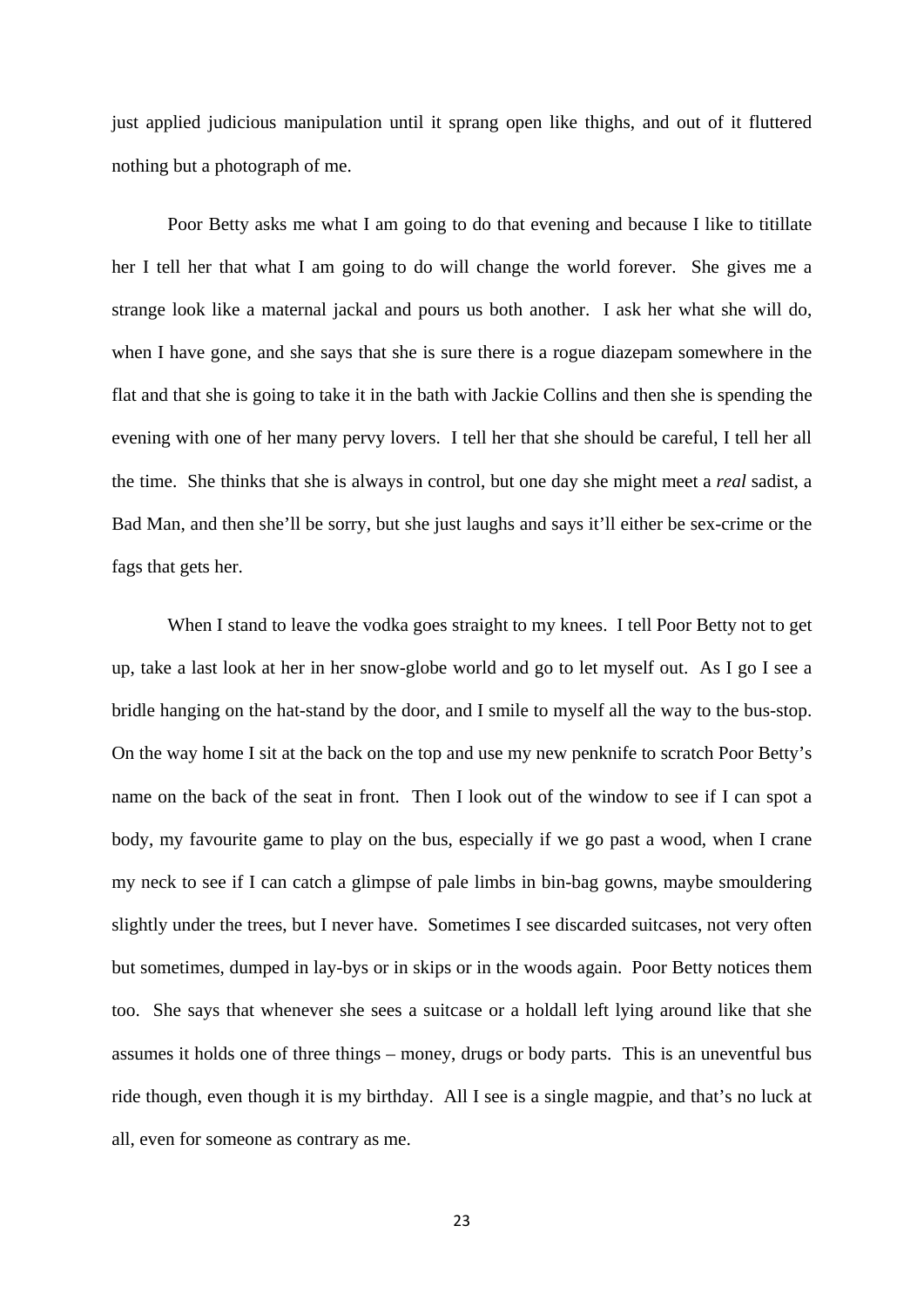When I get home, the door is open. I know it wasn't me. I am not the kind of person who does things by accident. I take my knife out of my pocket and go inside. There's an air of activity halted, as though all the furniture has been playing musical statues and the music stopped just before I arrived. The trapdoor is open too. I descend the stairs quickly, no point in sneaking about, but my feet slip near the bottom when I see the table and I nearly fall. The girl in my cellar is indisputably dead. She is lying on the table, limbs akimbo, and most of her neck meat is gone. The blood from her throat and from between her legs drips off the table and splashes down on the broken plates, the shattered glasses and the splattered Aspic Rabbit. In her mouth, rolled up and lodged like a fat cigar, I find another envelope, addressed to me.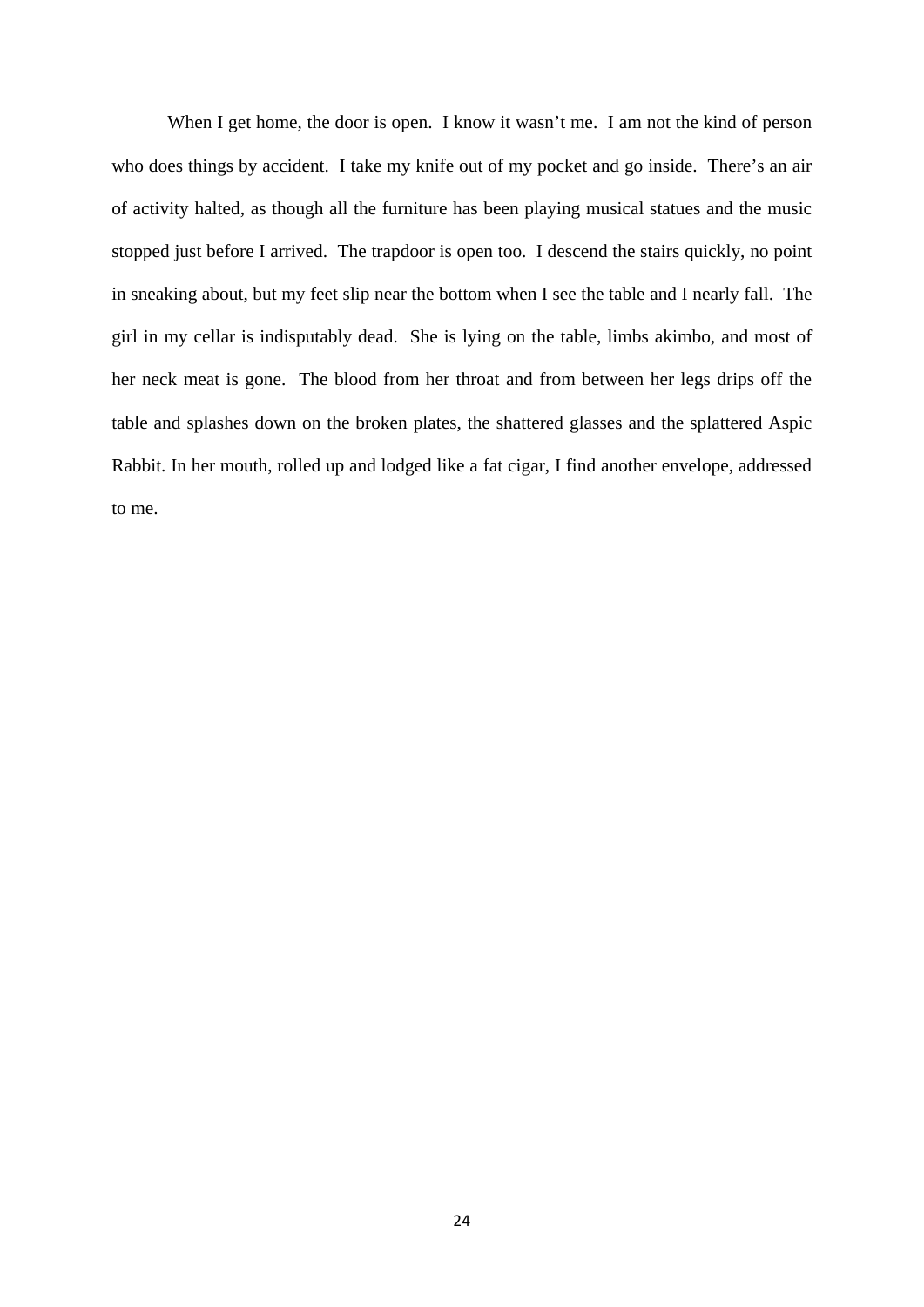#### **Cheeseburger**

I KNOW YOU, it says on the note in the envelope, and my bowels drop like a coiled rope. For a long moment all I can do is stand and stare at her familiar face and see the end of my plans and the end of my peace reflected in her big, blue eyes. Then I race for the stairs, slipping on a baby octopus and almost falling on my arse. In the kitchen I grab my carving knife and hurl open the pantry door. There's nobody there and there's nobody upstairs either, just the fat spiders and the silverfish.

Poor Betty likes to read a certain kind of women's magazines, the ones that are all puzzles and incest with headlines like 'My Grandma Ate My Legs, But I Found Love', 'My Dog is Possessed by a Paedophile' and 'My Womb Exploded on my Wedding Day', and I once read in one of them a story about a woman who moved to Australia and discovered that her new next door neighbour was her long-lost sister. Strange things happen all the time in this world. I should know – I'm one of them. So it's not impossible that another baddie has found me out, but it is annoying. It's a challenge, a piss-take, a gauntlet thrown down. Who could it be? Poor Betty is the only person who knows where I live, but despite her haul of horror-books, she couldn't kill a fly. Well, she could, but I don't think she could kill a mammal.

Whoever it is has underestimated me. They don't know what I am. They want me to be scared, they want me to be intimidated. They want me to panic. They can get fucked. I've never done what people expected me to do and I'm not going to start now just because some dick breaks into my house and steals my birthday present. Yes I was looking forward to sitting down in a party hat, serving myself up a big plate of buttock and breast and toasting myself until dawn, but I'm not going to make a fuss about it like William weeping over a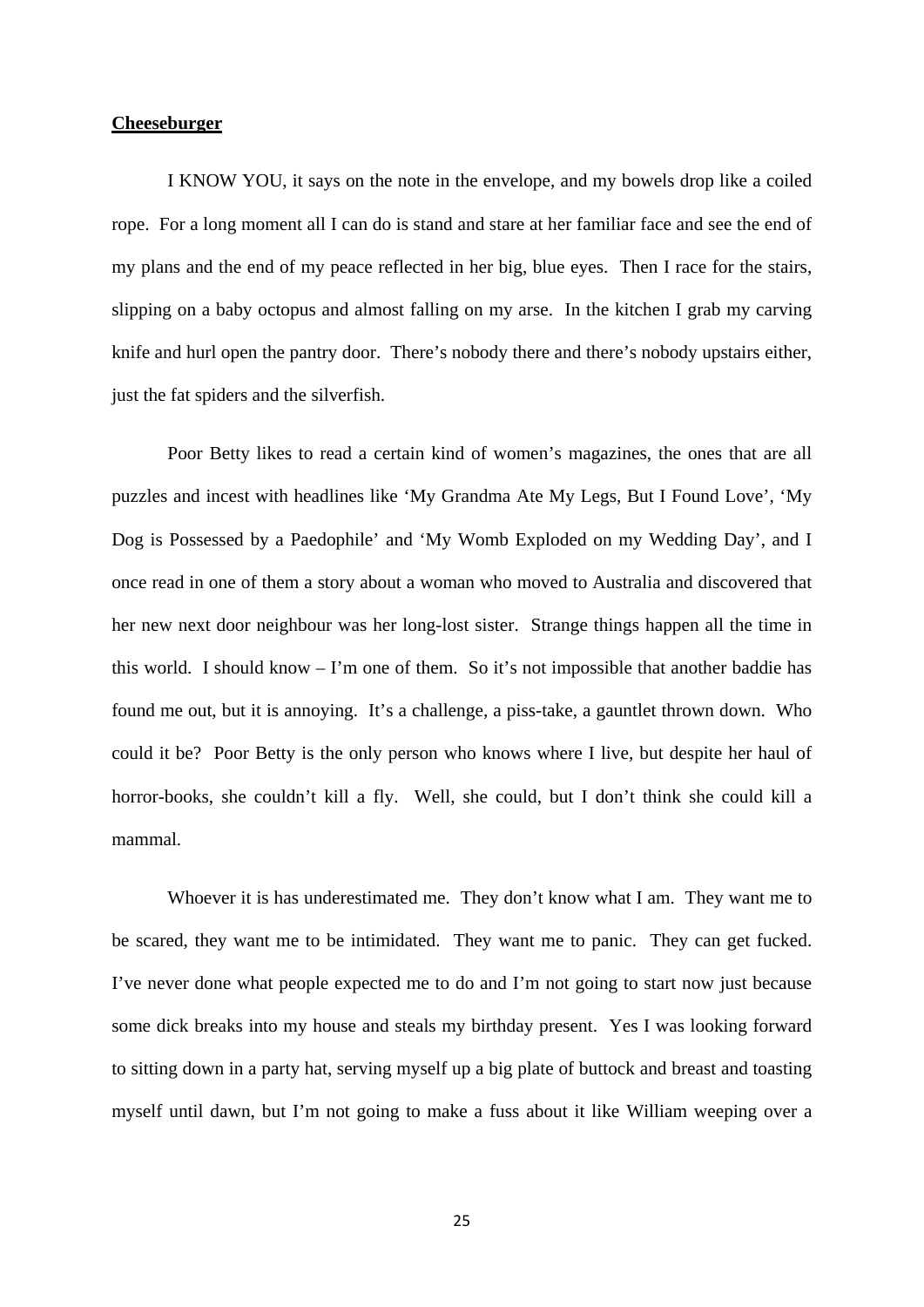dropped ice-cream cone. If this twat wants to play, I'll play. If he wants to send little notes then I'll send little notes back. I've always wanted a penpal.

 I'm not scared, it's just that the bath looks so comfortable I can't help myself. I climb in and curl up on my collection of clothes, the lost scarves and misplaced gym kits and the donations left outside charity shops. Somewhere beneath me is the dress that the girl in my cellar was wearing on the night I took her, and even though I can't remember the last time I wept for real, the tears come now. But I only cry a little, and only for myself.

Soon I fall asleep and when I wake up with my eyes all crusty and my mouth full of gunge it's not my birthday any more, not my special day, and the dead girl is still in my cellar and the letter from her mouth is still clutched tight in my sticky fist. I put it in my pocket and pull out a crumpled cigarette. I light it and then I cough and hack until I spit over the side of the bath something the size, shape and texture of ravioli. Everything hurts.

I haven't taken medicine since I could outrun my mother, unless you count the cough syrup that goes into my famous *ragout.* William took medicine almost every day, Calpol, aspirin, whatever I could find in his neighbours' medicine cabinets. He was a sickly little thing, but my good health is rude. He always made a big fuss, especially over the spoonfuls, as though it tasted horrible. It turns out, though, that my own medicine tastes worst of all. For a long time my favourite thing to do was to break into people's houses and steal their remote controls. People get very attached to their belongings and if you steal the right thing, you can cause as much pain as you can with a knife. I have shoe boxes full of birth certificates, prescriptions, insurance papers and deeds, and others chock-a-block with contraception. I am a bad Santa, bringing frustration, inconvenience and worse, hiding little sister's knickers under big brother's pillow, taking the dirty magazines from under one bed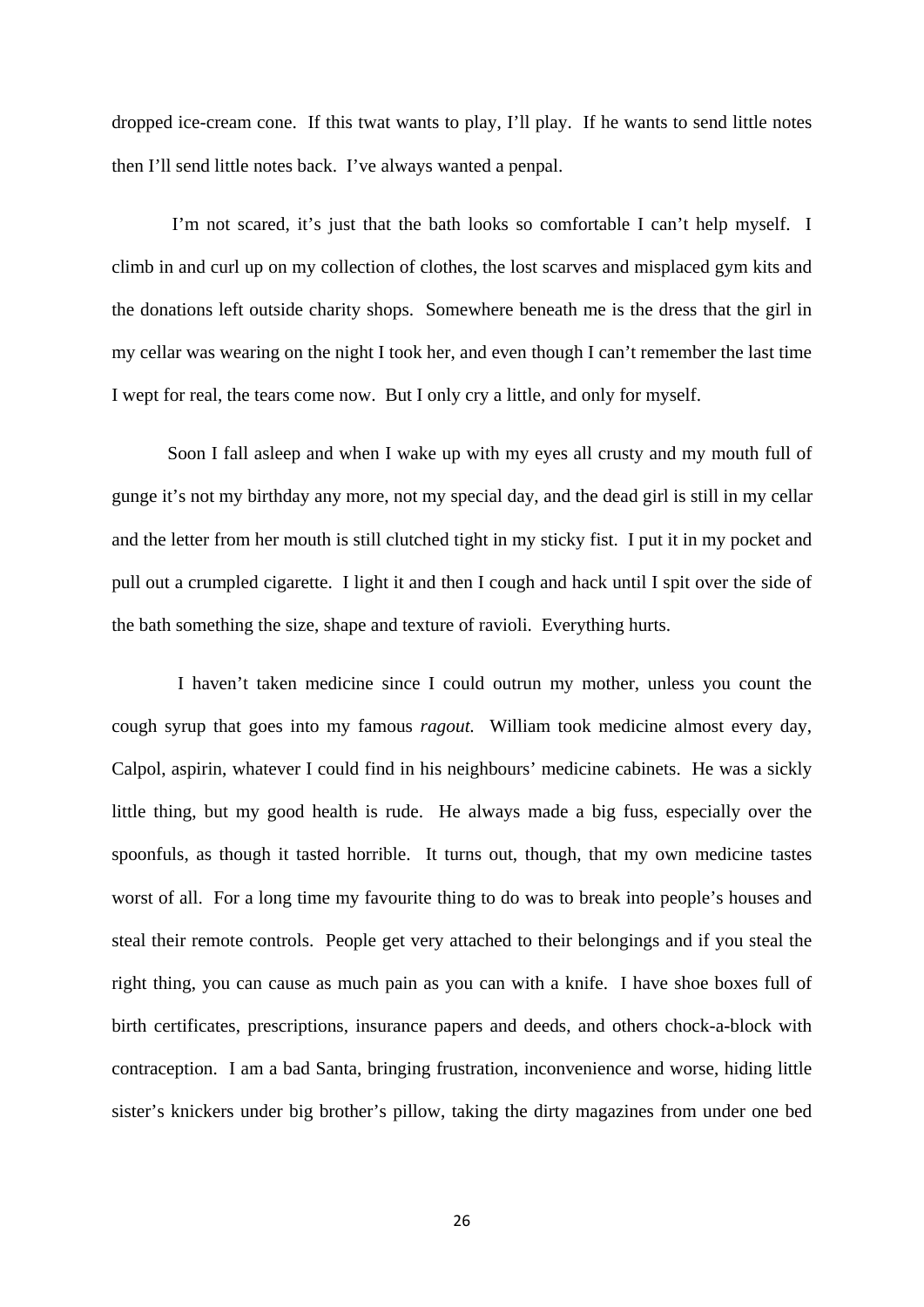and putting them under another, shoving the cat into the hamster cage, sneaking sausages into the laundry basket. Now, to my utter disgust, I know how those people feel.

Downstairs the air feels like a dog that's been rubbed the wrong way. I close the trapdoor without looking down. I can't face the mess. It's like vomit – it's one thing cleaning up your own, quite another mopping up someone else's. I should rustle up some breakfast, something nourishing and sustaining, like Ritz crackers smeared with marmalade and lumps of Danish Blue, or cornflakes and Cointreau with a sprinkling of capers, or even just a humble bacon bap, but I'm really not that hungry. I make a cup of coffee instead – three heaped spoons of granules, three of powdered milk - but when I put it down on the table I miss and it spills, flooding the table and running to the floor. Some of it splashes onto my leg and soaks through my jeans and with a roar I pick the mug up and fling it against the wall. Then I pick up my cigarettes, put on my coat and leave as fast as I can, but not too fast to make sure there's no envelope on my door.

There are good things and bad things about leaving the house. This town has a lot of oddballs. A decent person might say that just because someone looks weird it doesn't mean they are, but I know the opposite to be true – I know that everyone is stranger than they look. There's the woman with her crown of rubbish who sings gospel in the bus station, the wildeyed man who preaches to the pigeons, the woman with scabs on her face who screams she is naked, the dwarf whose hair is longer than she is and who trails behind her an empty doglead, various mutterers and mumblers and starers-at-the-sky. I like to watch them, to follow them to where they live, to touch their things and watch them sleep.

The bad things are usually the other people. I once spent a week with a man who had left a shop in the town centre and stopped stock still right outside the door to talk on his mobile phone. He was a big fella, and I had to squeeze past him, much too close for comfort.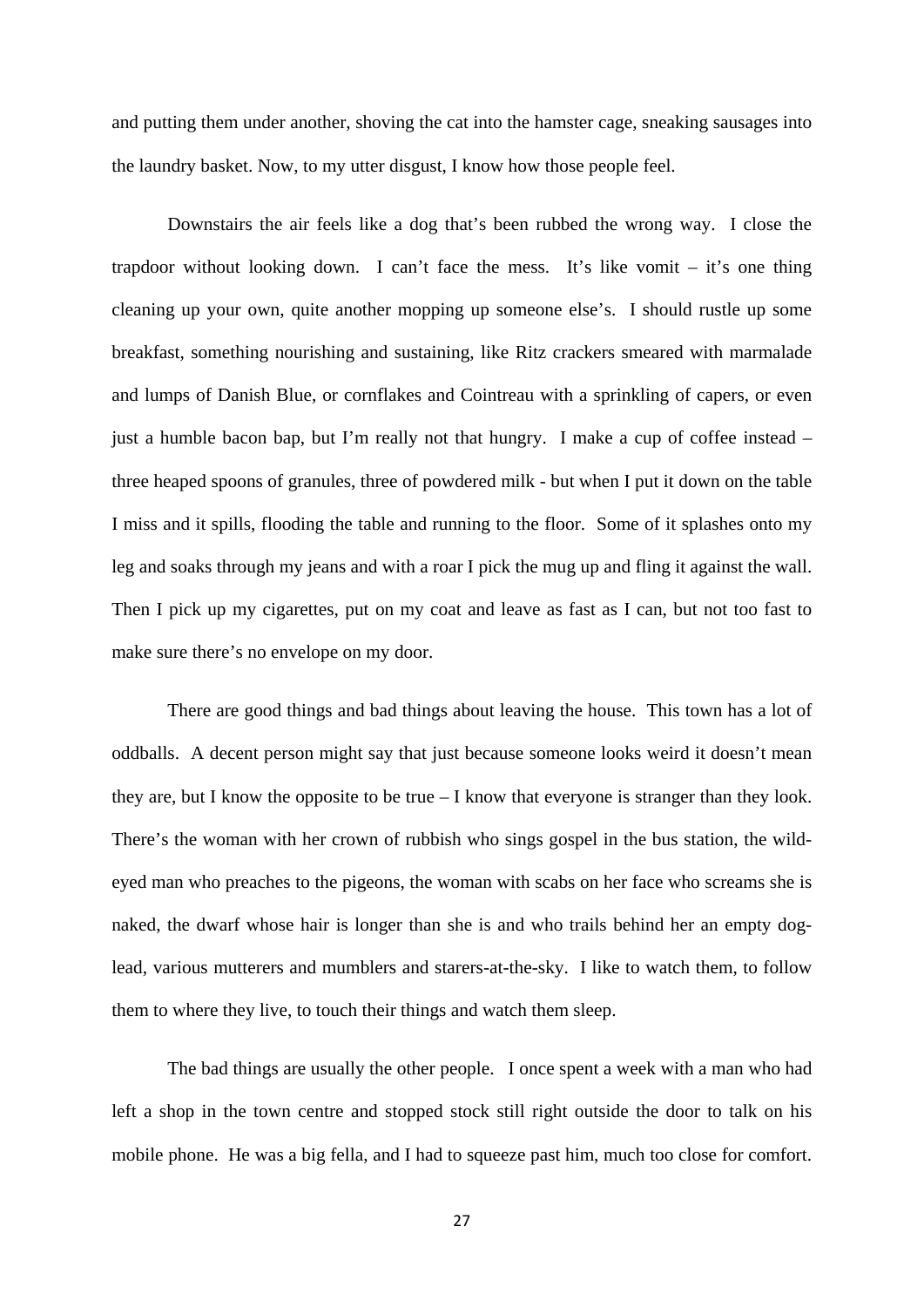It took me the whole week, but with the aid of plenty of oil and even more brute force, I managed to put a very large man through a very small hole. I felt better, but only until, on my way home from the derelict house where we had been playing, I was walking through town and was stopped in my tracks by four young women with pushchairs having a sodding mothers' meeting in the middle of the pavement. I hate people when they're not polite. That little lot took me over a month to deal with. I wonder what the collective noun is for ugly, arrogant brood-mares with no spatial awareness. An afterbirth, perhaps?

Today I can't appreciate any of the sights. I walk with my head down and my hands in my pockets and I end up in the supermarket for want of anywhere better to go. I expect to be soothed by the lights and the colours and the choices, but as I wander the aisles and fill my pockets with random items, my mind is with the girl who was snatched so roughly away from my open mouth and every man I pass smells of my cellar. If whoever it was had wanted to kill me I am sure they would have tried. Instead they *insulted* me, they invaded my home and destroyed my favourite thing. They took the piss.

Of course I can't call the police. I could lie in wait outside my door for whoever it is to deliver their next missive, then jump out and tear them apart. I could wait to see who it is and then follow them, break into their house and break something of theirs. I could move, leave town, maybe take Poor Betty with me. We could go and live by the seaside, I'd quite like that. Instead I am going to do nothing, apart from wait and see what happens. My stomach wriggles. I've never had an enemy before, the kind who sets out to thwart your plans. It might not be a pleasant feeling, but it is interesting, and I have always said it's better to be interesting than nice. As I queue up to pay for my decoy purchases I catch the eye of the till-boy and he wrinkles his nose as if he can smell a fart and then remembers his manners and looks away. It's my bad thoughts he can smell. When I hand over my money I touch his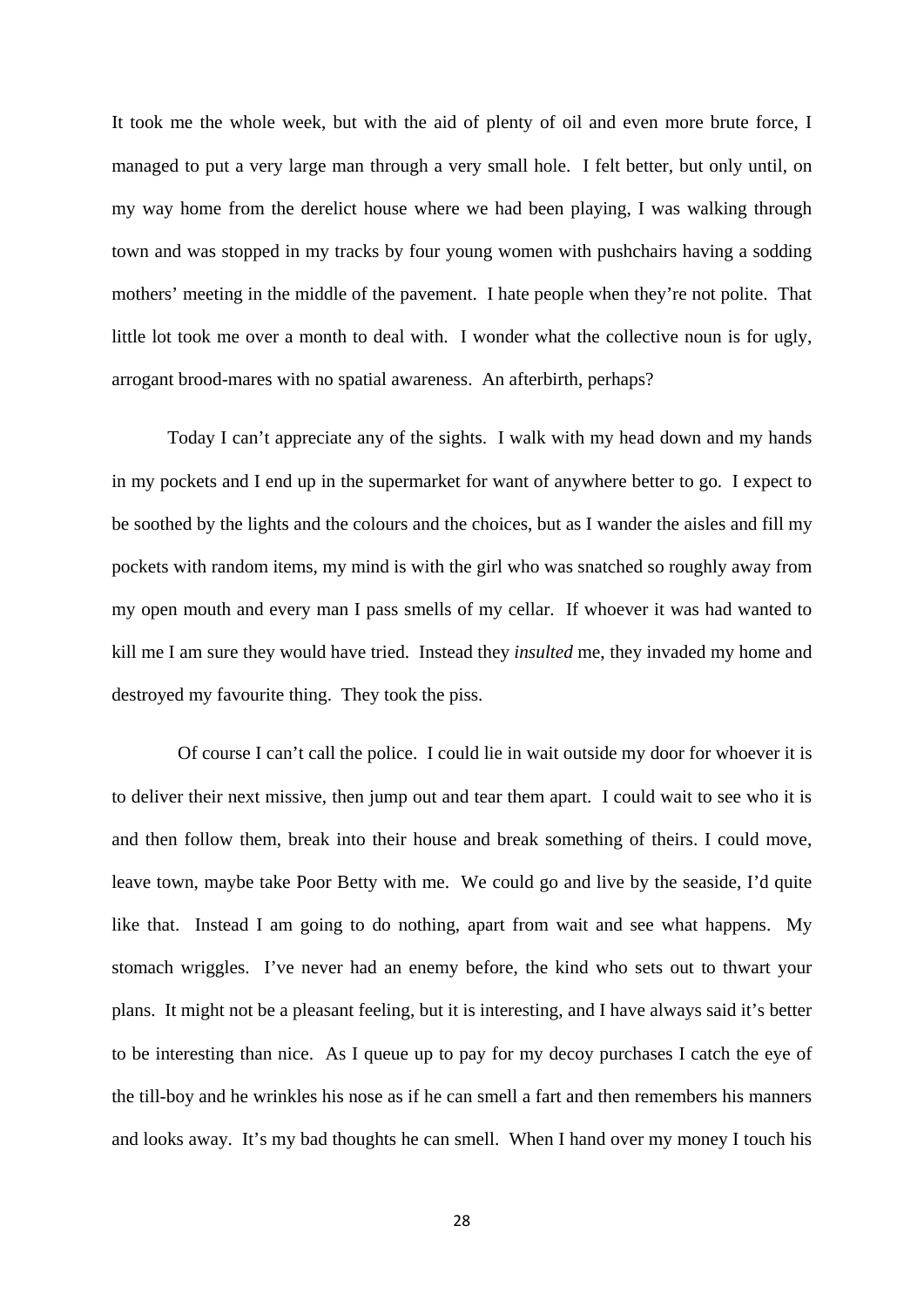fingers for a little longer than necessary and as I walk away with my change and my carrier bag I look back over my shoulder and see him wiping his hand on his trousers.

 As I leave the supermarket I walk past the tobacco counter and the rack of newspapers and magazines and there on the front cover of *The Radio Times*, grinning out over the words King of the Kitchen, is the punchable mush of Austin Aspinall. Even though I know I should walk on I grab the magazine and rifle through with clammy hands to see what the bastard's up to now. It takes all my will not to drop to my knees and howl. *Austin Aspinall bursts back onto the screen with an amazing new series. The man who has been called the Willy Wonka of the kitchen travels the world in search of strange – and some might say disgusting – delicacies. Aspinall then works his magic and transforms these unusual foods into delicious dishes that would win over the most squeamish diner.* 

Austin Fucking Aspinall, my bête noire. The so-called celebrity chef, the darling of the weekend supplements, the pretentious, headline-grubbing, over-charging, selfaggrandizing dinner-fiddler. Almost every week he's in the papers, photographed gazing moodily out from behind his ironic spectacles, usually with a big knife in his meaty paw. The articles all dribble on about his innovative use of unexpected ingredients, his experiments with textures and juxtapositions of flavours, the way he incorporates into his food not only his vast knowledge of culinary history but his understanding of psychology, how he plays with all the senses and with the gastronomic memories of childhood. Even Poor Betty loves him – she lapped up his first TV series, in which he recreated famous fictional food. One night round at hers she went on and on about the episode where he made a life-sized gingerbread house with all fixtures and fittings and working plumbing for so long that I had to bash her over the head with a pillow to shut her up.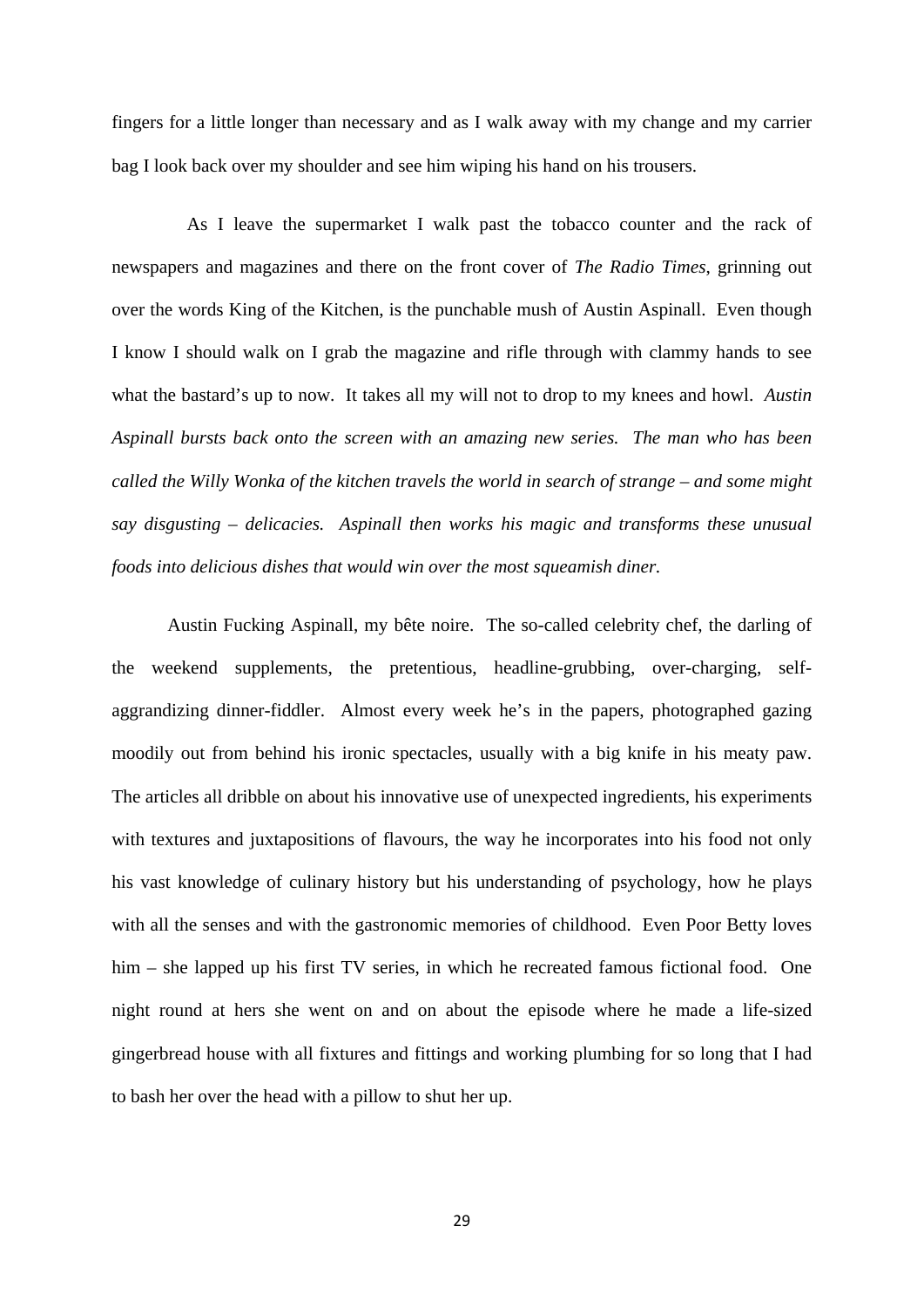He has this poncy restaurant in London – of course it's in London – called The Ripe Lamb, where they serve a £350 a head 'taster menu' full of such unabashed gimmickry as 'Burger and Fries Bubblegum', served from a round, penny-operated dispenser brought to your table by a bobby-soxed waitress on roller-skates, or his 'Penny Sweet Paella', made of Rainbow Drops with foam shrimp and mushrooms served in a pink-and-white bowl of hard candy. Some of the courses are no more than a mouthful and some of them just a smell inhaled from the facemasks that drop down from the ceiling, like the homage to his Scottish mother where the scents of fir and twelve year old malt whiskey are served with a pastille of tartan sorbet constructed from deer blood and thistle, real highland snow and the blooms of broom, with the aerated essence of neaps-and-tatties suspended in a cradle from a framework above the plate to represent the gathering clouds.

Making representative food out of the sum of something's parts is nothing new – Aspinall should try my Sunday Broth, made from pulped Bibles and incomplete maths homework, the last of the summer wine and gravy with extra lumps. I have been doing this for years. I have eaten more snails than that cocky little parvenu has had hot dinners, and I eat them *raw*. I don't need to condense twenty snails and pipe them into a shaped sausage and have them served in an edible shell on edible soil in a miniature edible flowerpot by waiters moving extremely slowly like Mr Aspinall does. I just eat the fucking snails.

The most annoying part is his signature dish, The Trojan  $Hog - or$ , in his case, the Trojan Piglet, a runty little beast about eight inches long, served on a gold platter with a persimmon in its mouth and its little trotters wrapped in edible gold leaf. The waiter then uses his or her theatrical skills to 'notice' that the piglet has not been properly prepared – the chef has left the innards in! The waiter draws a dagger from his belt and, in his or her poorly acted wrath, slits the piggy's belly open. Out tumble gourmet sausages no bigger than fingerjoints and miniscule pastries in the shape of dormice and larks. As the customers eat,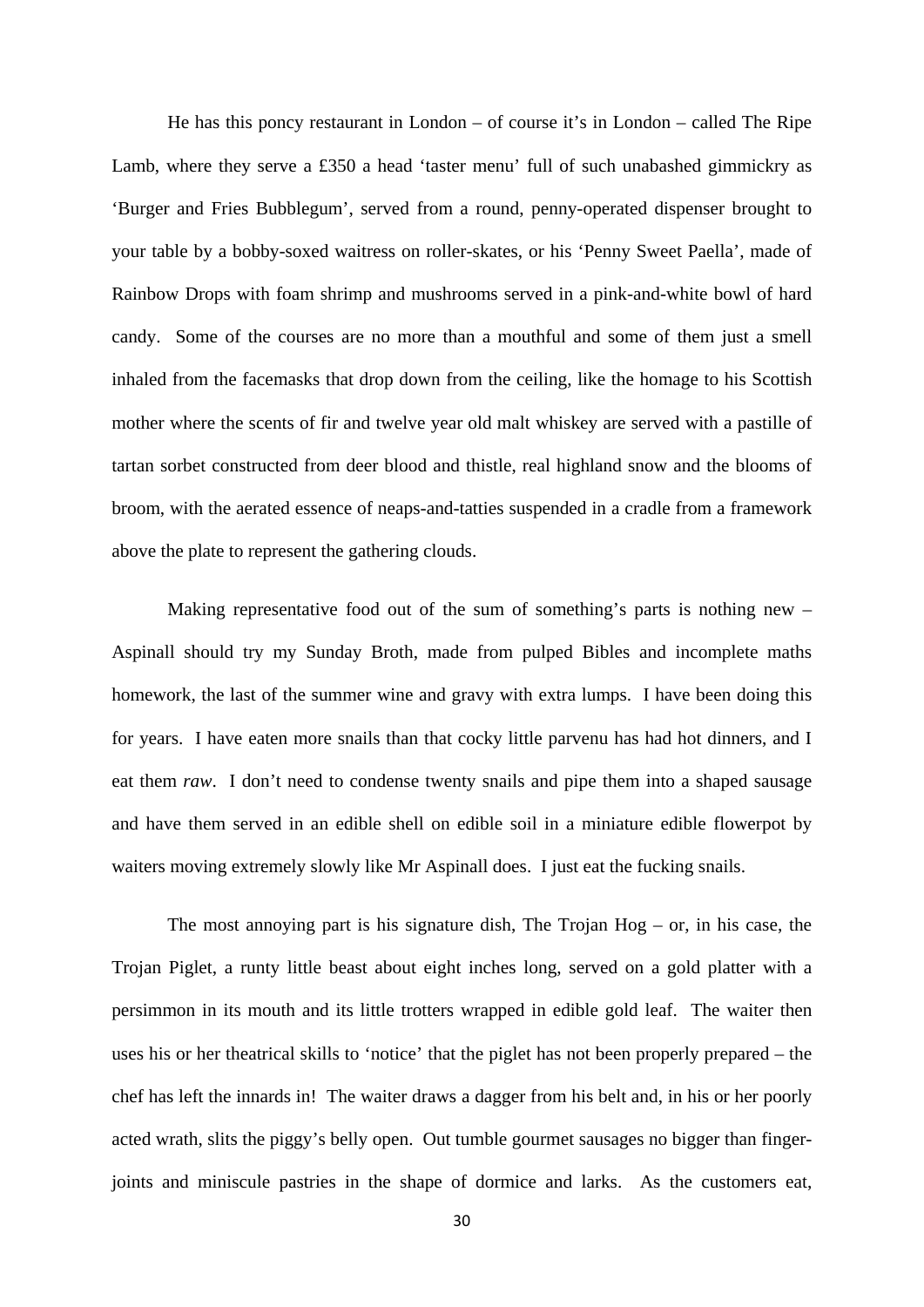hundreds of rose petals flutter down around them from hidden vents in the ceiling. It goes down a bomb with the punters, even though there's not a single original component in the whole pretentious effort. It's all been done before. The sausages don't even *look* like guts, which is the whole point of the dish. I had my first Trojan Hog on my seventeenth birthday, and what I ate out of its belly were definitely not gourmet sausages.

 What's the point of seeking out the strange and disgusting only to manipulate and disguise it so it becomes palatable? A real gourmet trains his palate to appreciate the disgusting for what it is, to savour the slimy and the rancid, to understand each flavour outside the narrow boundaries of what's *nice.* If Aspinall could see, could taste my experiments with the disgusting, he'd see that he's doing nothing new, and he's doing it with far less style than he thinks.

 One day I will have Austin Aspinall for dinner, and then I will teach him all about the limits of gastronomy. Just the two of us at a long, long table in a soundproofed room, dining by candle-light off Princess Diana memorial china ordered especially from the *Sunday Express*. He would have to be bound, of course, because he couldn't be trusted not to play with his food, but I would feed him as gently as I could.

I have the menu perfected in my mind, from the salad of warm womb and roses to the rich chocolate cake with a stripper baked inside, from the Meat Garden to the potted dog. I would talk softly to my guest, help him to the prime morsels of each dish, lead him to the Vomitorium and gently rub his back. As I cut him a head-sized slice of Luxury Pie, the pearl-and fur pastry bursting with mud, I would tell him that despite his million-pound kitchen and his Michelin stars I could cook him into next week on my four-ring hob. I'd stand behind his seat and rub his throat to help him swallow and whisper in his ear that he was nothing more than a coward.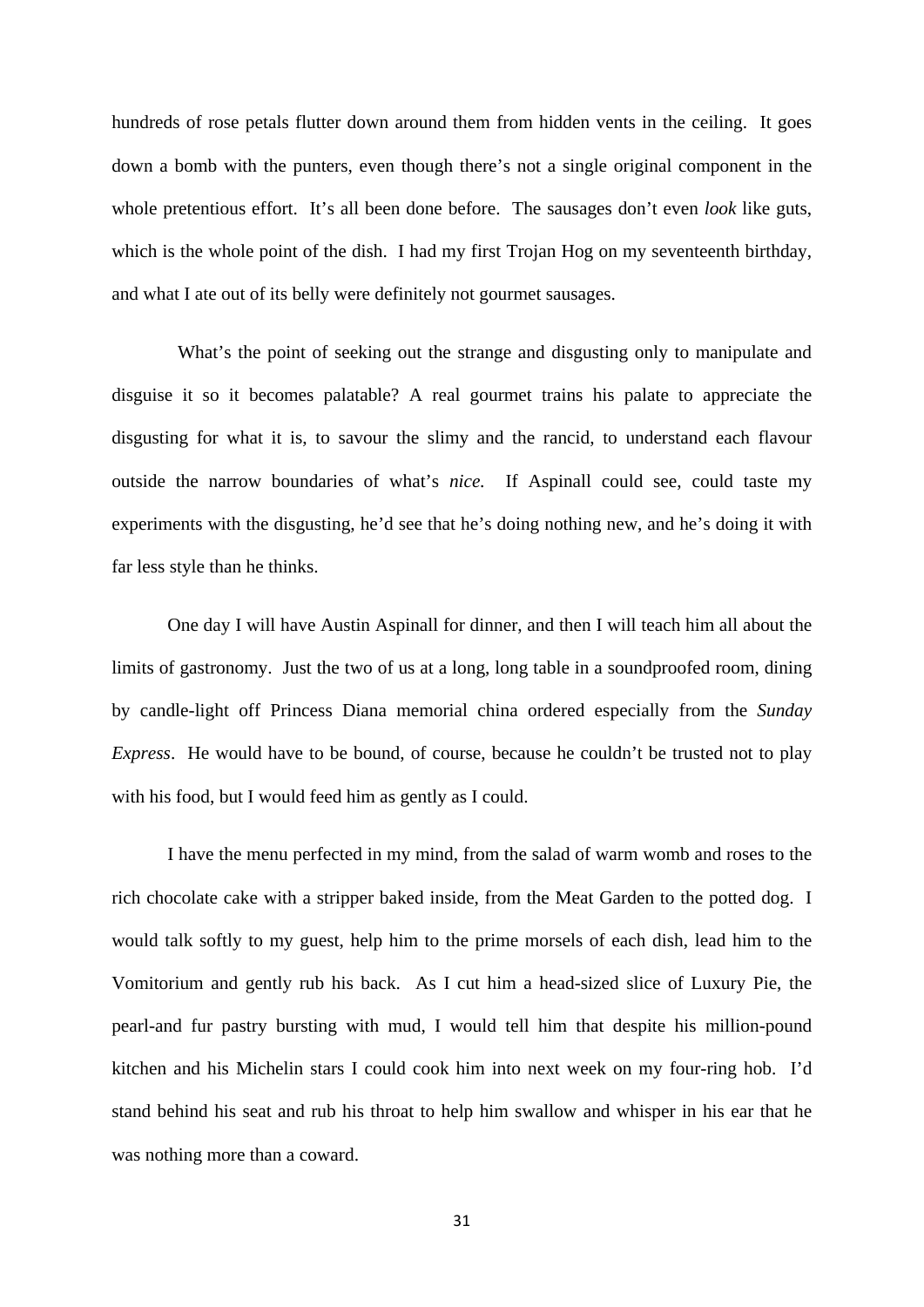Over pig-bags stuffed with marshmallows and hooves I would calmly explain how he was held back by his pedestrian conviction that everything you cook, no matter how unusual the ingredients and how elaborate the technique, has to taste *nice.* His food has to taste nice so he can charge his extortionate prices and get his blowjobs from the press.

However, I would say, as we tackled bioluminescent squid served live and flashing in the gloom, if he were a *real* culinary adventurer, he would know that food shouldn't always be nice. Sometimes it should be unsettling, even frightening, it should be angry or sad, violent or narcotic, base or plain obscene. Sometimes food should make you cry. I would let him think about this over plumptious dormice, drowned in Baileys and eaten roasted and whole beneath a velvet hood. We would sit in the seamy dark and bear down upon the little bodies, lick away their breasts and crush them slowly until they yielded up their sweetest meats.

When we had eaten every scrap on the table I would pull my chair up to Austin's and lick away the meat-sweat from his brow. I'd make sure he understood, as I unbuttoned his chef's whites, that his fatal flaw was unoriginality, that I had done it all before, only better and in bigger portions. Then I would take out my knife and tuck into my final course, my Trojan Hog – Aspinall himself.

Blindly, I shove the magazine back on the shelf in the wrong place, obscuring the lacquered mooncalf pouting on the front of this month's *Cosmo*, and run out of the supermarket, bashing into a woman on my way and not even saying sorry. I've run past the market and the church and almost to the library before I realise I've left my carrier bag behind. Slamming into the closest phone box I paw in some coins and punch out Poor Betty's number. I try to keep my voice calm as I suggest we meet for a drink, but she says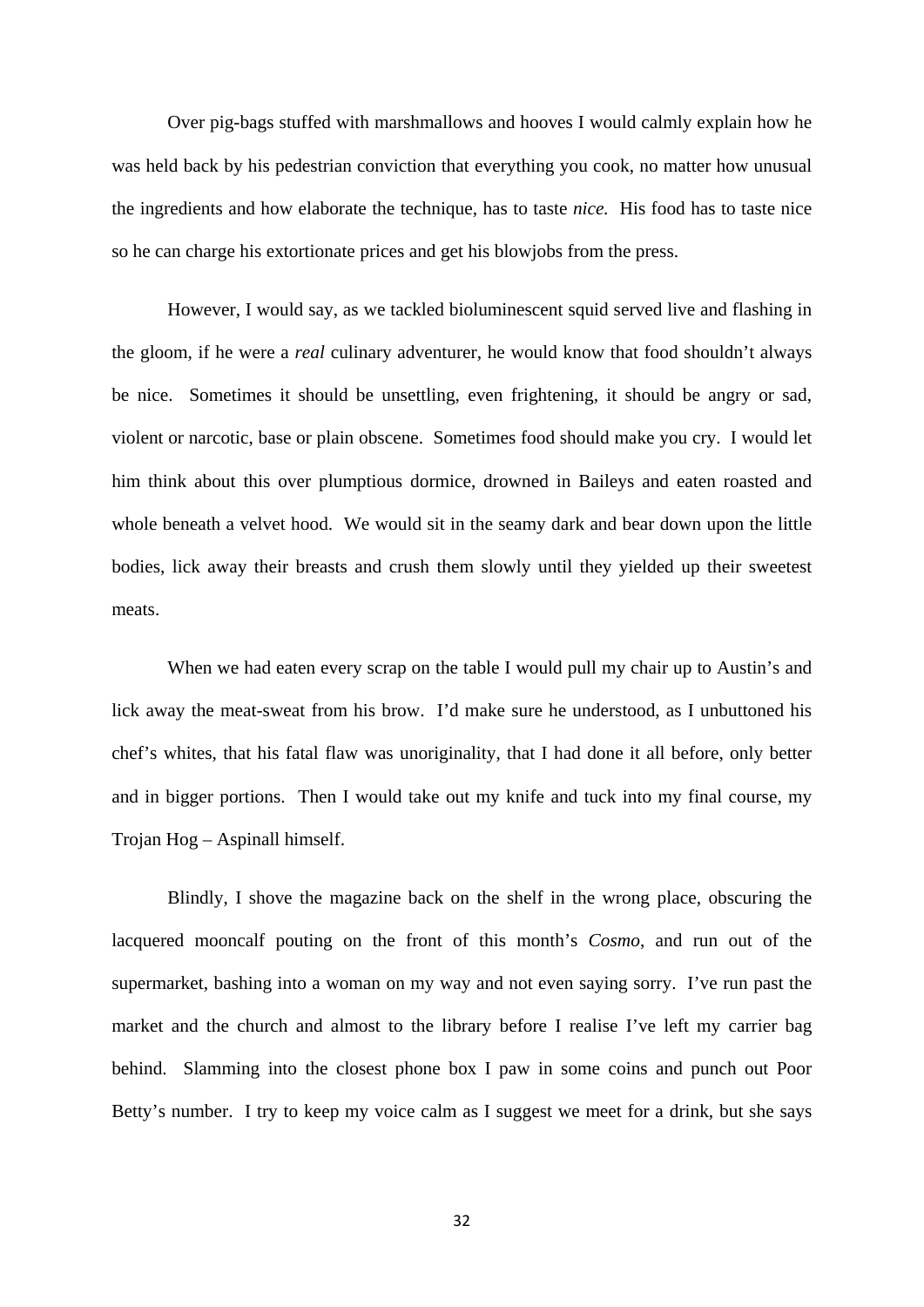she can hear me panting and asks is this a dirty phonecall? She normally spends Sundays recovering from Saturdays, but she says she'll meet me. She's a good girl.

Poor Betty prefers old man pubs. When I asked her why once, she smiled and said that all perverts drink real ale. The pub in which we meet is one of her favourites, only just opened up for the lunchtime shift. The barman is still polishing the pumps and the only other people here are two death-humping professional pissheads, dedicatedly pickling their regrets and shooting uneasy glances at me and Poor Betty. She walks straight up to the bar and orders for both of us. She has a double G&T and I have a pint of Best and two packets of pork scratchings. I might prefer Advocaat at home, but when I am out there are certain standards to maintain. We sit down and before Poor Betty has finished checking her makeup in her silver antique compact and reapplying her jammy lipgloss, I've necked three quarters of my pint and am making headway on the scratchings. They sell the good ones here, big lumps, some curled like pig-tails and tooth-breakingly crunchy, others with an underbelly of soft, creamy fat. Sometimes you even get a chunk with hairs still on it. I save those ones in my pockets. Poor Betty will not eat things straight out of packets. She prefers things served on pretty china. More for me.

Are you alright? Poor Betty asks me, and for a moment I think I'll just tell her, I'll just tell her everything and then I'll go away and never come back. She's wearing a highcollared blouse with a bow at the throat and her hair is pulled back into a simple ponytail. I think it's the first time I've seen her go out with casual hair. She isn't wearing any nail varnish either, and I feel a little bit guilty about dragging her out unprepared. I'm fine, I tell her as I get up to get myself another pint, I'm just having one of those days, you know. She sighs and says yeah, I had one of those nights. I get my pint and say let's go out for a fag and you can tell me all about it.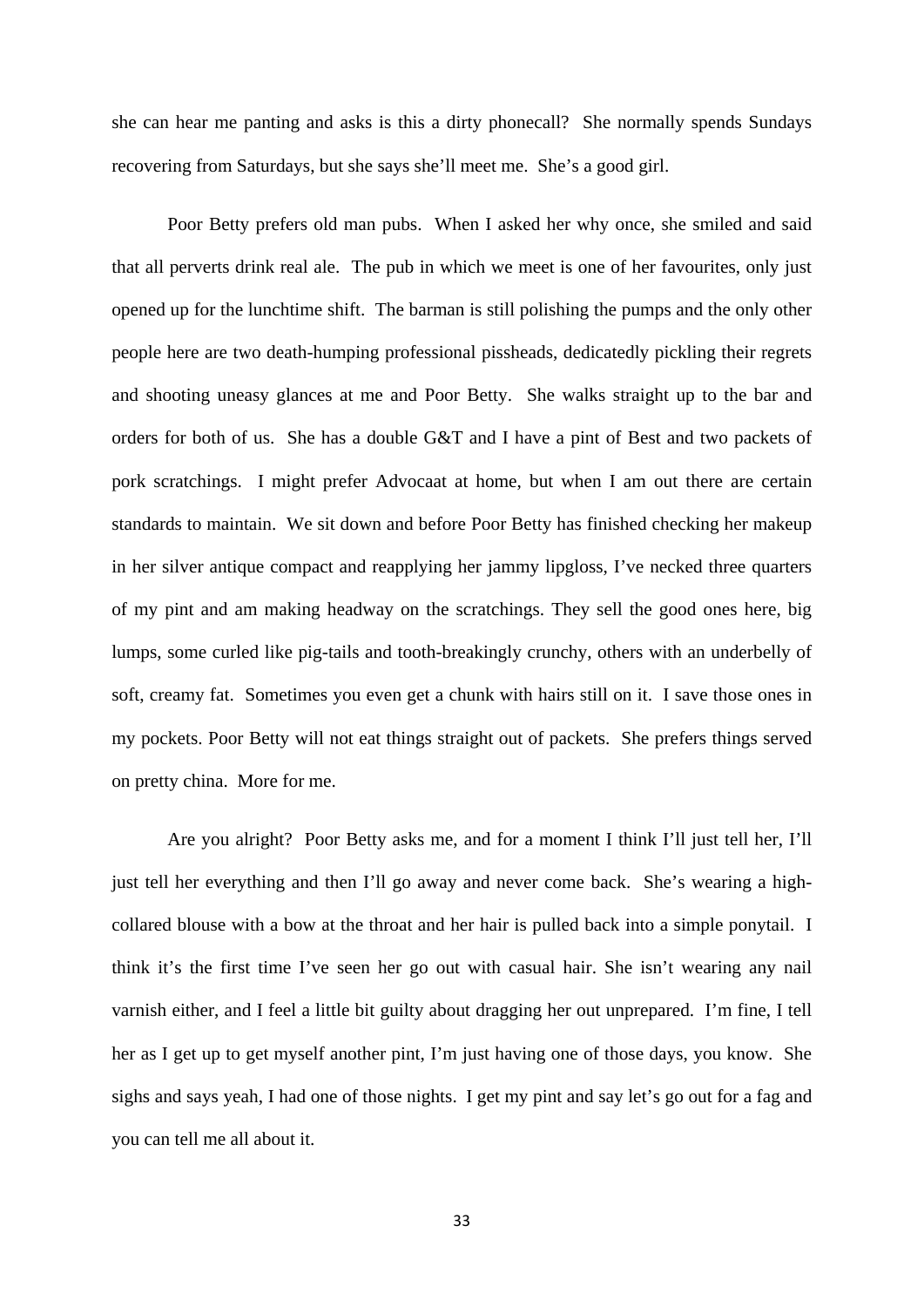Outside in the 'smoking area' we stand in the incipient drizzle and curse the smoking ban and its instigators. It's funny, the people who you would most like to kill, you can't. Poor Betty tells me about her night, about the man she's been seeing. She says I don't know, he's just a bit *intense*. You don't want to hear all the gory details......OK, I'll tell you one thing – last night, he wet my bed. And then he went mental. And it's just that I'm, well, I'm *bored.* I ask her what she's bored of and she laughs like a cracked bell and says everything, really, no offence. You know, she says, when I was a teenager I spent every Saturday hanging round town on my own, all dolled up with makeup I'd stolen from Boots and my best gothic outfits, just waiting to see someone *fascinating*. Sometimes I hung around with the only goth at school, this little fat girl who dyed her hair black but always had blonde roots, but she started cutting herself and all that bollocks and besides, she smelled of soup. What kind of soup, I ask, and she says pea and ham and wrinkles up her nose at the memory. I don't know, she continues, I just always thought that life would be a bit more glamorous than this. Never mind, though, I'm working on it. Maybe I'll move to Manchester or something, or even London.

For a second my heart seems to bulge and I say, in a smaller voice than usual, I'd miss you. She looks at me with a little frown and says ah, I'll never get round to it. Just got to be a bit more positive I suppose. You and me should go out more, go to some clubs, go crazy. I say you know me, Betty. I'm not the crazy type.

 Then she puts out her cigarette, lights another and changes the subject. What about that weird envelope then? Have you got a secret admirer? Is that why you're in a funny mood? I say yeah, something like that and she says seriously, do you think you've got a stalker or something? Do you want to come and stay at mine? And I would, I would love to stay at her house and wrap myself in her patchwork furs and fall asleep in front of the telly. Instead I say ah, it's nothing I can't handle, and besides, I bet you've got a date. Well, he did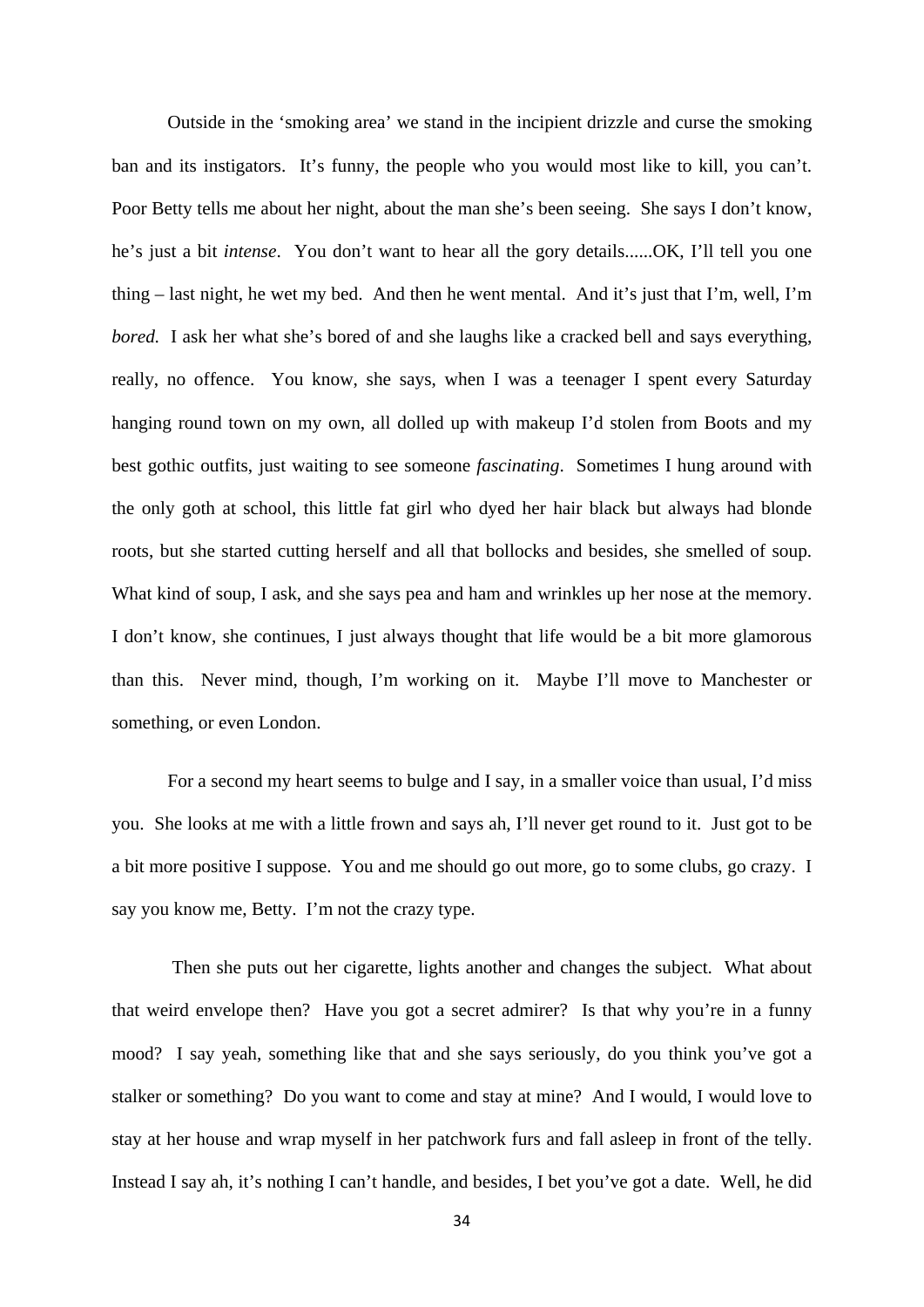say he'd come back tonight, she says, raising her hand to the bow at her neck, but he might not turn up. Sometimes the real sadists do that, just to piss you off.

We sit and drink away the afternoon and I watch the pub fill up around us with Sunday drinkers, all a bit edgy until halfway down their first pint, the liquid sigh. I don't say much. At the bottom of every glass I see the girl in my cellar, and when I open my third bag of pork scratchings, Poor Betty says that cook you hate off the telly made pork scratchings once, only he made them into little clockwork pigs that walked across the table. For a second I want to glass her. I push the bag away and finish my drink. Being put off my scratchings is the last straw. I've got to go, I say, pulling on my Parka. I've got loads of cleaning up to do back at mine. We part ways outside the pub and I watch her totter away on her vertiginous shoes, her ponytail flapping and her arse wiggling, on her way home to be penetrated.

 I can't bear the thought of going home to clean up someone else's handiwork, to face more taunting letters, and so I set off towards one of the houses I watch. 77 Moorhouse Road is a fifteen minute walk away from the town centre. All the lights are off, so I sit on a low wall over the road and smoke. It's a student house with a broken window catch in the downstairs bathroom. It's dangerous playing in student houses because they are almost always in during the day, but if you meet someone unexpectedly they usually just assume that one of their housemates has brought you home. In one student house I got made breakfast by an obliging young woman who assumed I was another of her housemate's one-night stands.

As I sit and smoke I see a young man approaching the house carrying a large and artylooking portfolio. He's one of the housemates and he has a hairstyle, some sort of asymmetrical topiary that looks glued into place. I hate blokes with hairstyles. He goes in. I give him five minutes and then I walk over and knock on the door. He answers with a brew in his hand. I smile and say alright, sorry to bother you mate, I know this might sound daft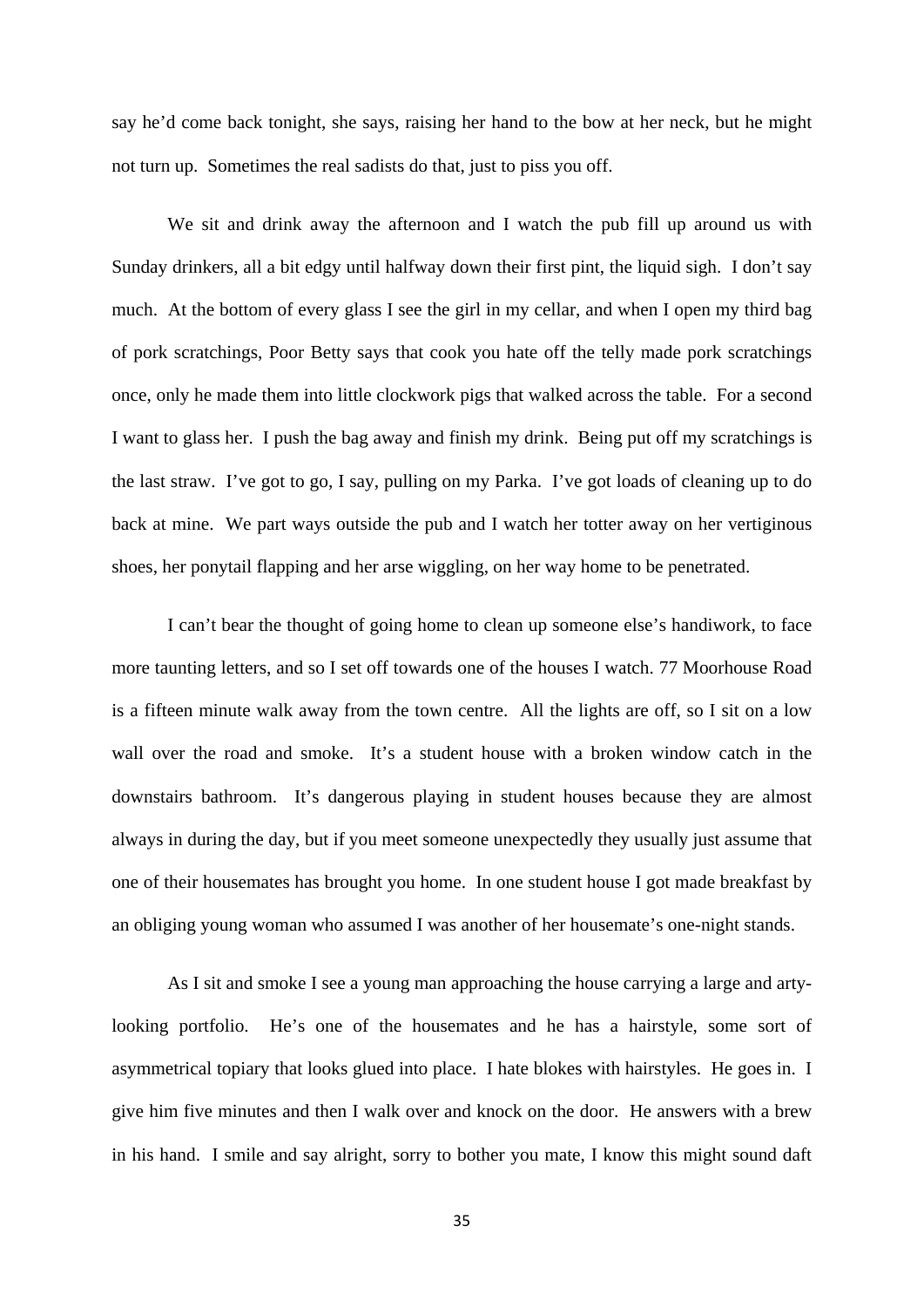but I lived here about four years ago, and I put some of my sketchbooks in the loft and forgot about them, but now I'm working on this show and I really need them, wondered if it would be OK if I came and got them back? It sounds plausible - students, especially art students, do vague and stupid things all the time. He says sure man, sure, come right in.

Were you at the uni then? He asks. I say yeah, fine art for what it's worth, learned more when I was travelling though, and he says know what you mean. I ask him if he's at the uni too, as he leads me straight upstairs to the landing where I know from previous visits that the trapdoor to the loft is accessible by a rickety fold-down stepladder. He says yeah, fine art too, final year, think I might go travelling myself then, you know, see some of the world. Then he darts into the upstairs bathroom and grabs a broom. Students never keep things where you expect them to, that's something we have in common. He uses it to open the trapdoor and pull down the ladder. Whereabouts did you put them, he says, there's loads of shit up here. I say I'll come up with you, I can't remember exactly but I'll know them when I see them. He says cool, maybe we'll find like another world up there. I say yeah, maybe, and follow him up.

I kill him with the Stanley knife I keep in my coat pocket, jumping on his back as he stoops to fit in the loft and stabbing the blade into his neck, right through the juiciest vein. I repeat the process a few times for good measure, then after he has fallen, wriggled and gone quiet I wrap him up in a convenient bit of carpet and lick the knife clean. A quick, convenient kill. A cheeseburger.

As I leave, though, with forty nine pounds, an eighth of weed and a carrier-bag full of Super Noodles and Tesco own-label lager, I feel bloated and sick and yet still hungry, too. I take my time walking home. Some chicken nugget-faced children stop me and ask me to go into an off-license for them. I treat them to ten B&H alongside their vodka and one of them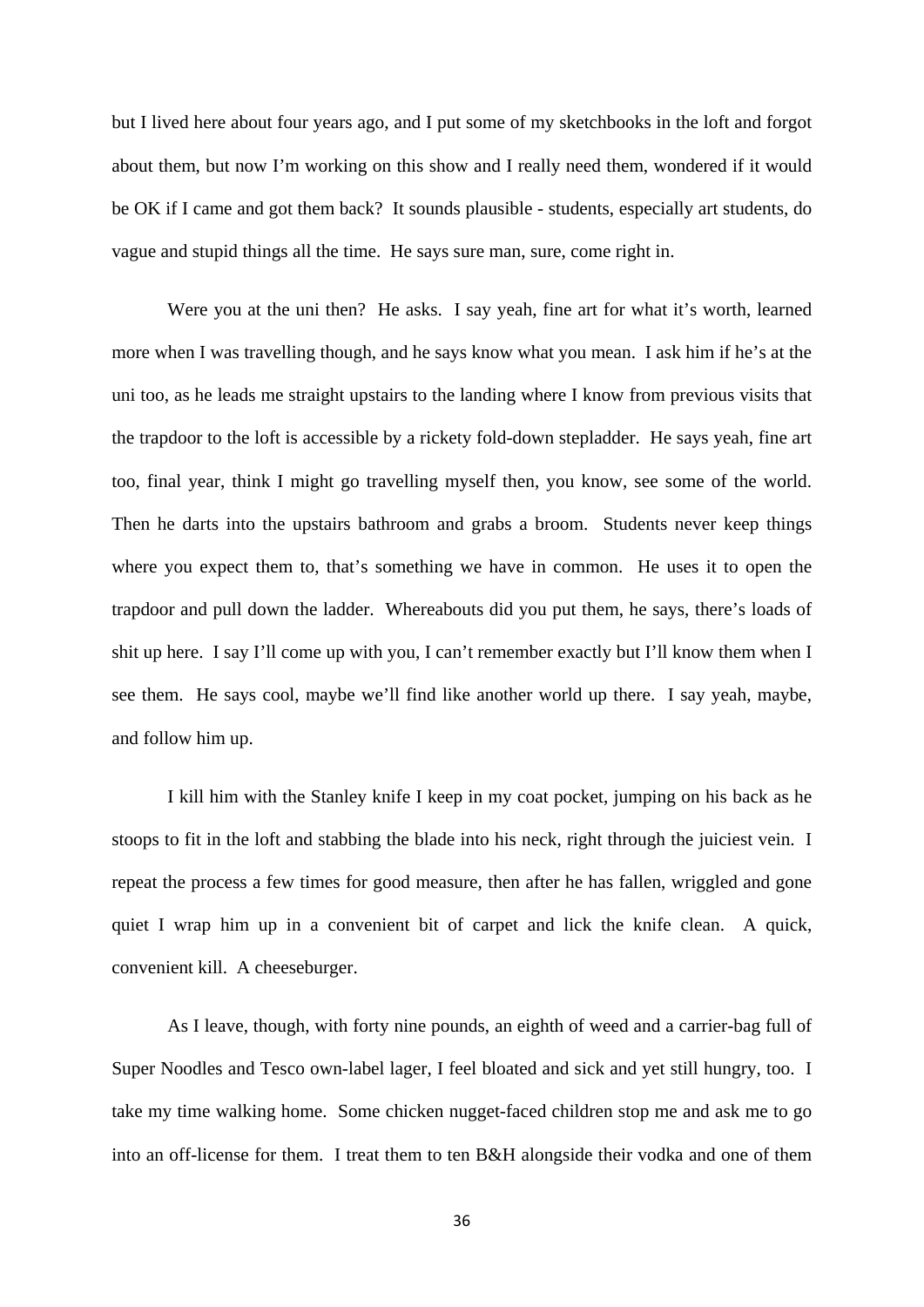calls me a paedo as they run off. I'm glad for the delay but I would have done it anyway  $-I$ like to assist children in illegality and lingering death.

I know it will be there before I see it. This time it's more like a packet, a fat brown A4 envelope with a smaller, white one taped to the top. It's propped up against the door and I look up and down the alley even though I know that there won't be anybody there. My door is still closed but before I unlock it I pull the white envelope off and tear it open. The note inside says 77 MOORHOUSE ROAD. A STUDENT WITH STUPID HAIR. THERE'S A PICTURE ON MY PHONE OF YOU LEAVING HIS HOUSE.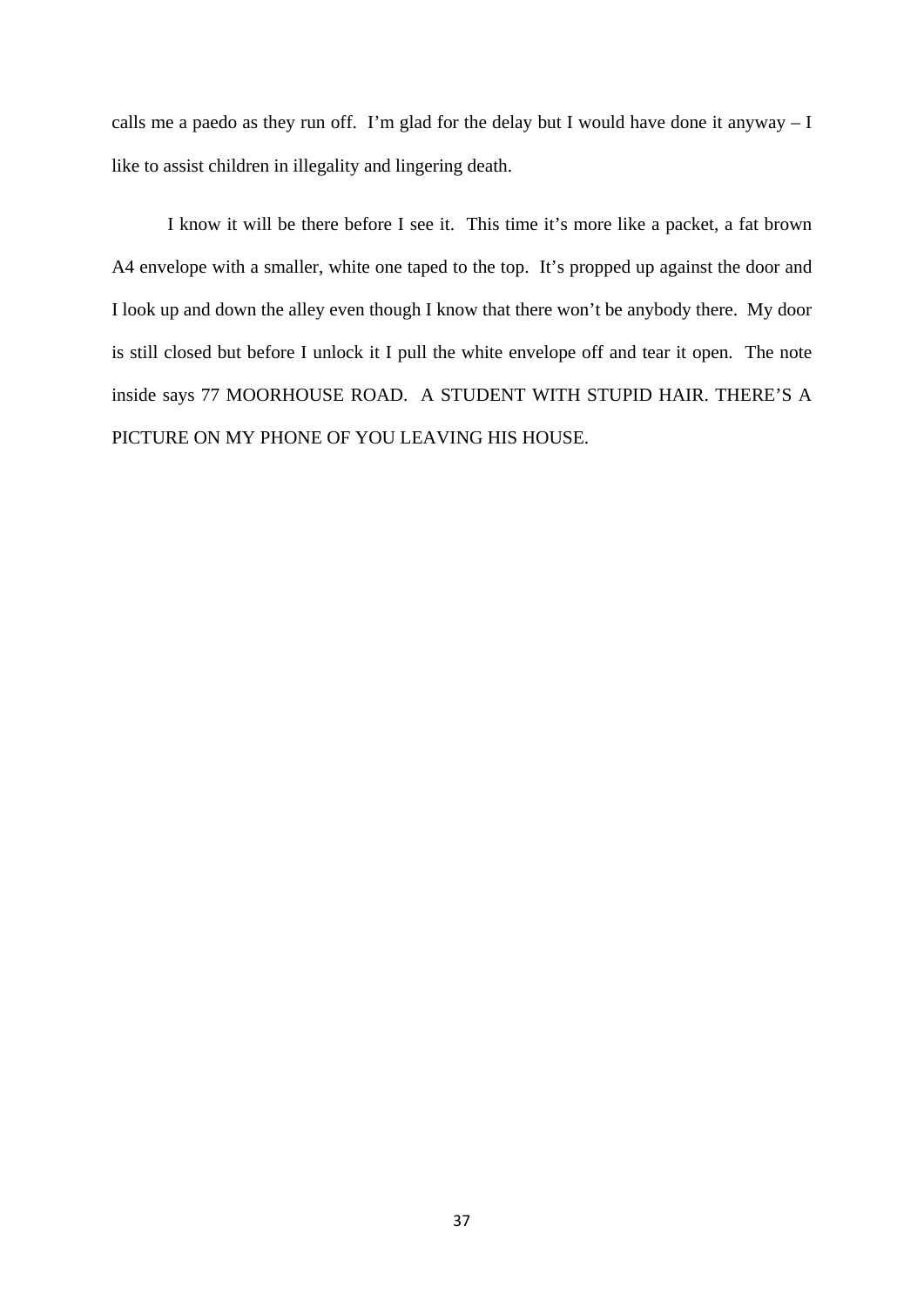## **Penny Sweets**

Blackmail, hate mail, home invasions and murder. These are a few of my favourite things, and they seem to be favourites of my new friend as well. When I get inside I open the big brown envelope with my teeth. It is stuffed with photocopies of newspaper articles. The first one I pull out is headlined *Body Found in Missing Secretary Case*. It reads – The body of a missing Leeds woman was discovered on Saturday evening in Roundhay Park. Police were called to the scene at 11.15pm and the body's identity was confirmed this morning as Caroline Fitzgerald, who has been missing for five days. A police spokesman said that the wounds inflicted on the young woman were the most horrific he had seen in his fifteen years with the force. A quick shuffle through the other articles reveals a litany of similar headlines. *Body Found Believed to be Missing Woman. Human Remains Discovered in Woodland. Police Appeal for Information in Missing Becca Case. Mother Begs; Help Me Find My Daughter.* There are over fifty articles from all over the country. There are two articles in Spanish and one in French. All young women, some missing, some dead, some presumed to have run away, some presumed to have been killed by husbands, boyfriends, lovers. Most unexplained. All secretaries or personal assistants. The cases in which the bodies were found – raped and mutilated and dumped in parks and woodland - are the oldest. The more recent women disappeared without a trace.

Accompanying the clippings is a sheet of foolscap covered in laboured handwriting. I TOOK OUT THEIR THROATS TO STOP THEIR PRATTLE. THEY DIDN'T KNOW THEIR PLACE AND SO I TAUGHT THEM. I WILL TEACH YOU TOO BUT IT WILL BE A HARDER LESSON. I WILL DESTROY YOU.

At the foot of the letter my new penpal has written READ IT AND WEEP, and weep I almost do. If the articles speak the truth, this bloke had killed more than twice as many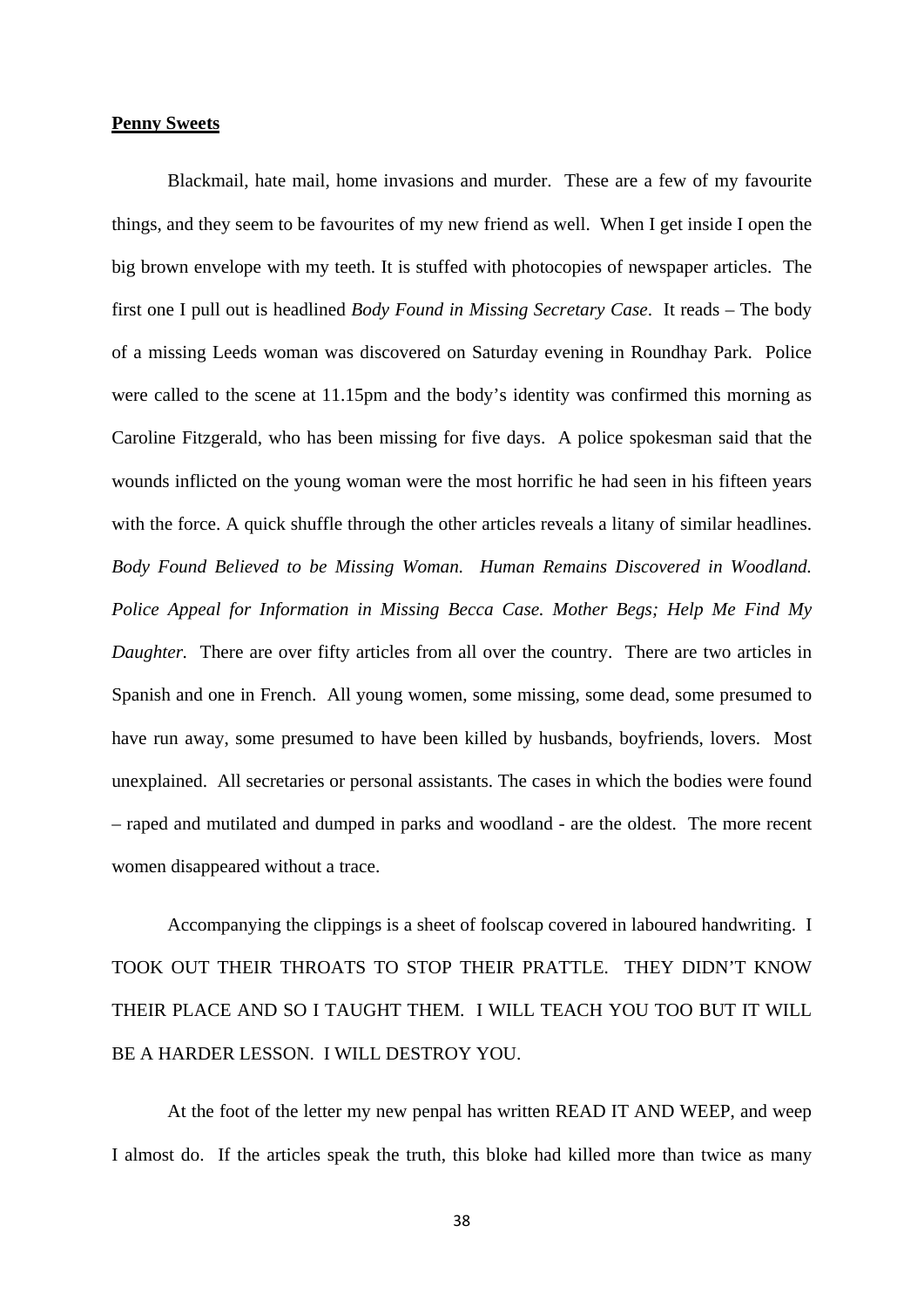people as me. I sift through the papers repeating *quality not quantity, quality not quantity*. There were bound to be other people like me  $-1$  would imagine there are more of us every year – but I am at a loss as to how this one found me and why he won't just leave me alone to get on with my business in peace. There are plenty of victims to go round.

I have killed twenty two people, and every single one of them was different. I have no pattern, no type, nothing to profile or link. Men who kill the same woman over and over again are killing because they need to. They are killing from a compulsion to destroy one particular woman. Usually their mothers. I am not like those men. I don't kill because I *need* to, because it's a compulsion that I can't control. I kill because I want to, because it amuses me, because I can. Some people say that murder is like lust, that you get an urge to do it like a hot stone fist that fills your belly and that the desire to cum and to kill are the same but one is worse than the other. For me murder has more in common with gluttony. For me it's not all a build-up to some mythic spurt, it's all about the journey, the relish. And it's not about power. Nobody prides themselves on having power over a cake. I am a big fat gourmand sitting down at a heaving table and with thick but dainty fingers helping myself to a little bit of this and a little bit of that.

Nothing bad has ever happened to me, and there were none of the signs. Nobody ever beat me or fiddled with me. They wouldn't have dared. I never fell on my head or wet the bed and my behaviour towards animals has been for the most part respectful. I have never been given messages by dogs, or the Virgin Mary – I have never heard a voice in my head other than my own. I am not interested in setting fires, because I cannot control them. I am sure that my mother would have given me all the love and support in the world, had I let her, and there was no way I could ever have gone hungry. I am not revenging myself on anyone, no love who rejected me, no whore who humiliated me, no wicked stepmother who got her kicks by administering of boiling hot enemas. I am a self-made monster.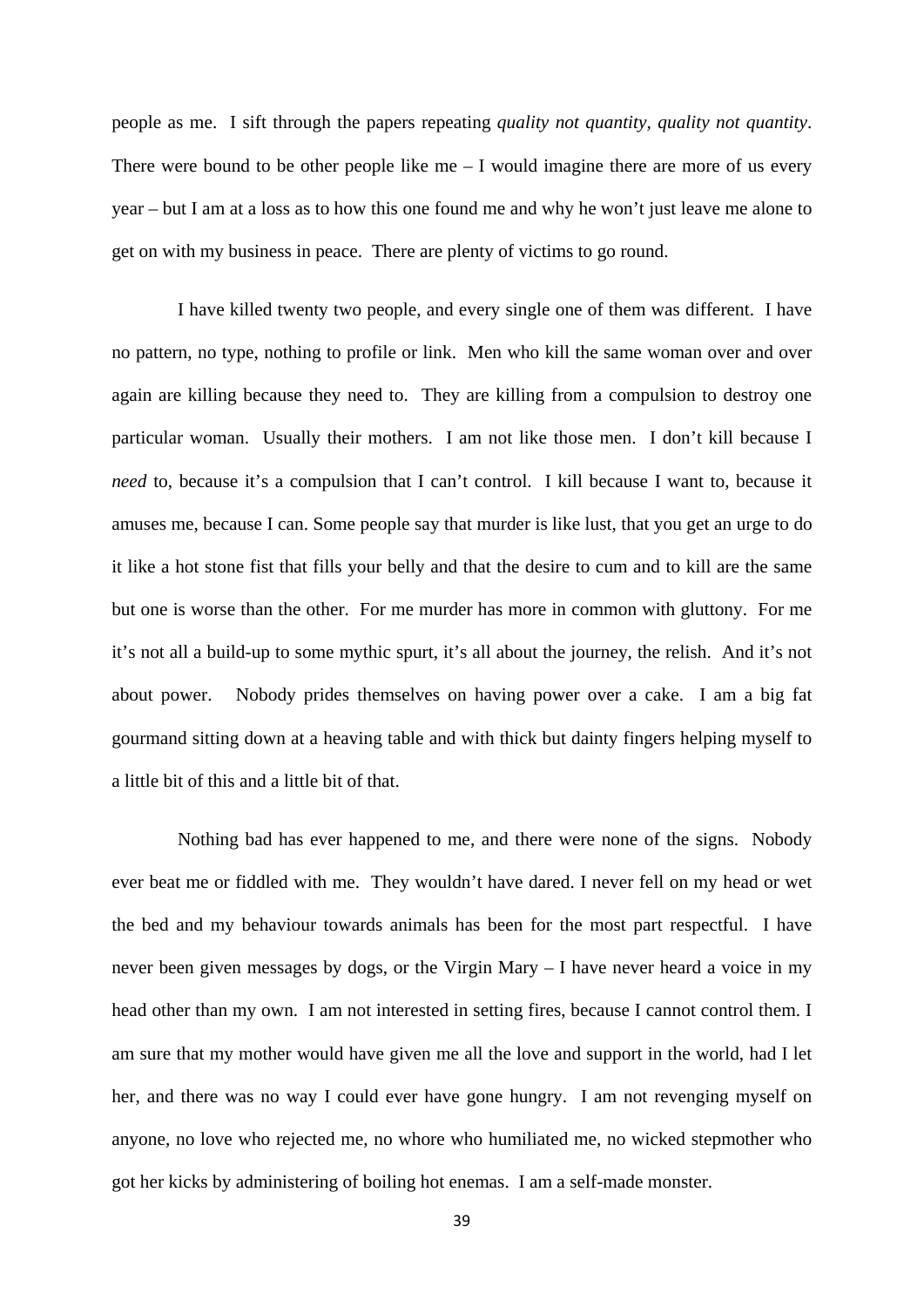I kneel on the surface of the mess around the sofa and hurl things behind me like a terrier digging in sand. I can find everything but a pen and paper – sardine tins and nutmeg graters, Babycham bottles and babies' booties, at least three dozen National Geographics and a large amount of unidentifiable matter. I kneel on a Lego brick and the pain comes out as a harsh scream of fuck. Now I throw things just to throw them, shattering plates and ashtrays and then a bottle of ink that explodes against the wall in a Rorschach of royal blue. Then I throw a child's shoe that bounces back off the wall and hits me in the face and I sit back on my heels and put my head in my hands. I count silently to ten and listen to my whistling breath. When I open my eyes the first thing I see is an exercise book poking out from underneath the sofa. Its brown cover is neatly inked with the words Jenny Matthews 9AG Social and Economic History Mr Robinson.

There's a biro in one of the kitchen drawers, a silver thing with a plume of pink marabou on the end that can only have come from Poor Betty's. I sit at the table with some sheets torn from the exercise book and pour myself a mug of Advocaat. I pop in a couple of olives and a good slug of brine, then light a cigarette and begin to write. I don't enumerate my body count and I'd never do anything as tacky as assemble a press pack. I just tell my penpal all about William.

I used to fall over a lot. At Junior School if you fell over in the playground and grazed your knees they sent you to the library to sit quietly for the rest of break time. I liked to read the fairytales and see William in my mind, dancing in red shoes, trapped in tall towers, drowning in magic porridge. Sometimes William would fall too, sometimes I would push him and he would spend the afternoons with me in the dead air of the old books. We would play and I would make him be the princess, the maid, the good little girl. I would be Rumplestiltskin, jumping on the baize cushions with my fists clenched, and in the absence of straw I would pick his scabs. He would never guess right, because in our games I was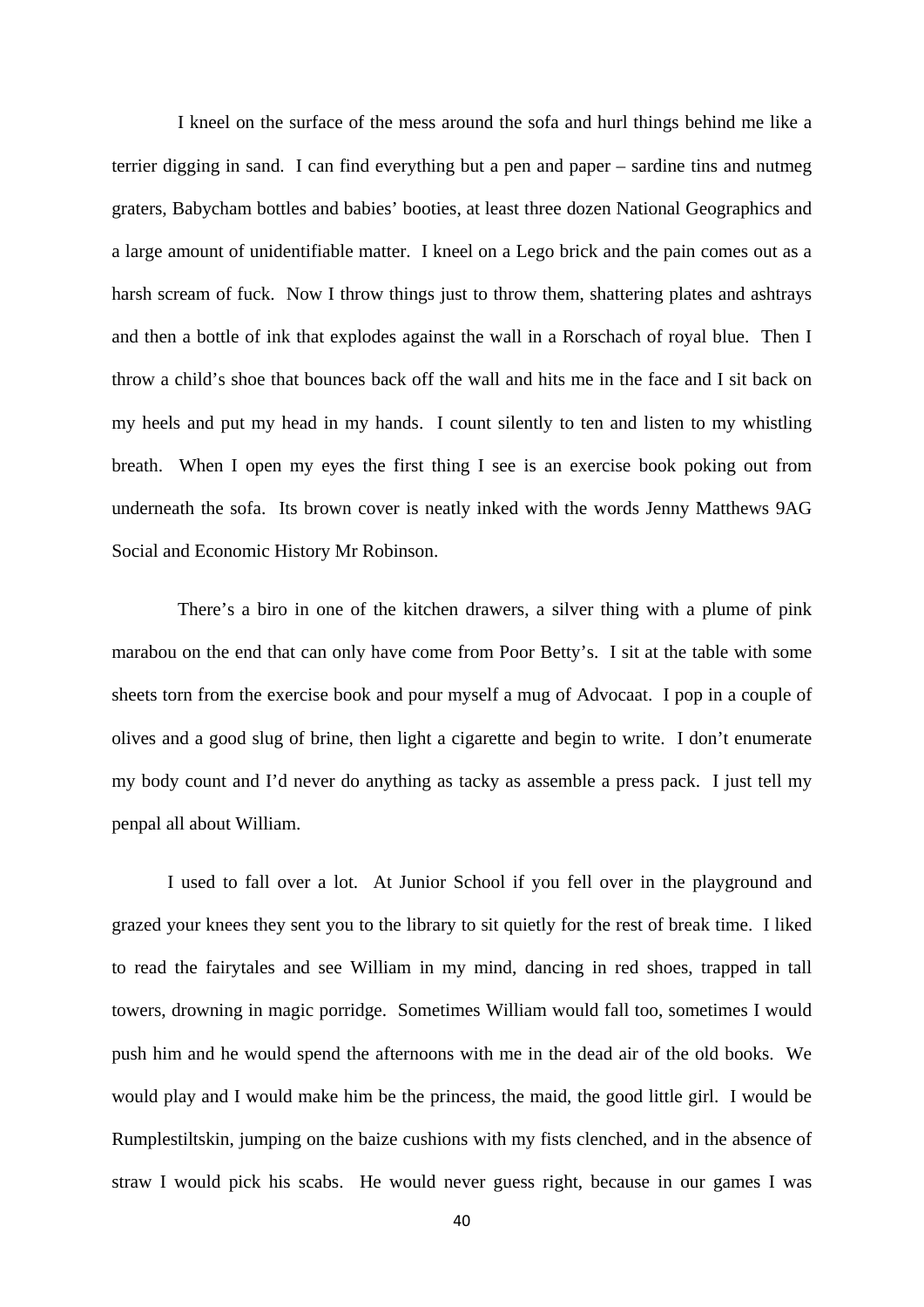nameless, cheating, and his first born was mine. I was a monster in the Garlic Woods, gnashing my teeth and changing the rules so that whichever way William ran, I would catch him. There were no friendly little mice, no woodcutters, no princes. Just William and me.

I liked the Garlic Woods best when the heavy end of summer turned to autumn and the brambles grew up into the hawthorn and the elders twisted in between and William's mouth was crimson stained and his fingers sore from the thorns. William's mother slapped his legs if he messed his clothes, and then the only way you could tell which were bruises and which were berry blotches was to poke them and see if he squealed. I made him stay out late, until dusk fell and things got hazy, and then I told him stories. I told William about the demon dog that hunted up on the hills; Black Shuck, Gytrash, Sukir. I told him it had come over with the Vikings to help with the raping and that if he caught its single, burning eye he would be dead within the year. I told him there were kelpies in the river and if they caught him they would drown him under their mossy hooves and lick the flesh from his bones with their rasping tongues. He would sit on a protruding root and his eyes would dart around him, cat-like in the half-light, his little fists clenched in his lap, as I told him of monsters and tasted the inside of my mouth.

In the winter, the games I played with William changed. I have always liked the winter, when the trees are stripped and you can see everything they used to hide. Every year there would be a bonfire in the village, a huge pyre built of dead wood, old newspapers and discarded furniture. They would all stand around it, eating parkin stuck with tufts from their gloves or muffling their faces with breath-damp scarves. The bonfire was a wonder to them, they swayed before it, rapt. If I liked fires that much, I would set them all the time. The fire terrified William, the fireworks even more. He was a worried child, always certain that the worst was about to happen. He would have liked to hide in the wardrobe like an animal, but I liked to see the explosions reflected in his eyes. I sometimes got overexcited, in the dark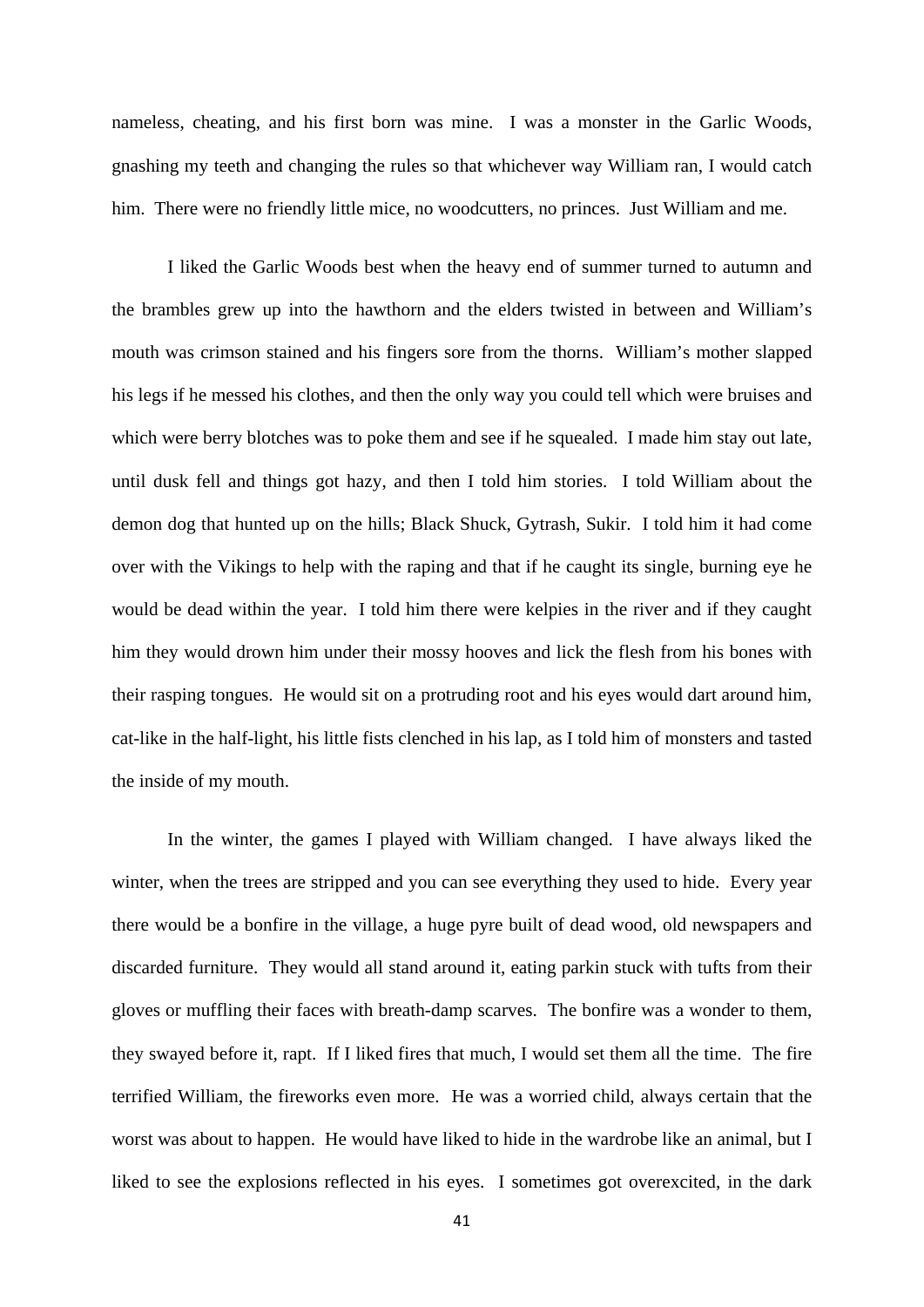with all the noise, and I wasn't above chasing William about with a sparkler. Afterwards, when the fire had burned to nothing, I dug in the ashes with the toe of my boot. There were treasures there, charred springs and marbles from between the cushions of sacrificed sofas, nails and screws and intriguing scraps of magazines. The metal, exposed to such heat, sometimes took on a petrol sheen, and my hands were dirty for days.

I didn't mind Junior School. There was still some imagination in it, some hint that you could be anything you wanted to be, even if that was a fire engine or a puppy. There were stories and running around and make-believe. Secondary school was not really my cup of tea. They didn't teach me anything interesting, anything that might have been useful to me in later life, like butchery or lock-picking. There was no point at all in teaching me about four-course crop rotation, although I suppose that one day I might kill someone with a turnip. What work I did I did well with no effort. There were temporary balms, new games to play with William, the onset of his puberty, but overall the experience was boring and I set about working on a solution.

I suppose you could say I am a greedy person. I eat a lot, and often, and not just because I am hungry. I am greedy for the treasures I find on the floor, whipping them up and inside my coat before anyone sees and tries to share, like a fat child hiding his sweets. I am greedy for Poor Betty's secrets, for secrets in general, I could gorge myself 'til I split on them, and I was greedy for William. The older we grew the greedier I got. I was compulsive about him, craving any contact. I crushed myself against him on the bus, forcing him against the cold window, relishing tight corners where I would be tipped almost on top of him. I looked at William hot-eyed and white knuckled, I looked at him like you would look at a little puppy-dog who was just so sweet and cute and edible that you just wanted to grab it and squeeze it probably just a little bit harder than you should. I was an ogre and he was livestock to me and I would poke him and probe him, feeling for bones, but where I found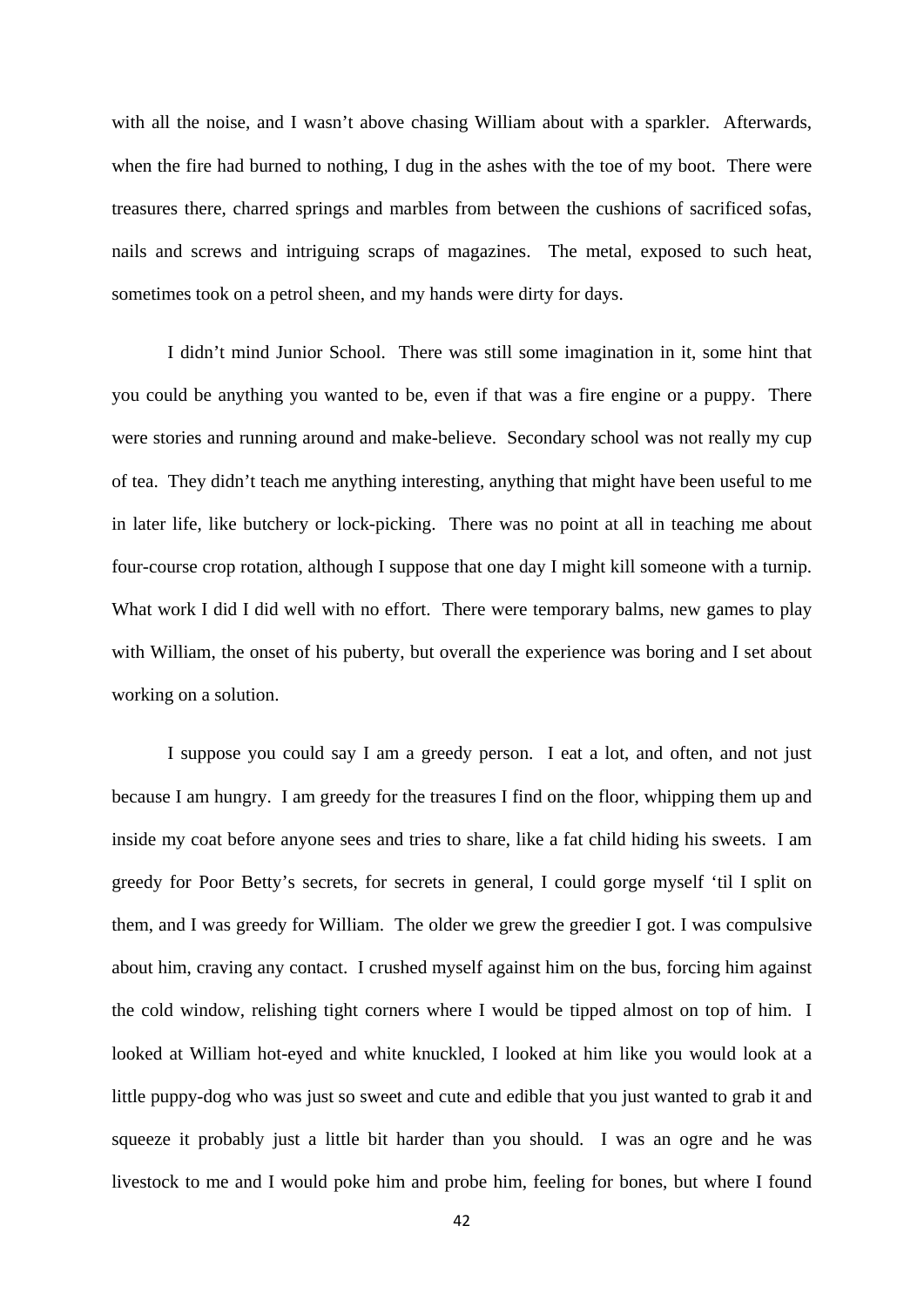them I would pinch and slap. I did not want William to have bones because bones would be his and I wanted William to be all mine.

William was the only pet I ever had, apart from the time I thought I had fleas. A person's character is reflected in the pet they keep. People who like cats like to be treated like shit. They are emotional masochists, which is why most cat-enthusiasts are women. Cats are like bad boyfriends – they are all over you when the mood takes them, but the second they get bored they will sashay out of the door and stay out all night chasing birds. I remember the way that William would pet his pussy, the way he would cosset it and coo to it until with a swipe and a yowl it would disentangle itself from his chubby arms and leave the room with its tail held high and without so much as a glance over its shoulder. All the poor boy wanted was a bit of affection and all he got for his troubles was a clawed arm and a view of his beloved pet's anus. Dog owners, on the other hand, demand respect, loyalty and obedience. They are the alpha animal, the top dog in the relationship – dogs do not go out on their own, they do not hunt on their own and they will roll over and show you their belly at a single command. William was my well-trained, obedient little puppy. He never gave the slightest hint to anyone that we were anything other than best buddies, so there was no need for anyone to doubt my story that we had parted company in the Garlic Woods that day and gone our respective ways home.

It happened in the summer holiday after the first year of secondary school. That day the heat had been like a living thing, something old and ill that had crawled on top of us to die. I thought about how the sweat must make William's thighs chafe even more. People get tetchy when it's that hot, the things that hold them back start to melt, like the summer is stirring. The tar started to soften and in places blew black bubbles. I put it on William and stuck things in it, but idly. The Garlic Woods offered some shadiness, and it was there on a whim that I demanded the poppet back and told him that I could talk to it, and wanted to find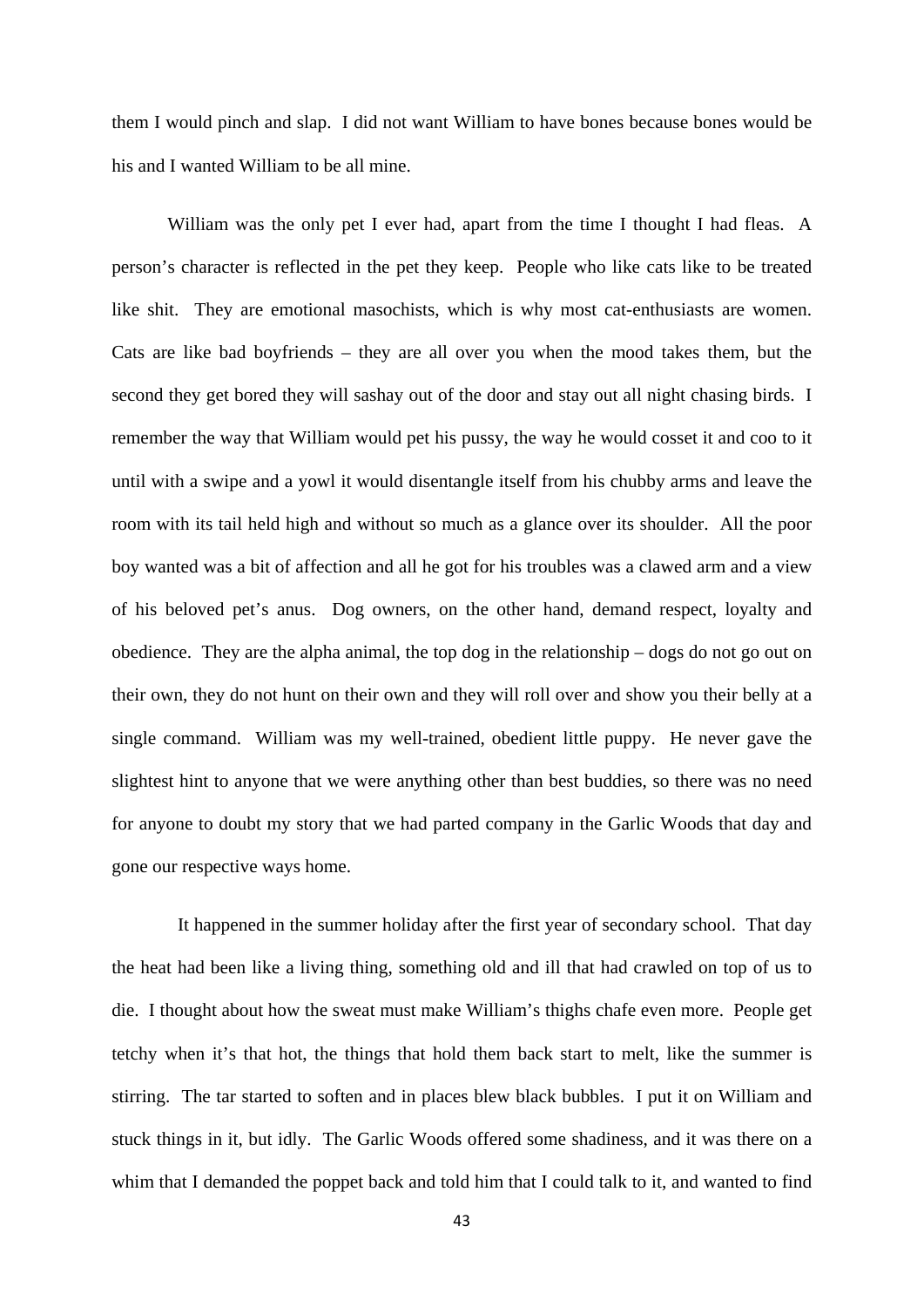out all his secrets and what he was afraid of most out of everything, and then I put it in my pocket, that strange little thing with its amputations and rosy cheeks, and forgot all about it until afterwards, when everything was done. There were never any birds in the Garlic Woods and the stillness was rippled only by the gibbering stream, into which William fell, when I broke his head just because I could.

With him lying face-down in the stream I could see all of his hair. It was long enough to touch his collar, slightly curly, damp at the nape. I wanted to touch it before it got all wet so I crouched down over my little friend and, bracing myself, pulled out a hank as a keepsake. I could see where the rock had split his scalp and the hairs I had taken had blood on the ends, so I thought better of it and dropped them into the water. The tuft stayed intact, glued together by the blood, and it wove in and out of the rocks in the stream like a thin, red eel.

When I killed him it was like waking up. I knew myself then, I knew what my purpose was, why I was here. In that moment I was Adam, the only one. If killing is sex, aren't you supposed to feel sad after, to experience your own little death? I just felt like Christmas, sated and snoozy and joy to the world. William was always going to be murdered. If I hadn't done it there would have been a stranger with a bag of sweeties and a camper van, a bad man in the bushes as he wandered slowly home, later a punch-happy drunk in a bar or a gang of chavs on a street corner late at night. There are different breeds of human like there are different types of dog, and William was one of the born victims, cheese on the mousetrap, a worm on a hook.

My performance was note-perfect. I cried, I shook, I even let my mother hug me. They sent policewomen to talk to me because I was so young. They asked me if I had seen anyone suspicious in the woods and I said only that weird man and that was all it took, piece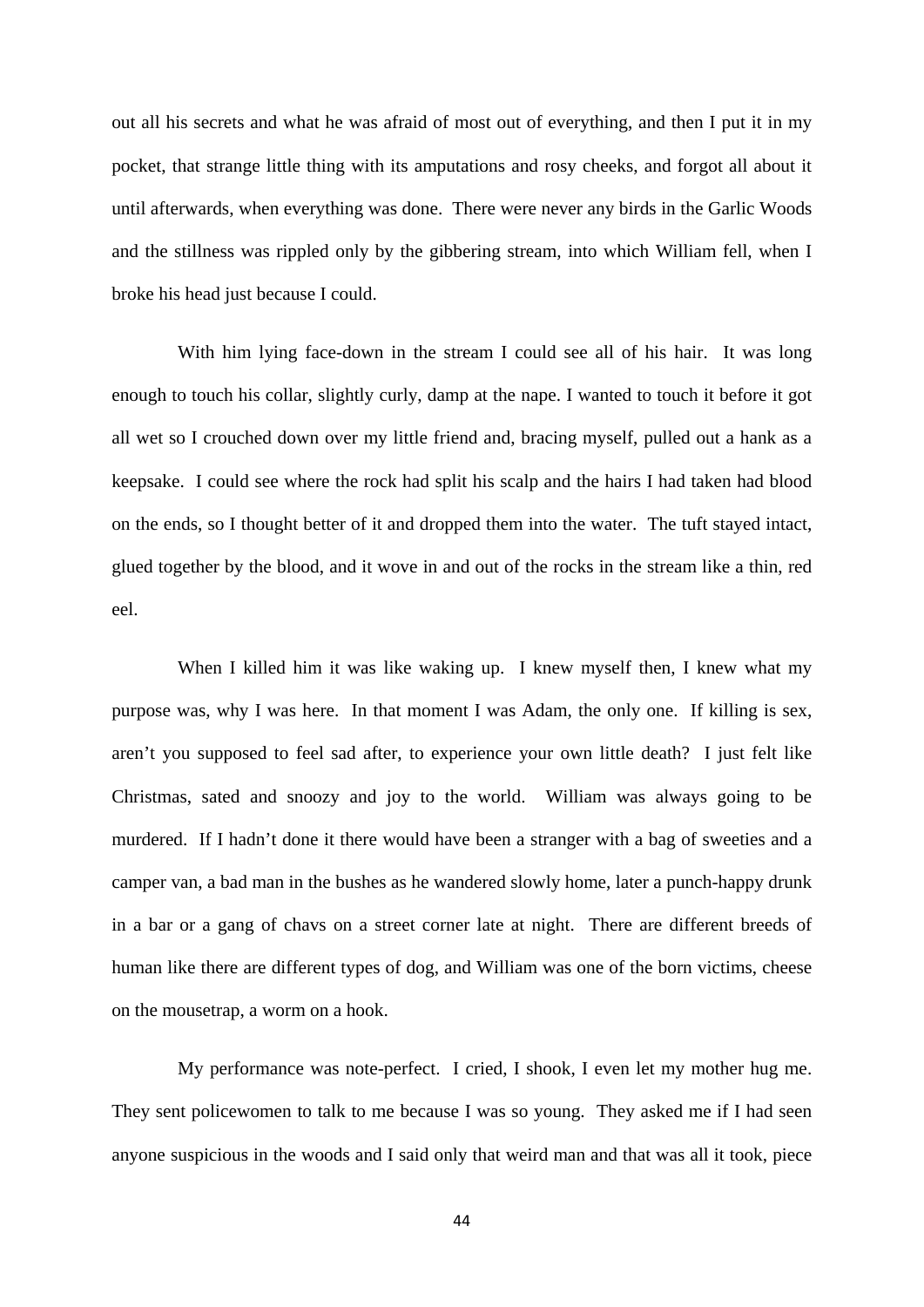of piss and two weeks off school into the bargain. I was 'too upset' to attend William's funeral, but I did make a point of paying my respects. I left the house late one night specially to piss on his grave.

The letter covers twelve sides of paper and perfectly illustrates my point. I am and always have been interested in the long game. With a few exceptions I'm not a pounce-andslash merchant like him. Killing girls in parks is such a cliché. Since William I have killed men, women and children, white and black, rich and poor, United Colours of Benetton. Each death has been unique. I have stabbed and strangled and killed by torture. I've killed with pliers, hand-whisks and nail-clippers. I pickled a girl once. I have killed in my home and the homes of others, in alleys and car-parks and up on the moors. As far as I am concerned, there is me, and then there is meat.

I finish with a P.S. that reads *Think of the girl in my cellar as a scrap from my table.*  Then, for want of anything better to do with it, I put the letter in carrier bag and gaffer tape it to the door. I couldn't resist goading him. I won't be intimidated in my house, in my castle. I only go upstairs because the bath is really quite comfortable, but after an hour of lying there, chain-smoking and reading some old issues of the *Beano* that I unearthed during my tantrum earlier on, I can't wait any more and so I sneak downstairs like a child creeping up on Santa and open the door. The carrier bag is on the floor, the letter spilling out and soaking up the alley dirt. There's nothing on the door, and so I stick the carrier bag back up with even more tape and go back upstairs to the bath.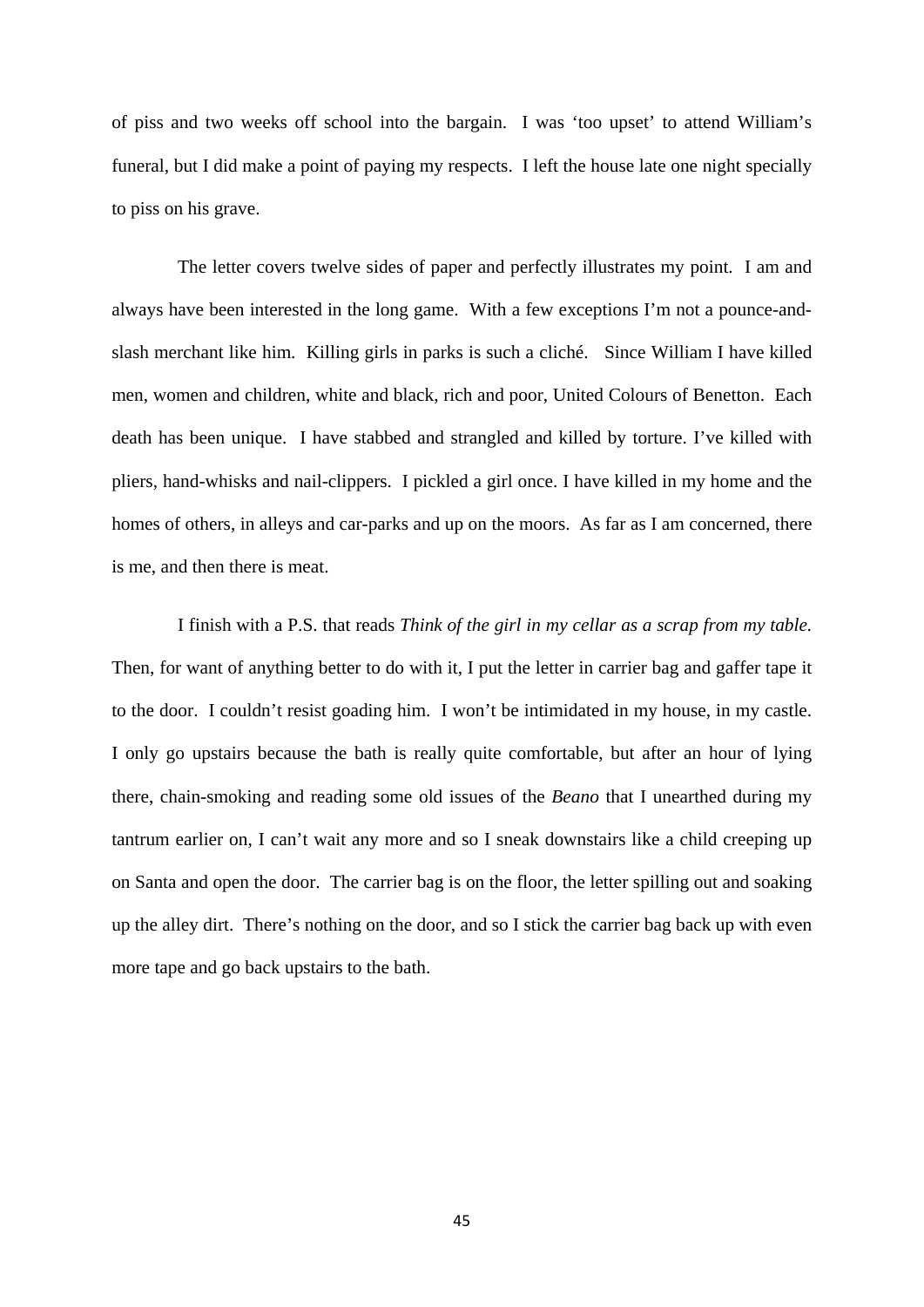# **Leftovers**

Monday mornings mean nothing to me apart from an opportunity to hang around the bus station lapping up the misery of the worker bees. Sometimes I take the early train to the nearest city just to occupy a seat. This Monday morning I wake up with a grunt, slumped against the door with a wide patch of drool on the front of my jumper. That fourth mug of sherry was a bad idea. I get to my feet and open the door. This envelope is smaller than the last, A5 and white, with no name on the front. It looks like it has been sealed and then opened again, the flap at the back just tucked in, no doubt so he could add some gloating postscript. I bring it in and put it on the table and stare at it while I knead my aching back. I can hear my stomach. It sounds like two men arguing very far away.

The soup I was preparing for the girl in my cellar is past its best, but it now has a pleasing pâté-like texture with an interesting crunch here and there. It's pungent, almost rank, with a faint tang of something filthily human, like bad gas. It's funny, when food goes off it smells like people, but when people go off, they don't smell like food. I've run out of instant coffee, so I wash down the handfuls of soup with a refreshing cocktail of gin and Benecol.

I hate being thirty. All I got for my birthday was a new series of that bastard Aspinall's television show and a psychopathic penfriend. The envelope contains a single sheet of good quality cream notebook paper, a bit like the stuff in some of Poor Betty's diaries only grubby and with a ring from a coffee mug in the middle. It says THEY HAVE FOUND THE STUDENT. THEY ARE APPEALING FOR INFORMATION. DON'T WORRY THOUGH, I AM NOT GOING TO TURN YOU IN. I'M JUST GOING TO KILL YOU.

46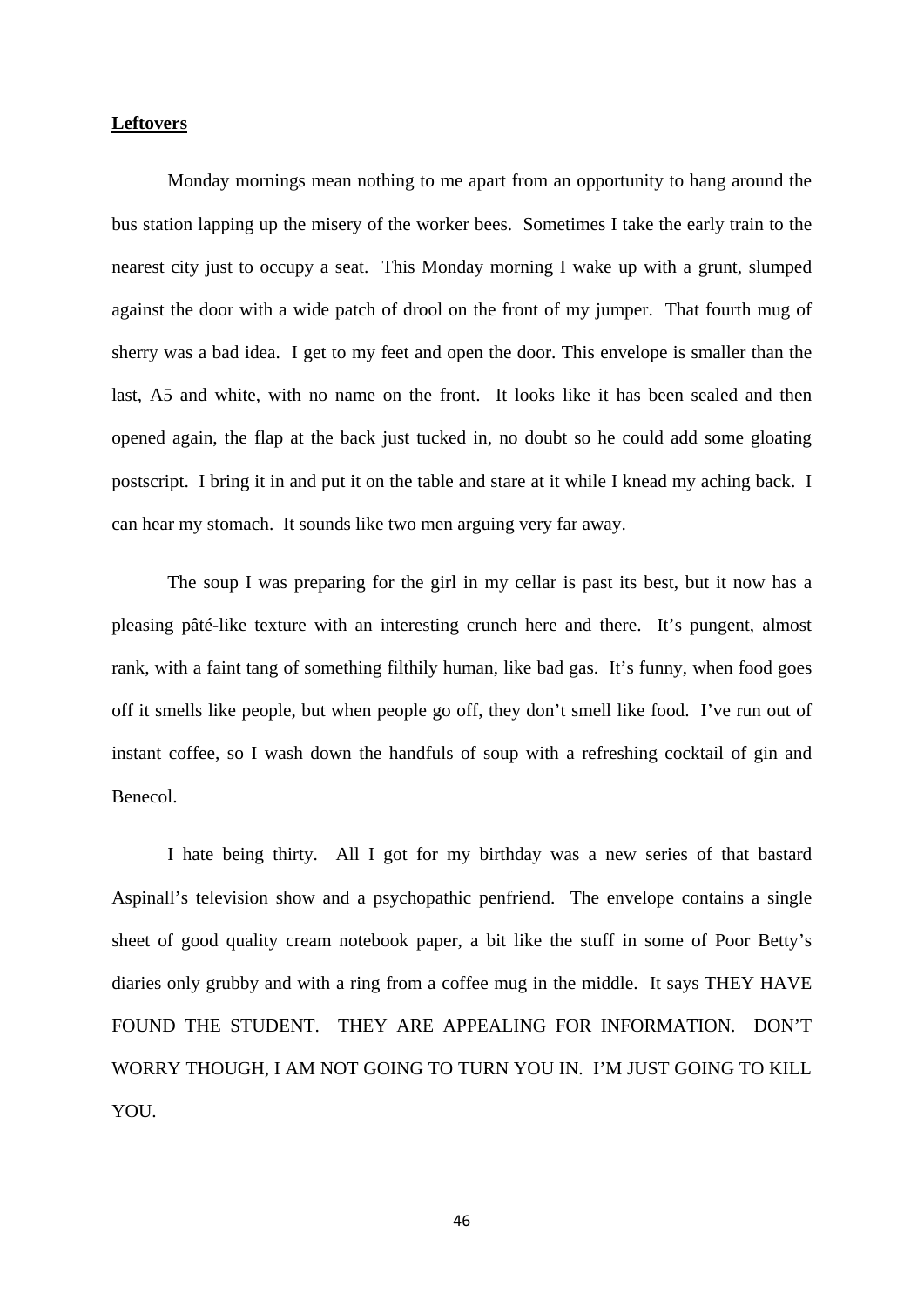I start my reply three times and each time I rip the page out of Jenny's history book, screw it up and throw it in the rough direction of the kitchen sink. I don't want to play any more. I put down my pen and go upstairs to the bathroom, where I root through the clothes in the bath until I find a denim jacket and a baseball cap. I put them on, transfer the contents of my Parka's pockets to the jacket and leave the house, sticking the empty, unmarked envelope that his letter came in on the door as I go.

I come out of the side street and cross the road. Opposite the takeaway and the travel agents there is a pub, a vast, stillborn Wetherspoons with stools at the large windows. Even this early in the day there's a fair few people inside, all men, the kind who wear tracksuit bottoms and suit jackets. I go to the bar and order a large coffee from the barman, then take up a seat by the window and wait. The side street is very quiet at this time of day. There's no real reason for anyone to go down there until the club opens. When he comes, I'll see him. Then I'll know him, then I'll destroy him. I take a chicken stock cube out of my trouser pocket, sprinkle it into my coffee and settle down to wait.

I'm good at waiting, biding my time, amusing myself. I've always been able to keep myself busy. When William died I was in need of a new hobby to entertain myself with, and I turned to my mother and cooking. She encouraged my early forays into the kitchen, and used to tell everyone that I would grow up to be a head chef. And in a very literal way, I did. After William died she was especially tender to me. I told her I wanted to take over cooking for the family and she let me, and she and my father would eat up every scrap I served them and make yum-yum noises even when it was cold or burnt or downright disgusting. I would sneak garlic into my spotted dick, pureed anchovies into scones, vinegar into the custard. I over-salted everything and undercooked the chicken.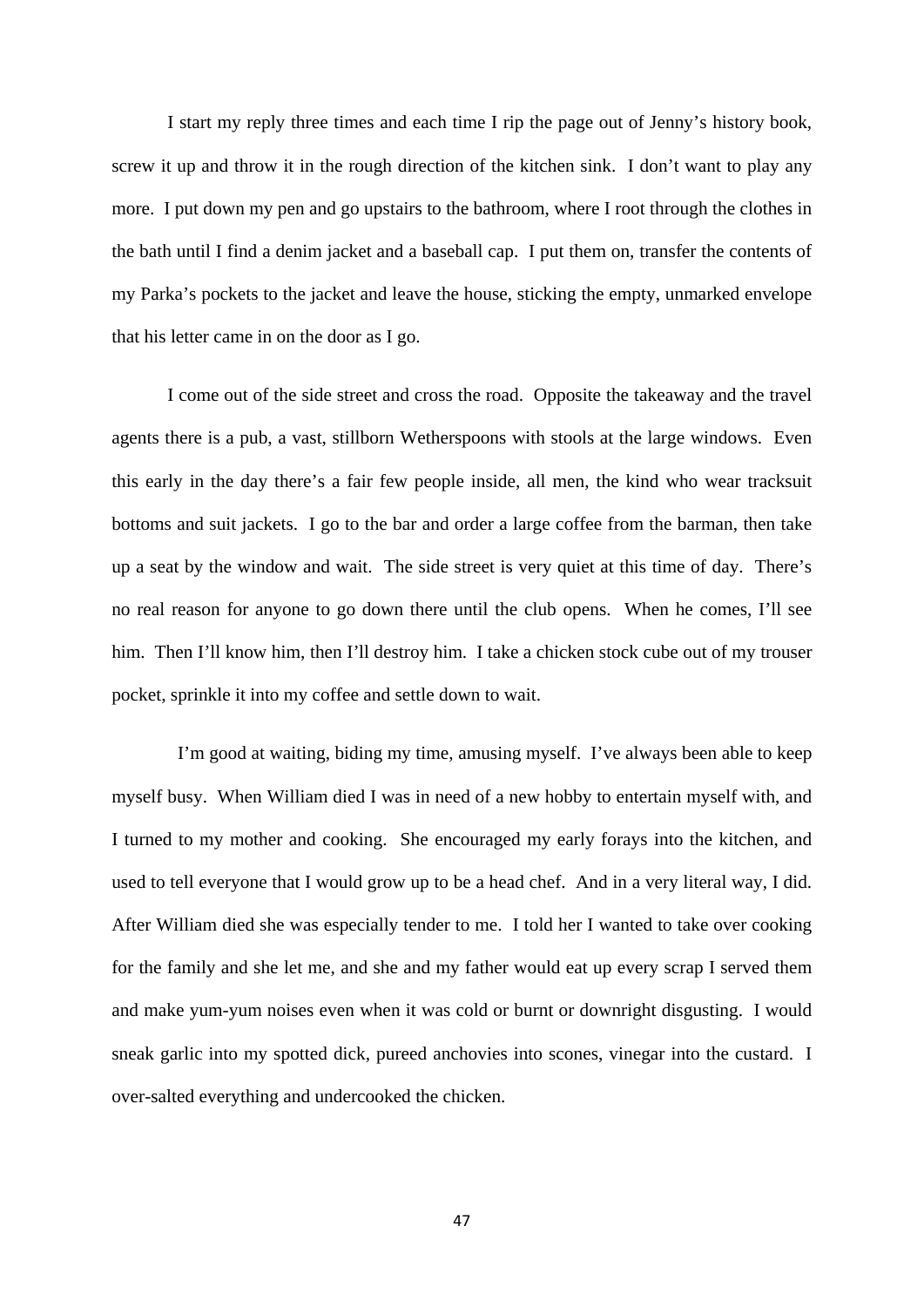Some people say that you are what you eat and, although I do not agree completely with that – I sometimes eat victims, and I am certainly not one of those – I think there is some truth in it. What you eat contributes to what you are. People use food to change themselves, to change their perception of themselves, to make themselves feel more like they want to feel, be more like they want to be. They eat health food in order that they might imbibe purity and virtue, to feel as clean and fresh as that lettuce leaf, that tall beaded glass of ice-cold mineral water, that crisp green apple. They eat big bowlfuls of cheesy pasta or creamy mash or rice pudding with a crunchy caramelised crust to comfort themselves, to transport themselves back to childhood when everything could be eaten with a spoon and nothing was asked of them. Women eat chocolate because it slathers them with sweet indulgence in a way that their men never do. Personally, I cannot abide chocolate. It tastes like weakness. In the Olden Days, people ate each other, they served up the hearts and brains and other vital bits of their enemies to absorb their strength, their power. Nowadays they snack on biscuity Christ to get the same effect. I was only young when I realised that I could eat food that would make me more monstrous.

To begin with it was just meat. I couldn't get enough of it. Perhaps my mother's roast dinners are to blame, but I could eat a whole joint of beef to myself by the time I was twelve. I progressed swiftly to offal. I would accompany my mother on trips to the market, she thinking I was learning how to be responsible with money, how to budget or some such, when all I was really interested in was the butcher's stall, with the hooked and dangling bodies, the glistering piles of flesh, the smell of blood. Eating meat is important social catharsis. It is one of the only times most people will get to feel real power over another being, to feel the strength that comes from being at the top of the food chain. If people weren't able to slaughter animals, they might start to prey on weaker members of their own species. Not a lot of people consider that. Nor do they consider that people might enjoy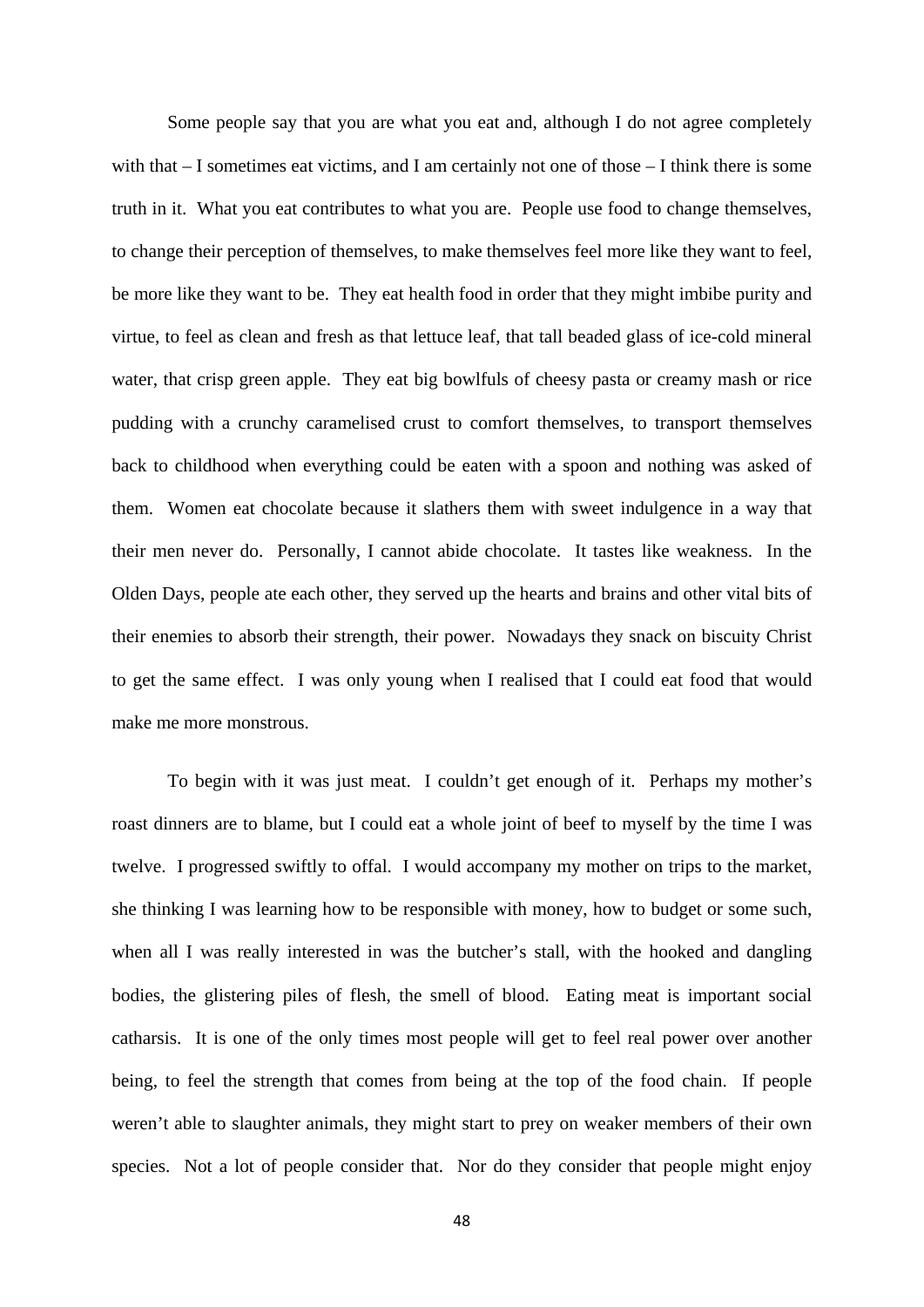eating meat because they feel deep down that what they are doing is wrong, that they are taking advantage of a helpless creature, that they are tearing its flesh and greasing their mouths with its fat and gnawing at its bones and that all this gets them off, in a secret kind of way. Or not so secret.

At first the more unusual of my recipes were concocted with the sole purpose of upsetting my parents, but then I found that they were very much to my taste. I grew to love combinations like fish and jam (smoked mackerel and a nice, runny, French raspberry is best), beef and treacle, pasta and lemon curd. I began to realise that my palate was far more sophisticated than that of everybody else. I indulged myself more and more. I sautéed slugs, stirred asafoetida into my tea, ate star anise like sweets and picked my teeth with fish bones. I became a gourmet, because I had no fear, no fear of disgust or unpleasantness or things other people say are bad.

I went back to school and kept my nose clean. I did well in all subjects and I made a few more friends. I didn't get in trouble. I kept myself to myself. Then I went home at night and tormented my mother. I had a chest of drawers in my bedroom that was almost as big as me that I was supposed to keep my clothes in, but I threw all my clothes on the floor and in the drawers and in the wardrobe as well and under my bed I piled up soil from the Garlic Woods and my mother's houseplants and there I grew my garden. I was a toadstool farmer, but not the toadstools that fairies sit on, round and red with perfect polka dots. Underneath my bed and in my underwear drawer seethed dead-white fungus, pale as the inside of a podgy whore's thighs, queasily phallic, reaching up on thick, blue-veined stalks. My mother loved handkerchiefs, she must have had fifty at least, lace-edged cotton, embroidered silk, all ironed and regimented in their own special drawer. One by one I stole them, burned them, wore the ashes as war paint. At first she thought it was a reaction to William, but then it went on, and on, and on.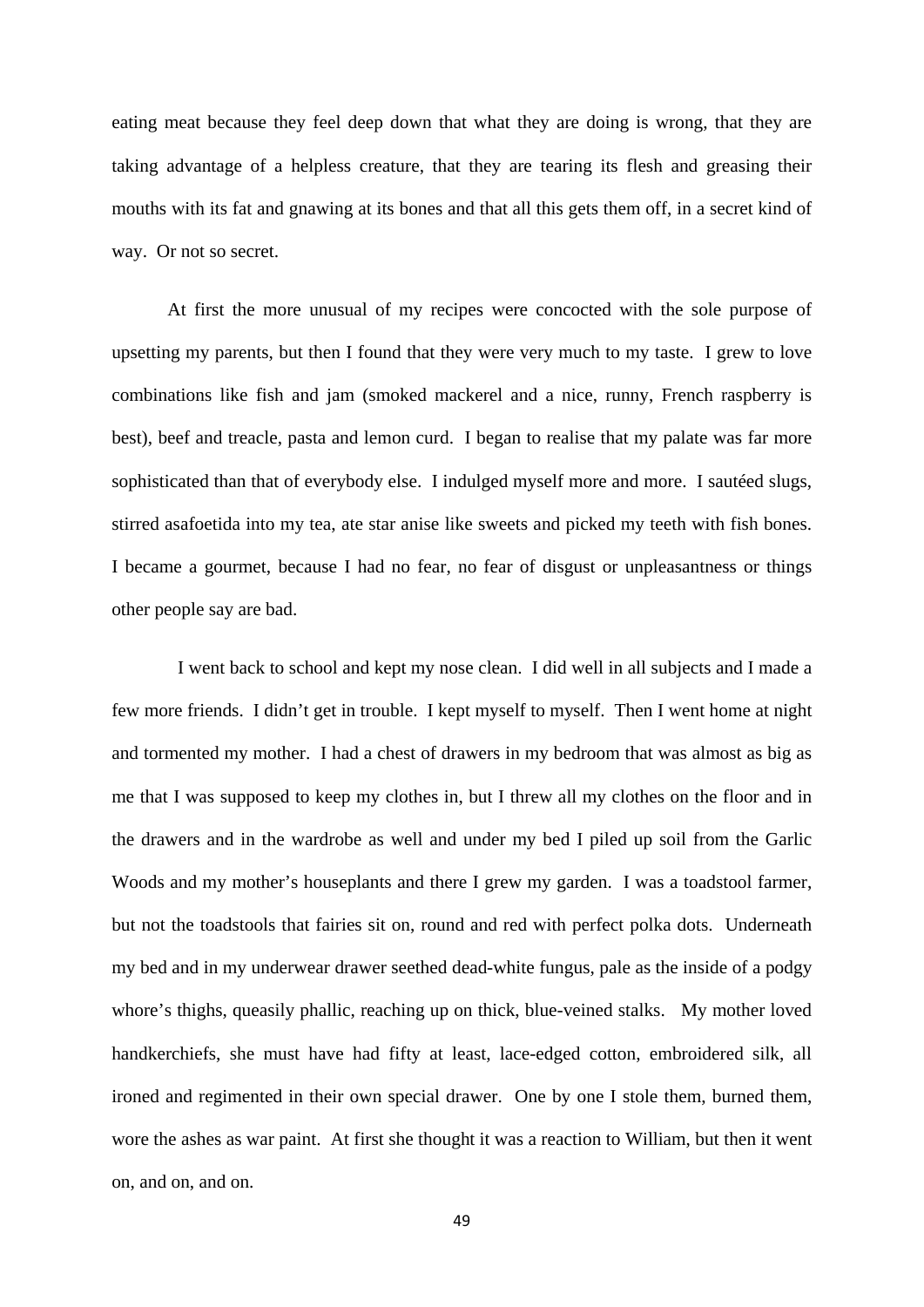Sometimes, with hindsight, I almost feel sorry for my mother. Nobody expects to give birth to their own worst enemy, do they? First came the knockings, as my mother sat on the sofa with her nightly Irish cocoa and my father tinkered in his shed. She blamed me at once, although I was in the room with her, draped upside down on the old armchair, the blood swelling my face, enjoying the pulsing. Then she checked the kitchen next door and her bedroom above. She found no one of course. I made the machine from a drum pedal I stole from the school band and a remote control car I stole from the boy who lived two doors down from William.

If you piss into plastic bags you can freeze it. Then you can remove the bag and place the frozen piss beneath the floorboards in an upstairs room. Then it thaws and drips through the ceiling of the room below. You can be creative with this basic idea. They say that the coming of the Devil is heralded by the smell of human excrement. All you need for a plague of flies is patience and a biscuit tin full of meat. It hurt my throat to do the voice but it hurt my mother more and so I kept it up. At night when I heard her soft slipper-shuffle in the hall I would stand on my bed, knees bent, back arched, fingers splayed like crone claws. I would crane my neck and roll my eyes and, grinning a rictus, leap into the air.

Of course my mother didn't really believe that the house was infested with poltergeists. She knew it was me all along, and that is what made it so frightening. My father gave me a few stern talkings-to, but he just didn't want to believe what was happening. He spent more and more time in the shed, and came out infrequently, reeking of Scotch. The atmosphere in the house changed completely. There was no longer the smell of baking and clean clothes. My mother took to watching television for twelve hours a day. The food got worse and worse. The first time my mother had to ring for a takeaway pizza, she cried.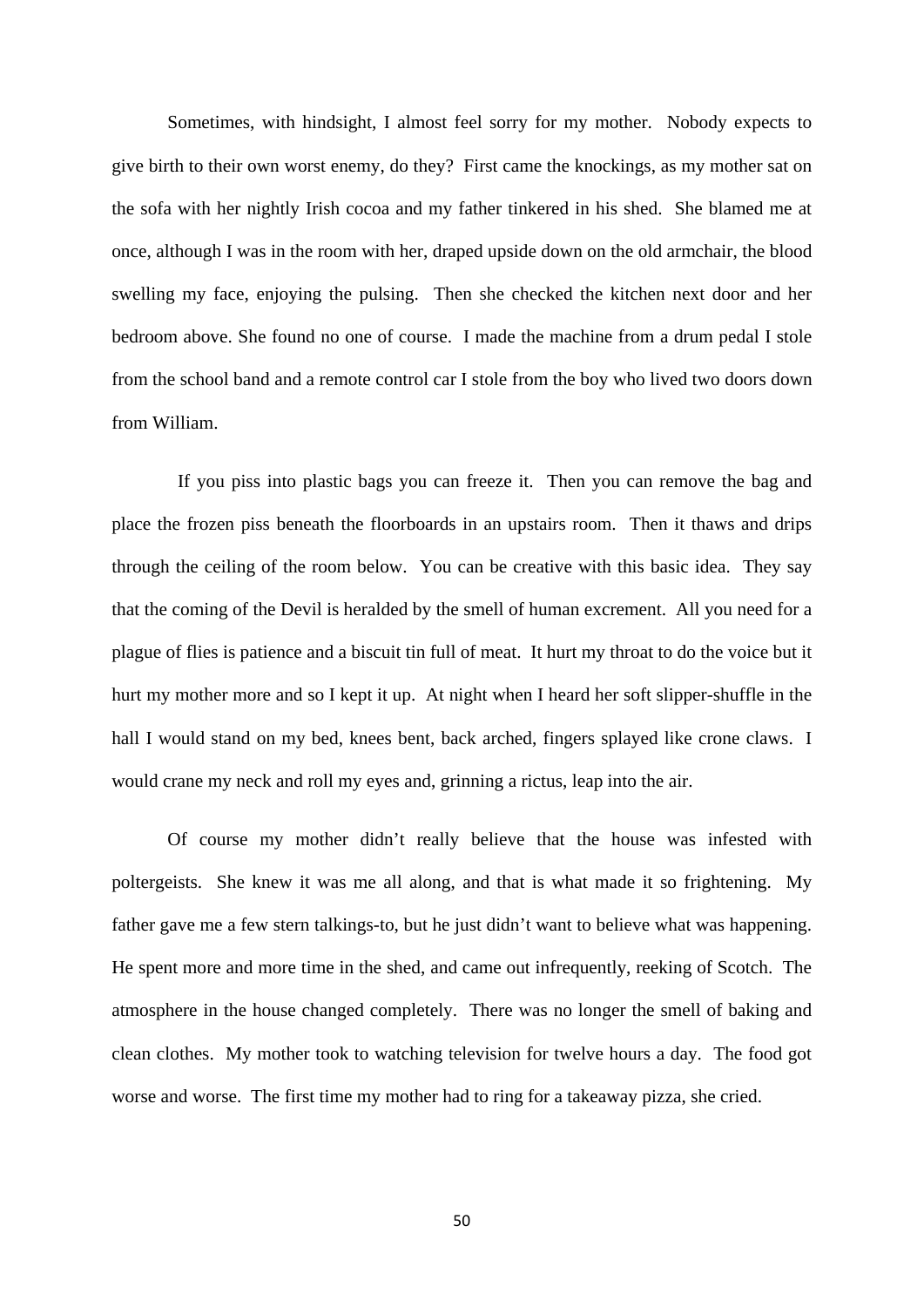My parents were terrible clichés, especially my Dad. When I wanted him to feel important and in control I called him Father, so he could feel for a moment like the wise, pipe-chomping Pater he would never really be. I went out of my way to get him onside. I always went to him for help with my homework, even though I knew the answers and he often got them wrong. I spent a long time swallowing yawns in his shed as he taught me the tedious intricacies of dove-tail joints and I always acted like it was a big treat for me to tidy up his collection of nails and screws. I memorised names and dates of battles and generals and once in a while I let him take me to some site of historic interest or other. When he was around I acted sensible and level-headed, and over the years I nurtured within him a feeling that my mother was more than just a little bit hysterical.

It came to a head one Christmas, when I had been amusing myself by making hoofprints in the newly fallen snow. My parents had believed in Christmas. They had believed in the redemptive power of Brussels sprouts and tinsel, holly and ivy and a sixpence in the pudding. They kept Christmas in a dusty cardboard box in the attic, and no matter how carefully they put the decorations away, the following year they would come out hopelessly tangled, a snake nest of gaudy baubles, moulting tinsel and broken lights. I liked to absent myself for most of Christmas day, to go to other people's houses and stare through their windows as they were unwrapping their presents or gorging themselves at the table. It put them off something chronic, but I was always gone before they could catch me. Sometimes I would go to William's, demand to be let in, touch all his new things and taint them, taint the day for him completely, breach his cosy little family and leave him with a knot in his belly and my pockets full of nuts. Then I killed William, and Christmas died too. It got worse every year. At first they still bought me presents and my mother insisted on getting back into the kitchen to make the dinner. They drank more sherry every year and I sabotaged the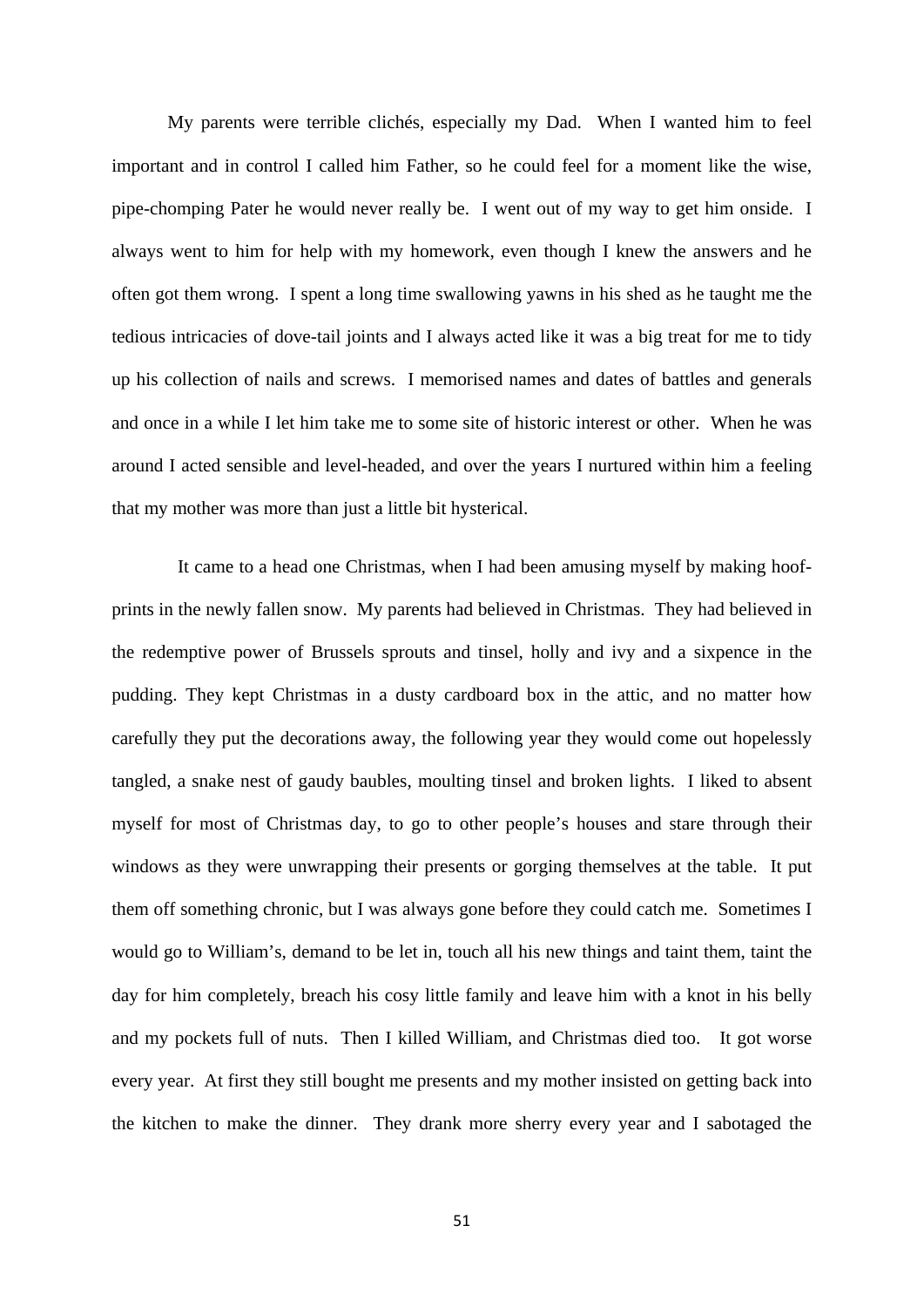gravy, snuck in and stuffed the turkey with mud, re-decked the tree with stolen stockings and strings of rotting prawns. The only part of dinner I would eat was the Parson's Nose.

That last Christmas I was seventeen. I had found the presents my parents had bought and carefully wrapped for each other and I had replaced the watch with worms, the cardigan with nappies and the bath salts with green grave chippings from William's final resting place. I slept late that Boxing Day and when I woke up, my mother was gone, driven by my father to the nearest hotel, and he was sat at the table with his eyes closed. He had put the tree away.

He told me how concerned he was about my behaviour, how he was worried that I hadn't got over William's death. My mother thought there was 'something going on', he said, and although he was sure it was mostly just her nerves, he didn't think my little 'tricks' were helping. He was all for high spirits, he said, and he reminded me of all the scrapes he'd been in as a lad, but he thought it was time for me to be a bit more mature.

My father was as easy to play as a ukulele. We decided, or rather I decided and made him think it was his idea, that I would move a couple of towns away to get a job. He very kindly promised to pay my rent until I turned 21, and he suggested that it might be best if I kept my visits home to a minimum, just until Mother was feeling more herself. He never kept his promise. He died on my eighteenth birthday, a heart attack in his shed. My mother followed him six months later and the local paper said she'd died of a broken heart. I inherited everything.

After three coffees I am starting to need to pay a call. I could murder a fag as well. I decide to nip out front for a smoke and just as I get down off my stool a movement catches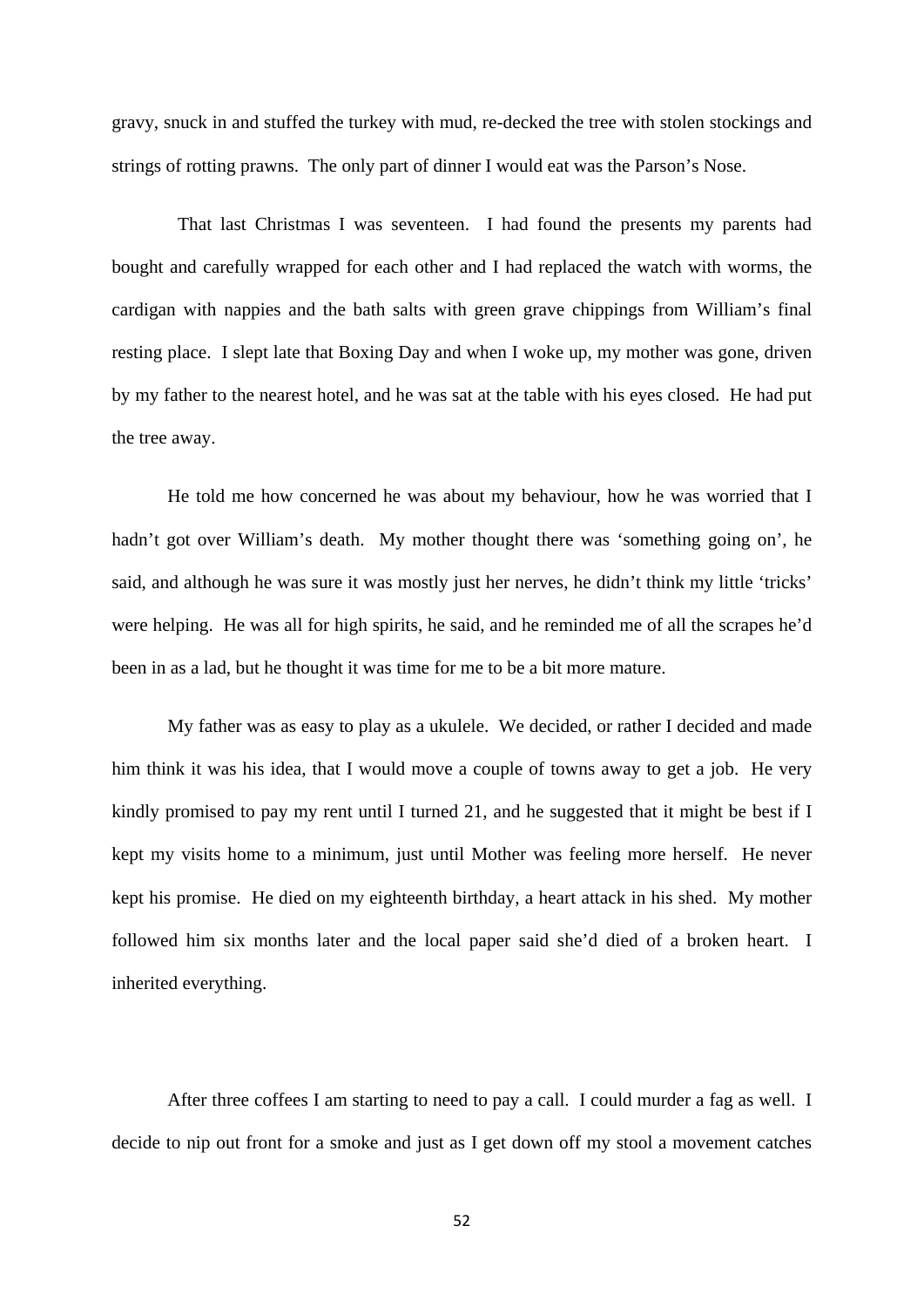my eye and I look up to see a man coming out of the side street and walking quickly away. He must have been up there all along, the bastard. He's wearing a Parka exactly like mine and I know it's him so I start running, bumping into a table and upsetting a pint and ignoring the shouted recriminations. I barrel out of the doors and down the street. I can still see him but he's right down by Lloyds bank and if he turns off towards the bus station I'll lose him. When I get to the road outside McDonalds the traffic lights are against me but I dance through the beeping cars and run on, the man only just visible on the wide, pedestrianised road ahead. As I sprint towards the stationers, someone steps right into my path and I only just avoid running smack into them. It is Poor Betty and, as I look over her shoulder I can see that the man is gone.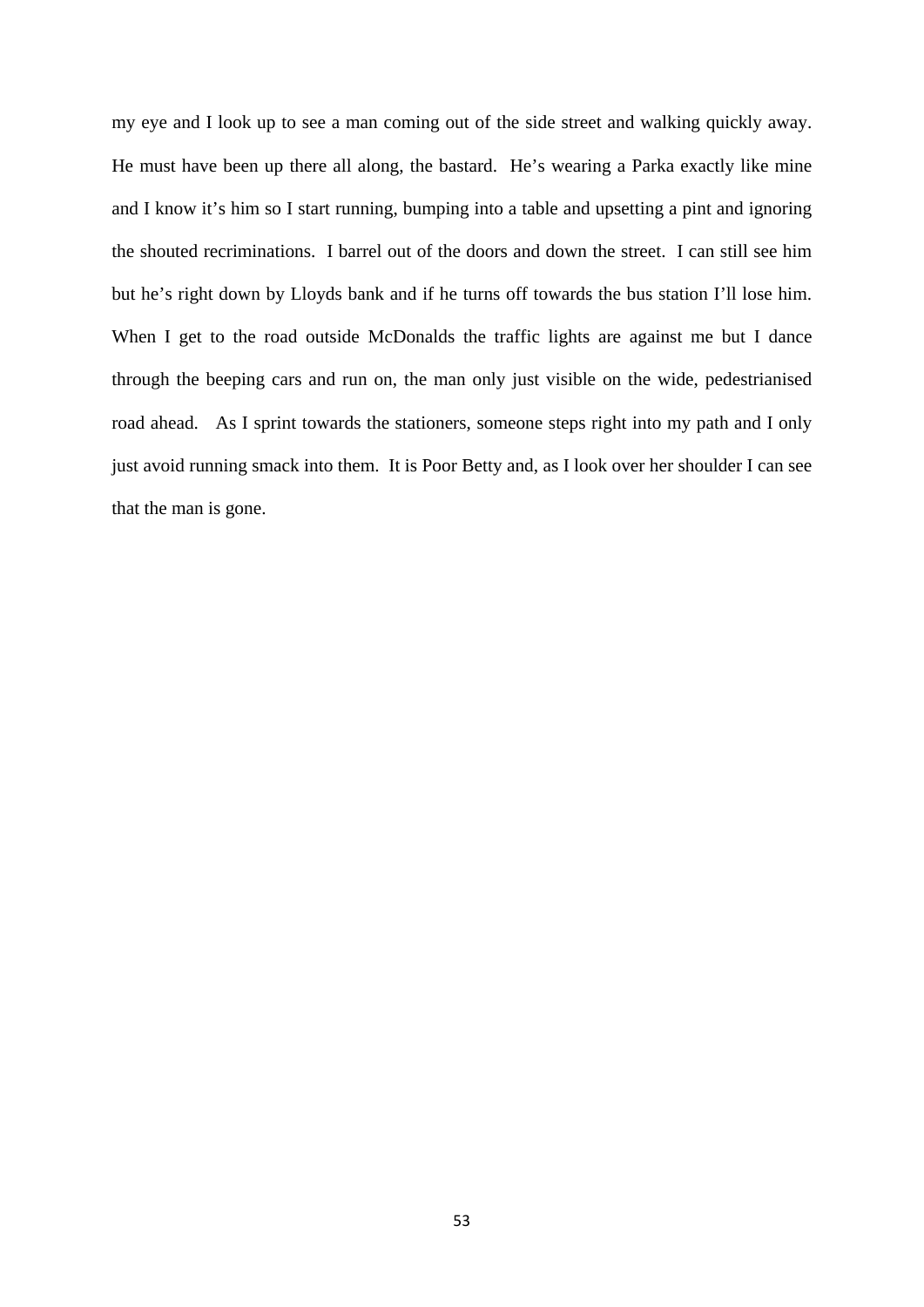#### **Flat Champagne**

Poor Betty asks me what I'm doing three times, but I can't answer because I am so angry. I pretend to be more out of breath than I am until I trust myself to say something about having thought I saw an old friend. Why aren't you at work? I ask her, looking at her properly for the first time. And what are you wearing? Poor Betty has on baggy jeans, a fleece jumper and a pair of Converse trainers. She says I'm having a day off and I just didn't feel like getting all dolled up. I get fed up of doing it every day, you know. Look, I've got to go, but I'll see you soon, OK? and then she's gone.

I walk back home with my fists jammed into my pockets and my eyes inside out. I see nothing apart from his retreating back and my failure. I have to bite my lip to stop myself hollering obscenities. I'm beginning to think that I have handled this wrong right from the beginning. I should have camped out in the alley and caved in his skull, but instead I waited to see what would happen, let it go on because I was curious and amused and because I always have to do the worst thing. It was interesting to know that there was another monster in town, but this one is no fun at all. Nothing is right any more, it hasn't been right since he came into my house. That's like being inside me.

 There's no envelope on my door. The need to piss is almost unbearable and I only just make it up the stairs to the bathroom in time. The red lacquered toilet seat reminds me of Poor Betty, and I'm glad that she's finally relaxed her dress code a little. All those buckles and straps and tight little sheaths, the perilous heels and the trowelled-on slap, they give a very pretty effect, but they don't exactly look comfortable. When all this is over, I think, I'll take Poor Betty out and buy her as much cream cake and gin as she can take.

 Back downstairs I sit at the table and instead of reaching for the Advocaat or the sherry I drink some pineapple juice that was at the back of the fridge. I don't know how long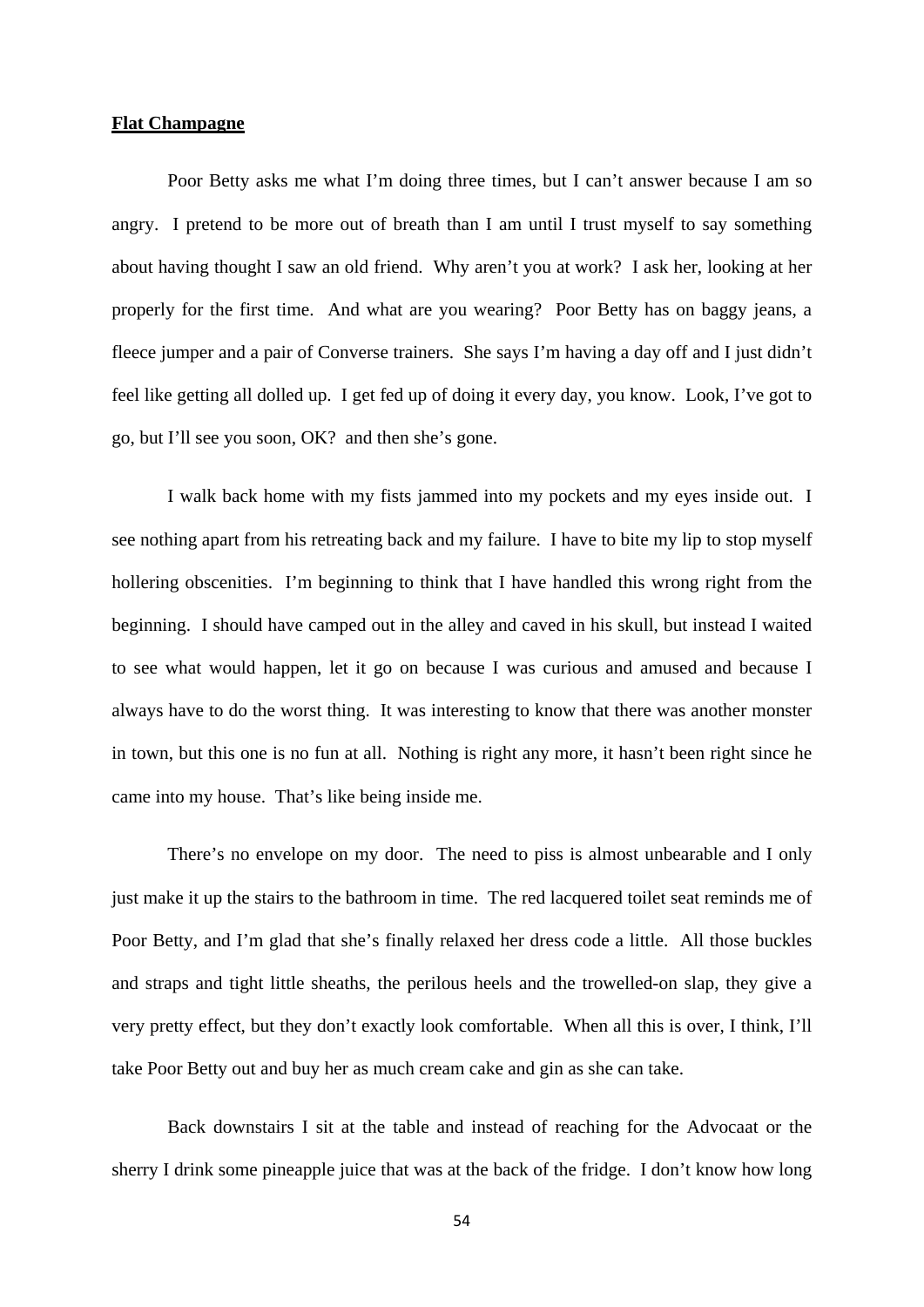it's been in there but it tastes furry, so I've added some soy sauce to perk it up. I want to keep my mind clear so I can work out exactly what to do with my charming correspondent. As tempting as lying in wait in the alley and caving his head in may have seemed when I was on my way home, I think that's rather more his style than mine. I want to make more of a spectacle of it than that. I'm going to invite him round for dinner.

As I find the exercise book and start to compose the invitation, there is a scrabbling noise at the door and I pause for a second, pen poised. Then I leap to the door. I fling it open so hard that I feel my arm pull at the shoulder socket and the jiffy bag that is stuck to the door comes off and spills its contents at my feet. It contains a single finger. It's a middle one. I bend to pick it up. It's torn quite raggedly, but the messy bit serves to hold on a cheap looking silver-coloured ring with a single cubic zirconia blinking sleepily in the light. The finger has BOO written on it in green ink and when I look out of the door I curse myself for getting distracted because he is there, he just steps into the space between me and outside and punches me square in the mouth.

More than the letters, more than the house invasions, more than the dead girl in the cellar, the punch scares me. It's not right. He's not supposed to be the punching kind. He's supposed to be the stalking pretty girls and pulling them into bushes kind, the stabbing kind, the post-mortem mutilation kind. He must be angry. I must black out for a good few moments, because when I come to, he's no longer there, and the trapdoor is open.

In films, when someone is in your house who shouldn't be, you walk around very slowly in the dark until they jump out at you and then you run upstairs as fast as you can so they can stab you and push you out of a window. Or, you go down to the cellar. But I'm not doing anything until I have consumed all the alcohol that I can, which is the dregs of the Advocaat, a mouthful of gin and a few hearty swigs of sherry. Then I go to the trapdoor and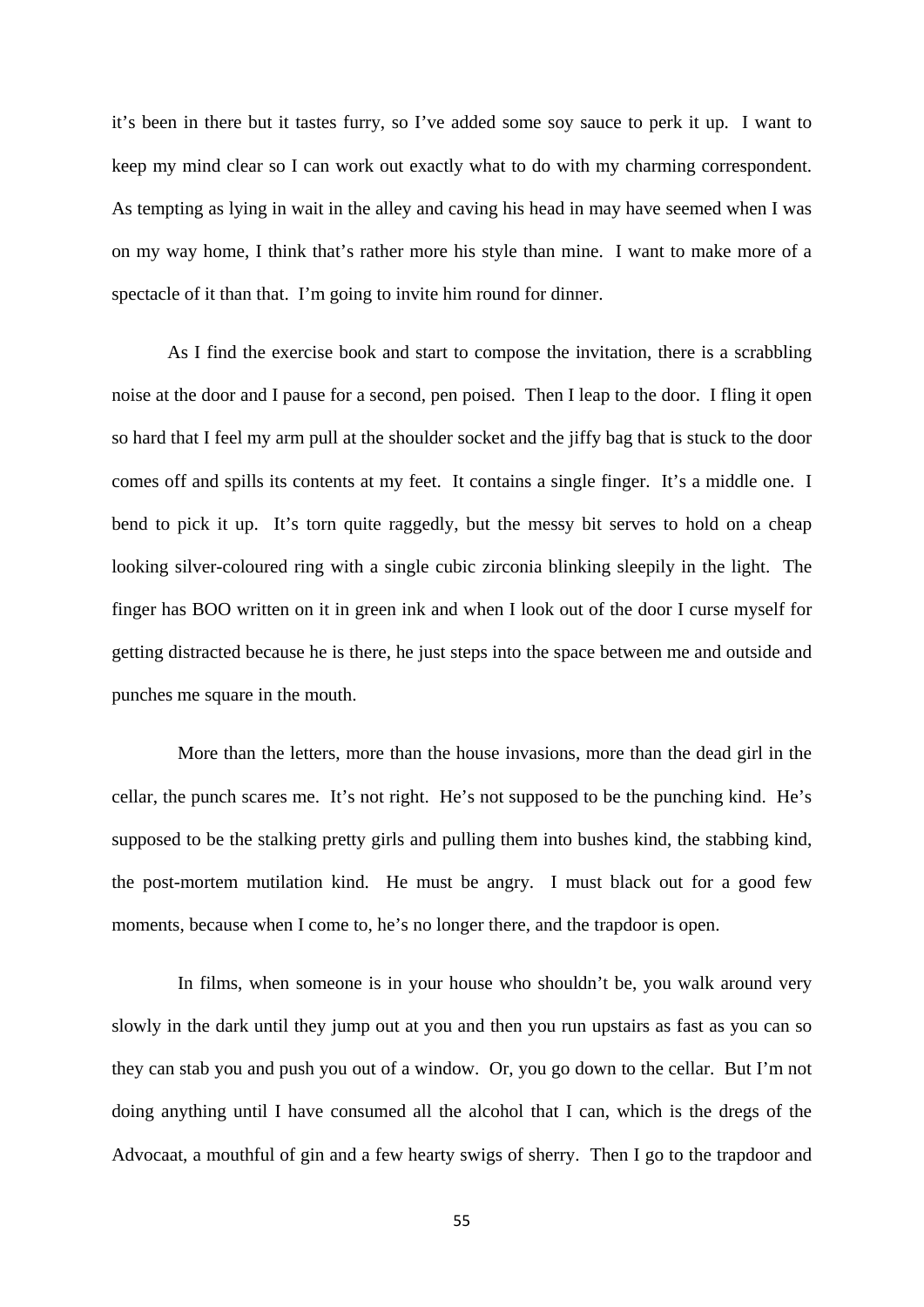see that the cellar light is on. Instead of trying to peer down and see where he is I stop for a moment and light a cigarette. Let him wait. When I have finished I flick the butt in the general direction of the kitchen sink and then I walk straight down into the cellar.

He is sitting at the bloodstained table. He's tipped the dead girl onto the floor. He looks a lot like me. He is taller than me, but not by much, and he is broader than me, which makes me feel self conscious for a second. He has my dog-brown eyes and thatch of coarse dark hair. He has a beard, though, which is something I have never been able to manage, much to my disgust. We could be twins. It looks like his nose has been broken, which pleases me. I hope it was one of his victims. We are even dressed the same, in dirty blue jeans, black boots and baggy navy jumpers. He's wearing his coat, the one that's identical to mine. I suppose that if I did have a twin brother I didn't know about it would make sense for him to be going around in a Parka doing murders.

My jaw aches but I do not touch my face. He says sit down and, although I resent being told what to do in my own house, I do. When he speaks I see his teeth are awful, rotting in his mouth. His skin is bad too, pockmarked and spotty as though all he ever ate were sweets and burgers, cake and crisps. I don't say a thing, just wait for him to speak. He would appear to have had the same idea and we sit there for minutes in silence. In the end, he breaks first. I don't know who you think you are, he says in a quiet, low voice, as though someone once told him whispering was more scary than shouting. I ask him to repeat himself and he does. I don't know who you think you are, he says again, a bit louder and more strained, but I don't like you. I ask him if he would like a drink and when he says no I get up to see if there's any champagne left over from my birthday and he lunges across the table to punch me again. This time I move quickly enough to thwart him, but I fall back into my chair in doing so. He looks very angry. The muscles in his jaw bulge.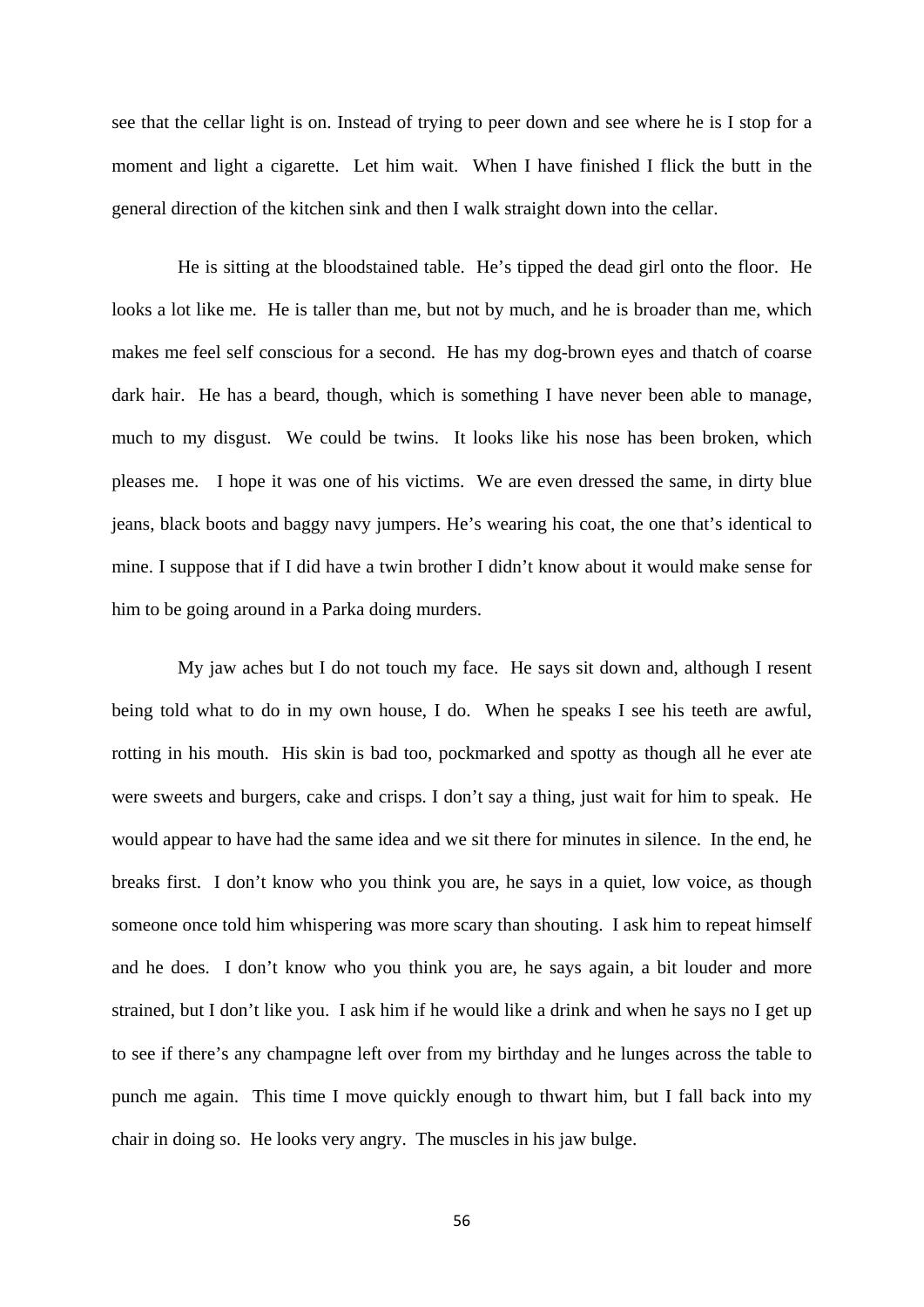This time I speak. I don't know what your problem is. I am just minding my own business. I'm doing no worse than you, I'm just doing it in a much more stylish, interesting manner. He looks at me like I would imagine he looks at his women, and I notice a small scar on his forehead. I don't have any scars. I pull out my cigarettes and light one, and I can tell from his flickering nostrils that he doesn't approve. Good. Cigarettes always taste better when you smoke them in a non-smoker's face.

I have never been scared. I wasn't scared of my parents or my teachers or the dinner ladies. I slept with my feet out of the blankets. I went into the woods at night on my own and every broken branch and every shadow glimpsed was a joy, a challenge to rise to, a friend. Now I walk dark alleyways and haunt canal paths before dawn. I am the footsteps you hear behind you, the noises you hear at night when there's nobody else in the house, the face at the window that you dread. I am the thing that goes bump in the night and I have never been scared. Yet now the small of my back is pasted with sweat and my cigarette weaves in the air before my mouth.

When he speaks again his words are widely spaced and in between them I can hear him trying not to cough. You are my problem. I am going to teach you a lesson. He looks so very, very angry that I can't help it. I laugh. The guffaws erupt, and as the confusion crinkles his face I stand and reach for the champagne bottle again, this time to smash over his head. He's fast, though, and in less than a moment he is over the table and the chair is tumbling and I am shoved and falling backwards with both arms wheeling and then the mattress breaks my fall but he's on top of me and I can taste his breath.

He is stronger than me, that's the cruel truth of it. He holds my arms down with his knees and pats down his pockets. He makes a show of it, because he can. I won't give him the satisfaction of struggling. I expect him to pull out a knife, but what he eventually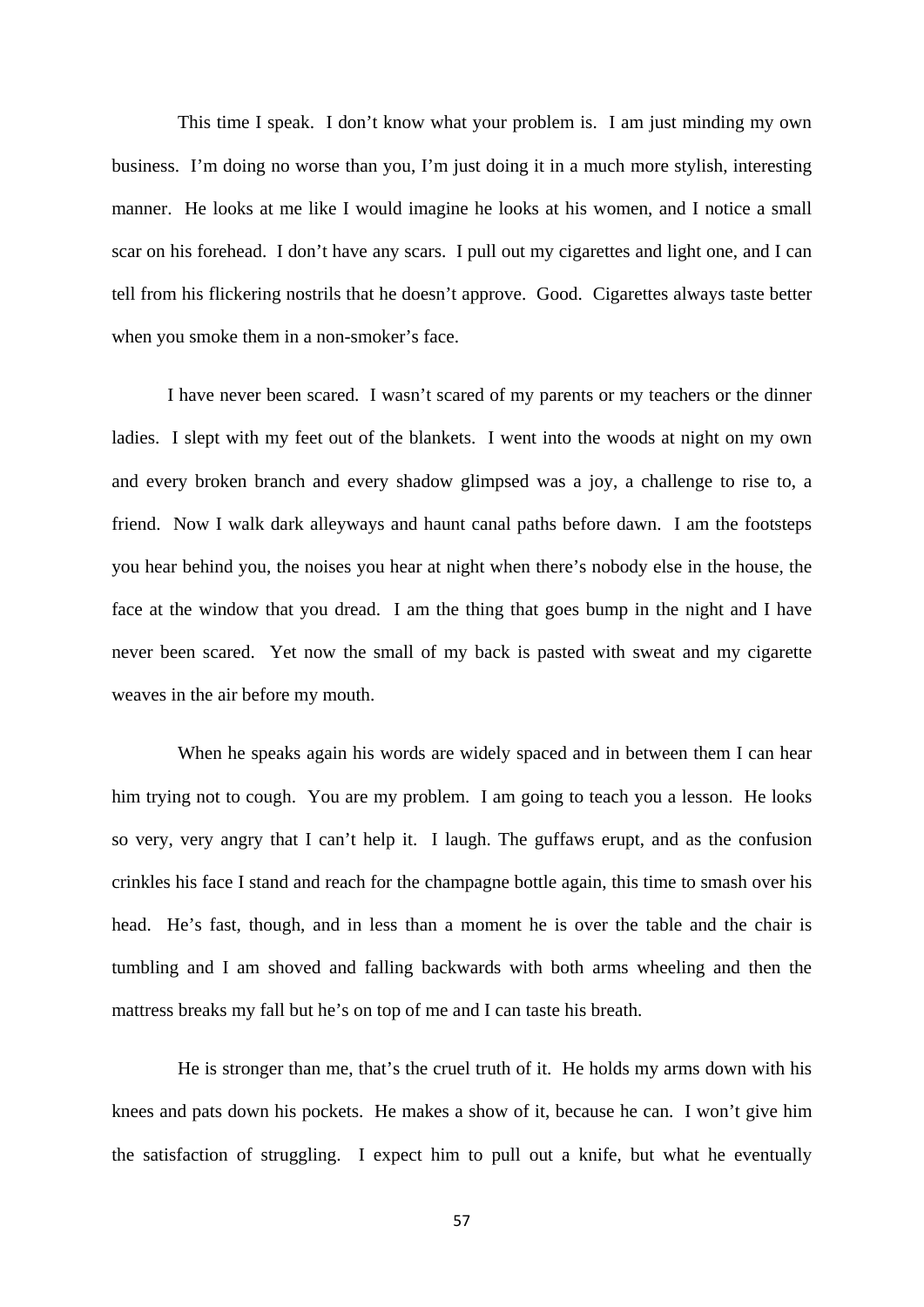produces is a leather case containing a fold-up pair of scissors. He starts to hack away at my jumper, talking from behind his teeth as he works the flimsy blades that seem at first to be just chewing the wool, until he is alternately hacking and tearing with his hands. He repeats his line about teaching me a lesson over and over again and then, with a final wrench of navy wool, he is through, and my world rolls over and my stomach lurches up. He is the first man on this earth to see my breasts, and with that, I vomit.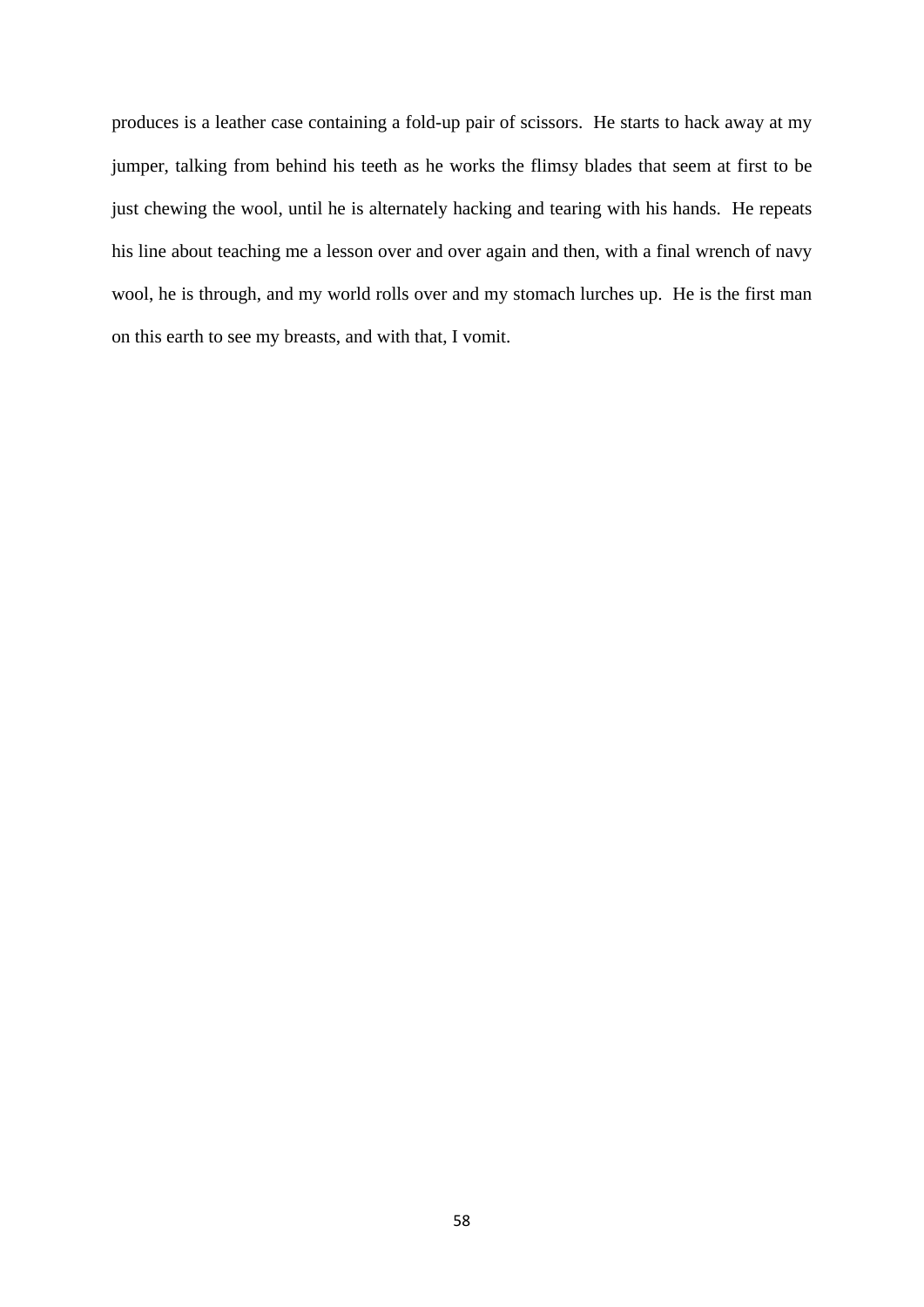## **Chocolate**

I almost drop the mixing bowl, smoke getting in my eyes as I take it out of the cupboard. He has probably been in my pantry, which feels like the biggest violation of them all, but I am suddenly so very hungry that I couldn't care less. I fill my arms with food, with tins of treacle and bags of brown sugar, condensed milk and spray-can cream, strawberries in syrup, peaches in syrup, syrup on its own, custard powder and pink wafer biscuits, two bottles of Baileys, my beloved Hundreds and Thousands and three full boxes of cocoa. It all goes in the mixing bowl. Know your place, he said. You are prey. All women are prey. He said that and then he spat on my breasts and then he left. He said that next time he comes round he will kill me. For a long time I sit cross-legged on the kitchen table with the bowl between my legs and in between cigarettes I eat the sweetness with a wooden spoon, just like William.

When I have pulled myself together and eaten enough to make me feel sick, I pull on my Parka and I walk very slowly to the biggest supermarket in town. The problem with my penpal is that he cannot stand seeing a woman doing his job and doing it better than him. There is such a glass ceiling in this business. I know my precedent, all those baby-killers and smotherers of the elderly, the pissant little poisoners. Even when the crimes get juicy, it's always the boyfriend's idea. Nobody is afraid of ladies. Everybody assumes that the bogey man is a man. Which is a mistake that I am only too happy to exploit. The supermarket is very large and bright and full of people, men who would not cross the road to avoid me, mothers who, in a tight spot, would rather leave their kids with me than with a man, any man, young girls who would not worry if they found me walking behind them on the way home from the nightclub. Here we are, us girls, bursting through the glass ceilings in our trousersuits, assembling flat-pack furniture all by ourselves and drinking ten pints on a Saturday night, and we're missing out on the one sphere where we have never been even remotely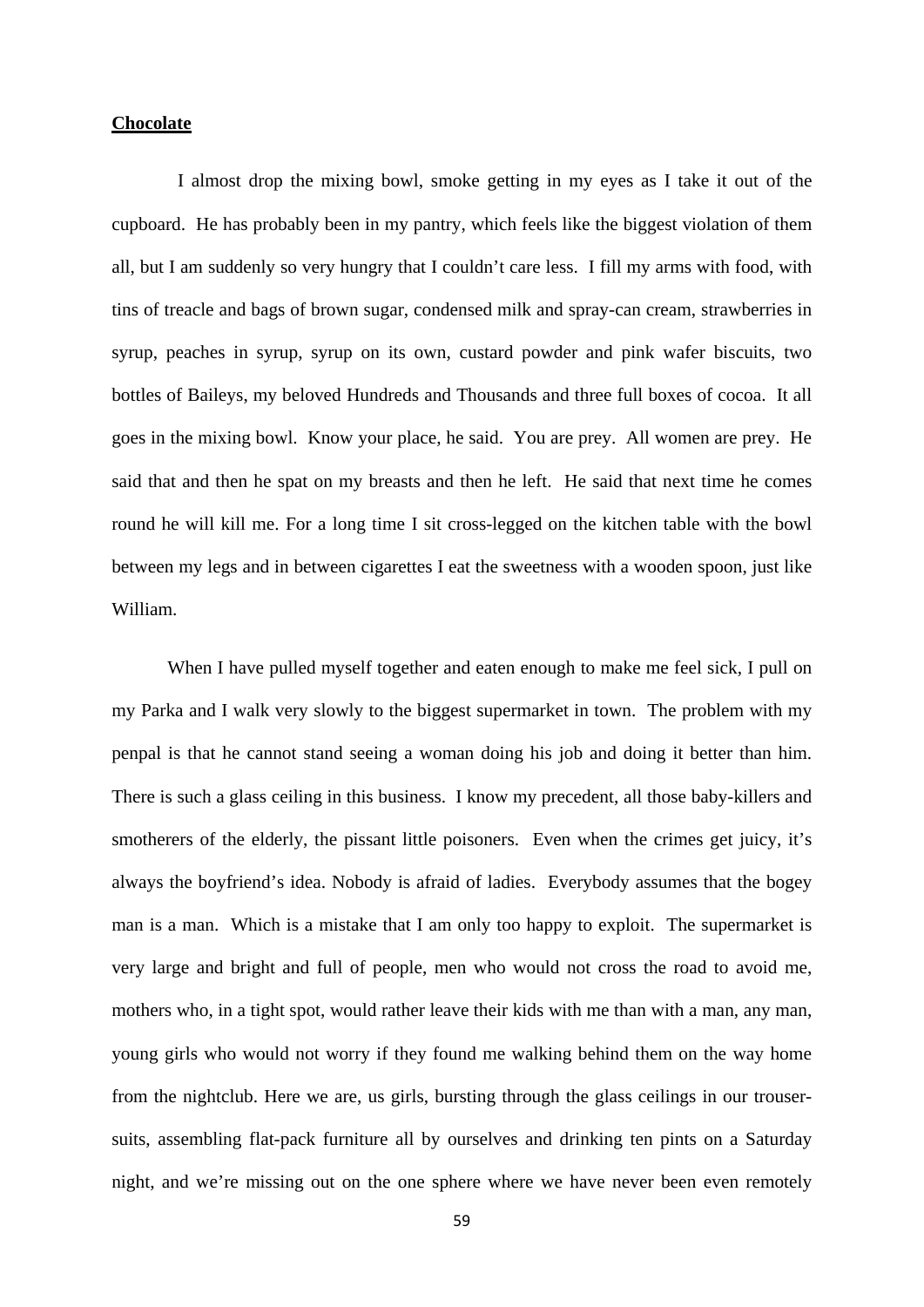equal, where we really need to do some work to redress the balance. Men have always done more and bloodier murders, and they have also written more poems and symphonies, invented more machines, solved more philosophical questions. Of *course* men and women aren't equal. Men aren't scared of us. They don't expect us to beat them and rape them and jump out of the bushes at night to tear them apart.

I always knew I was going to be special. Killing seemed like a logical career choice for me. I was drawn to death like some girls are drawn to ponies. If you can be born with a talent for dancing or drawing or playing football then it stands to reason that you can be born with a talent for killing. My mother wanted me to be a nice girl, and so I was obviously going to be the opposite. It starts out with being told to be good and nice, which sounds like such a simple thing – be good, don't hurt anyone else, be kind and respectful to other people. But from being nice and good a whole raft of utterly illogical prohibitions spring up, especially for those of us with fannies. Be good and nice and don't pick up worms or burp in company or think dark thoughts or grow mushrooms in your knicker drawer. For my mother, nice and good meant clean and quiet and well-ironed. For William it meant milksop and pliable, for the teachers at school it meant writing neatly and showing all your working out. Somehow, being nice and good turns into doing what is expected of you, what other people say you should do, and I will have no truck with that. I reject both the supplemental restrictions and the fundamental premise. I will be neither nice nor good. Basically, it all boils down to not wanting to do what I'm told.

I think a lot of people would be like me if they dared. Everybody has a few people that they would secretly kill quite cheerfully; they just don't, because of what would happen if they did. Other people would not be happy; the police, the courts, parents, wives, nobody would be happy. Except the murderer. It's like picking your nose on the bus – you don't do it because you are afraid of what people might think. If you stop caring what they think then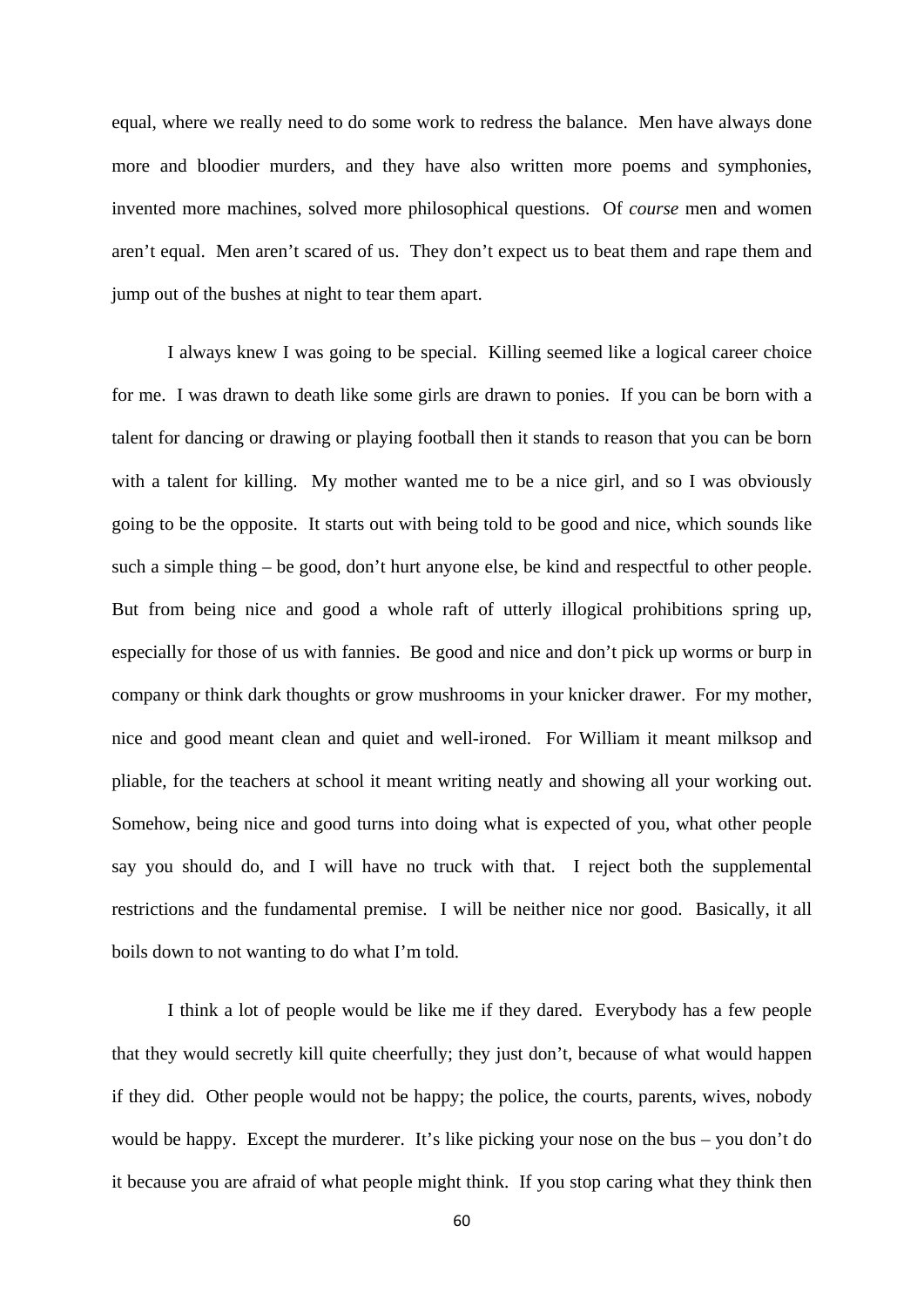you can do anything. You can pick your nose with gay abandon and you can hunt and kill anyone who questions your right to do so.

Don't you remember being a child, committing some mischievous, destructive act just because the opportunity presented itself, just to see what would happen? But then you stop, you stop doing anything you feel like doing just because you feel like doing it, because you learn about consequences, you learn to be good, to be nice. You still think about it, though. You think *God I'd love to press that Do Not Press button,* or *I'd like to teach that po-faced bint in the paper shop some manners* or *I want to smell her hair* or *It would feel so good to break my boss' nose*. Of course, murder is an extreme example. Most people will never try it, and so they'll never know if they like it. I was lucky – I was born without a fig to give. I pity those that were. A conscience, a sense of *guilt* – that's a cross-eyed bear indeed. I cannot understand how anyone could feel guilty for doing something that they wanted to do. What else were we put here to do, if not satisfy ourselves?

I don't dawdle in the supermarket. All I need is bleach. Of course I already own rubber gloves, bin-bags and a spade. It takes me less than an hour to shovel the contents of the kitchen slash living room into bin-bags and put the bin-bags in the bigger of the upstairs rooms. Then I move on to the bathroom and find, to my amusement, one hundred and eight toilet roll tubes. A long time ago I stole a bottle of Poor Betty's perfume so that I could make things smell like her, but now I am willing to sacrifice it and I tip some of it down the toilet after the bleach and some of it on the floor. I cannot have my bathroom smelling like slurry anymore. Back in the kitchen I open the trapdoor to the cellar and using the spade, scrape all the remaining bits from the floor of the kitchen down it. Then I scrub everything that I can with hot, soapy water.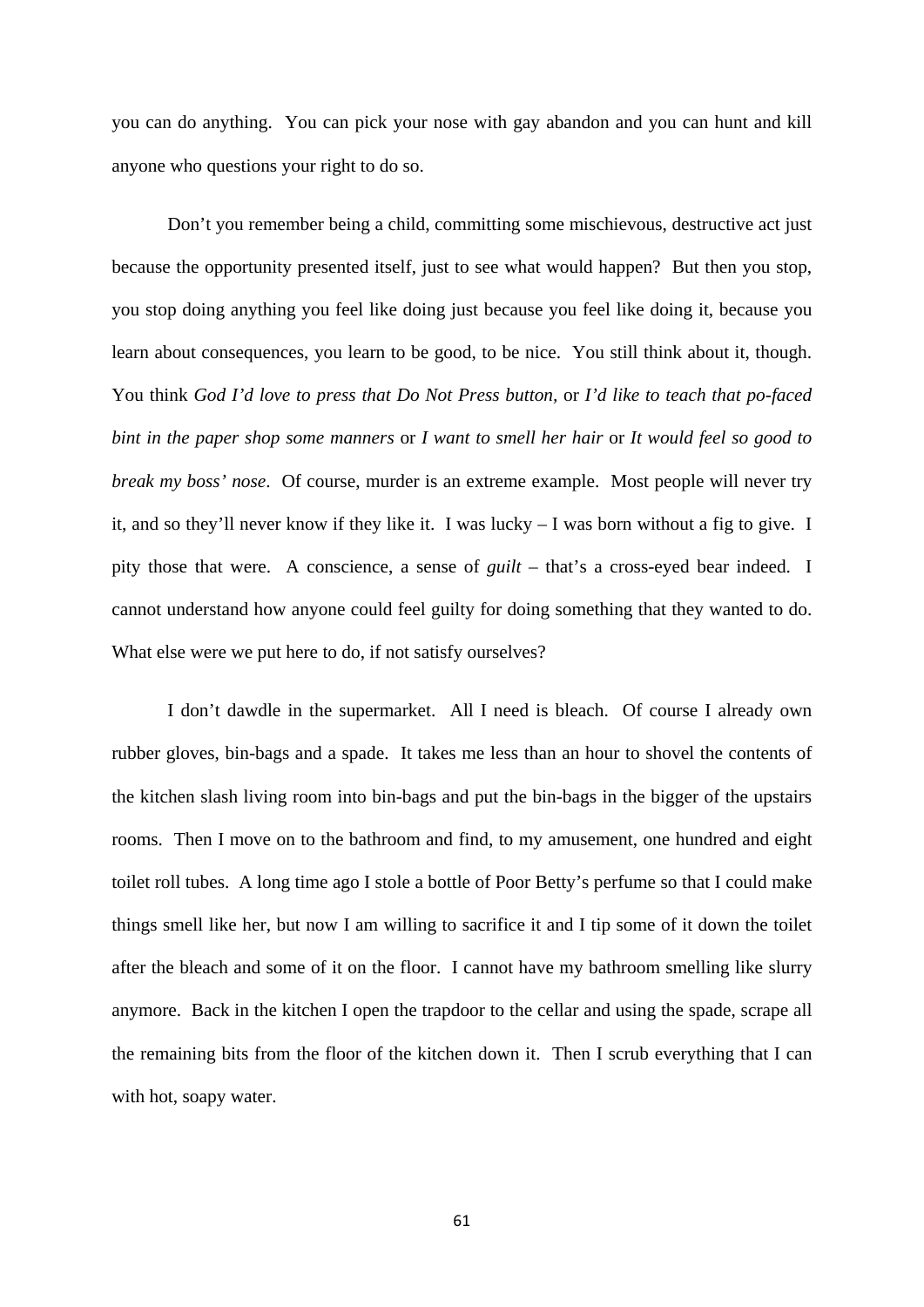As I clean I put into a special box all the things I have stolen from Poor Betty. The perfume bottle, the marabou pen, a laminated picture of the Virgin Mary, a page from her diary that reads in almost italic script *I am Victim staked out splayed legs spread for the Godhead,* a novelty eraser shaped like a cup-cake with a tiny cherry on top that I have someone managed to resist picking off. Poor Betty has nearly seventy novelty erasers from when she collected them as a little girl, shaped like food and animals and vehicles, patterned with stripes and dots and the black stamped names of tourist attractions I am sure she visited just to buy an eraser. You can't call them rubbers anymore, people giggle. I have seven pairs of Poor Betty's knickers. The last pair I find underneath the sofa and they stink, an itchy, feral smell. I remember the time I took them: a drinking session at Poor Betty's, a pill in her drink, her slow passing out. When she was out cold I went out and killed a girl in a council flat, made it look like a burglary, knowing that if the worst came to the worst, as far as Poor Betty knew, I had been in her house all night. When I got back Poor Betty was where I left her, slumped so far down in the sofa that her skirt had ridden up around her waist. Her hair was different then, it was a sleek black bob held back by a bow and she looked like nothing more than a debauched Snow White after a dwarf orgy. I pulled down my jeans, straddled her, and pissed all over her nylon-clad crotch. It worked like a dream. In the morning she came to me with her pink-cheeked confession, all groggy and ashamed. I ran her a bath and she threw the knickers in the bin. I rescue them and now, putting them in a box with all my other memories of Poor Betty, I feel a twinge of something that makes me reach for the Advocaat.

The girl in the cellar has stiffened and what was fluid has thickened. I don't have time to parcel her up, so I take everything out of the chest freezer, pile it up on the floor and half-carry, half-drag her over and in. With a bit of bending and shoving I can close the lid. It seems a shame to waste the contents of my freezer, all those Tupperware tubs of leftovers, the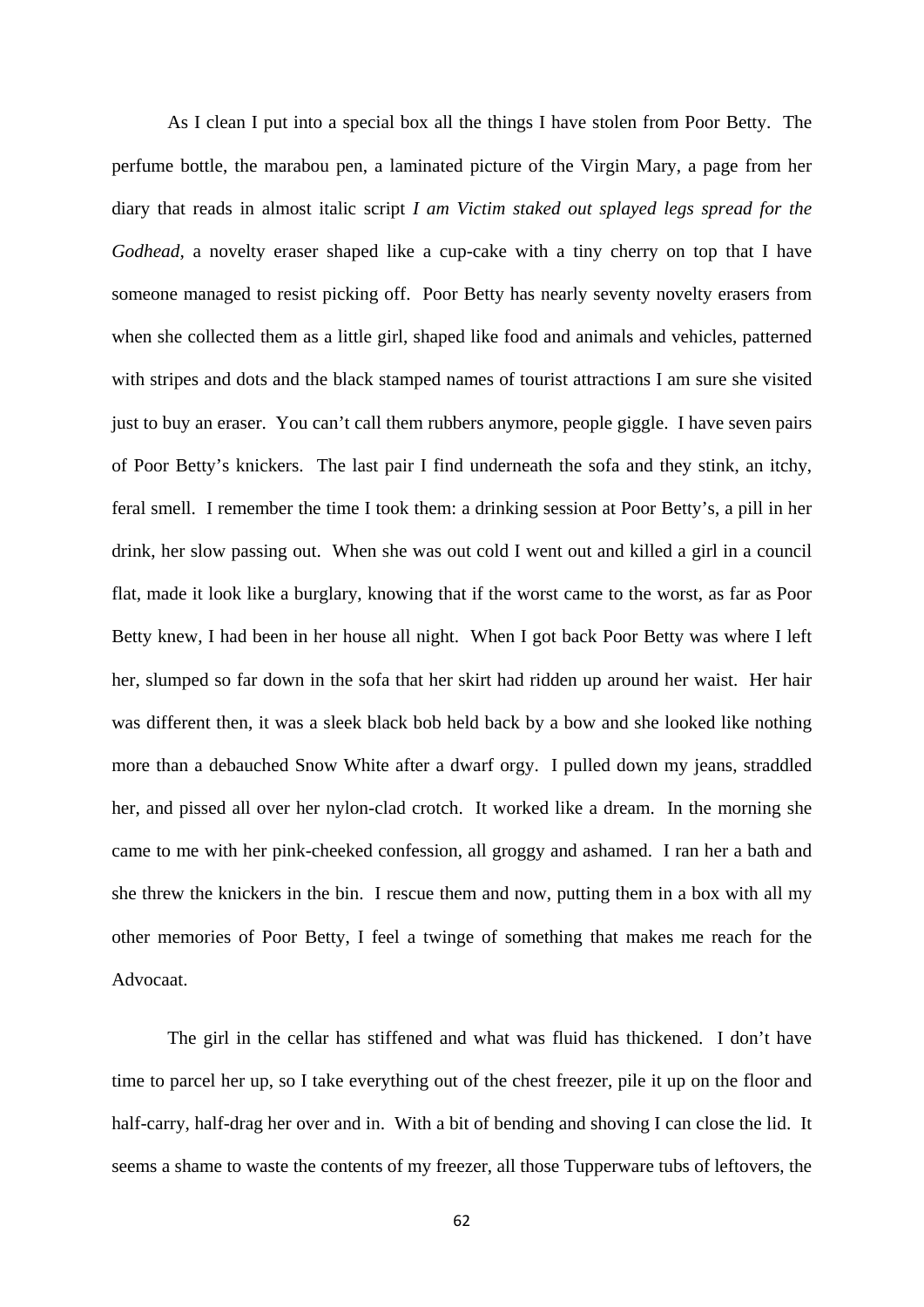pre-prepared pastry and the chicken nuggets that are my guilty pleasure, the things I binge on in the middle of the night. I find they taste better when you are squatting. I take a handful of nuggets to eat frozen like fowl ice-lollies and head back upstairs for the final push.

There is nothing at all that can be done with the sofa, and so I heft it out into the alley, but not before having a good rummage under the cushions and coming up with just short of six pounds in greasy, small denomination coins. When I have finished all the tidying I sit outside on the sofa and smoke a cigarette and I feel better; lighter, more energetic. A tidy house is a tidy mind, after all. As I finish smoking I hear a scrabbling noise behind me. I turn and look and see a little starveling cat. Fuck it, I think. That puss is mine, consequences be damned. Let its brethren come. I sit very, very still until it comes close enough and then I grab it. It yowls and starts to flail its legs but I tuck it under my arm like bagpipes and twist its head almost all the way round and it shits all over me and goes limp. The gods giveth, but the gods also taketh the piss. The shit is warm and so acrid that I can taste it. I hold the cat by the head at arm's length and go back inside. Now I have no choice. For the first time in countless months, I am going to have a bath. The cat goes in the fridge for later, when I will be very hungry, and I go upstairs with some trepidation.

The pipes clank and groan and shudder and as the bath fills, the water mixing with the badly-rinsed bleach and making the place smell like a swimming pool. I add half a bottle of washing-up liquid, and the smell is replaced by that of artificial lemons. The water is tepid, but it will do. I take off my shitty clothes and put them in the last of the bin-bags, and then I stand for a moment and look down at myself. No spare fat, muscles tight from corpsedragging, my too big hands that hang like crabs on lines, reddened and knuckly from the scrubbing. The hairs on my legs and under my arms are as long and dark and thick as a man's and the ones between my legs grow straight, like an animal's pelt. I have never been that interested in my body. It's just the bag I use to carry around my malice and my glee.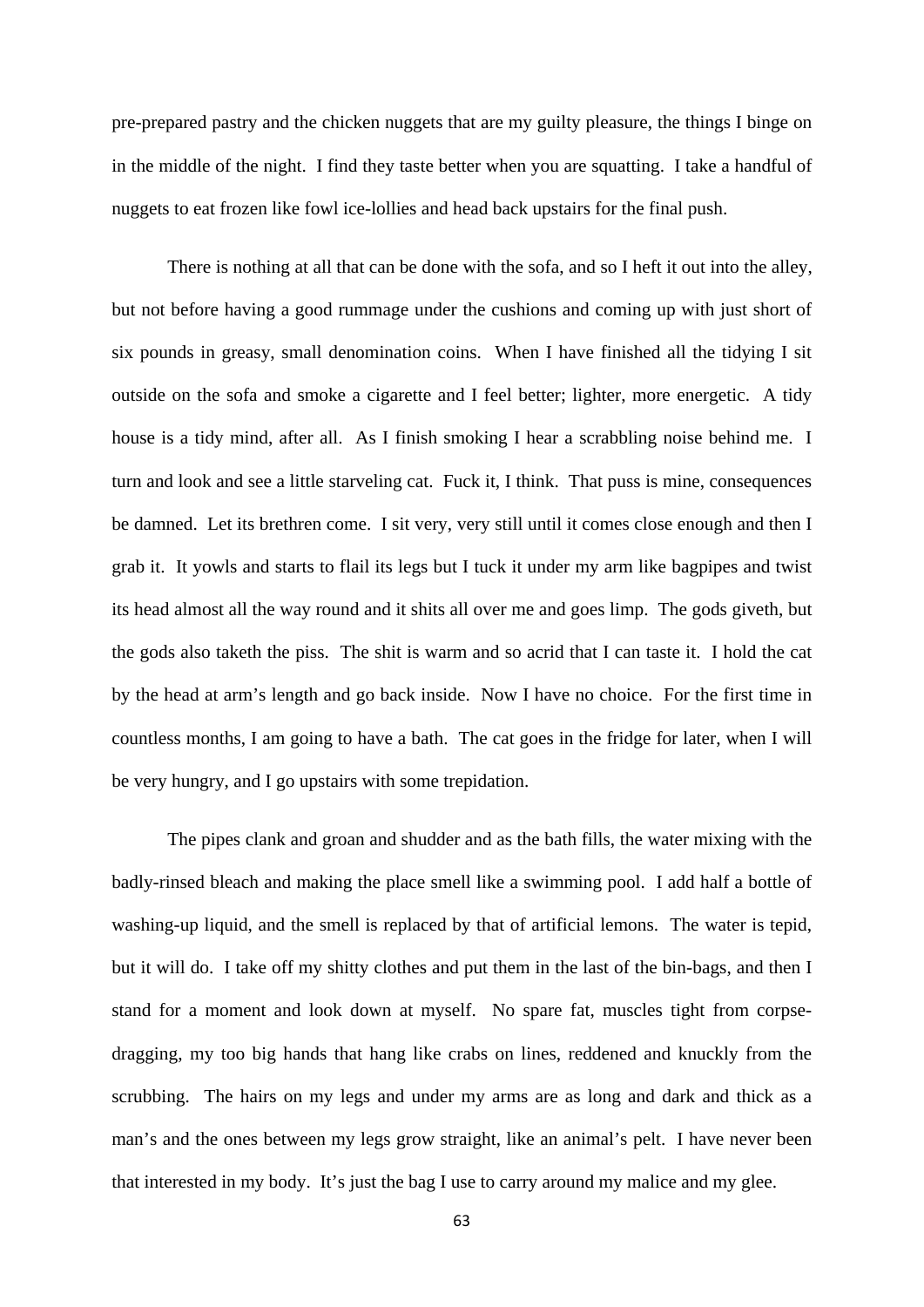When I am as clean as I will ever be I rub myself down with my sleeping bag and clamber into the nicest clothes I can find in the bin-bags– the green, smock-like dress that the girl in my cellar was wearing when I took her, teamed with the tights I found in the alley, to hide my hairy legs. None of the shoes I have fit my big feet, but I think the boots add a certain charm to the outfit. With the last few spritzes of perfume from Poor Betty's bottle, I am ready.

Poor Betty has only been to my house once, when we were first getting to know each other. I didn't want her to come, I didn't want anybody at all to know where I lived, but she insisted in that charming way of hers and I gave in. She took one look through the front door and refused to go any further. She said it looked contagious.

When I get to her house she is dressed elaborately in a dress that looks like it is made of bandages. She screams at me and says look at you, anyone would think you were a girl! I tell her that I have turned over a new leaf, cleaned my house and my sorry self and that I am here now to cordially invite her round for a bit of a knees-up. She says she doesn't believe me but I know she will come, because she is curious, and Poor Betty will do anything when she's curious. She goes into her bedroom to pack a bag and I look around at her beautiful, chaotic nest and feel something I can only assume is sadness. We walk back to my house arm in arm, passing her hip-flask back and forth between us.

Although my house stills smells quite a lot of me, albeit with strong overtones of bleach, Poor Betty compliments me on a job well done. Then she takes an aerosol out of her bag and sprays a few squirts of something lilac-scented into the air, lights a cigarette and offers me one. She is on menthol today. She sits at the table on the only chair and I sit on the short, wonky barstool I found behind a pub in town. I pour us both a mug of sherry. She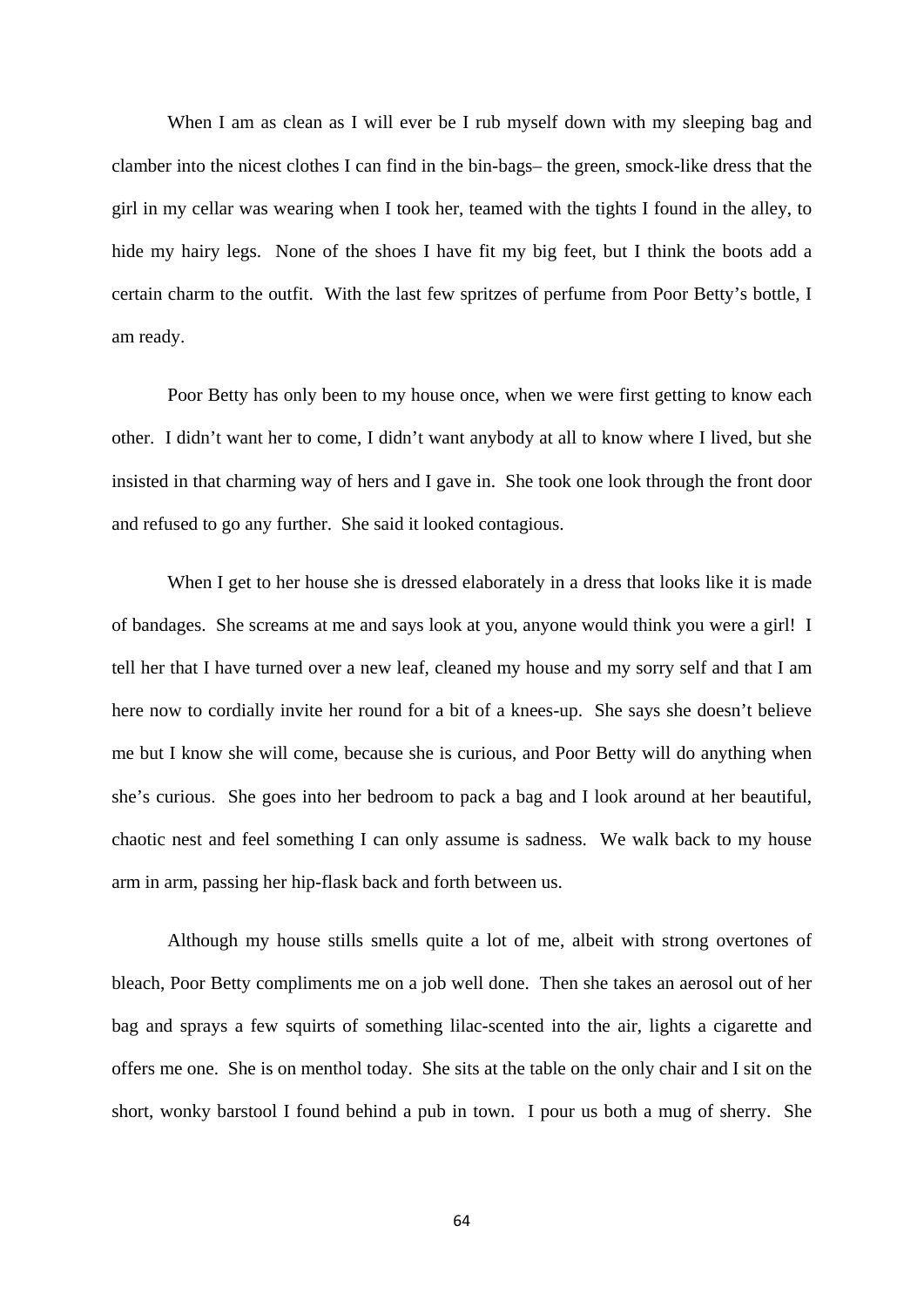keeps looking at the door, as though she would like to open it and let a bit of fresh air in, but she doesn't say anything, just smokes and drinks.

Why are you here? I ask her, and she looks at my eyes then at the door then back at my eyes. Why do you associate with me? I am odd, and I smell, I've told you nothing about my past or what I do when I am not with you. She lights a second cigarette from the butt of the first and says that she never knew I was so insecure. I tell her that I am not insecure, only curious, and she seems to think for a long time before she says I like you for lots of reasons. You're like a beetle in a matchbox, a strange secret that I have that nobody understands. And you get drunk with me and make me laugh. You don't get freaked out by the stuff I do and you don't make any demands on me. Besides, I'm not that easy to get on with myself. Everybody gets the friends they deserve. I look at her, smoking at my kitchen table, her perfect black eyeliner flicked out at the corners of her eyes, her painted lips, and I say Betty, I am a monster.

She giggles at first but stops when I repeat myself, quieter this time. I am a monster, and I am proud of it. I have killed twenty-two people, and soon it will be more. I have no remorse, I do it for fun and because it makes me feel like the god I think I am. It is art to me, like you make art from being a victim. All these years I've been watching you, and it has galled me to see you going to waste. I always told you that one day you would meet a really bad man and then you would be sorry. Then, in a moment that makes my stomach lurch up like a bucket hauled from a well, Poor Betty puts out her cigarette on the lino and says I know. I know all about you.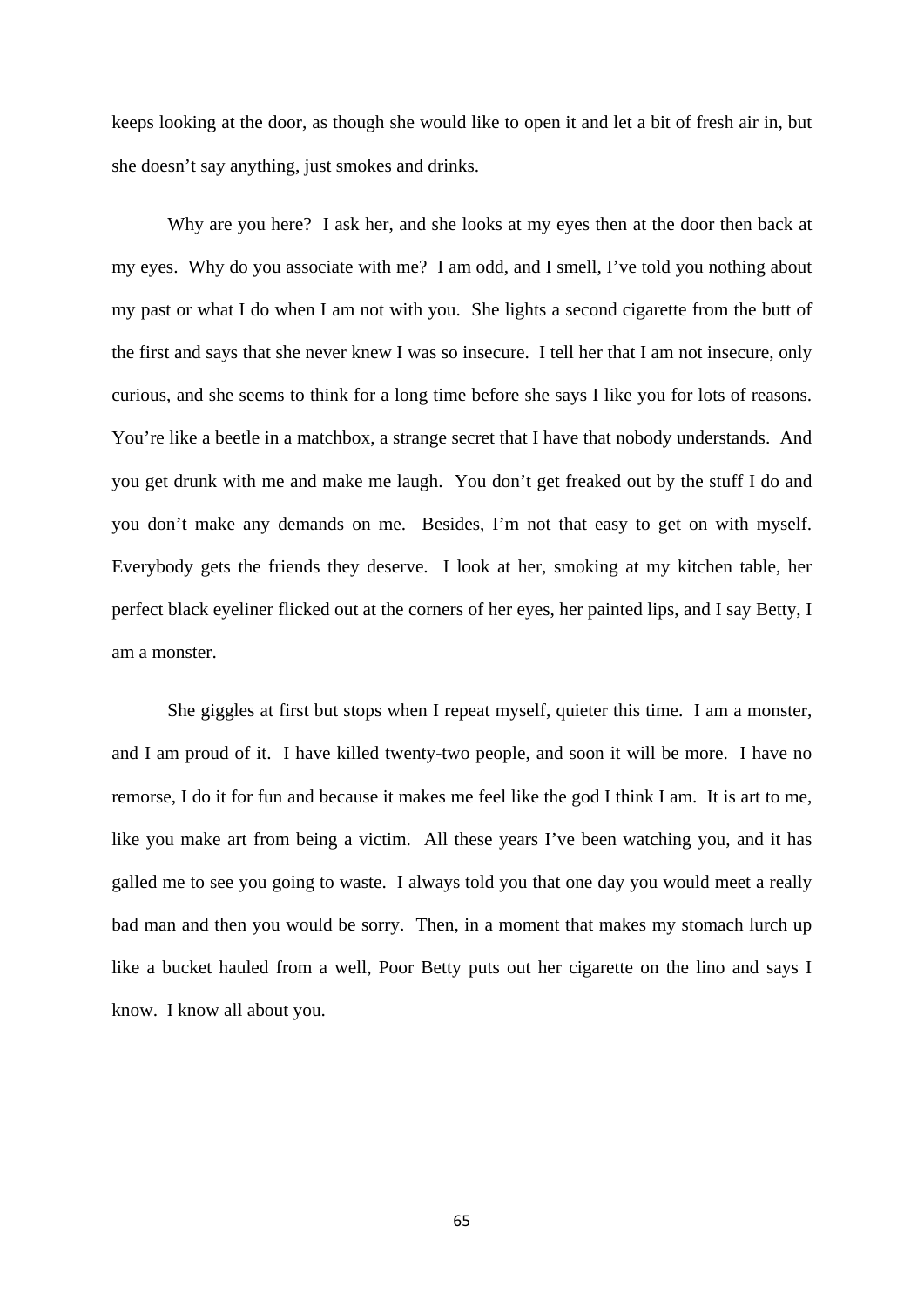## **The Trojan Hog**

When he arrives I have put the table back in place and toed the shards of my broken mug into the corners of the room. My suitcases are by the door. I have smoked three of Poor Betty's grim minty fags and finished most of the sherry, but I still feel strange, nervous I suppose. He hasn't made an effort, he is wearing exactly what he was wearing the last time I saw him. He has on his Parka and is carrying a stuffed-looking holdall. He wrinkles his nose as he steps inside. I offer him a drink and he puts down his bag. I give him Poor Betty's mug with the lipstick stains and drink mine straight from the bottle. Some people would probably think that he and I would make quite a charming couple. After all, it is traditional that female murderers should have a male partner-in-crime to do all the raping and the heavy lifting.

So you're going then, are you, he says, nodding at the suitcases. I say yes, I think it's time for a change, I seem to have exhausted all the fun in this town. Besides, I have always wanted to live by the sea. This is true. I would like to walk beneath the waves, see the whales hang, heads down in the lambent blue like bombs falling in aspic, the squid sliding with their petticoats rippling and their beaks bared for a kiss, the sea-sponges like sweetbreads, the umbilical eels. He looks at the lipstick on his mug, then at me, and says you do know that if it hadn't been for her, I'd never have found out about you. I don't say anything and he continues, tells me he has been fucking Poor Betty for over a year, and one day not long after they first met he was sitting in her flat while she was tied up in the bedroom and he started to read her diaries.

He throws me a notebook, one that I have never seen before and that is nothing like any of Poor Betty's other diaries. I flick through it. He has underlined some passages. *My best friend is a serial killer, and nobody knows it but me. I have followed her, and she is*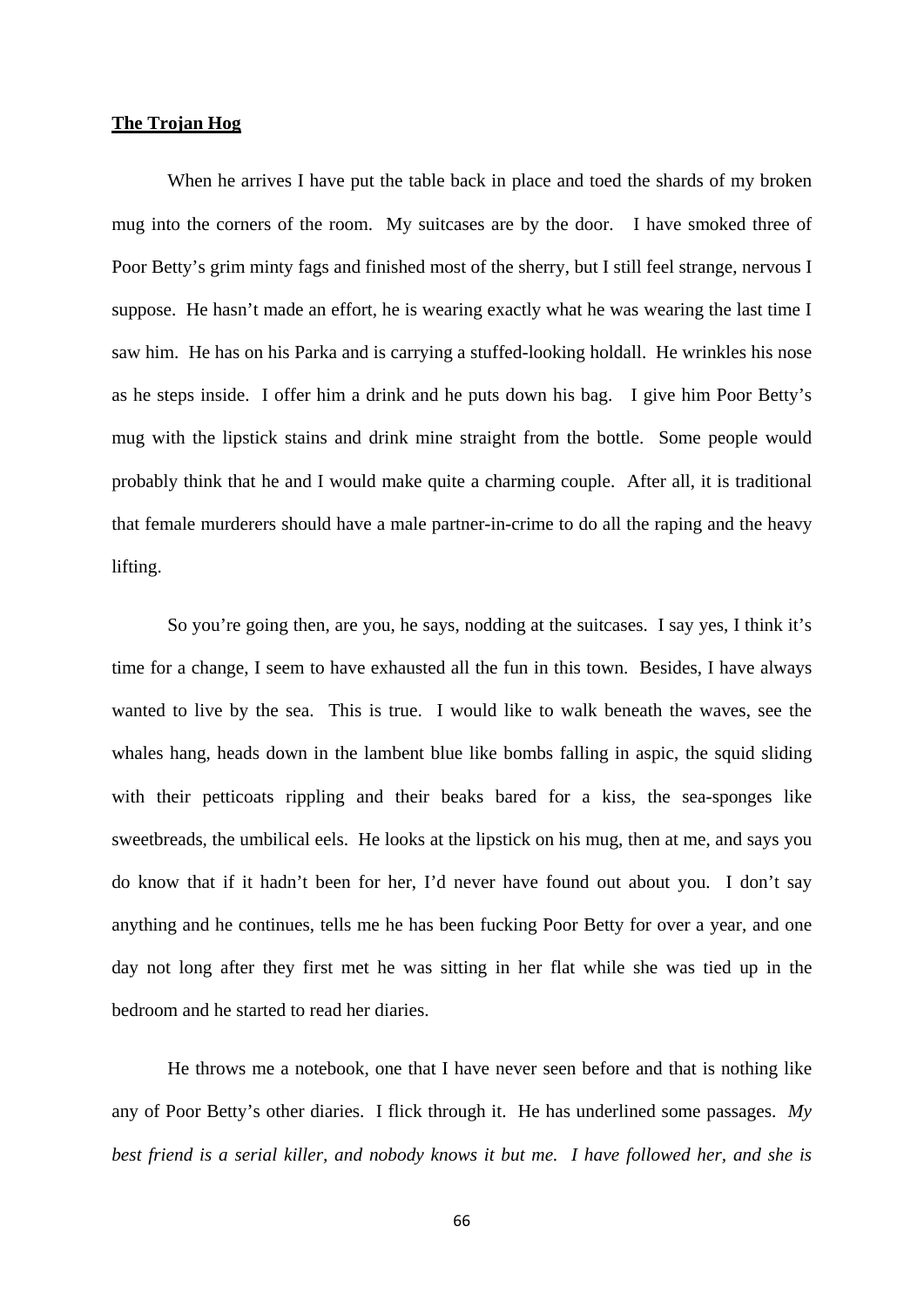*always in places where later they find a corpse. I have been to the library. There have been many deaths and disappearances since she came here that I think are hers. I have been in her house when she was out. I could hear noises coming from under the kitchen floor. I think she has a girl down there..* You interested me straight away, he says, even from her half-baked witterings. I staked out her flat and next time you came to visit, I followed you, and I've been following you ever since. Well, I say, it takes one to know one, I suppose.

Poor Betty is the kind of girl who makes up stories about the people she sees on the bus, imagines their home-lives, their love-lives and their secrets. She decided that the Payroll Manager in her office was practicing black magic, that the I.T. technician was a paedophile, that the man who runs the meat auction van on the market was secretly selling human meat. I always though that this was pretty cute, and it amused me to think that, no matter what she fantasised about me, she would never guess the half of it. What I didn't imagine was that my penpal would read her secret musings and take them seriously.

Right then, he says, and puts his mug down on the table with a decisive bang. Where is she? And don't try any funny business, because whatever you might think you are, you are only a bitch, right, and if you put a step out of line I will beat you to death and fuck your corpse. Some of the thick smear of damson coloured grease has rubbed off the mug onto his bottom lip. I don't say a thing. I just pull the table out of the way with a great grinding squeak, pluck out the relevant tiles and pull up the trapdoor. He makes me go down first, and he follows close behind, one hand gripping the back of my neck in a way that tickles and makes me raise my shoulders to my ears.

In the cellar on the table, Poor Betty lies naked, bruised, still looking like an Empress, her hands and feet tied with ropes attached to the table legs. She is gagged, and when she sees us all she can do is emit little whinnying noises and wriggle about. He smiles at Poor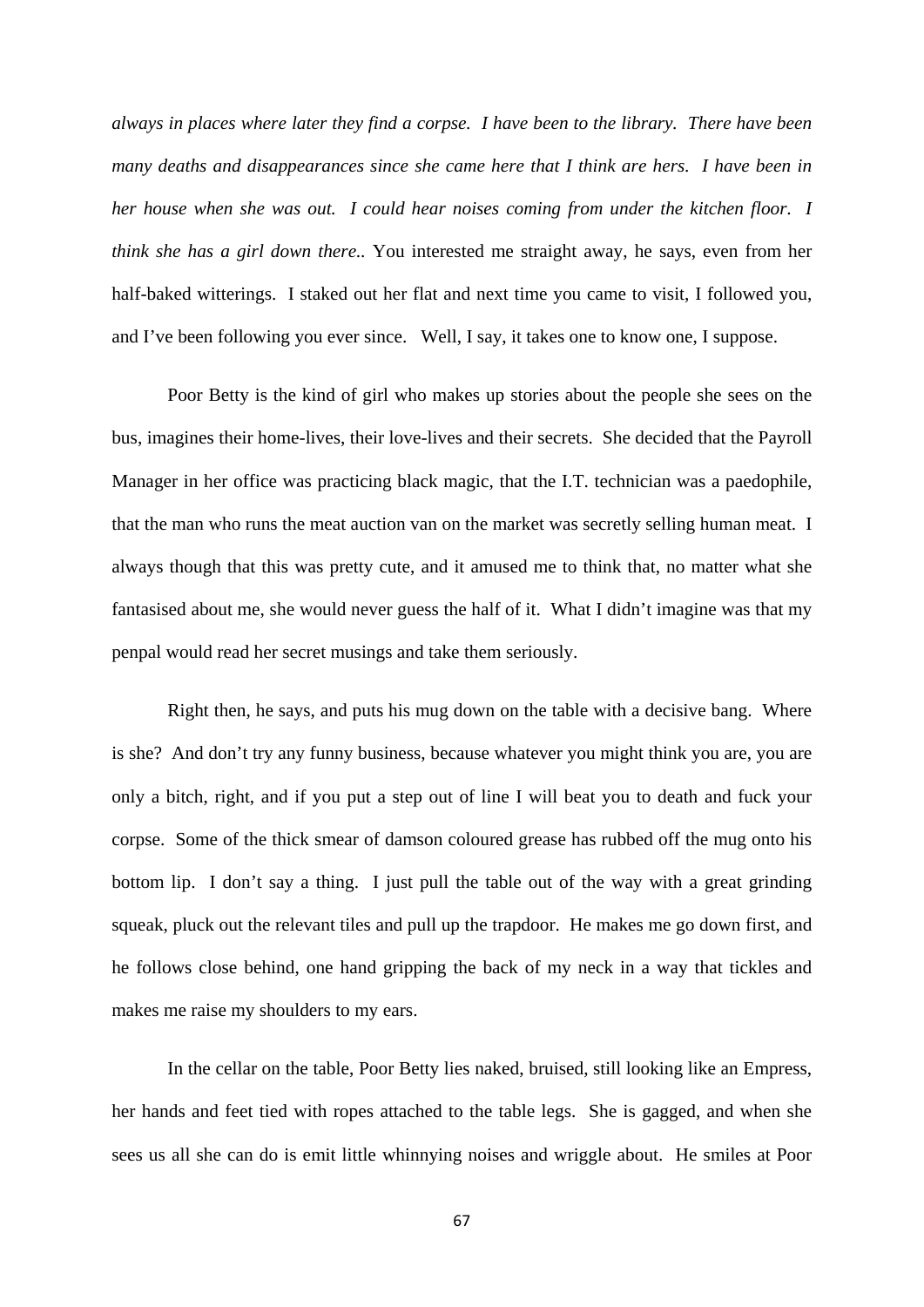Betty and tells me to go and sit on the mattress. I hesitate for a second and he punches me again and I let out an involuntary squawk and stagger to the corner. The mattress stinks of piss and fear and worse, and in some places the stains are as thick and crusty as scabs. He comes over and kneels down beside me, pulls a length of thick cord from his pocket and ties my hands behind my back. He strokes Poor Betty's forehead and says, like he thinks he's funny or something, two for the price of one. Then he clambers onto the table in between Poor Betty's legs and drops his trousers as far as they will go. He's already hard and he pushes himself into her straight away. He starts to huff and grunt like a truffle pig and he looks over to me and says I bet you wish you could do this, and then he puts both hands around Poor Betty's throat and starts to squeeze. I can't believe my eyes. I think he is actually going to kill her straight away, just strangle her right there on the table within five minutes of entering the room. No detail, no finesse, no little artistic touches. This is the trouble with male violence, it's so *obvious*. He starts to buck and Poor Betty's face turns purple. It is nearly over. He shudders and comes and almost at the same instant, Poor Betty pulls her hands from the fake bonds and in one swift movement, no messing at all, she plunges both manicured thumbs deep into his eyes.

He screams and jerks and bats at her arms but she holds his head tight, her free fingers buried in his hair and her legs wrapped rib-crushingly tight around him. He slumps forward as though he has passed out and Poor Betty pulls her thumbs out with a wet smacking sound. He falls sideways off the table and she looks at me. She is panting, filthy, covered in blood and sperm and eyeball goo. I have a split lip. We smile at each other and she slips off the table and unties me.

In the end we finish him off with a carving knife. I let Poor Betty wield it but she's a bit wobbly and in the end I have to do it myself. I open him up from the bottom of his ribs to just above his pubes, gutting him like a Trojan Hog. We leave his body on the cellar floor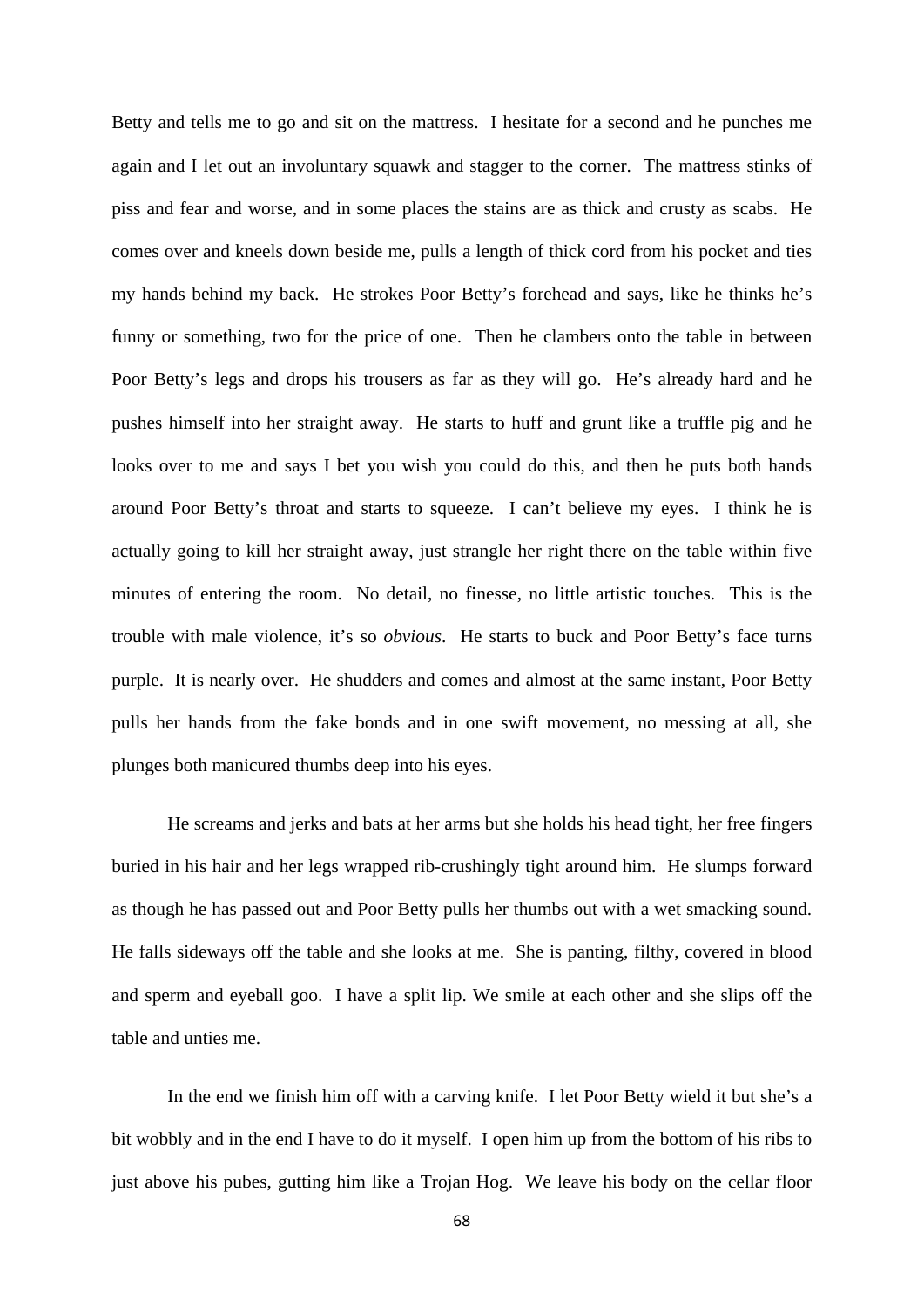and climb back up into the kitchen. Later I will cook. Poor Betty pulls on my Parka but she's still shaking all over and makes straight for her cigarettes. We don't say anything for a long time and then she says chemist, I must go to the chemist when I've got cleaned up, I'm not on the pill. Then when I get back I want you to teach me everything you know. She is pink-cheeked and grinning, prettier than I have ever seen her. I say let's have a drink first, I'll mix you something special. Before I do we go outside and drag the sofa in. Poor Betty looks at it askance, but after what has just happened, she can hardly be squeamish about a sofa.

When Poor Betty said those words before, when she said I know all about you, I thought for the worst moment of my life that there was about to be a bashing at the door and hoards of filthy police crawling everywhere. She laughed at me and said look at your face, you cocky little bitch! You never look over your shoulder, do you? You were so wrapped up in the idea of yourself as an invincible monster that you thought you had a monopoly on monstrousness, and that's what got you into this mess in the first place. She poured herself some more sherry and explained everything.

It was all too much, she told me. That bastard had started being really rough with me, and sometimes he just left me tied up for hours and I could hear him in my flat, going through my stuff and it really creeped me out but I didn't know what to do because by this point I was really fucking scared of him. When he pissed my bed it scared me even more. He was so angry that he throttled me and he only just let go before I....then that night after I met you in the pub he came round again and he was OK, he wasn't so rough and he said he was sorry, but right in the middle of it he called me your name. For a while I actually thought you'd been fucking him, but then when he'd gone I thought about it and when I looked, some of my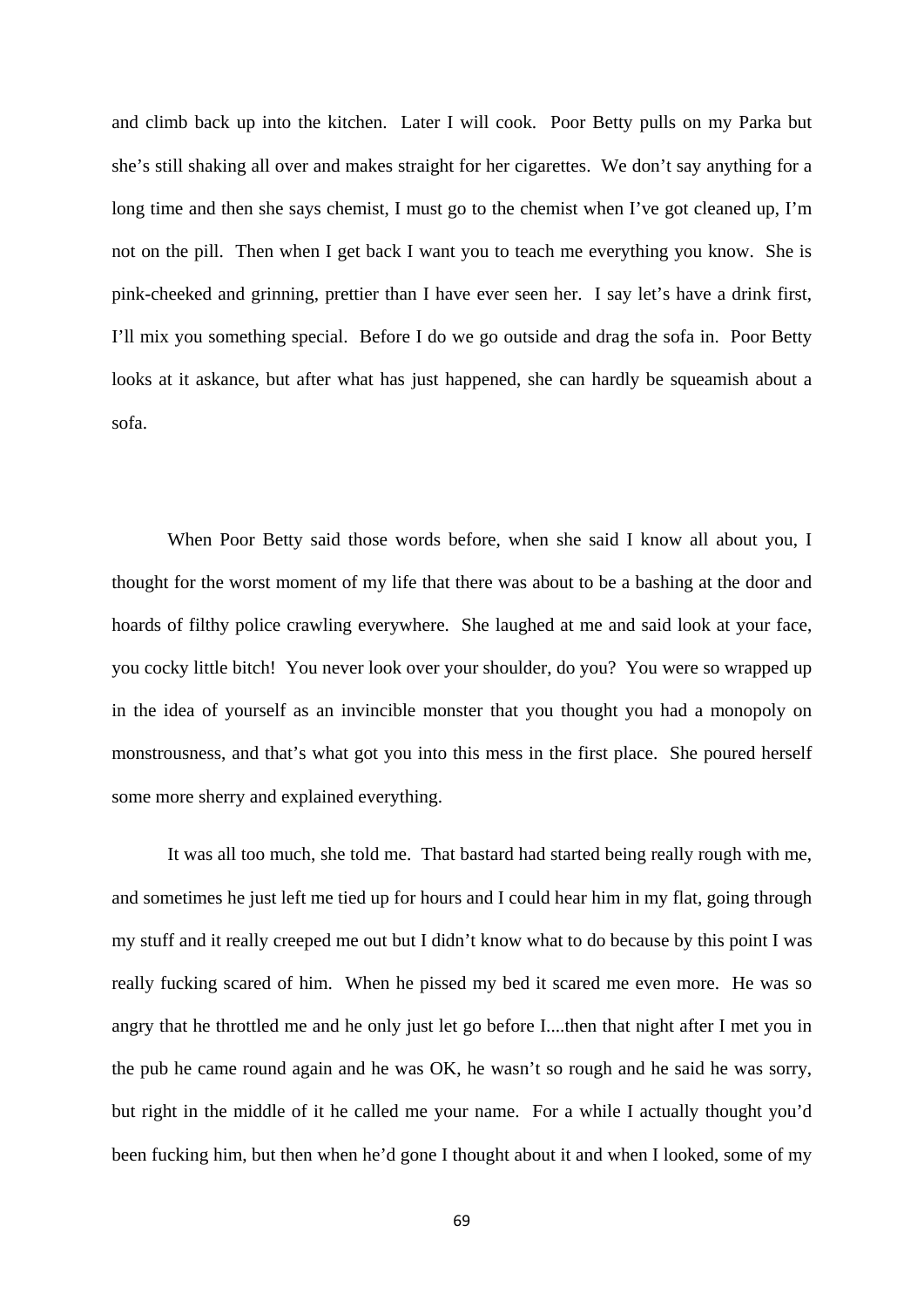diaries were missing. So I got my trainers on and I ran to your house as fast as I could, to warn you that this weirdo knew who you were, but when I got to your house there was this carrier bag full of paper hanging on your door and I thought it was from him so I read it and then I knew. And then I started to make my plans.

Now she gets herself settled with her cigarettes and an ashtray and I go into the kitchen to make the drinks. I mix her a gin and lemonade and add some harmless vegetable dye to turn it a lurid pink. I have to rummage round the cupboards until I find the special ingredient. I tap the powder into her drink. She talks non-stop. Poor Betty wants to go on a crusade. She has had enough of her submissive games, she has had one too many run-ins with people like the corpse in the cellar. She wants to be like me. She is making lists of all the men she wants to kill. She is going to hunt down men who hurt women, she's going to lure them back to her flat and kill them. I pass her the drink. I have put a pink straw in it. She drinks it quickly as if she was parched and then lies down on the sofa with her head in my lap and outlines her plans.

I let her talk. She is beautiful when she is excited, all fired up and barely pausing to breathe. I never thought I would have a disciple, a little follower to mould in my own image and unleash upon the world, but the more I think about it, the more the idea appeals to me. I have made mistakes, I have been arrogant and complacent, but I can learn from those mistakes, and I can pass those lessons on. I could be not just a monster, but a maker of monsters.

As Poor Betty talks I let her words lead me off down dreamy paths where I am teacher, master, god. I stroke her hair, trace my fingers down the side of her cheek, then move them further down to rest on her stomach. She just smiles and smiles. She is still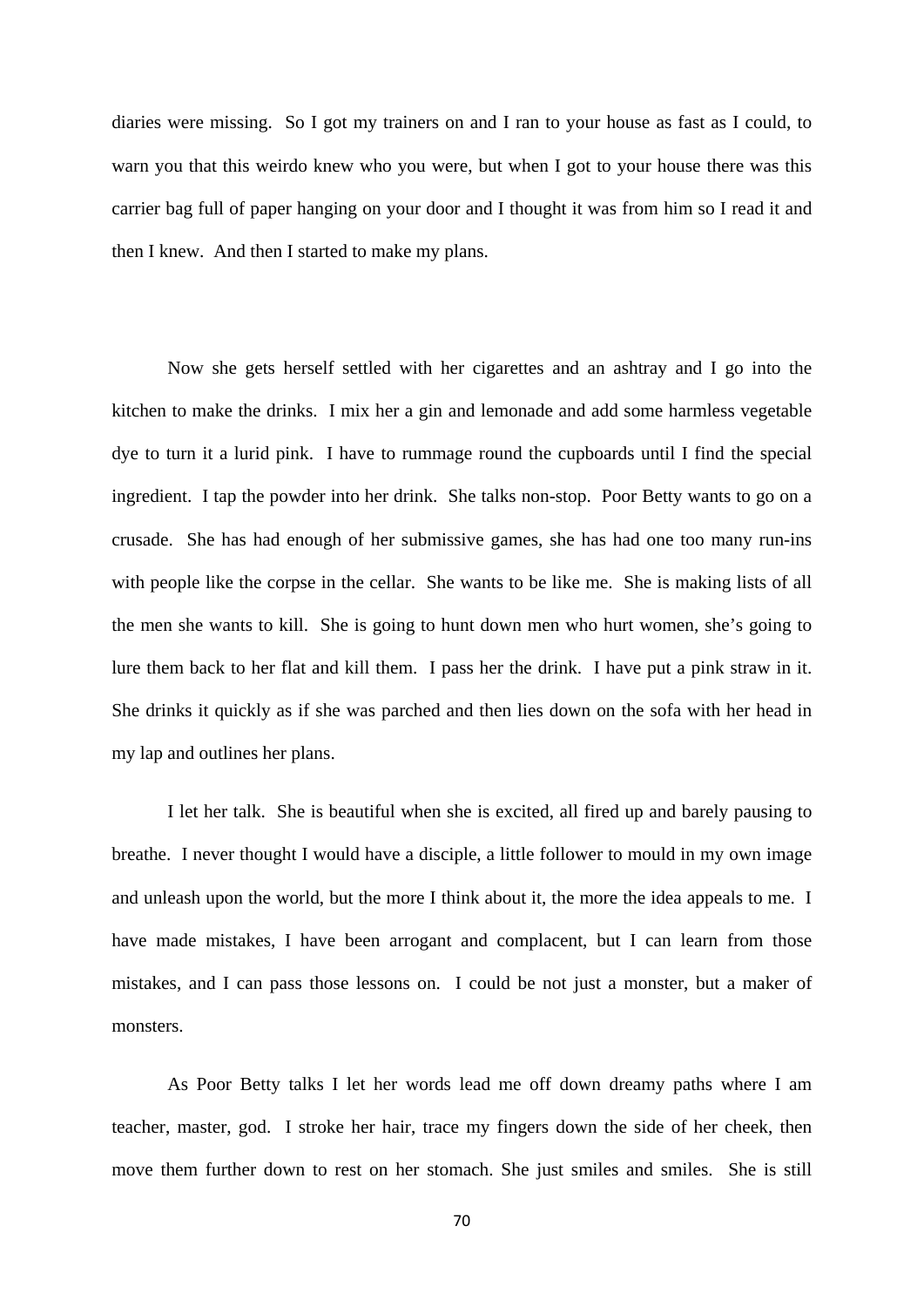smiling when the drugs kick in, her eyes close and her head lolls to the side. She is out cold. I slide out from under her head and set about moving her as gently as I can towards the trapdoor. I am very careful. I don't want to hurt her. Not for nine months, at least.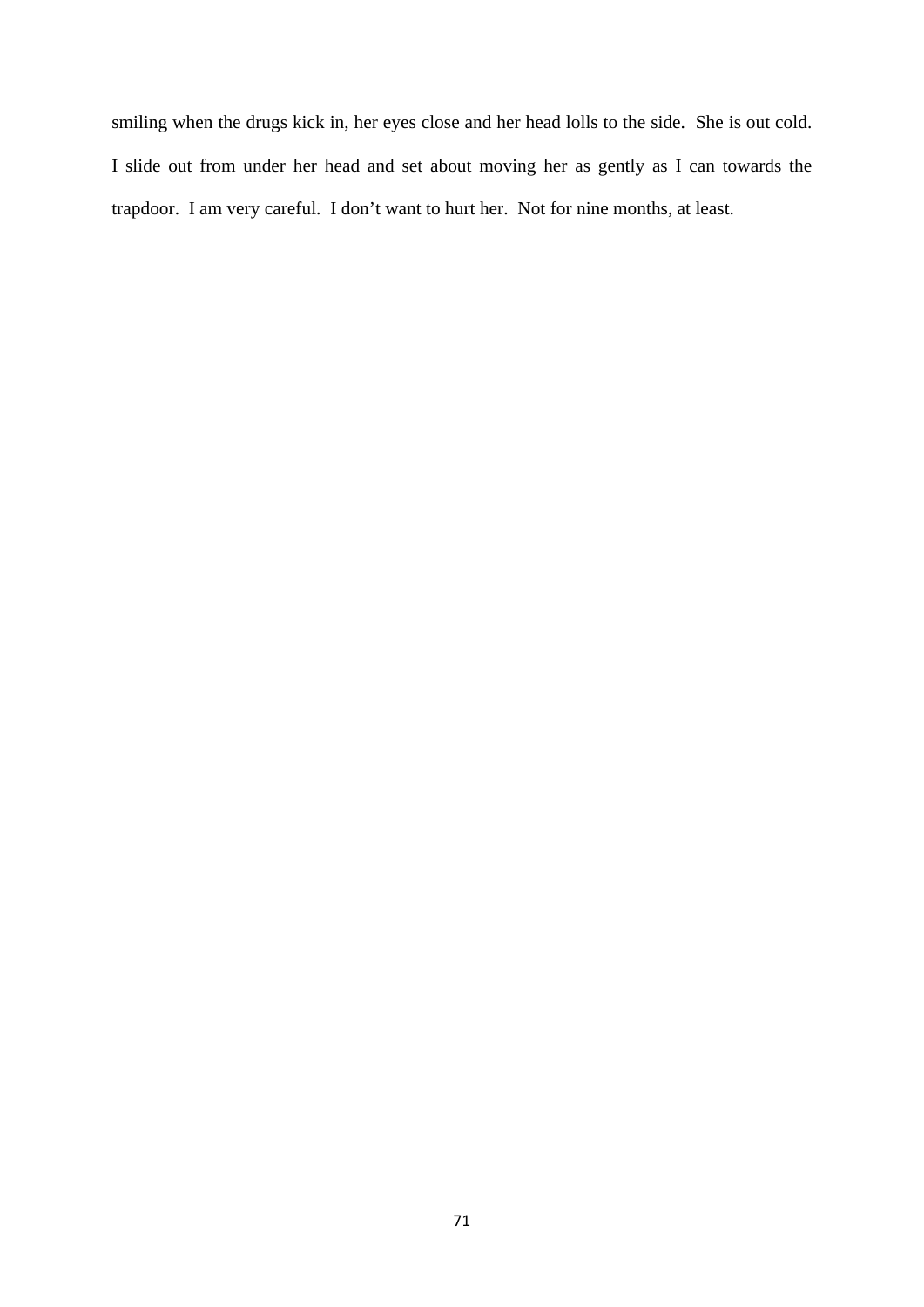# **Exegesis**

# **Jodie Daber**

### **Introduction**

When you are walking home alone in the dark, a man is walking the other way, and your paths must cross, most people, male and female, might feel a little pang of anxiety. When you are walking home alone at night and a woman is walking the other way, is there the same shiver of unease? I have walked in the dark and had other women approach me, walk with me, confessing that they found safety in numbers. A lone woman is not perceived as a threat, a lone man is. Why is this the case?

In 1970 the criminologist Freda Adler published a book called *Sisters in Crime* in which she posited that as female liberation allowed women to behave in any way they wished, they would begin to resort to more and more 'masculine' expressions of aggression, and would eventually equal men in the perpetration of crime (1970 cited Pearson, P. *When She Was Bad,* 1997, 227). Rates of violent crime amongst women are rising, and women are committing more of the kind of acts that in the past have mainly been seen as the province of men – women are now reported as routinely participating in violent robberies, assaults and sexual crimes. Joanna Bourke writes in *The Guardian:*

Recent figures suggest that levels of female belligerence are rising. In America, the number of young women arrested for committing violent offences is rising at twice the rate as among young men. If membership of gun clubs is anything to go on, Annie is getting her gun. According to the British Crime Survey, women and girls are responsible for 13% of all violent attacks. (Joanna Bourke, "Women beware women", *Guardian*, 30 May 2009)

An article in *The Daily Mail* (Matthew Hickley, "Rise of the Thugettes", *Daily Mail*, 26 May 2009) quotes statistics from a Home Office report that illustrate the growing number of violent women. Hickley writes that, "A quarter of all violent assaults in England and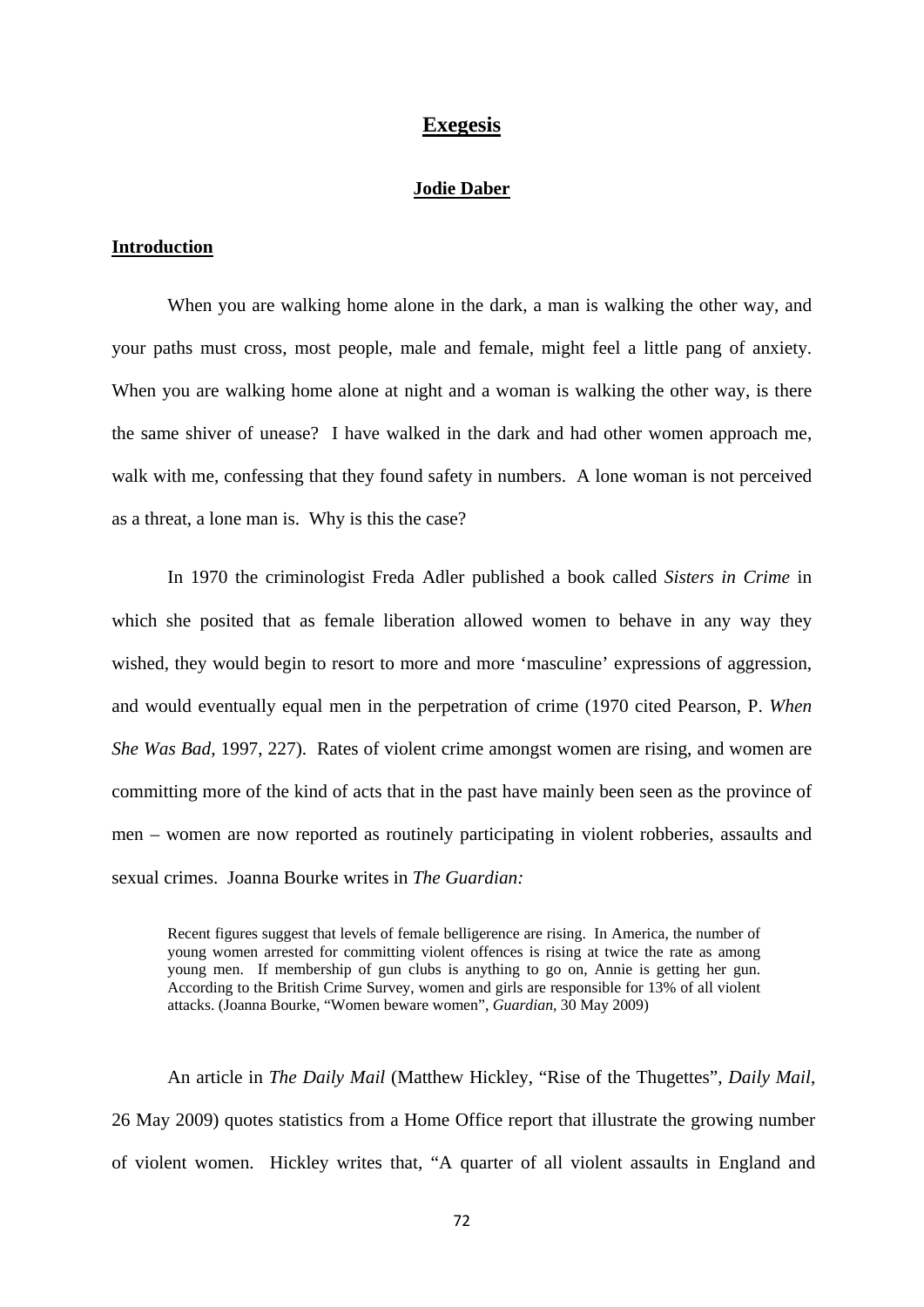Wales are now being carried out by women." and that, "Violence is now the most common reason for women in England and Wales to be arrested, recently overtaking theft and handling stolen goods."

Women commit all kinds of crimes, as a few examples from the recent news demonstrate. In Tracy, California, a woman called Melissa Huckaby is about to stand trial for the alleged rape and murder of a little girl whose body was found dumped by a pond in Huckaby's suitcase (Mike Harvey, "Disbelief as teacher Melissa Huckaby is charged with child rape and murder, *Times Online*, 24 April 2009). Amanda Knox, another American, is on trial in Italy accused of the sexual assault and murder of her roommate (Richard Owen, "Meredith Kercher 'killed after refusing orgy'", *Times Online*, 7 November 2008). In England, Vanessa George is charged with sexually assaulting the children she looked after in the nursery where she worked (Steven Morris, "Angry scenes as nursery worker appears in court on sexual assault charges", *Guardian*, 11 June 2009). A mother in Maine has been arrested after sexually abusing her own children live on a webcam (Anton Antonowcz, "Mum held over live child sex abuse on internet", *Daily Mirror*, 16 June 2009). In London two teenage girl gang members have been imprisoned after they stripped their victim naked on the streets, in broad daylight, and whipped her with their belts (Adrian Shaw, "Whipped naked by girl gang", *Daily Mirror*, 16 June 2009).

Women and girls today live in a world of unprecedented representations of violence. Expressing their anger and frustration in a physical manner has never been more acceptable, and still there seems to be a cultural belief that violence is male, that it is innate to the masculine temperament and that violent women are an aberration and a man-like one at that, as Pearson writes in *When She Was Bad* (1997),

Violence, we believe, is implicit in the construction of the male: the chest-beating ape evolved into the soldier, the rapist. Men are propelled into conquest by a surge of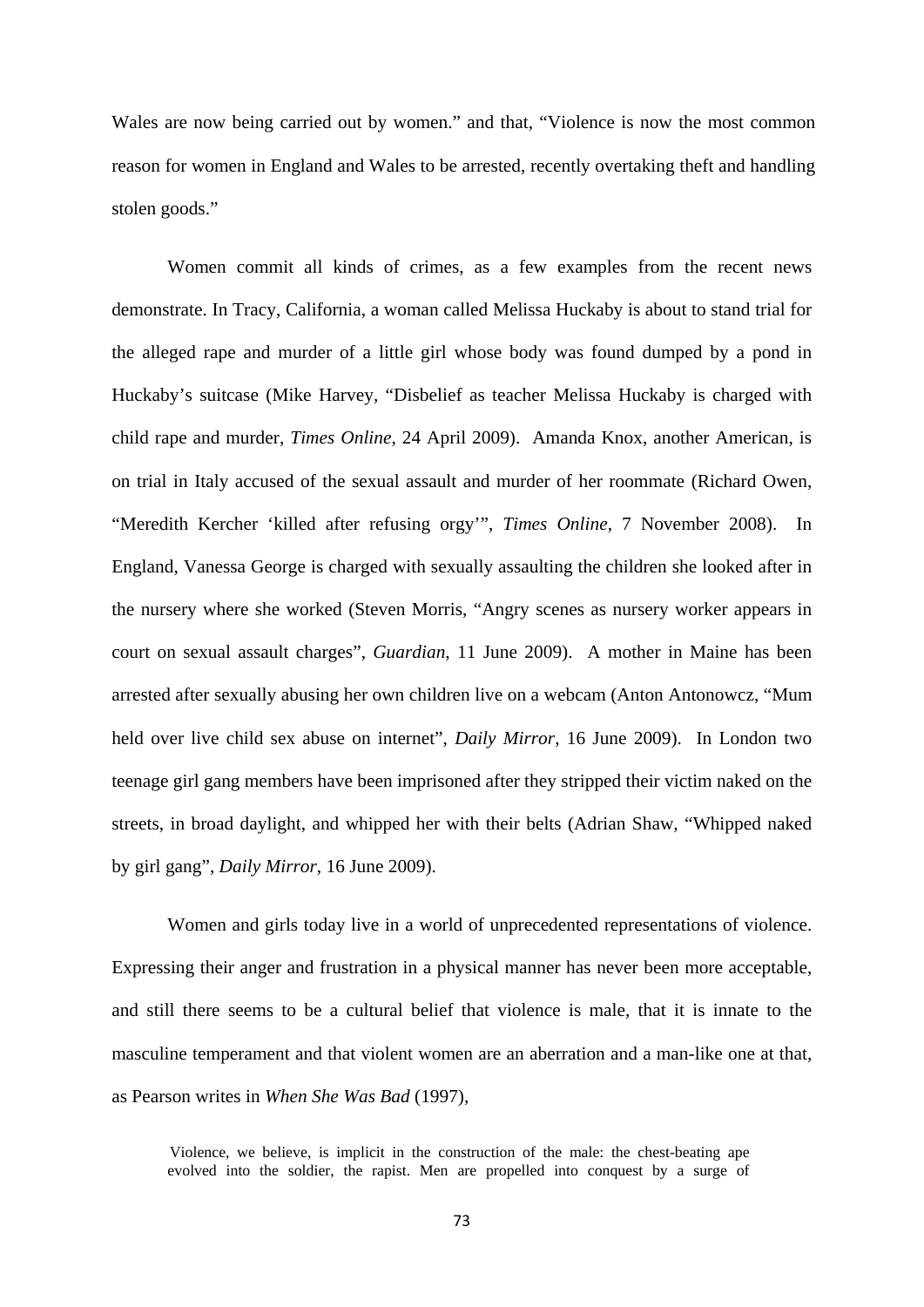testosterone, and build their blocks of power in the strength of their physique. (Pearson, 1997, 7/8)

When it comes to female aggression, the stereotype is one of subtle, social, manipulative behaviour. Girls in the playground are less likely to resolve their differences with a swift punch-up behind the bike-sheds than with a campaign of rumours and social exclusion. In his book *See Jane Hit* (2006), James Garbarino writes, "Traditionally, when girls want to hurt people, they do so by manipulating relationships, which researchers have come to call relational aggression" (Garbarino, 2006, 115), and goes on to state that "Powerful nasty words abound in contemporary girl culture, and they hurt." (Garbarino, 2006, 117)

Women are violent because they have reached the end of their tether, because they have had enough of their abusers, because society is so oppressive, because they have lost their minds. As Peter Vronsky writes in his book *Female Serial Killers: How and Why Women Become Monsters* (2007),

Women have been generally perceived to be capable of committing only "expressive" violence – an uncontrollable release of bottled-up rage or fear, often as a result of long-term abuse at the hands of males: Battered Woman Syndrome or Battered Spouse Syndrome. It has been generally believed that women usually murder unwillingly without premeditation. (Vronsky, 2007, 6)

However, women are clearly capable of horrendous crimes, as the following research will demonstrate. When we know that there is a killer prowling, or a rapist on the loose, we look nervously at the men on the bus, on the streets, the men we know. Maybe we should look at the women, too.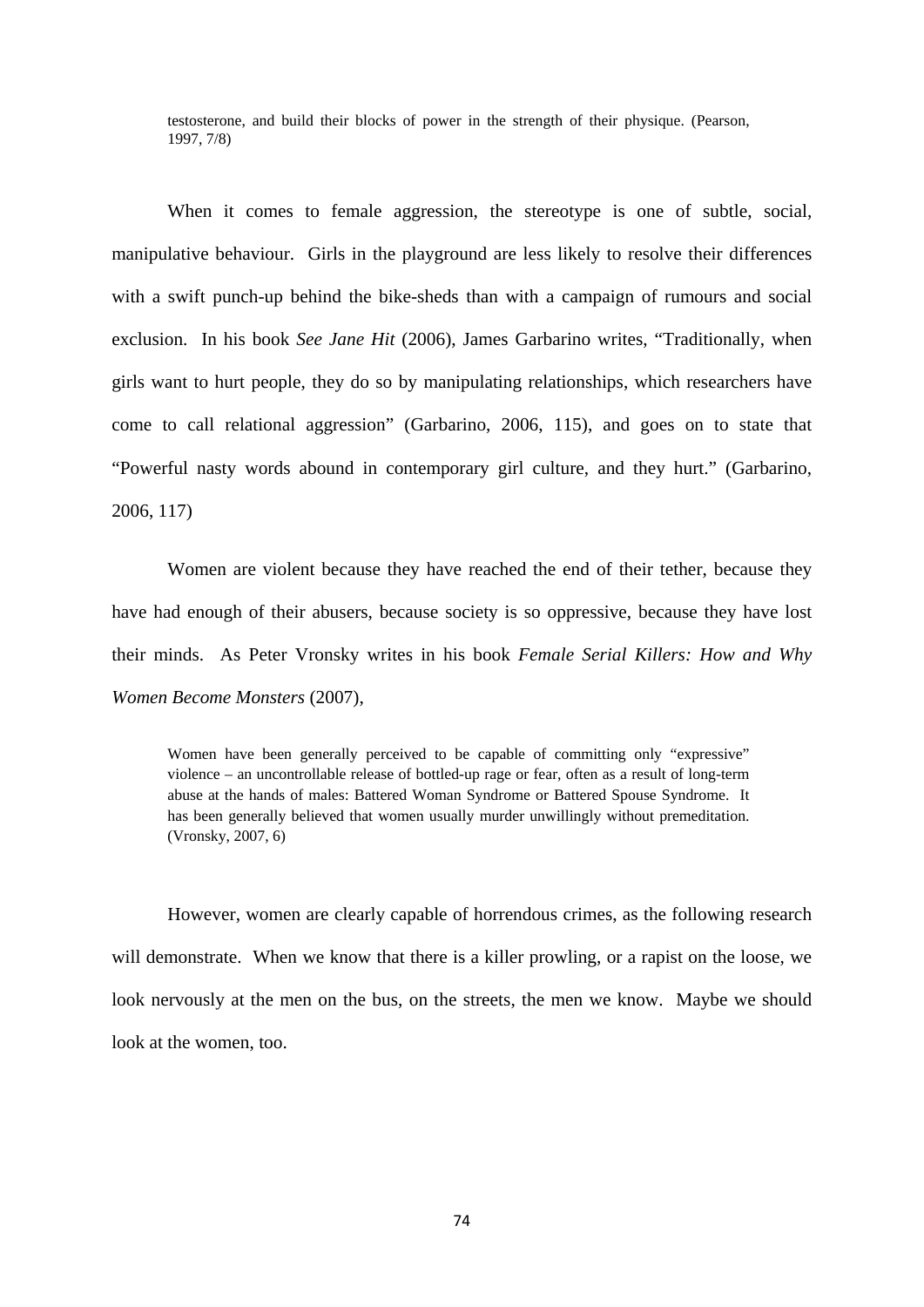# **The Female Killer in Literature**

Here I will consider several texts, all of which have as their protagonist a woman or girl who commits murder. The texts are *The Wasp Factory* (Banks, 1984) *Dirty Weekend* (Zahavi, 1991), *A Clockwork Apple* (Webb, 2008), *Heart Sick* (Cain, 2007), and *The Bad Seed* (March, 1954).

*The Wasp Factory* (1984) by Iain Banks, raises questions about 'nature vs nurture' within the debate on violence and gender. At the end of the text, we discover that Frank, the murderous narrator, was actually Frances all along, having been tricked by his/her father, Angus, into believing that she was a boy, castrated as a baby in an attack by the family dog. Angus doses Frank/Frances with male hormones and even constructs a wax replica of the severed penis.

Frank, although castrated, believes 'himself' to be wholly male, saying that he can "feel it in my bones, in my uncastrated genes" (Banks, 1984, 154). He is disappointed with his body, which is soft and feminine and not at all like the idealised masculine form he desires:

I want to look dark and menacing; the way I ought to look, the way I should look, the way I might have looked if I hadn't had my little accident. Looking at me, you'd never guess I'd killed three people. It isn't fair. (Banks, 1984, 20)

The violent, war-like rituals he uses to define his territory on the isolated island on which he lives also allow him to construct his own masculinity. Frank is playing at being a man, adopting the stereotypically aggressive, acquisitive, war-mongering characteristics that allow him to compensate for the weaknesses he feels accompany his castration. He is a toy soldier playing with toy soldiers. For him, violence is essentially, gloriously male, and masculinity is violence. He believes that violence is "what men are really for. Both sexes can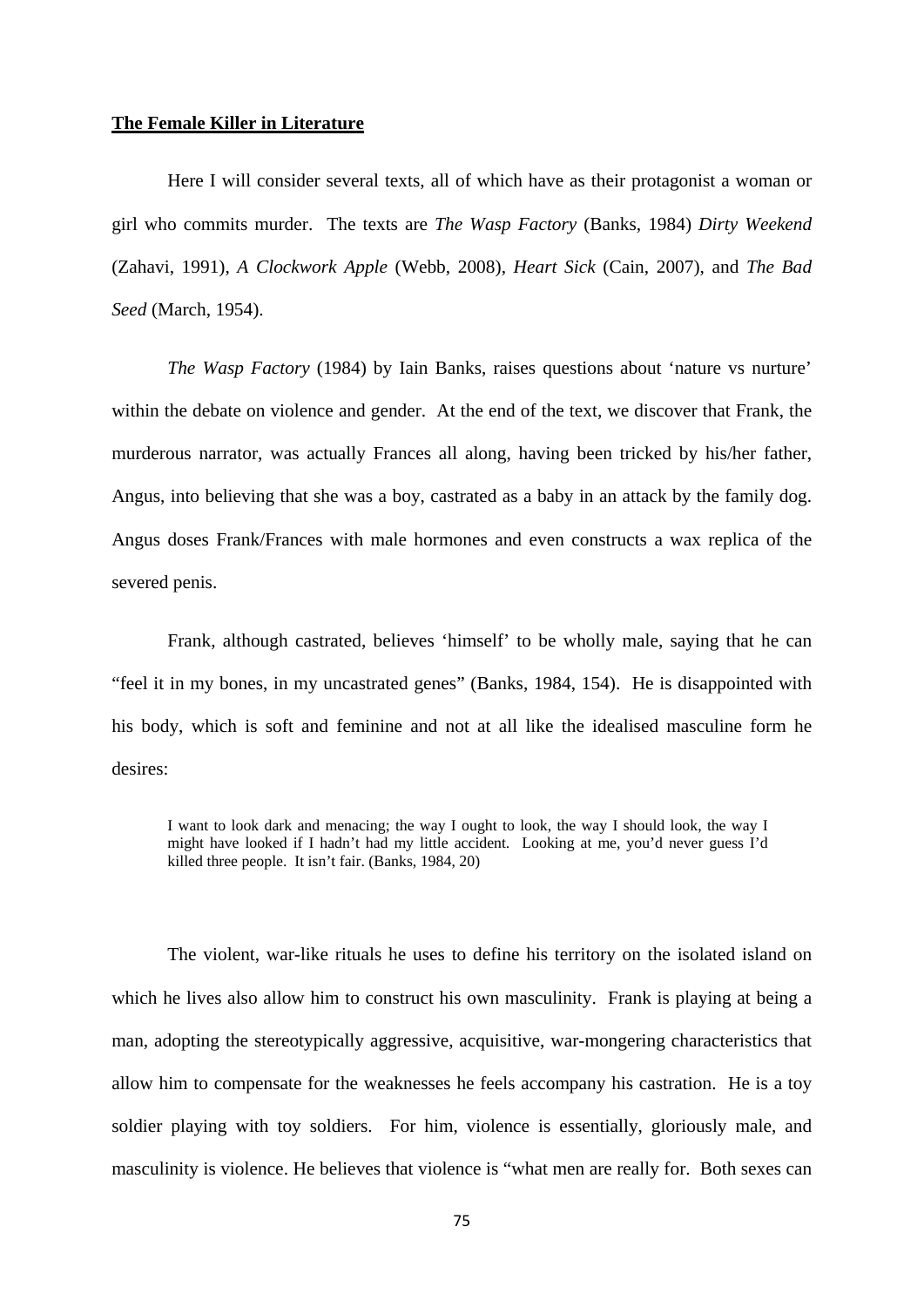do one thing especially well: women can give birth and men can kill." (Banks, 1984, 155). This biological essentialism is turned on its head by the revelation that Frank is female, and is herself capable of giving birth.

Angus, Frank's father and the author of all his trouble, can be seen as representative of an omnipotent, controlling patriarchy. Frank's birth was never registered; he exists not only outside gender definitions but outside of society as a whole – as far as the establishment goes, Frank does not exist. Not only does Angus control his son/daughter's physical understanding of him/herself, he also controls Frank's understanding of the wider world by misinforming him, controlling and perverting his education. Frank says:

For *years* I believed Pathos was one of the Three Musketeers, Fellatio was a character in *Hamlet*, Vitreous a town in China, and that the Irish peasants had to tread the peat to make Guinness (Banks, 1984, 14).

 Angus slips Frank doses of bromide to temper his sexual impulses. Frank is allowed to be 'a man' only as far as his father will allow him. Frank is raised in an atmosphere of scientific knowledge, of quantifying everything around him, an utterly male-dominated world in which women are not only absent, but abhorred. Angus rids the island of women and 'creates' a son for himself.

*The Wasp Factory* raises questions about the social construction of gender, the 'masculine' aggression that Frank has learned through his father and through television, but also the physiological construction; we can never be sure if Frank's murderous spree was caused by his father's over-administering of testosterone or if it was innate to Frank's real, female self. Frank is a created being, and his name itself could be a nod to Frankenstein's monster – another being created by an omnipotent 'father' figure, and another creature whose identity problems lead to murder.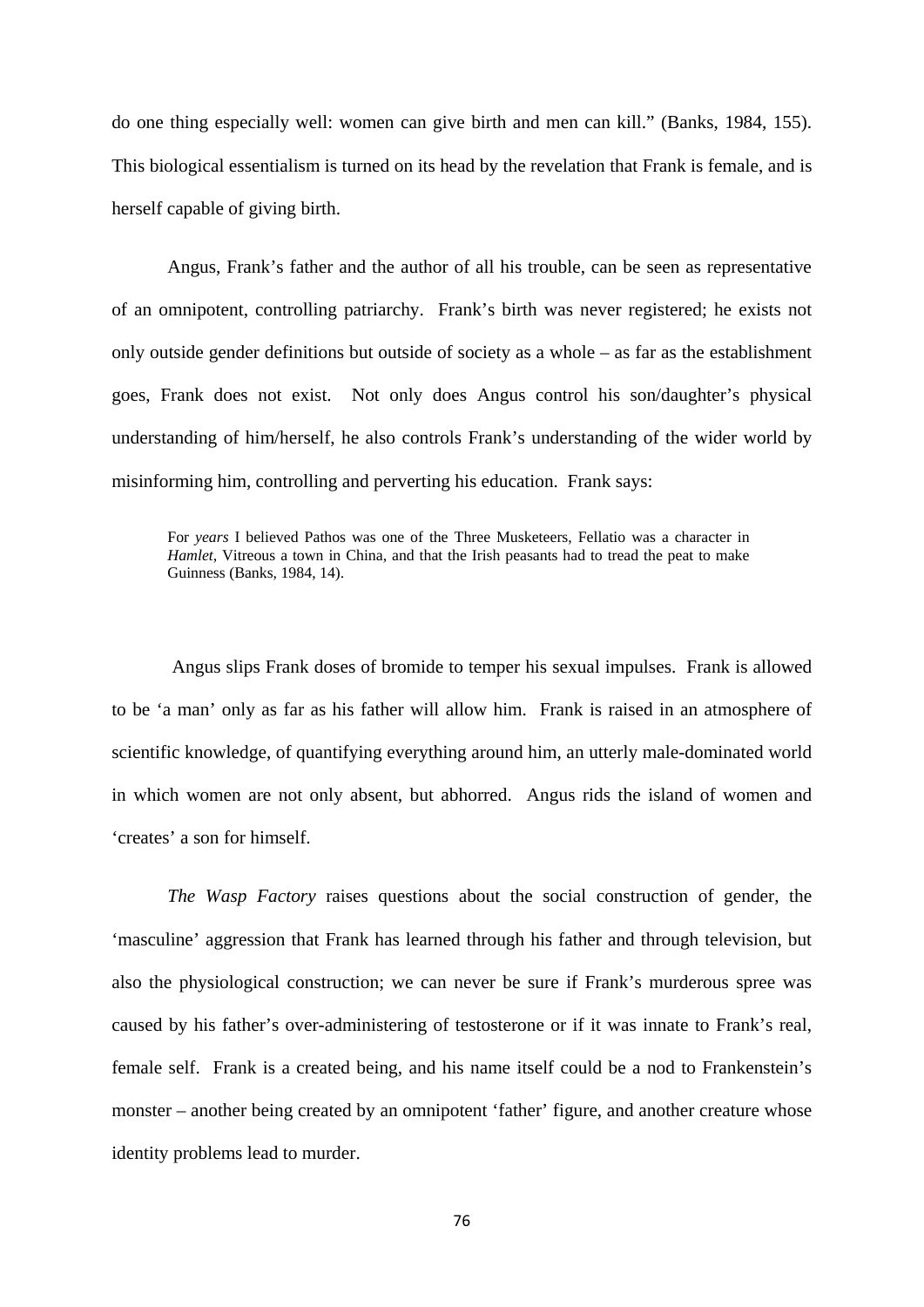It is interesting that Frances only begins to question her crimes when she discovers her true gender – before that, there was a sense of entitlement, a sense that the slaughter of animals and other children was somehow acceptable, that the acts of destruction committed were a natural behaviour for a boy, that the killings were a natural response to the ultimate injury of male pride. There is a sense of 'boys will be boys', and that boys being boys involves aggression, violence and even murder as a matter of course. When Frances realises her true sex, for the first time she displays unrestrained emotion: "I stood and I cried, letting the tears trickle down my cheeks." (Banks, 1983, 228). The dam inside her has broken, reflecting the real river that she spent her 'boyhood' trying to dam. She looks at her motives for killing and seems to find reasons but no excuses;

Perhaps it was because I thought I had had all that really mattered in the world, the whole reason – and means – for our continuance as a species, stolen from me before I even knew its value. Perhaps I murdered for revenge in each case, jealously exacting – through the only potency at my command – a toll from those who passed within my range; my peers who each would otherwise have grown into the one thing I could never become: an adult. (Banks, 1984, 183)

*The Wasp Factory* is included in this study not only because of the questions it raises about the construction of gender and the innate violence of the masculine stereotype, but also because of the shock to the reader caused by the revelation of Frances' true gender and the way in which this forces a rethinking of Frank's acts of violence. In *Postmodernity, Ethics and the Novel: from Leavis to Levinas* (1999), Andrew Gibson writes,

Murder and obscene violence are the centre of the world of *The Wasp Factory*, and Banks's novel appears ultimately to prise masculinity and violence apart, to transfer responsibility for murder and mayhem to the feminine; except, of course, that it also seems to suggest that the violence has resulted from the absence or repression of the very female element which finally intrudes into the novel. (Gibson, 1999, 42)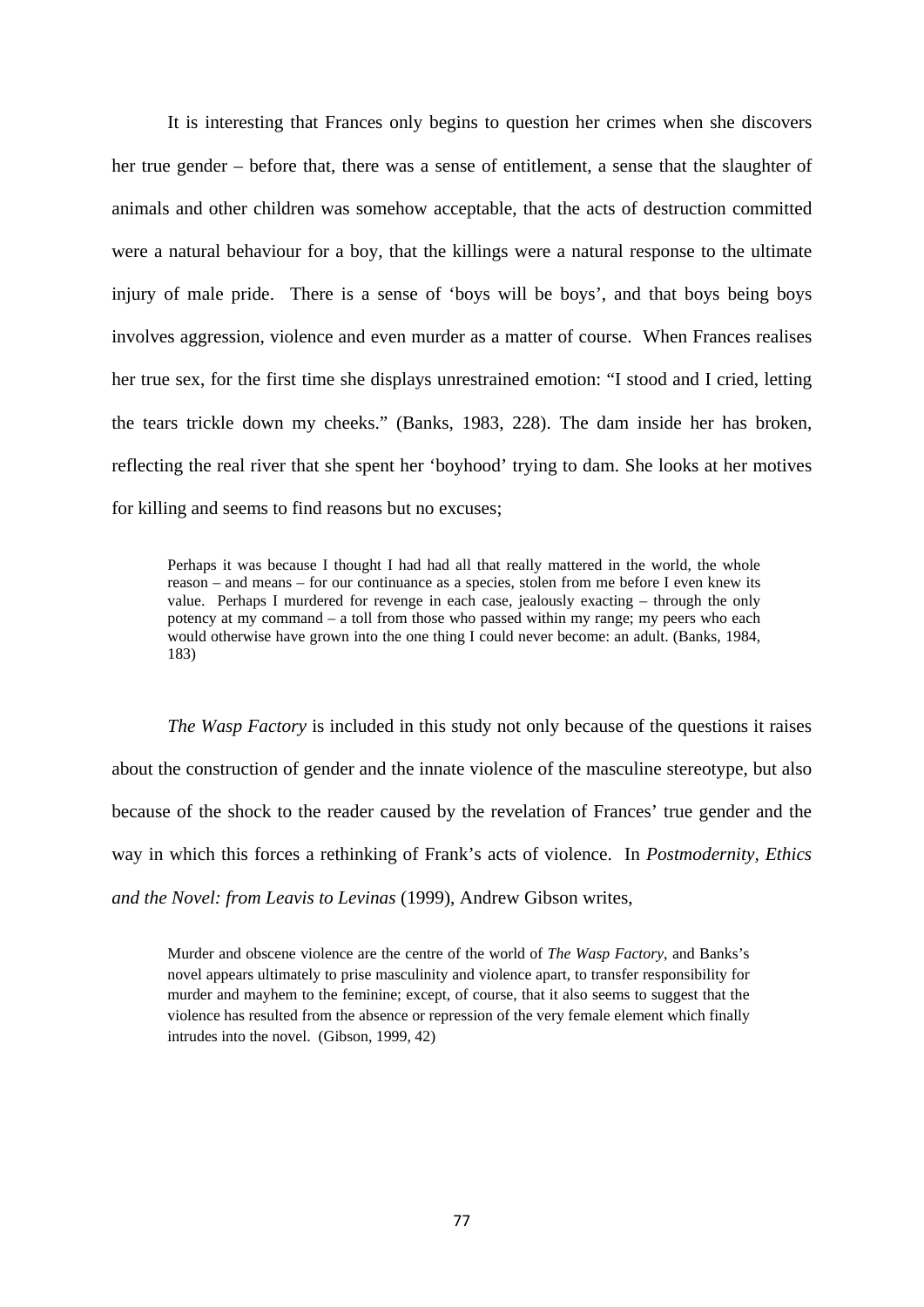Frank/Frances stands in between definitions and constructions of gender and is damaged by his/her inability to fit into established categories. As Frances herself says at the end of the text, when her sex has been revealed, "Talk about penis envy". (Banks, 1984, 183)

The wars that Frank/Frances wages against the wildlife of the island, the small children of his/her acquaintance and the world in general are very different to the war waged by the heroine of the next text, *Dirty Weekend* (Zahavi, 1991). *Dirty Weekend* is a fictional example of women's violence as self-defence against violent, predatory men.

Bella, the heroine of *Dirty Weekend*, is a woman who 'woke up one morning and realised she'd had enough" (Zahavi, 1998, 1). Living alone in a Brighton bedsit, she is subject to obscene phonecalls made to her by a neighbour. When the man confronts and threatens her in the street, Bella decides to take matters into her own hands. She breaks into her neighbour's house and kills him with a hammer as he sleeps; she then arms herself with a gun and sets out to find and murder a variety of abusive men.

Bella is an every-woman, she represents all women and girls who have been victims of or felt themselves vulnerable to male violence, especially male sexual violence. Bella's violence is inspired by and confined to the destruction of violent men. The female violence that she enacts is not innate to her but is created by oppression, a reflection of the violence perpetrated against her. Her actions could be seen as wish-fulfilment or a call-to-arms; "God bless you, Bella. God bless you for reclaiming the night." (Zahavi, 1998, 48). Some feminists have espoused a 'physical feminism', training the body in order to meet men head on in the battle of the sexes.

While most feminists did not advocate murder, the emerging women's movement countered women's internalization of passive femininity by promoting what Martha McCaughey (1997) calls "physical feminism", including training in self-defense. (Caputi, 2004, 157)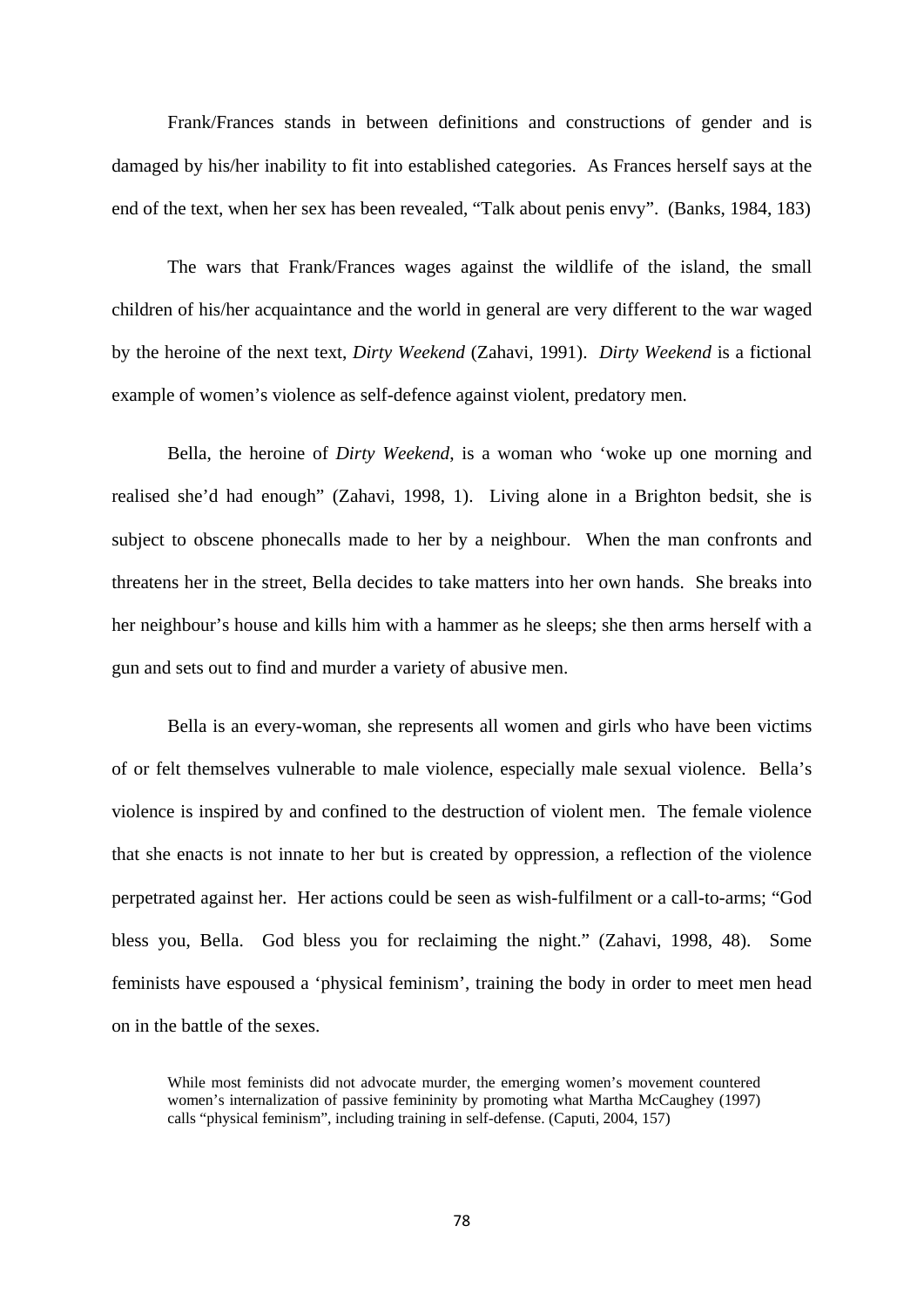Bella goes to see a clairvoyant, an Iranian man called Nimrod, because, she tells him, "I want to change". Nimrod asks her if she wants to be a better person and she says no, "Cut out my heart and put a stone in its place. I want vengeance." (Zahavi, 1998, 24). This echoes Lady Macbeth's speech in which she says "Come, you spirits/That tend on mortal thoughts, unsex me here/And fill me from the crown to the top top-full/Of direst cruelty" (Shakespeare, 1967, 1.5. 39-41). Both Bella and Lady Macbeth feel they need to have something removed in order to commit their crimes, and for Lady Macbeth especially it seems to be something inherently female, suggesting that men who commit murder are lacking something inherently female, that violence is *male*.

Bella's fight against violent males culminates with her stabbing to death a serial killer who she meets on the beach. The serial killer is called Jack, perhaps a reference to Jack the Ripper that paints Jack as the god of all sex-crime and Bella as his vanquishing foe.

Since sexual violence against women is viewed, by most feminists, as a political phenomenon, serial killers have come to be seen as engines of misogynistic oppression. Feminist Jane Caputi writes that serial killers act on behalf of all men as "henchmen" in the subordination of women. (Pearson, 1997, 162)

Men are not afraid of women, Zahavi seems to be saying, because they do not expect a woman to turn round and stab them, shoot them, or run them over with their own luxury car. Violence is the exclusive province of the male, and perhaps men will not stop abusing their position until they are afraid that women might start fighting back. Bella is a warning.

If you see a woman walking, if she's stepping quietly home, if you see her flowing past you on the pavement. If you'd like to break her brittle bones, and you want to hear the hopeless pleading, and you want to fell the pink flesh bruising, and you want to taste the taut skin bleeding. If, in fact, you see her and you want her. Think on. Don't touch her. Just let her pass you by. Don't place your palm across her mouth and drag her to the ground. For unknowingly, unthinkingly, unwittingly, you might have laid your heavy hand on Bella. And she's woken up this morning with the knowledge that she's finally had enough. (Zahavi, 1991, 185)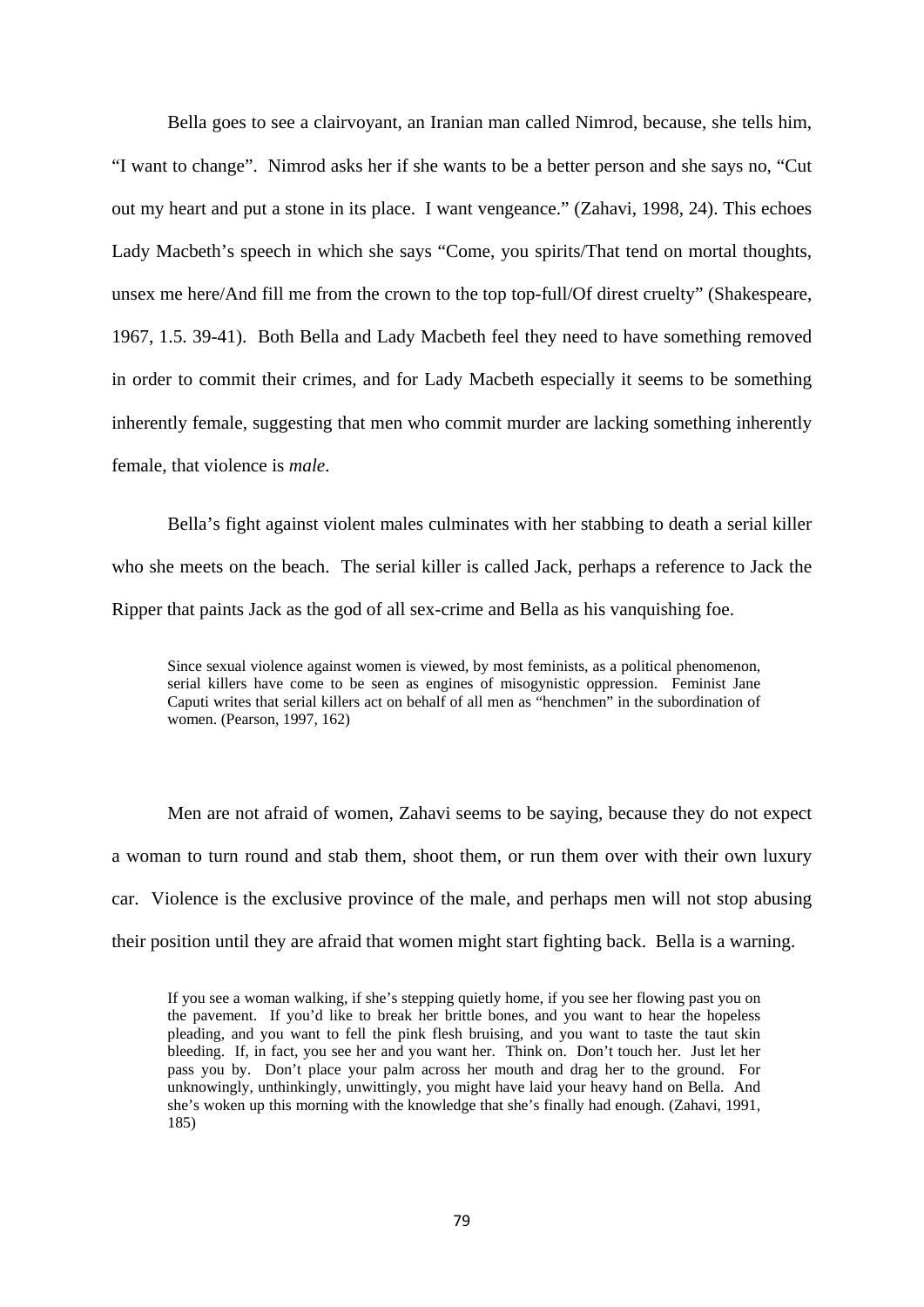Bella's violence is directed exclusively towards men and the oppressive, ever-present threat of sexual violence. The protagonist of *A Clockwork Apple* (Webb, 2008) is also railing against oppression, in her case the oppression of an unfair class structure that prevents those like her who were raised in deprived areas from achieving anything in their lives.

*A Clockwork Apple* takes the familiar tropes of Anthony Burgess' *A Clockwork Orange* (1962) and transforms them by means of gender inversion. Webb's Alex is a young woman running riot through a dystopian Manchester with her gang of 'Grrrlz', robbing, vandalising and drinking speed-enhanced wheatgrass shots. Alex is an autodidact deeply enamoured of literature, devoted to the feeding of her 'phrontistery' or 'mind', and resentful of the middle-class 'Blytons' she sees around her attending the city's universities.

Alex commits her violent acts, including murder, out of a seeming desire to rail against the injustices of a classist society. Unlike Burgess' Alex, Webb's does not seem to take a sadistic pleasure in her violence – she does not rape, and two of her victims are heavyhanded prison guards who the reader is perhaps encouraged to see as somehow 'deserving it', as they are representatives of the system that so oppresses Alex.

Do I care that I have murdered a dum dum doing her job? Yes. I would. But she wasn't doing her job. D'ya get me? (Webb, 2008, 130).

Perhaps Webb felt that it was impossible to have her female lead take joy in violence, impossible to have her commit her own versions of the original Alex's sexual assaults. The novel seems to suggest that women are not violent unless provoked by a masculine system. Although in Alex's miserable Moss Side existence there are few men – only rampaging girl gangs or their gin-addled 'Muvvas' drinking their lives away in the local pub. The doctors she encounters after her arrest and placement in the Bill 'n' Bob recovery programme are all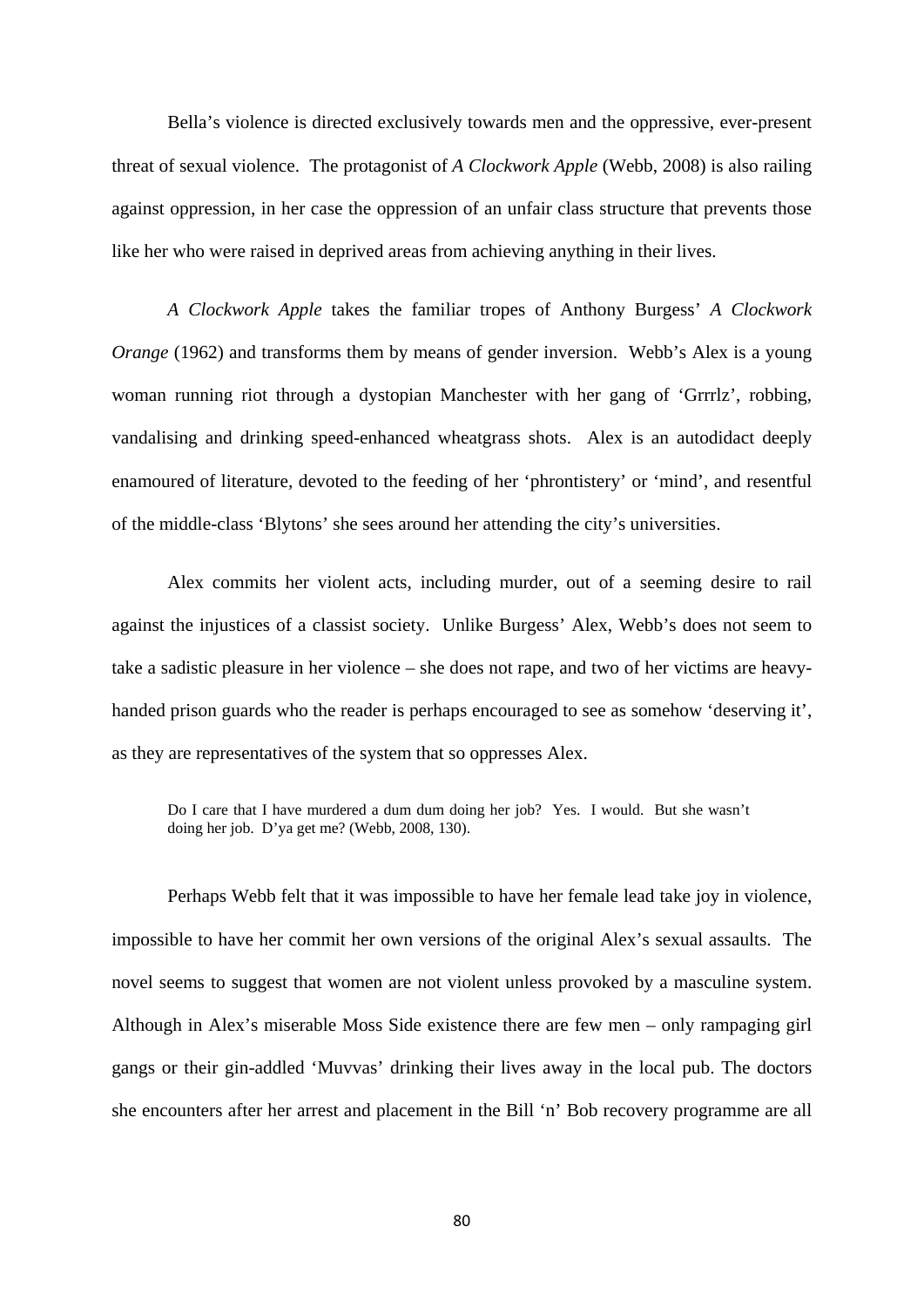male. Alex's violence is the violence of revenge, she sees her anger and aggression as justified and important;

And yet, the fire in me belly, oh loyal Etna of wronged goddesses that has ever existed, both in myth and other worlds, doesn't let me down [...] It has taken a long time for me to be able to see through the bullshit and rechristen my belligerency borne from longing as a good thing. (Webb, 2008, 76-7)

Alex's doctor tells her at one point that she is "nothing but a scared, lost little girl, a scared alcoholic/addict/whatever." (Webb, 2008, 208), and also says "Little good can come of an alcoholic/addict/whatever UNLESS!...she has first accepted her devastating weakness and ALL its consequences." (Webb, 2008, 194). This denial of responsibility is what Alex rebels against during her treatment. She is trying to retain, if not her violence, then her volition.

Alex finds it relatively easy to convince her doctor that she has been 'broken' and recovered from her addictions. She just cries and they believe her. She says, as she is putting on this performance "They can now be secure in their power. And my seeming lack of it. I is conforming to my sex. Hee haw hee haw." (Webb, 2008, 220).

While Bella and Alex commit their crimes as acts of violent rebellion against male sexual aggression and the oppression of a classist society respectively, the protagonist of *The Bad Seed* (March, 1958), a young girl called Rhoda Penmark, commits murder for entirely personal and selfish reasons. *The Bad Seed* explores the idea of a female who is *born* to be a killer, rather than being made into one by social, familial or political pressure*.* March essentially takes a blue-print definition of a sociopath, although he doesn't use the term, and uses it to shocking effect by making his villain a little girl. Rhoda kills to get what she wants and to avoid getting into trouble. She kills a young boy for the penmanship medal she craves,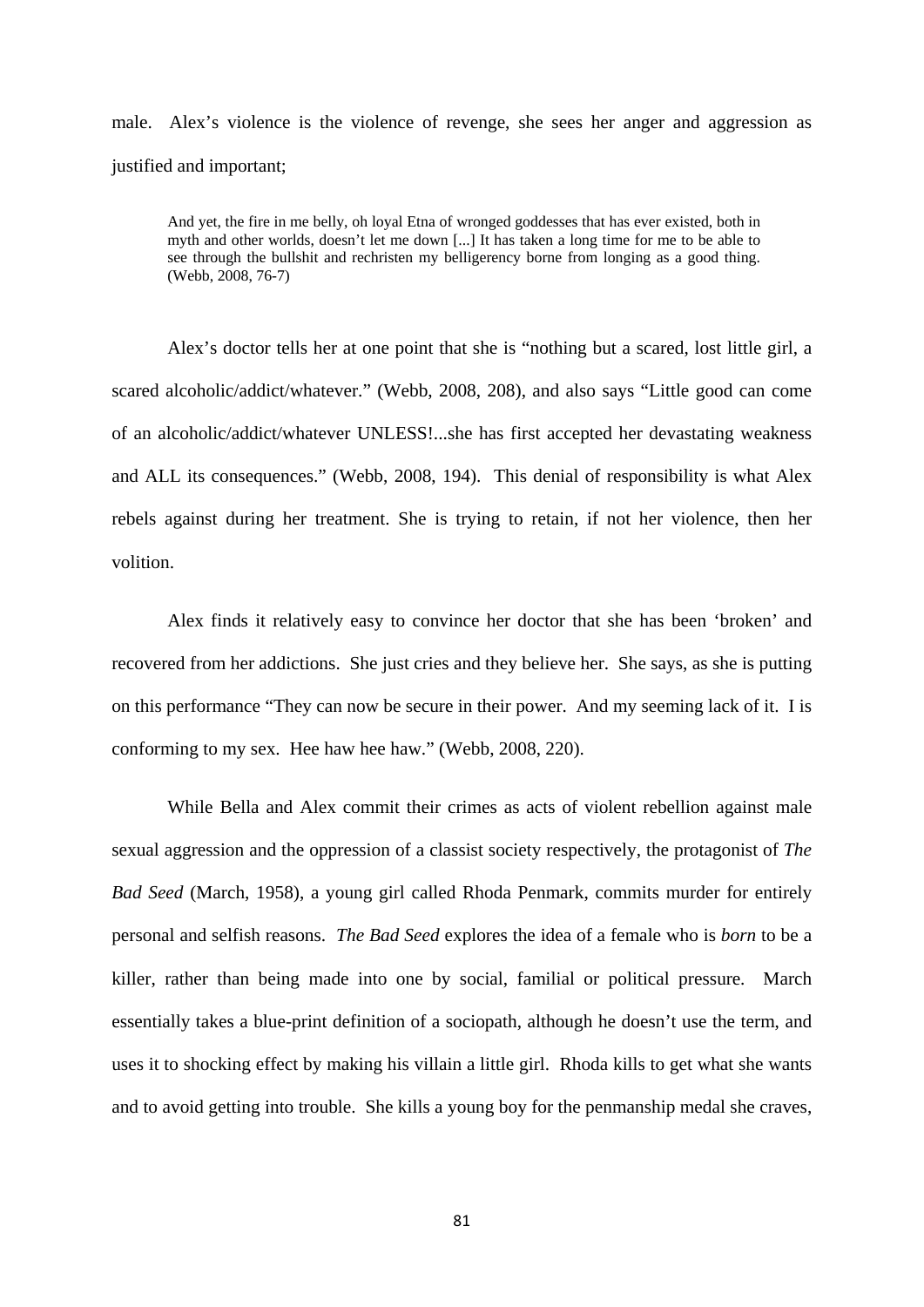a woman for an opal pendant, and the janitor who suspects her. She is cold, highly manipulative and views human life as expendable if that expenditure furthers her own ends.

Rhoda was a cold, self-sufficient, difficult child who lived by rules of her own, and not by the rules of others. She was a fluent and a most convincing liar, as they'd soon discovered. In some ways, she was far more mature than average; in others, she was hardly developed at all. (March, 1954, 36)

Rhoda has suffered none of the abuse that some of the other violent women studied here. She endured no incest, beatings or rapes. Her mother is at a loss to understand how a childhood as idyllic as Rhoda's could produce a child who was so devoid of all compassion:

*Rhoda has been given love and security from the beginning. She was never neglected, and she was never spoiled. She was never unjustly treated. Kenneth and I always made it a point to see that she felt important to us, and wanted. I don't understand her mind or her character. I do not understand it. [...]I don't believe environment had much to do with it. It must be something deeper than that.* [...]*It was something dark. Something dark and unexplainable.*  (March, 1954, 85)

Rhoda does not get her come-uppance. She seems destined to become the kind of serial killer who murders for money and other personal gain, but not for pleasure. Her mother commits suicide at the end of the text and even then Rhoda appears to feel no remorse. At the funeral she insists that her father humour her in her games, despite his grief:

But the little girl was not to be diverted from her game. She did a little pirouette, curtsied, and said, "What will you give me, Father? What will you give me if I give you a basket of kisses?" There was a moment's silence before Kenneth said, "I'll give you a basket of hugs." And then, as though the last vestige of his reserve were broken, he covered his face and wept with a harsh, tearing sound. (March, 1954, 217)

Rhoda's mother eventually works out that she herself is adopted, and that Rhoda is therefore the granddaughter of 'The Incomparable Bessie Denker', a 'Black Widow' type serial killer who appears to be loosely based on Belle Guinness, who killed up to forty-eight people, mainly for her own personal gain, between 1900-1905 (Vronsky, 2007, 180). *The*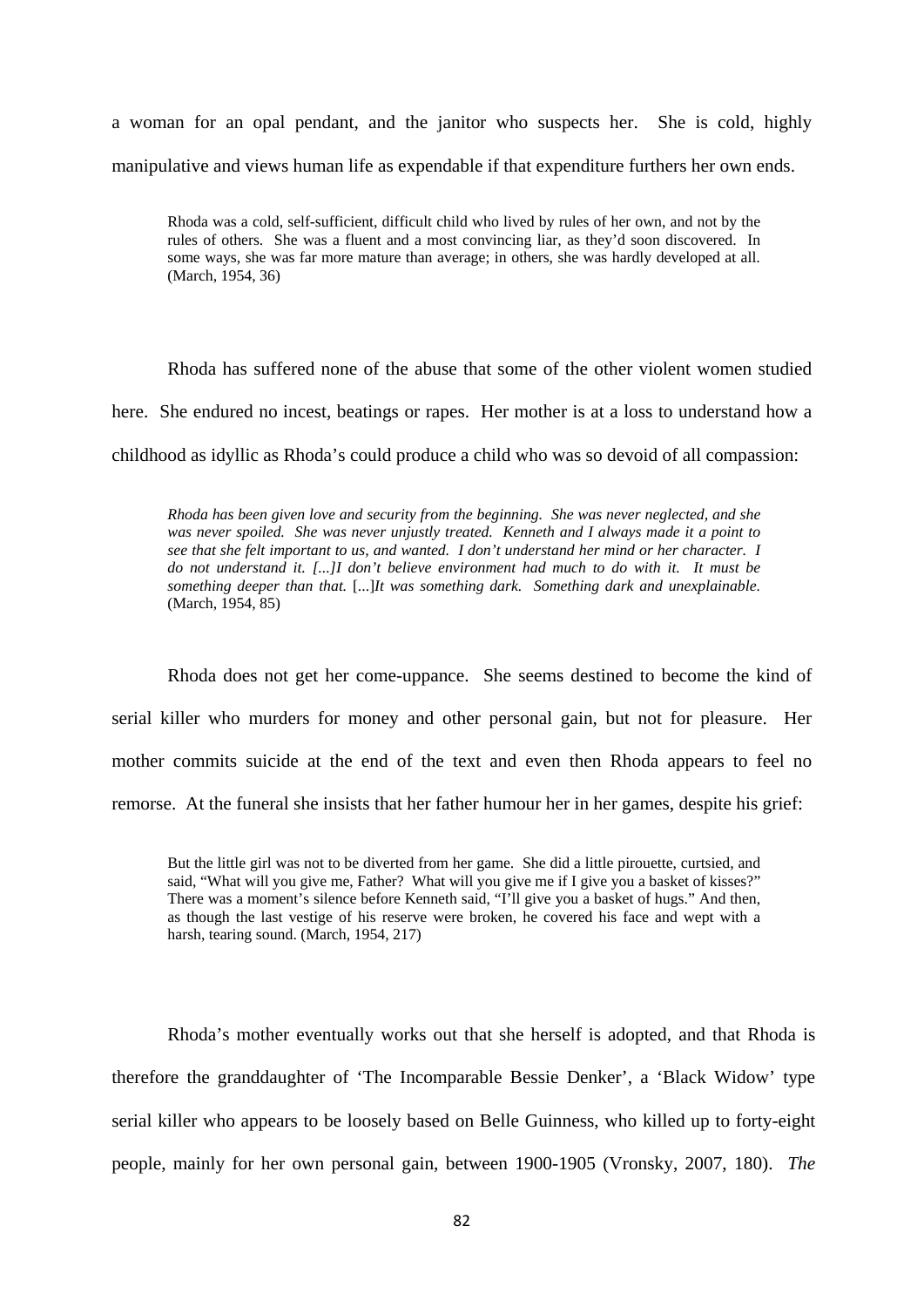*Bad Seed* raises questions of nature vs nurture; whilst the violence of Bella and Alex is a reaction to abuse and oppression and Rhoda's violence is innate and possibly hereditary.

In contrast, the villain in the next text also feels no remorse for her crimes, but commits them entirely for her own pleasure and amusement. *Heart Sick* (Cain, 2007) involves a reversal of the traditional tropes of a certain kind of crime thriller in which a brilliant but flawed detective hunts down a sadistic, male, serial killer. Gretchen Lowell is the unrepentant killer of two hundred men, women and children. She is happy with her murderous nature, she gloats over it and, despite her teasing Detective Archie Sheridan with tales of an abusive childhood, she reveals in the sequel, *Sweet Heart* (Cain, 2008) that she made these stories up. She is a female Hannibal Lecter. In *The Silence of the Lambs* (Harris, 1988), Lecter says to Clarice Starling, the FBI trainee who is interviewing him,

Nothing happened to me, Officer Starling. I happened. You can't reduce me to a set of influences. You've given up good and evil for behaviourism, Officer Starling. You've got everybody in moral dignity pants – nothing is ever anybody's fault. (Harris, 1988, 15)

Until Thomas Harris goes back on this in the later book *Hannibal Rising* (Harris, 2006) and gives Lecter a traumatic childhood of his own, the inexplicability of the man was perhaps the most chilling thing about him, and in this study I was looking for a female equivalent, a woman who could not be reduced to influences, to abusive parents, boyfriends, society, a woman who was 'born evil'. Gretchen Lowell is an exaggerated character, the monster at the heart of a pulpy thriller, but the fact that she stands almost alone in that particular genre and in the wider literature I have read for this research, as an unrepentant, unprovoked female serial killer is notable. In one particularly gruesome scene, Cain plays with conventional notions of femininity and their juxtaposition with Lowell's violent nature by having Lowell remove one of her victim's intestines with a crochet hook.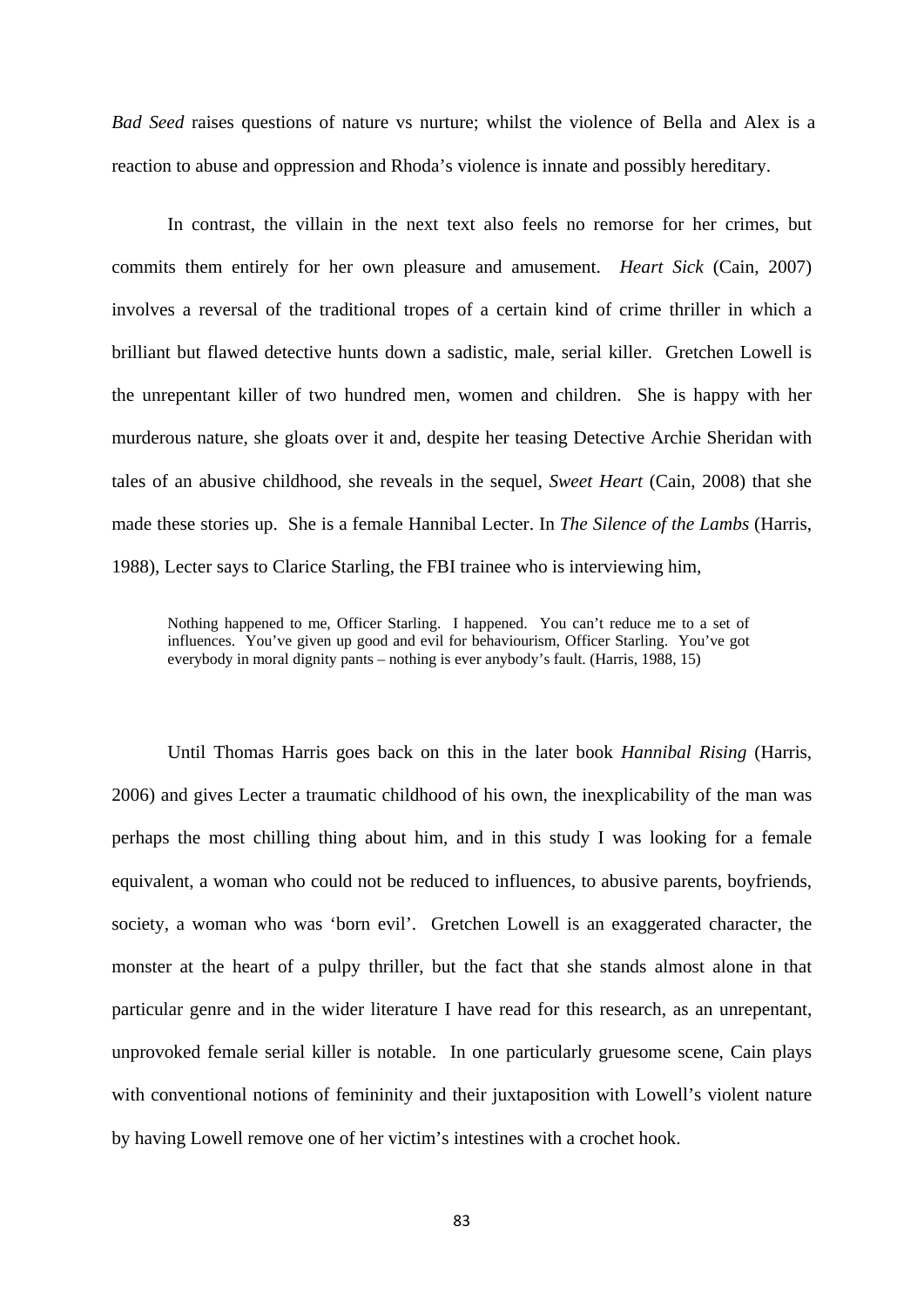Gretchen Lowell is a psychopath. She's not like us. She doesn't do things for reasons. She liked killing people. She's said as much in prison. She kidnapped Archie Sheridan, drugged him, tortured him for ten days, and would have murdered him if he hadn't talked her out of it. (Cain, 2007, 56)

Gretchen Lowell gets away with her crimes for so long because the police simply do not think of looking for a woman. The FBI agent charged with profiling her says "I was convinced the killer was a man. That he was working alone. I didn't even consider the possibility of a female" (Cain, 2007, 135). As Pearson writes, "Prejudice about female nature is the gift of misogyny to women who want to get away with crime." (Pearson, 1997, 43). However, Gretchen Lowell does not kill entirely alone – she occasionally uses men to help her where her own physical strength lets her down,

Poor fucks. They think she found them mostly through newspaper personal ads or, later, on Internet dating sites. She'd use false information to register on the sites and then trawl, looking for her targets. Apparently she had a knack for picking out men she could manipulate. She'd isolate them from their friends. Find their weaknesses. And push them until they cracked. (Cain, 2007, 52-3)

Gretchen Lowell is using men as tools, for her own convenience, and thereby gaining power over two people – her victim and the man she has brainwashed into helping her kill. Unlike the other fictional women considered here, Lowell kills purely for her own pleasure. She says,

What astounds me is that people get up and go to work and come home and they don't ever kill anyone. I feel sorry for them because they aren't alive. They will never really know what it's like to be human." (Cain, 2007, 321)

These fictional women and girls commit murder for many and varied reasons. Frank/Frances kills from both a sense of masculine entitlement to violence and from a grief at the penis he believes himself to have lost. Alex kills at first by mistake in the course of her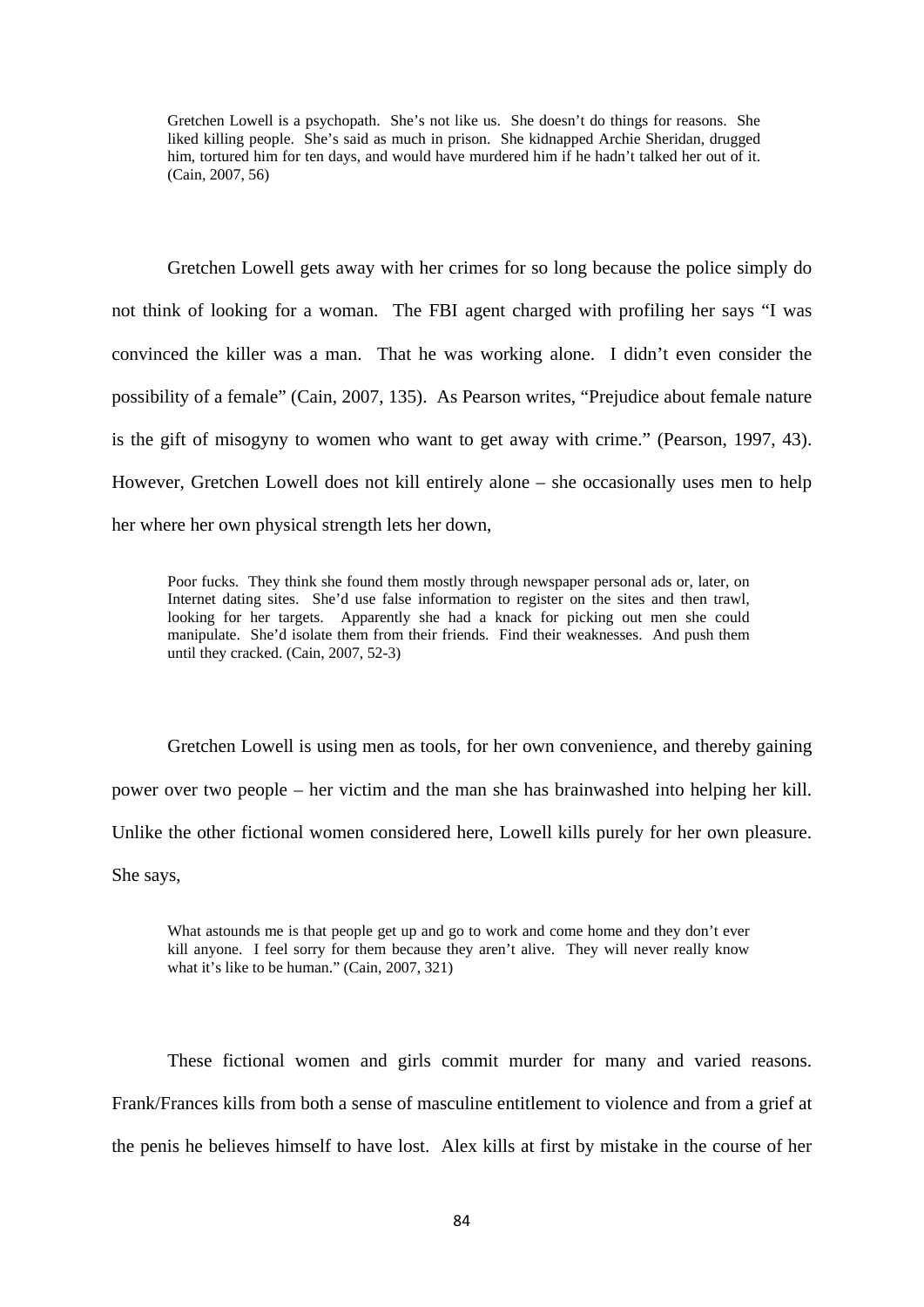rebellion against the society she feels wrongs and marginalises her, and then as a reaction to the heavy-handed prison guards who are trying to hurt and contain her. Bella kills because she has 'had enough' of the day-to-day abuses perpetrated on women by men, she kills for revenge, she kills to 'take back the night'. Rhoda kills for personal gain and to try and get herself out of trouble. Gretchen Lowell, in her pulpy thriller world, kills for her own personal amusement. In real life too, women kill for many reasons.

When female serial killers appear in real life, they are often partnered with a man, a husband or boyfriend. If they are not, they more often kill within one location – a hospital, a rest home, their own family. Female killers do not prowl, they do not stalk and kill random victims in back-alleys, and as a result they are not as feared as male predators, they do not haunt the imagination in the same way. As Vronsky writes,

Yet somehow the notion of a female serial killer has not entered our popular consciousness of fear or into our alarmed imaginations in the same menacing way that the figure of the male serial killer has. (Vronsky, 2007, 3)

A serial killer is defined by the FBI as "a murderer who is involved in three or more separate events, with an emotional cooling-off period between each homicide" (Wilson & Seaman, 1992, 101). Serial killers hold an unusual place within public imagination. We are revolted by them and at the same time fascinated. In *Goddesses and Monsters* (2004), Jane Caputi quotes a review of a film about Ted Bundy:

Dave Kehr (2002) reviewing the film for the *New York Times*, finds that once again the killer is celebrated as someone free to "act out the impulses...that the rest of are too cowardly and conventional to own up to. He's pure id, running loose in a society that is all repressive superego. And we're supposed to have a sneaky admiration for him. (Caputi, 2004, 187)

Ted Bundy himself provides a stereotypical picture of the male serial killer. Bundy was a white, middle class, intelligent man, a law student who confessed to the murder of 23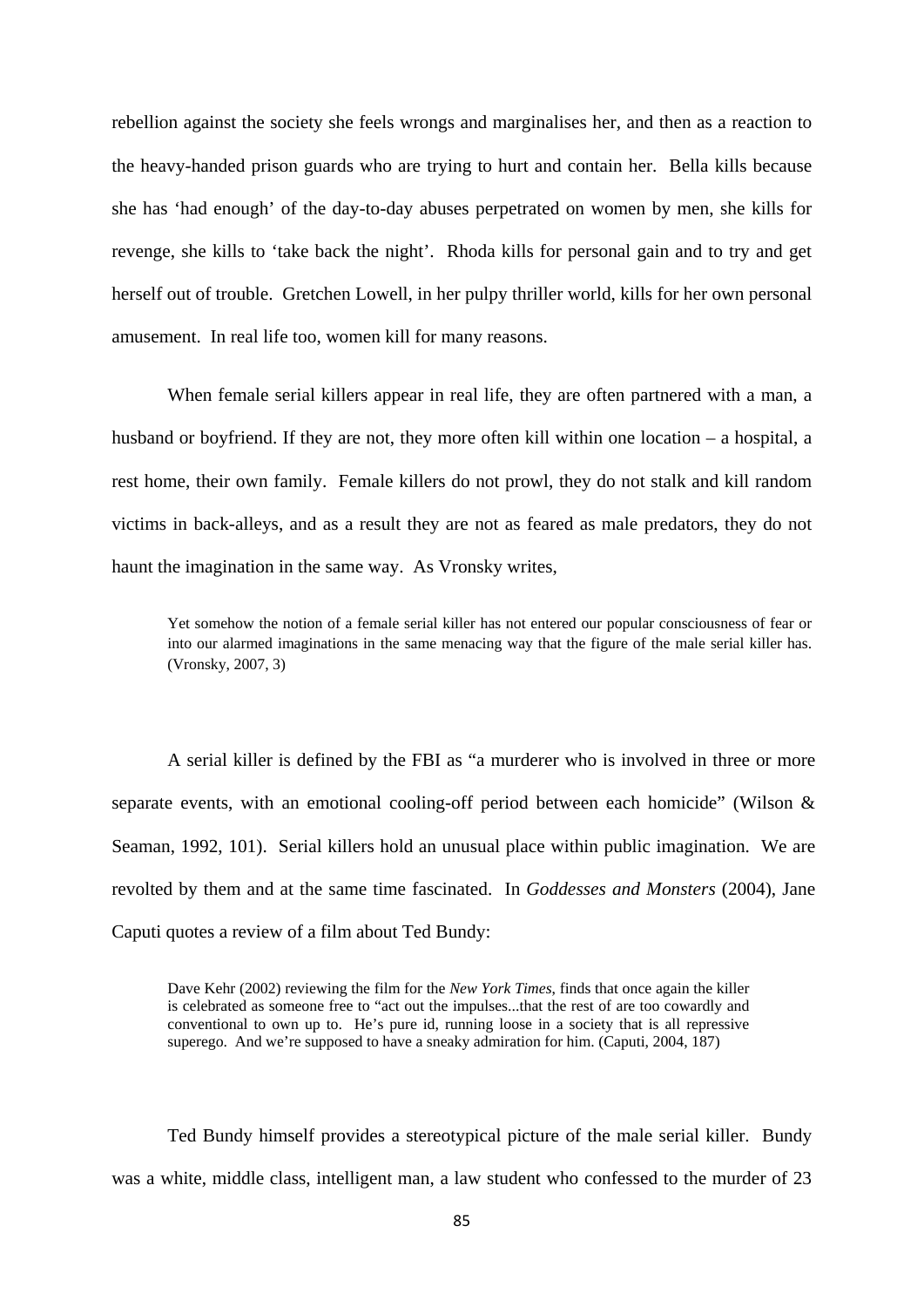women but who is suspected of being responsible for many more deaths. Most serial killers are similar to Bundy in that they are young, white, men (Wilson and Seaman, 1990, 48), but there are more women in their ranks than most people might imagine. As Candice Skrapec writes in her essay "The female serial killer: An evolving criminality" (1993),

Serial murder is typically presented as a male phenomenon, but the reality does not support this. Women do kill. Moreover, American society's experience with female serial killers is consistent with its experience with female murderers in general. If we look at rates of homicides committed by each gender in the United States over time, females account for roughly 12 to 15 per cent of all murderers. Intriguingly, women represent the same proportion of serial murderers. In criminologist Eric Hickey's research on serial murderers and their victims, 17 per cent of the 203 offenders he studied were female. (Skrapec, 1993, 243)

In her book *Women Who Kill: Profiles of Female Serial Killers* (2001), Carol Ann Davis records the lives and crimes of fourteen women, all of whom perpetrated or were directly involved in serial murders. Of the fourteen, seven killed with their husband or boyfriend, and two – Gwen Graham and Catherine Wood – killed together. Even the most cursory reading of these profiles reveals stark similarities between the women, particularly in their upbringings. All but two of the women had very unhappy childhoods. Seven were physically or sexually abused by their parents or guardians. Four were brought up by their emotionally distant or violent grandparents. Ten were either married or pregnant in their teens as a result of sexual promiscuity from an early age. Four worked as prostitutes. Only Charlene Gallego and Karla Homolka were from relatively stable backgrounds.

Of the five women profiled in Davis' book who killed alone and not as part of a 'killer couple' - Anna Maria Zwanziger, Jeanne Weber, Martha Ann Johnson, Genene Jones and Aileen Wuornos, - three were exclusively killers of children. Johnson suffocated her own children by sitting on them (she weighed 250lb) as a way of getting back at her bisexual husband who had left her for a man. Jones, a paediatric nurse eventually charged with the deaths of two children in her care but suspected of killing as many as fifty, used medical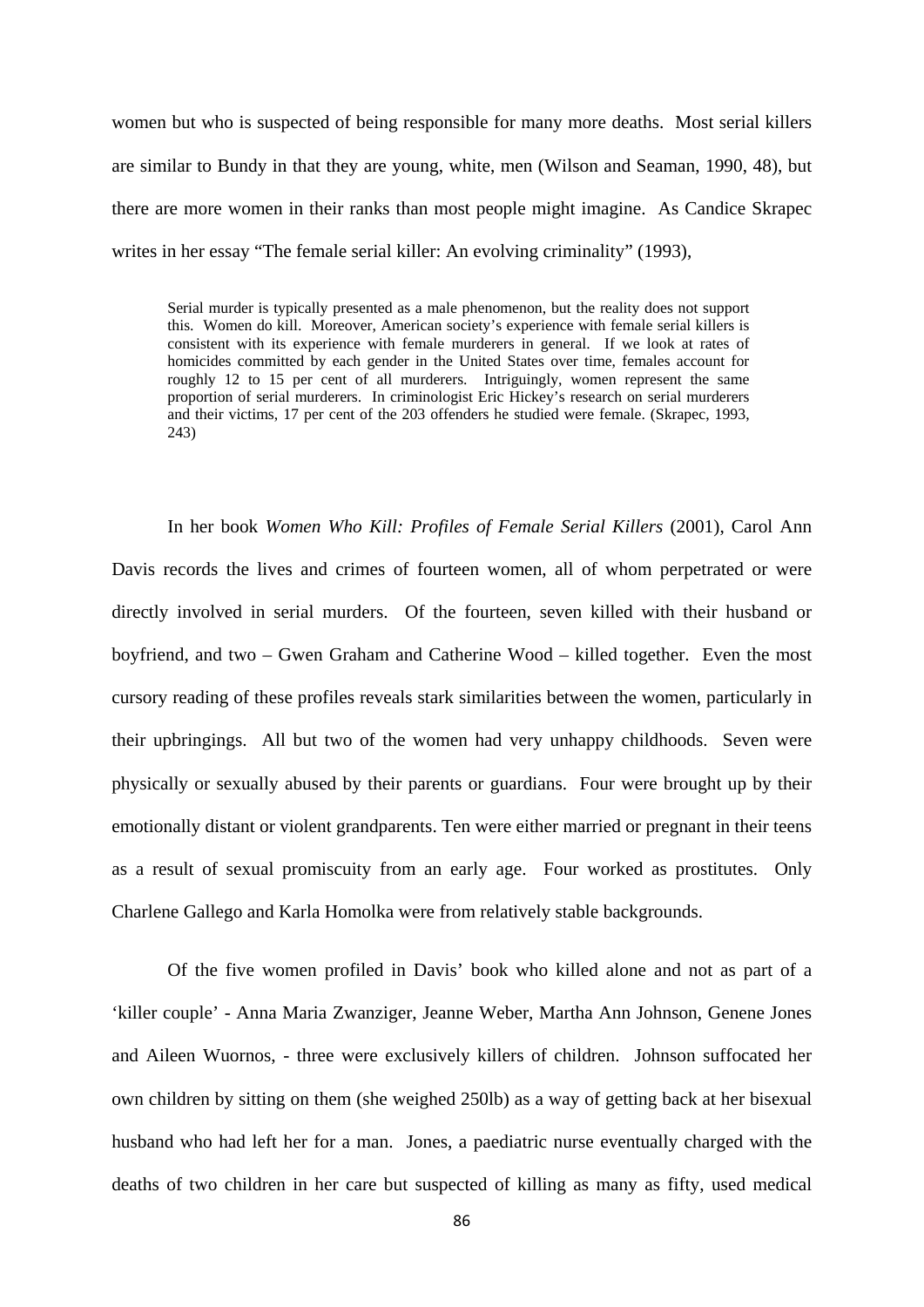poisons such as the anti-coagulant Herparin. Weber strangled the children for whom she babysat. Zwanziger was a poisoner who referred to arsenic as her "truest friend" (Davis, 2001, 21). She started poisoning to rid herself of love rivals and when this did not work, she poisoned for revenge. Although they killed together, the lovers Graham and Wood, who worked in a nursing home and suffocated their elderly patients, did not kill with a man, and so they are included here. All of these women, with the exception of Zwanziger, preyed on the most vulnerable members of society, young children and the elderly. None of the murders were what I would term 'bloody murders'; the victims were poisoned, suffocated or strangled, no blood was shed. This does not in any way diminish the horror of these crimes, but it does contrast interestingly with the crimes women commit in partnership with men, and the crimes men commit alone.

Another trait that these women share is the fact that they all killed within one location – their homes, hospitals, nursing homes, places where their status as protector, nurturer or carer allows them to operate more freely and with less suspicion. Pearson writes;

Women have historically felt most comfortable and masterful in their homes, and that is where they have tended to kill. The next most frequent sites are hospitals, boardinghouses, or private residences they visit as nurses or baby-sitters: all zones that women can move through without being scrutinized.[...] Serial killers need to build up a certain confidence before they attack, and part of that psychological process involves feeling secure in their surroundings. (Pearson, 1997, 159)

However, when women kill with a male partner, their victims are often strangers picked up on the street; in several of the cases recorded by Davis, the women in the partnership were used to pick up the victims, as people are more likely to trust a woman. Vronsky writes,

The presence of another female, even a stranger, still disarms many women's primal fears of finding themselves alone with a male stranger. Our belief in an intrinsic non-threatening nature of the feminine is deceiving both genders. (Vronsky, 2007, 2-3)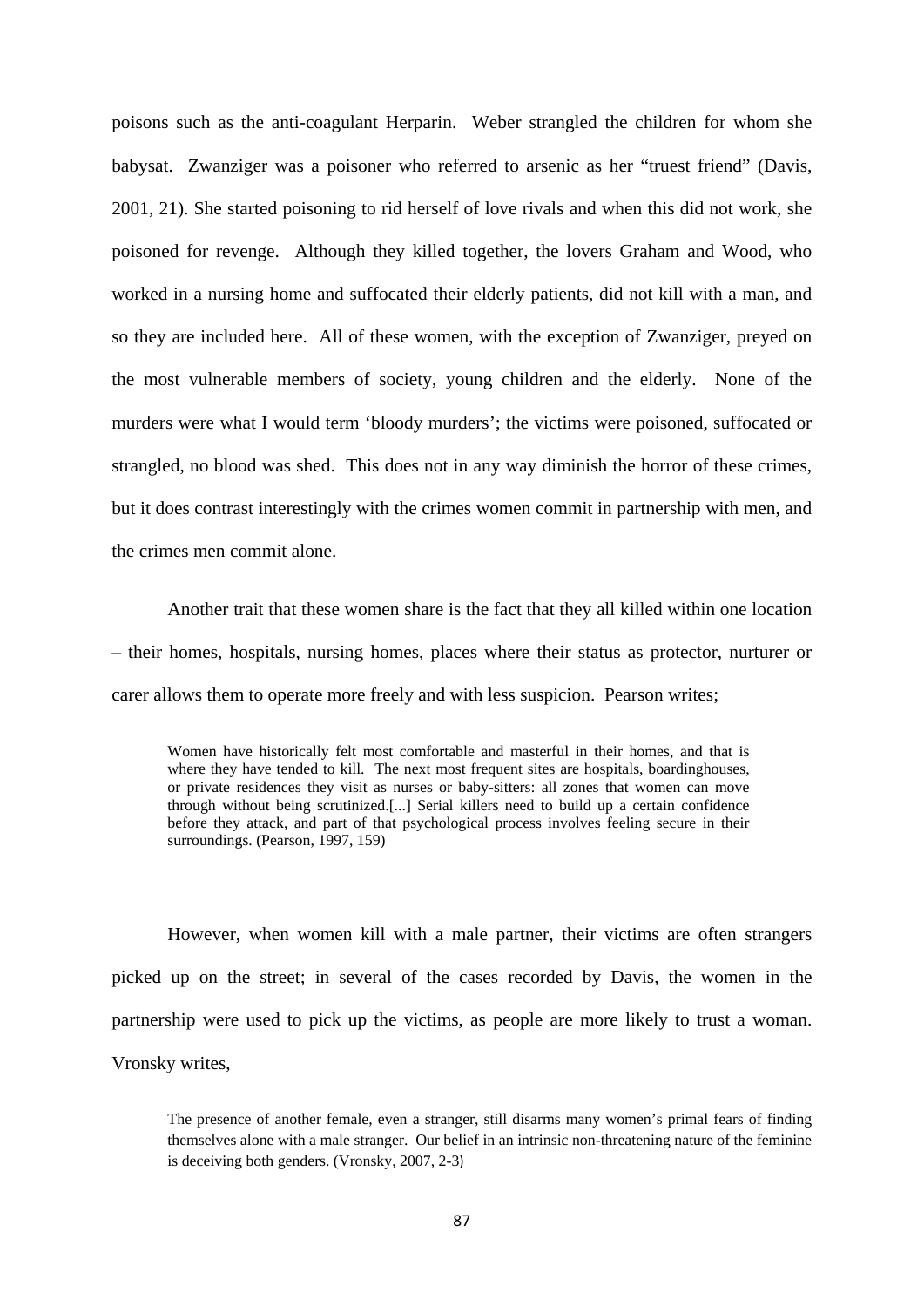It is as though women kill outside of their comfortable, domestic environment only when they have a chaperone.

The exception to this is Aileen Wuornos, the prostitute who shot seven men in America in the late 1980s and early 1990s. Wuornos is often described as the first female serial killer, and sometimes as the only female serial killer. However, Davis cites several that had gone before:

Other US female serial killers who pre-date Aileen Wuornos are profiled in this book, namely Genene Jones, Martha Ann Johnson and Judith Neelly. And Carol Bundy (with Doug Clark) and Gwen Graham/Catherine Woods also qualify if you include female serial killers acting as part of a team. (Davis, 2001, 305)

There are also the female serial killers *not* mentioned in Davis' book, for example Belle Guinness, Jane Toppan, Dorothea Puente, Nannie Doss, Delfina and Maria de Jesus Gonzales and Erzebet Bathory.

However, Wuornos may be unique in that she was a lone female killer who preyed exclusively upon men. Her troubled background – she was raised by her grandparents and her grandfather was abusive, she was pregnant at 14 and a prostitute from 16 and she claimed to have been raped multiple times – led to many people claiming that she herself was the victim. Davis writes:

At least one feminist writer suggested that Aileen was in jail for daring to be openly homosexual and said that she had only shot the seven men to defend herself. And an Aileen Wuornos Defence Group was formed, also claiming that she had been wrongly convicted, that each death she'd caused was indeed self-defence. Websites told surfers how they could write to her and support her." (Davis, 2001, 306)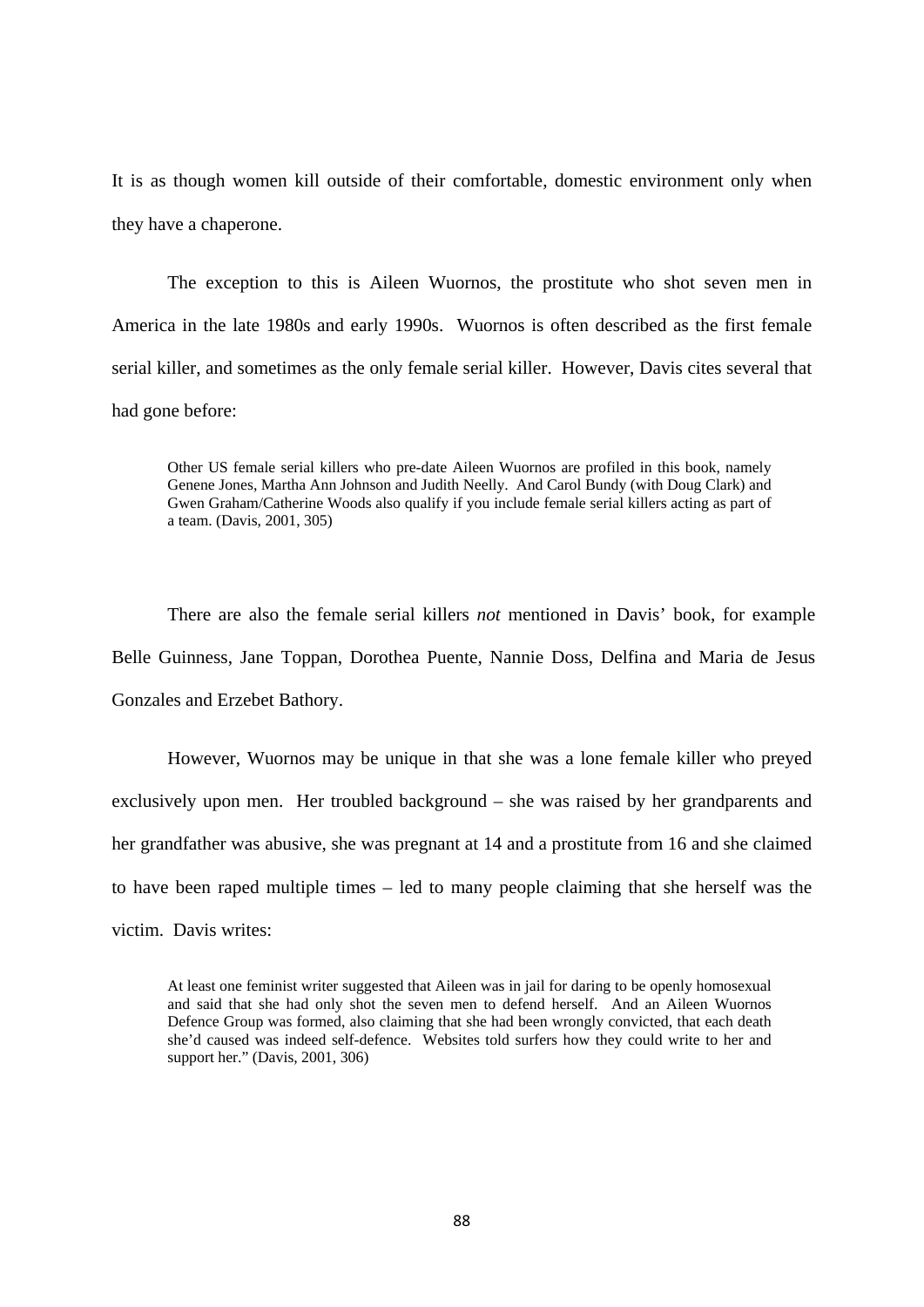The crimes of the women who kill with a man are very different from the crimes of the women who kill alone. Davis' book profiles six women who killed with their husbands or boyfriends: Myra Hindley, Charlene Gallego, Judith Ann Neelley, Catherine Margaret Birnie, Rosemary West, Carol Mary Bundy and Karla Leanne Homolka. Gallego did not personally kill any of the victims – all ten were murdered by her husband Gerald – and nor did Myra Hindley, but both women participated in the kidnap and sexual abuse of children and young women. All of the above women's crimes involved rape and sexual assault, and all the women were active participants in this abuse.

Of the women who killed with their husbands, both Bundy and Homolka received lesser sentences than the men, and Judith Neelley's death sentence was commuted, on her conversion to Fundamental Christianity, into the same life sentence that Alvin Neelley received, despite the fact that she had murdered all their victims (Davis, 2001, 136). What the women who killed alone share is the fact that, although their actions were highly suspicious, they were allowed to go on killing. The deaths of Johnson's children were put down to Sudden Infant Death Syndrome (Davis, 2001, 81). Jeanne Weber continued to be asked to babysit despite the number of deaths amongst her charges (Davis, 2001, 31). Genene Jones was not only given a good reference from one hospital, but when a fellow nurse raised suspicions about her behaviour, she was "…told to stop picking on Jones…" (Davis, 2001, 120). Many of the women who killed with their partners claimed that they were helplessly in thrall to them and were believed by the courts, despite their active participation in the kidnap, sexual abuse and murder of their victims. Patricia Pearson writes:

In essence, what is lost in the way we view female aggression is its moral and rational content. Women are not responsible actors imposing their will upon the world. They are passive and rather deranged little robots who imperil themselves on cue. (Pearson, 1997, 23)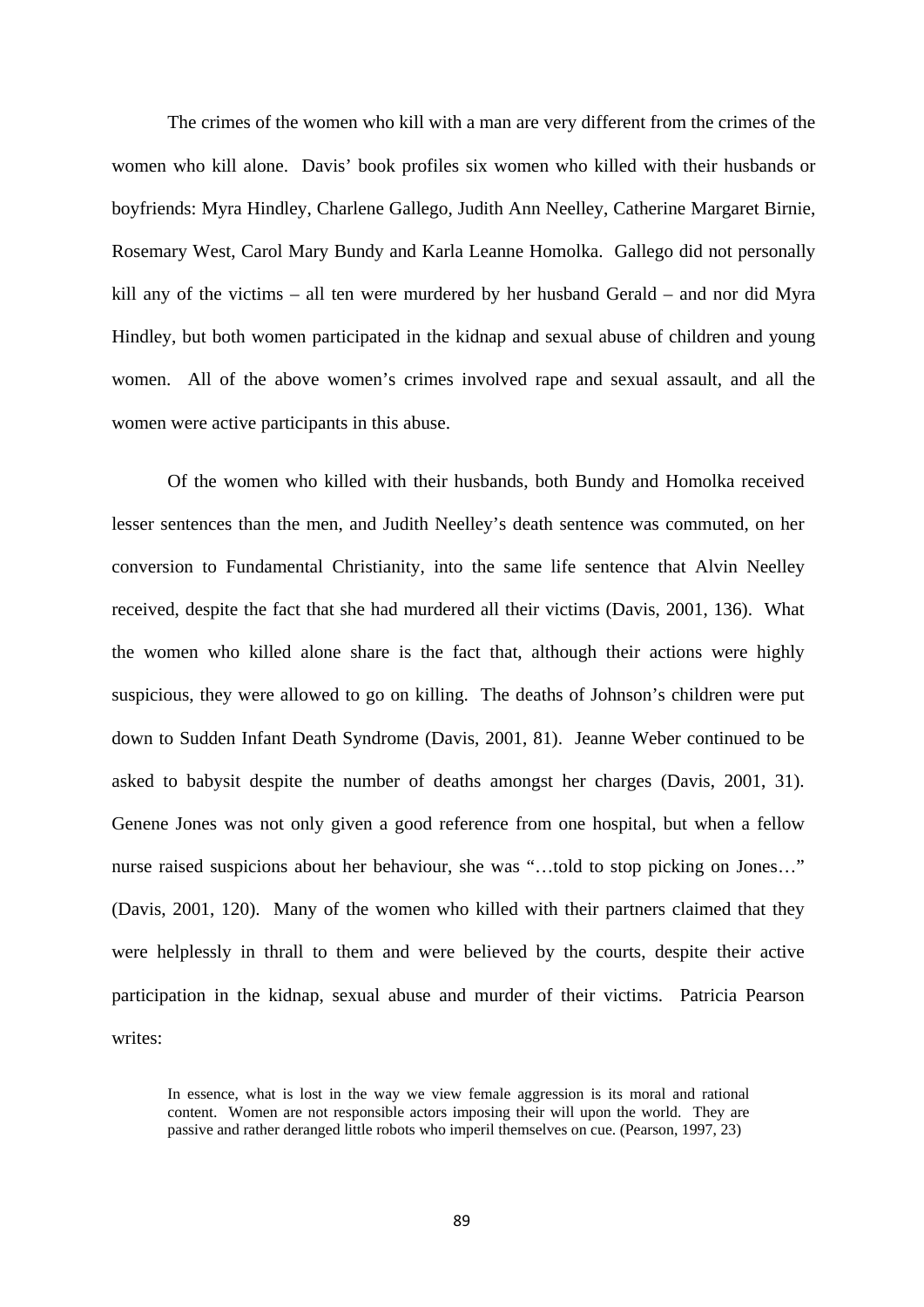The discrepancy in sentencing mentioned above, and the fact that several of the women studied here were allowed to continue killing without suspicion, suggests that both society and the criminal justice system are uneasy with the idea of women being capable of extreme violence. Skrapec writes,

Our collective sense of security is particularly threatened by the notion of female serial murderers. In the matter of women who kill, we have become fatally complacent. We seem to need to look at the women who are agents of multiple murder as aberrations rather than as symptoms of a phenomenon. I believe that many homicide cases remain unsolved, without viable suspects, because the offender was falsely assumed to be male. (Skrapec, 2003, 265)

There is evidence, however, that these women enjoyed their crimes. Karla Homolka was filmed telling her partner Paul Bernardo how much she had enjoyed the drugging and sexual assault of her own sister, which resulted in her death (Davis, 2001, 332). Carol Bundy killed and decapitated a man entirely on her own (Davis, 2001, 276). Judith Neelley watched as the drain cleaner she had injected into her raped and beaten victim took effect (Davis 2001, 147). These were arguably brutal, sadistic women:

This, above all, is what we must understand about extremely violent women, as we have always understood it about violent men. They were once needy girls, yes. Their lives were exploited, indeed. Patriarchal oppression incited them to desperate responses, perhaps. But none of that can be relevant to our social response. They are human first and gendered second. They will destroy you in an instant, no slower than the men. (Pearson, 1997, 175)

Women kill. They do not kill as often as men, but they do kill, for many and varied reasons. The main difference between male and female perpetrated serial murders appears to be the *modus operandi*, the idea that women kill *quietly*, in their homes and in the places where they have power over those who rely on them for care. The popular notion of a 'serial killer' is perhaps an amalgamation of real life and fictional 'monsters'; Peter Sutcliffe, Ted Bundy, Jeffrey Dahmer, Michael Myers, *American Psycho* – a stalking, ripping, raping, *male*  nightmare. In *Sexual Personae* (1990), Camille Paglia writes,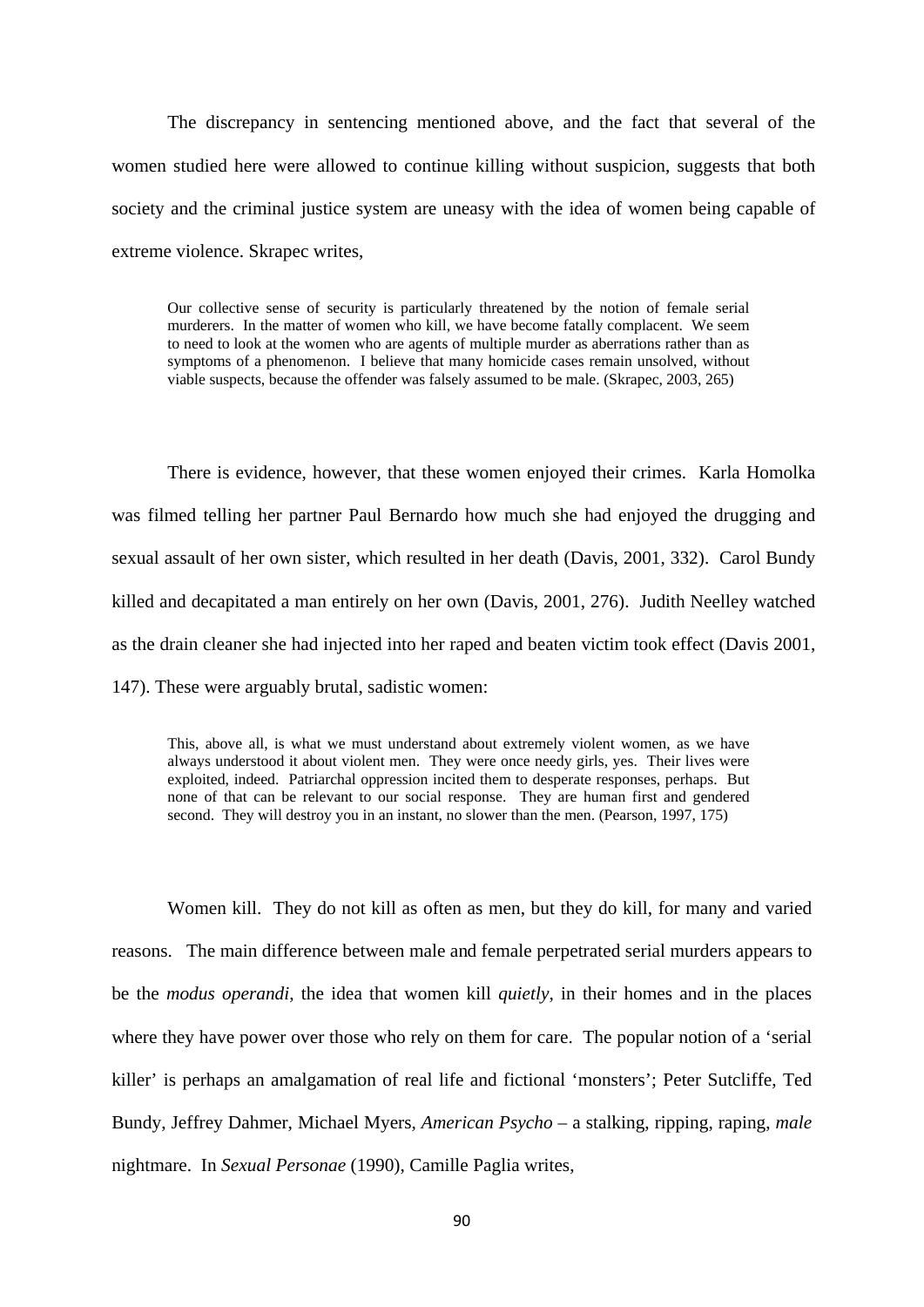"Serial or sex murder, like fetishism, is a perversion of male intelligence. It is a criminal abstraction, masculine in its deranged egotism and orderliness. It is the asocial equivalent of philosophy, mathematics, and music. There is no female Mozart because there is no female Jack the Ripper. (Paglia, 1990, 247)

However, society is changing and women are changing with it. Female aggression is becoming more familiar. Film and television portray more and more violent women as role models to girls and young women; from Ripley in the *Alien* films to Buffy the Vampire Slayer, Lara Croft to the Powerpuff Girls. As it becomes more acceptable for women to express their anger and frustration in a physical way, and as women shed the social constraints which have in the past kept them in their homes, perhaps it is not surprising that, as discussed, women are becoming increasingly involved in criminal activities that have previously been committed mainly by men – paedophilia, gang violence, murder itself. With these thoughts in mind, it is interesting to consider the future of female violence. Will we see more serial murders committed by women? Will those crimes be more like those traditionally committed by their male counterparts – predatory, bloody and sexually abusive? As Dr Deborah Schurman-Kauflin writes in her book *The New Predator: Women Who Kill* (2000),

It is all a matter of perception, and until the public realises what a danger female predators present, essentially, a free pass for killing is offered to those females who choose to engage in this behaviour. If nothing is done, more and more females will take advantage of that. (Schurman-Kauflin, 2000, 14)

This conjecture inspired my creative piece, *Trojan Hogs*. I wanted to invent a female serial killer who was as terrifying as her male counterparts, who had none of the 'mitigating circumstances' of the female killers mentioned here, who appeared to have been 'born bad' as opposed to being moulded by circumstance. I wanted to create a woman whose violence was as inexplicable as Hannibal Lecter's originally was, who killed like a man – on her own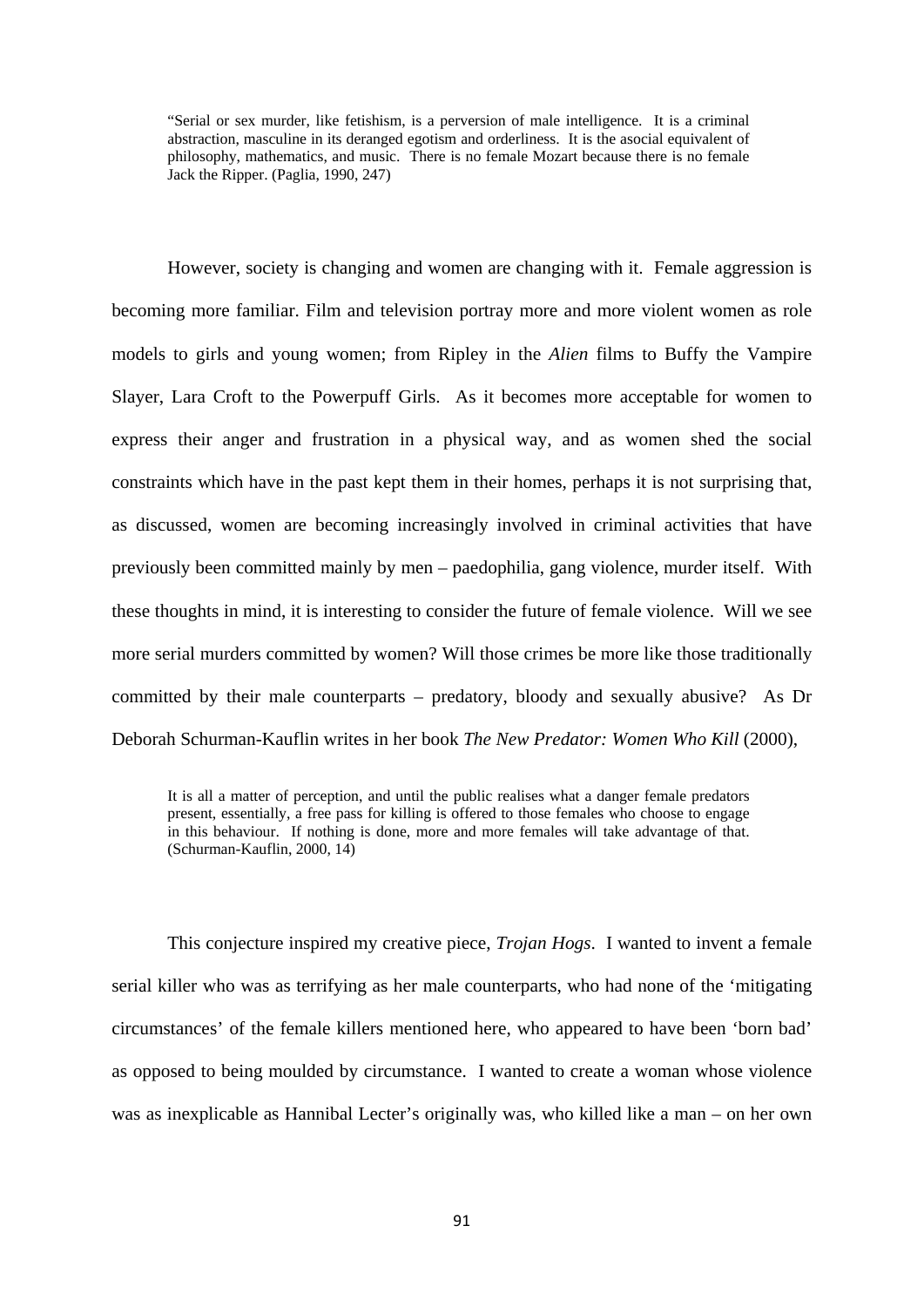and for her own personal pleasure. I wanted to create a frightening woman. My protagonist considers herself to be alone amongst killers. To her, murder is art and she is a virtuoso.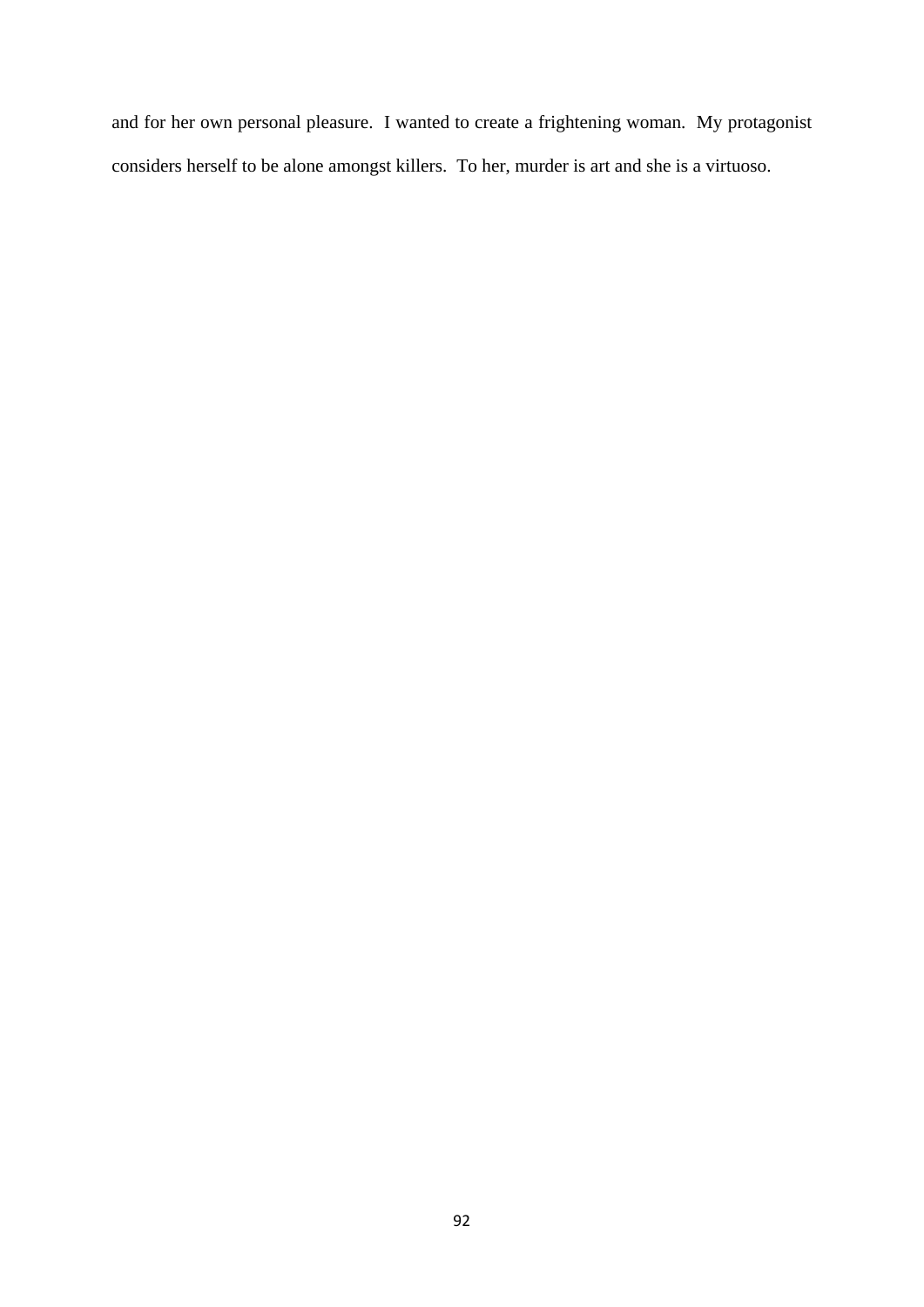# **Craft and Technique**

Clovis is the scourge of an unnamed Northern town. She is an amateur chef, an artist of disgust, a faker of poltergeists and a serial killer. She sits in her filthy house and remembers a childhood spent torturing her best friend and her mother, and how she found her calling. Clovis is the happiest girl in the world, until she receives a letter from another of her kind, a fellow monster with designs on her friend Poor Betty and a firm belief that murder is man's work.

The above serves as an introduction to my novella, *Trojan Hogs.* One of the controlling ideas of the piece was the tongue-in-cheek suggestion that serial killing is one of the last bastions of gender inequality, that murder is a field in which women are seriously underrepresented and that Clovis believes an attempt should be made to redress the balance;

Here we are, us girls, bursting through the glass ceilings in our trouser-suits, assembling flatpack furniture all by ourselves and drinking ten pints on a Saturday night, and we're missing out on the one sphere where we have never been even remotely equal, where we really need to do some work to redress the balance. (59)

Clovis believes that the imbalance between the sexes is predicated on fear – the fear women have of men but men do not have of women. She believes that men and women will not be equal until men are as afraid to go out on their own at night as women are;

Of *course* men and women aren't equal. Men aren't scared of us. They don't expect us to beat them and rape them and jump out of the bushes at night to tear them apart. (60)

My purpose in examining the profiles of female serial killers was to establish a stereotype of that particular type of criminal that I could subvert in my creative piece. I wanted to create a fictional serial killer who had none, or very few, of the distinguishing traits of her real-life counterparts. The 'typical' female serial killer I established from the cases I studied was a young woman from a poor background, who was abused as a child, had a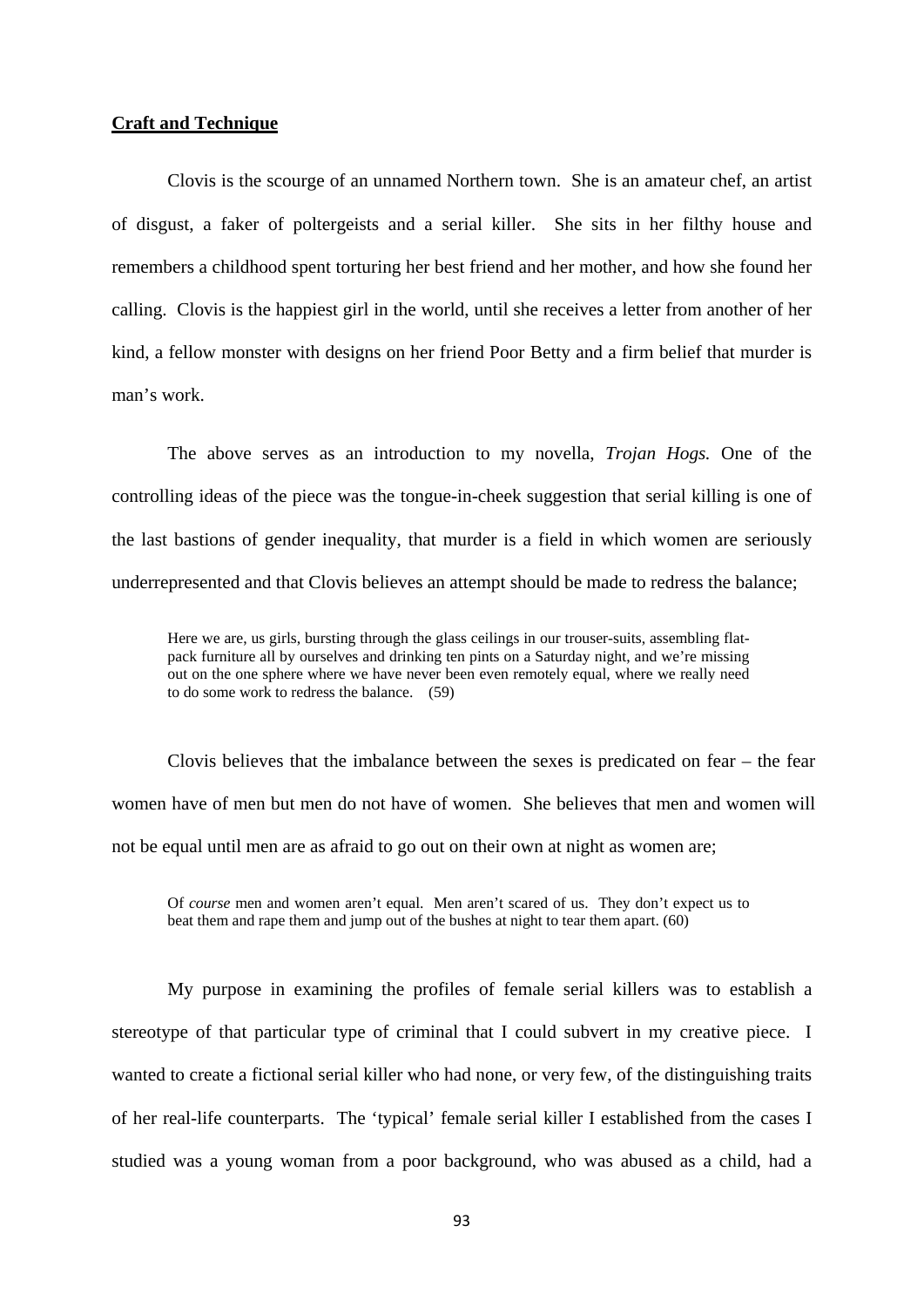violent or absent father, low self-esteem, a tendency to attention-seeking or histrionic behaviour, was sexually promiscuous and attracted to dangerous men but also had strong lesbian tendencies, and who killed babies, children, girls, the elderly and the infirm, either through non-bloody methods such as poison or suffocation, or in partnership with a man.

Accordingly, I set about making sure that Clovis displayed none of these characteristics. In the first draft, Clovis lived alone with her mother, an unusually weak, timid, quiet and religious woman who lived in fear of her cocky, maleficent daughter. Clovis had a happy childhood, although her mother did not enjoy it at all. This made it easier for Clovis to be in a position where she could take over the house and cause the death of her mother, thus freeing herself to move to the town and begin her career as a serial killer. However, it was important that Clovis' childhood was as normal and outwardly happy as possible in order to make her actions even more inexplicable, and so in the second draft I had to rewrite most of the passages in which Clovis reminisced about her mother and introduce a father for her. Clovis needed a 'normal' mother and father to avoid her sharing a characteristic with the 'typical' female serial killers listed above, most of whom had absent or abusive fathers and unhappy home lives.

Clovis' parents are quiet, 'normal' people – her mother cooks and keeps the house and her father spends his spare time pottering about in his shed. They are supportive of and kind towards Clovis – she talks about how her mother "encouraged my early forays into the kitchen, and used to tell everyone that I would grow up to be a head chef." (47), and they put a lot of Clovis' bad behaviour down to her grief at the death of William, her best friend, little knowing that Clovis herself was responsible for his murder.

While Clovis torments her mother by engineering ghostly phenomena – knockings on the walls and plagues of flies – she manipulates her father, saying he is "as easy to play as a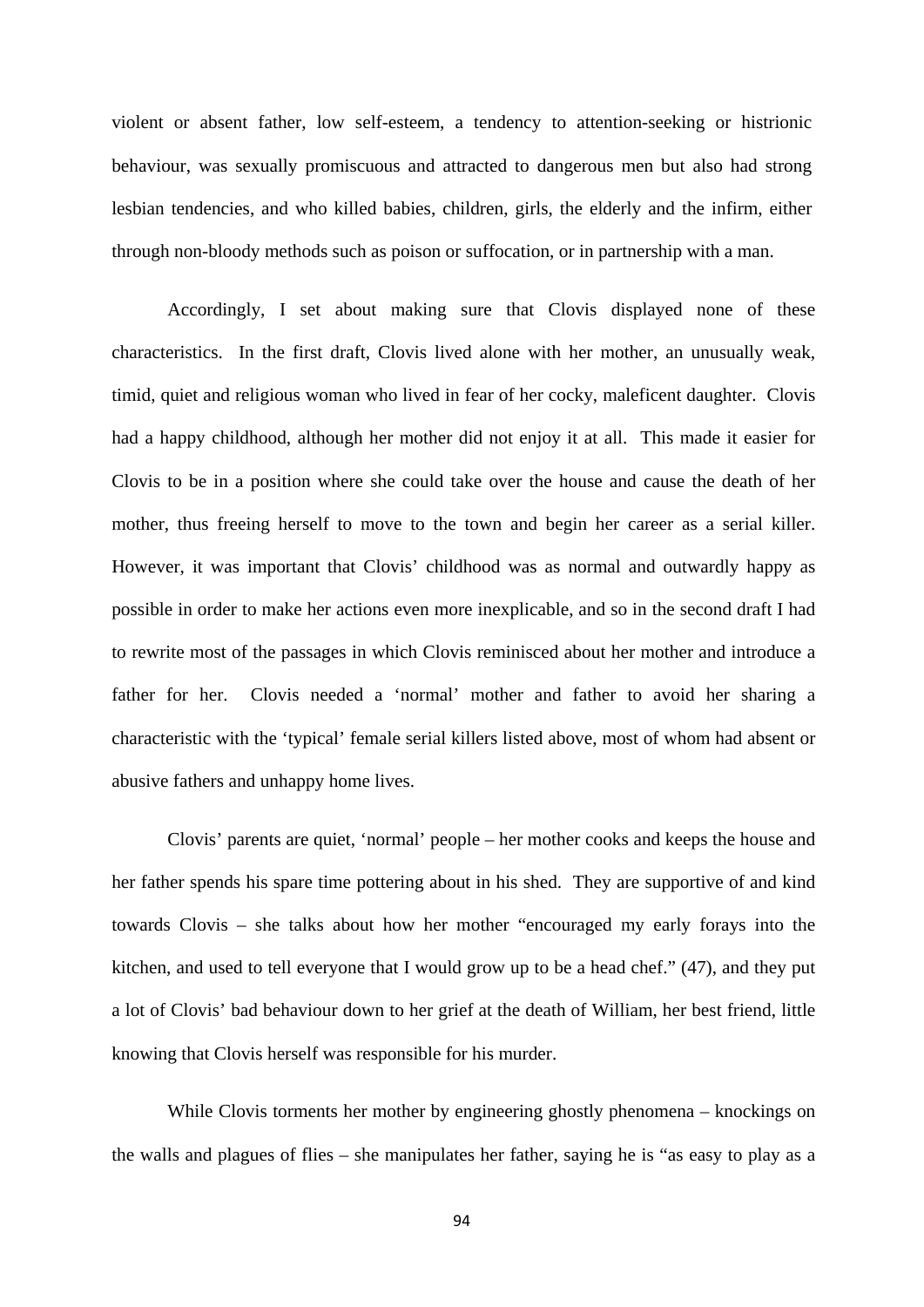ukulele" (52). She spends a good deal of time with her father, humouring him with a faked interest in his hobbies of carpentry and military history,

My parents were terrible clichés, especially my Dad. When I wanted him to feel important and in control I called him Father, so he could feel for a moment like the wise, pipechomping Pater he would never really be. I went out of my way to get him onside... I spent a long time swallowing yawns in his shed as he taught me the tedious intricacies of dove-tail joints and I always acted like it was a big treat for me to tidy up his collection of nails and screws.  $(51)$ 

Clovis makes her father feel as though he is in control and her mother feel like she is losing her mind. To her father she appears honest and straightforward, to her mother strange and malicious and by these means she makes her father think that her mother is "more than just a little bit hysterical" (51). When her father confronts her over the tricks she is playing, Clovis suggests that she go away for a while and her father, thinking it to be his idea, agrees to support her in this.

Clovis makes it clear that there is no real reason for her persecution of her mother other than plain and simple malice when she says, "Sometimes, with hindsight, I almost feel sorry for my mother. Nobody expects to give birth to their own worst enemy, do they?" (50). Her behaviour towards her mother is a precursor to her later activities, the horrible food she uses to torture the girl she has imprisoned in her cellar and the many methods she has for upsetting and disturbing strangers in their own homes;

I am a bad Santa, bringing frustration, inconvenience and worse, hiding little sister's knickers under big brother's pillow, taking the dirty magazines from under one bed and putting them under another, shoving the cat into the hamster cage, sneaking sausages into the laundry basket. (27)

I decided that Clovis' parents would have to die, in order for her to inherit enough money to buy her house and maintain her lifestyle. In the first draft of the piece, Clovis killed her mother and made it appear a suicide, but I decided this would have too many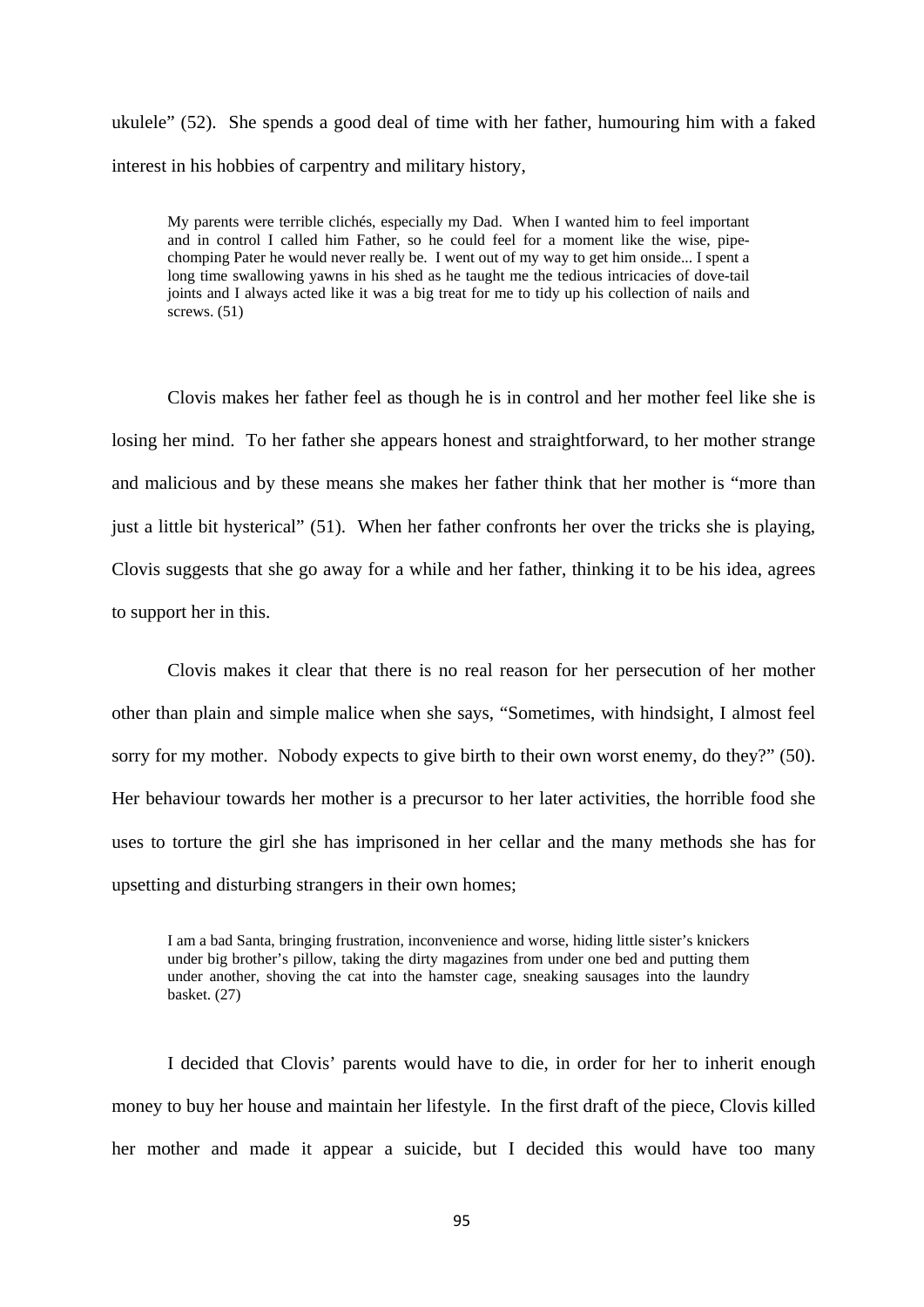repercussions that would slow the pace of the story, and so in the final draft they both die of natural causes within a year and a half of her leaving home, leaving Clovis their house.

It was important for me to understand Clovis' motivations; her wants, needs, fears and what was at stake for her in the course of the piece. This question was closely linked to another vital question, the question of why Clovis kills. It was imperative to me that Clovis did not kill for any of the conventional stereotype reasons ascribed to many serial killers; she was not killing for revenge, or money, she did not hear voices or see visions of the Virgin Mary, she was not killing for attention, or to destroy versions of herself, she had no vendetta against a certain section of society, she did not kill to impress a man or get back at one. If she were to fit into any of the categories that Davis uses to define the killers in her book, Clovis would be a "Thrill Killer", a woman who "killed partly for kicks, to enliven their otherwise dull world and bolster their flagging relationships" (Davis, 2001, 369). Clovis does not fit entirely into this category, because her world is never dull to her. Killing for Clovis is less of a thrill and more a protracted creative endeavour.

To Clovis, killing represents doing as she pleases, and doing as she pleases is her main motivation. She believes that most people feel the desire to hurt, to steal and to kill, and she pities them for being too weak and oppressed to act on their desires. Clovis was born without a conscience, and she sees this as a great liberation;

I was lucky – I was born without a fig to give. I pity those that were. A conscience, a sense of *guilt* – that's a cross-eyed bear indeed. I cannot understand how anyone could feel guilty for doing something that they wanted to do. What else were we put here to do, if not satisfy ourselves? (61)

All Clovis wants from her life is to be left to go about her business. All killing is about control, and Clovis wants to control her world. Edward, the male serial killer who stalks Clovis and murders the girl in her cellar, not only represents a threat to her physical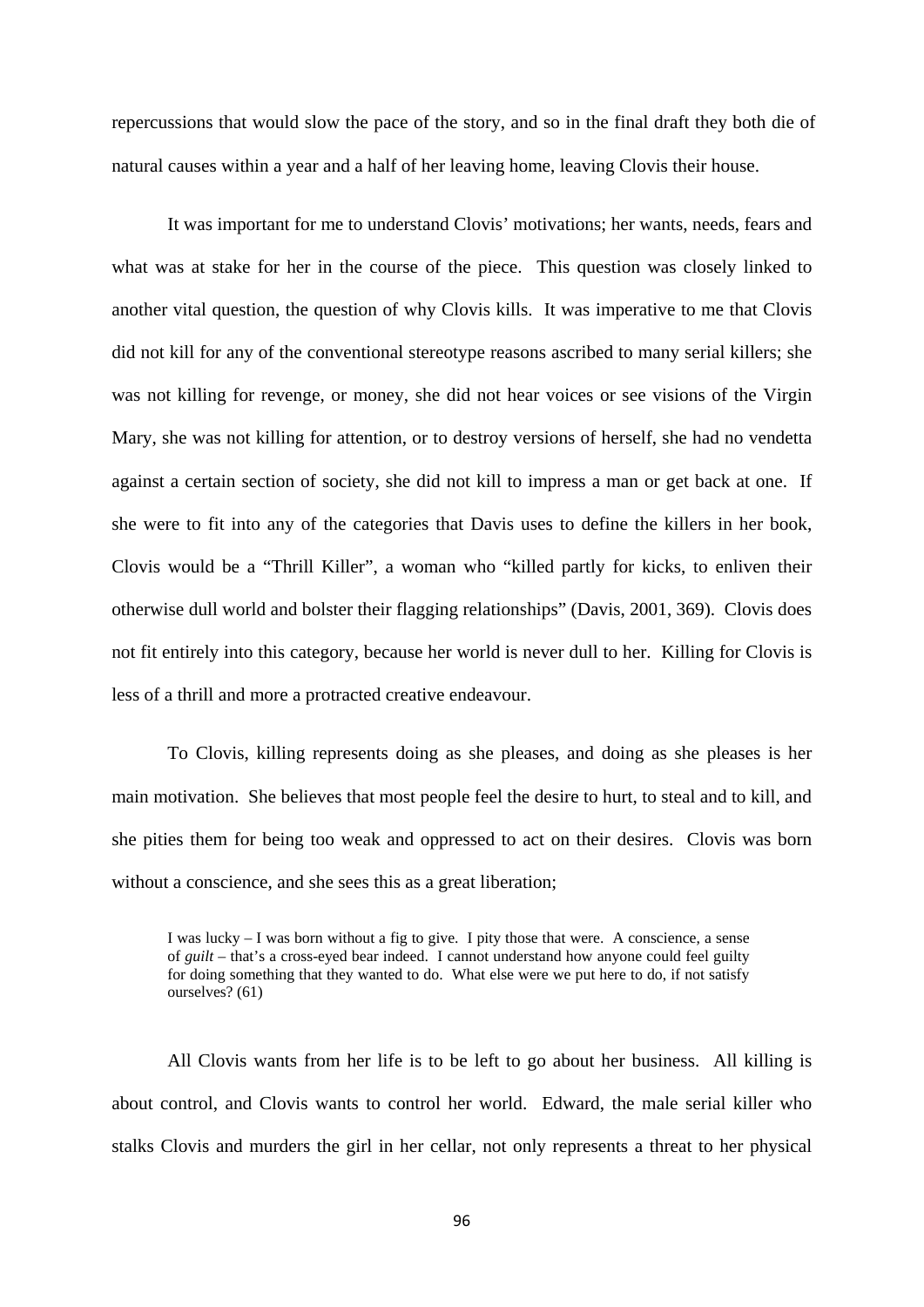safety, he threatens to *distract* her, to impose his world on hers, and she considers this a terrible pollution.

One of the main things I wanted to achieve was to avoid all mention of Clovis' sex. Although I set out to write about a female serial killer, I wanted to confuse the reader, to sometimes make him or her think that Clovis was a woman and at other times to think that she couldn't possibly be. To this end, I placed some 'red herrings' in the text to try and cloud the issue of her sex. For example, she refers on more than one occasion to the 'other boys' at school, although she means the boys other than William, not other than herself,

Of course I didn't want to be like William, but I didn't want to be like the other boys either – I couldn't see myself charging round the playground pretending to be a jet and I never felt the slightest inclination to kick a ball about. (9)

What I wanted to express was that Clovis identifies herself as neither a woman nor a man, but simply as *Clovis*.

In the original draft of the story, Clovis killed her best friend Minna, her mother, the girl in the cellar and the student whose house she visits, and mentions killing a woman who stopped in front of her on the street to answer her mobile phone and a number of women who committed the same crime but with pushchairs. This was an unbalanced body-count; if Clovis killed too many women it would start to look as though she had patterns and preferences, which is something I wanted to avoid as it would make Clovis too similar to other serial killers. I therefore changed the sex of some of her victims and wrote a paragraph in which she claims to kill all sorts of people,

Since William I have killed men, women and children, white and black, rich and poor, United Colours of Benetton. (45)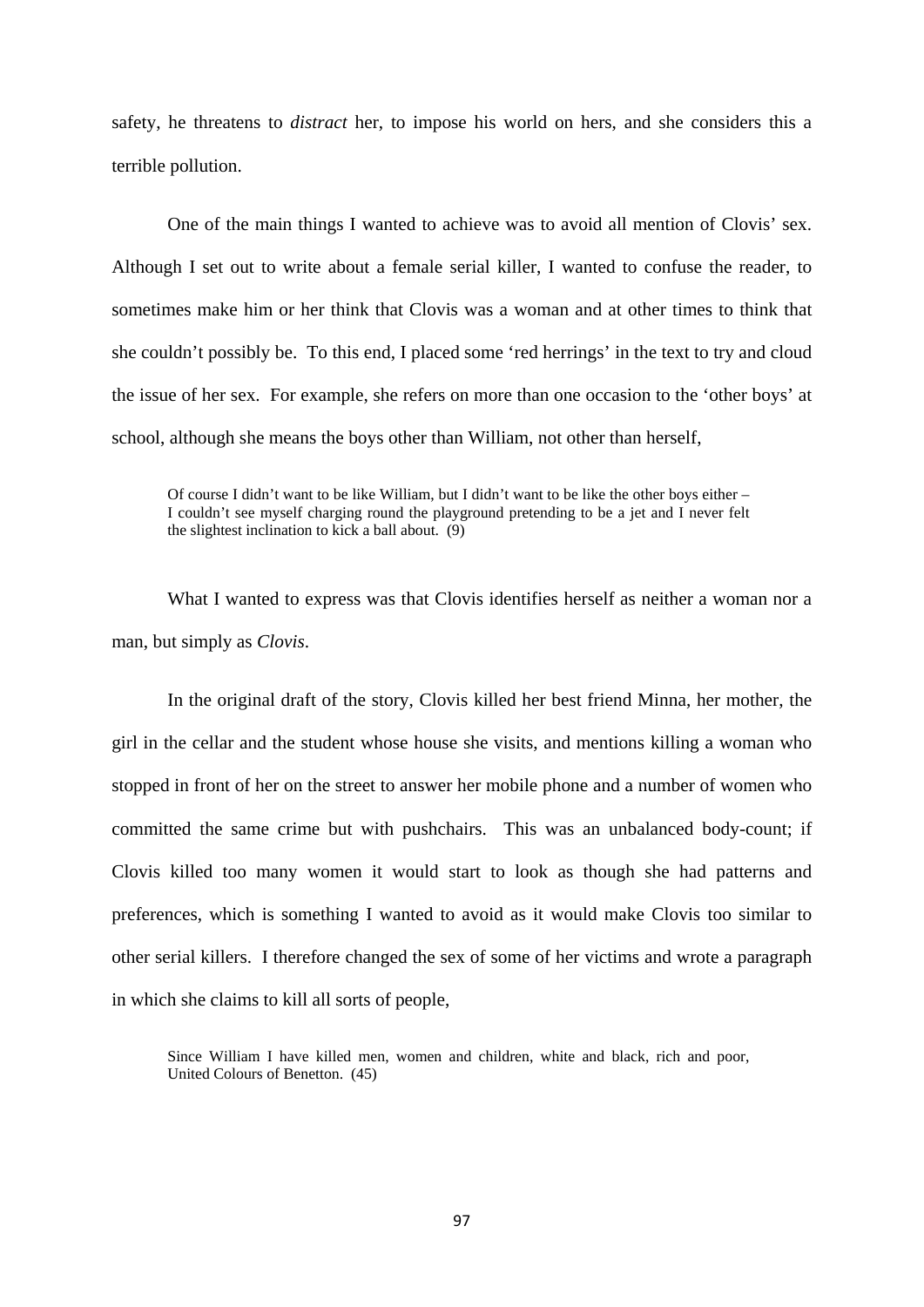Aside from her murders, the most important thing in Clovis' life is food. Food is often associated with women, with the mother in the kitchen baking and roasting nourishing delights for her family. Clovis' love of food subverts this – her cooking is not about comfort and nourishment, it is about pushing the boundaries of taste and toying with disgust and taboos. Clovis is closer to the gourmet and the master chef, both traditionally male figures.

In *Consuming Passions: A History of English Food and Appetite*, Phillippa Pullar describes Roman cooking, writing of food that was "overspiced with unspeakable zests and extracts, putrid with abominable sauces" (Pullar, 1970, 2). I found some research into the history of food and cooking very useful in compiling Clovis' menus, and research into Roman cuisine particularly so for its unusual combinations of flavours and textures. Wealthy Romans would often have entertainment between courses of their long and elaborate meals, and some of the more debauched examples of this included both sexual and murderous acts. Pullar writes,

It is significant that violent sensation, particularly anything to do with killing and blood, seems to have been termed especially gay and beneficial to the appetite. (Pullar, 1970, 21)

I felt that Clovis combined these passions for outlandish meals and acts of cruelty. She intends to torture the girl she has imprisoned in her cellar with a huge and, to most tastes, deeply unpleasant meal, before murdering her and consuming her body, although not necessarily in that order.

 The Romans farmed and ate both dormice and snails, and these appear on the imaginary menu that Clovis has concocted for her dream dinner party.

<sup>...</sup>plumptious dormice, drowned in Baileys and eaten roasted and whole beneath a velvet hood. We would sit in the seamy dark and bear down upon the little bodies, lick away their breasts and crush them slowly until they yielded up their sweetest meats. (32)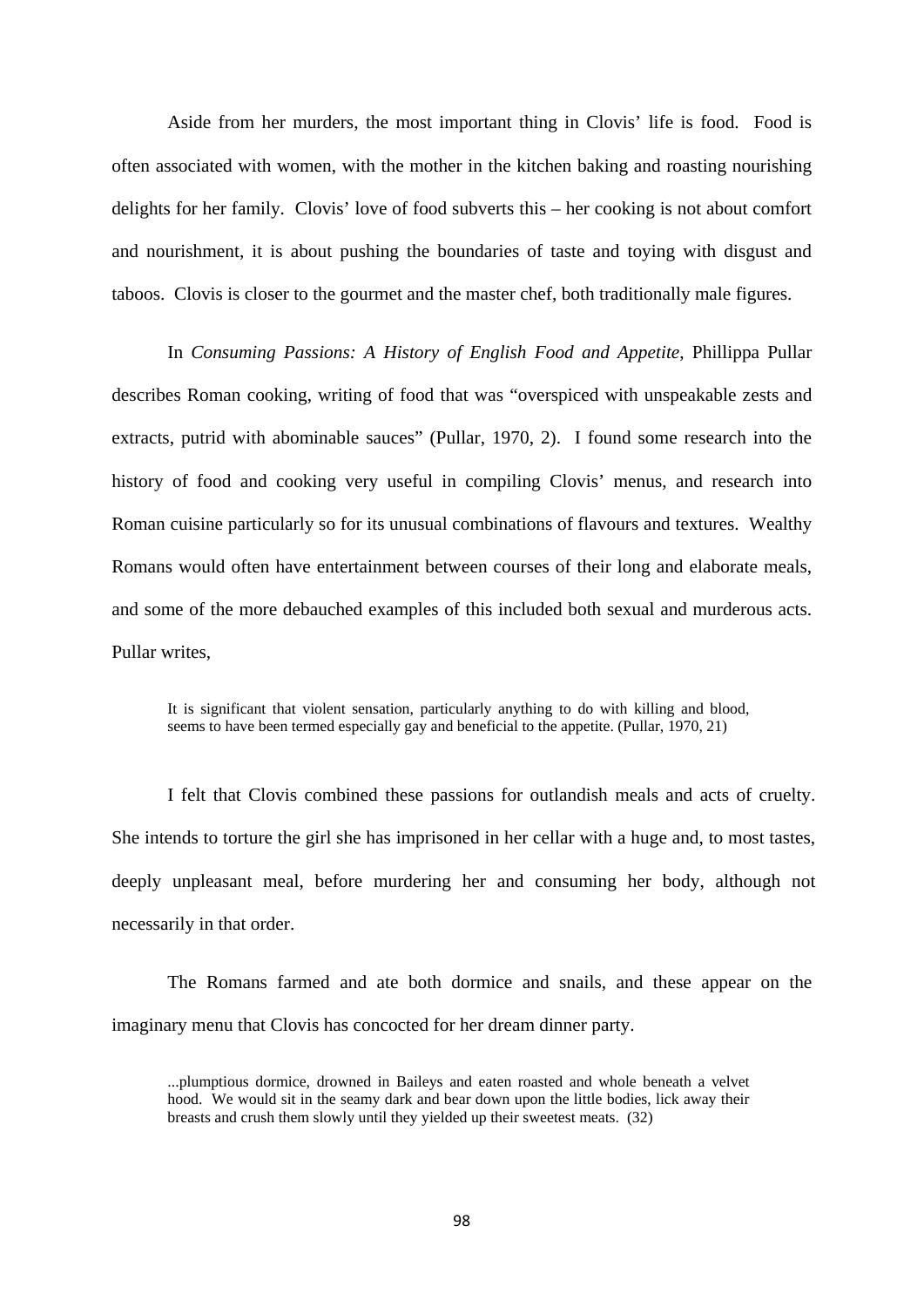The way that the dormice are served relates to the now illegal practice of eating ortolans, tiny songbirds that were eaten roasted and whole beneath a hood, the hood supposedly serving to hide the sin of the consumer from the gods. Shortly before his death, President Mitterand was alleged to have consumed two of these birds, instead of the customary limit of one per diner, as Stewart Lee Allen describes in his book *In the Devil's Garden: A Sinful History of Forbidden Food* (2002);

...the last flavour Mitterand wished to savour belonged to the flesh of the endangered *ortolan*, a songbird the size of a human toe that is a crime to buy or hunt, and is certainly illegal to eat. Mitterand devoured it in the traditional manner, first covering his head with an embroidered cloth, then inserting the entire bird into his mouth. (Lee Allen, 2002, 73)

A mistake I made in the first draft was to describe Clovis' mother's cooking in a manner that made it sound unappetising – she was a vegetarian who served large bowls of watery, overcooked pasta, tinned soups with gobs of soggy white bread, bland and glutinous puddings. Most people would find this food unpleasant and so it did not provide enough of a contrast to the food that Clovis liked to eat. In later drafts, Clovis takes over the family's cooking, serving up large and horrible meals that her parents force down so as not to upset her, as they believe she is in mourning for William;

After William died she was especially tender to me. I told her I wanted to take over cooking for the family and she let me, and she and my father would eat up every scrap I served them and make yum-yum noises even when it was cold or burnt or downright disgusting. I would sneak garlic into my spotted dick, pureed anchovies into scones, vinegar into the custard. I over-salted everything and undercooked the chicken. (47)

This is a precursor to Clovis' later experiments with food, disgust and the girl in her cellar. Clovis believes that disgust is what prevents people from doing a lot of things that they might otherwise enjoy. She believes that, just as people say the eyes are the windows to the soul, the mouth is the gateway to the will, and if you can eat a slug, you can do anything. She discovers and develops this theory through her culinary torture of her parents, saying,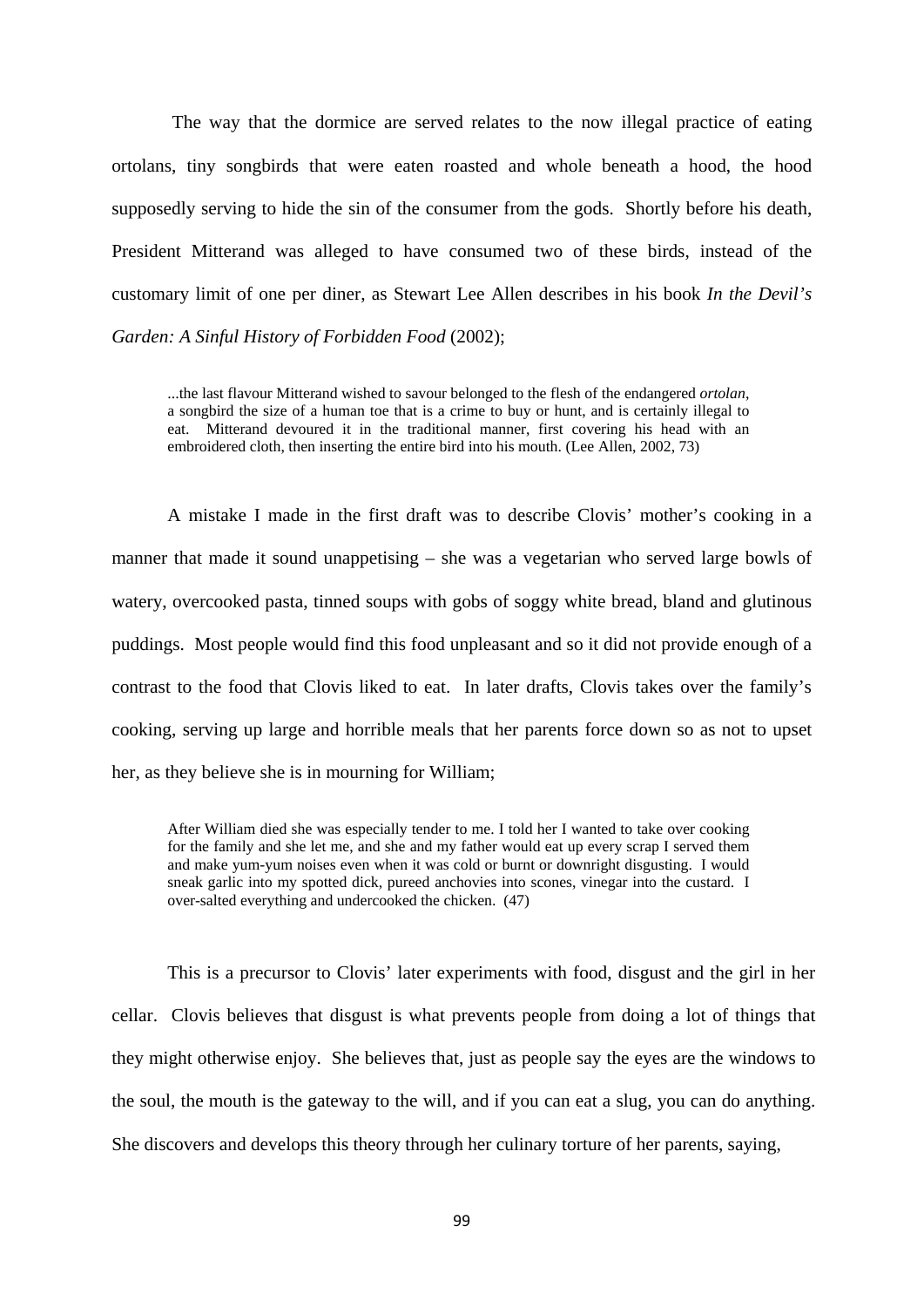At first the more unusual of my recipes were concocted with the sole purpose of upsetting my parents, but then I found that they were very much to my taste... I began to realise that my palate was far more sophisticated than that of everybody else. I indulged myself more and more. I sautéed slugs, stirred asafoetida into my tea, ate star anise like sweets and picked my teeth with fish bones. I became a gourmet, because I had no fear, no fear of disgust or unpleasantness or things other people say are bad. (49)

On several occasions in *Trojan Hogs*, food serves to represent or emphasise what Clovis is feeling, for example, the morning after she discovers that Edward has killed the girl in her cellar, even though she claims not to be too upset by it, she cannot eat breakfast, which for someone with as big an appetite as Clovis is telling. Clovis eats sweet food only in conjunction with clashing savoury foods – for example when she adds brine to her Advocaat – but she does not have a taste for sweet foods on their own. She especially dislikes chocolate, which she says "tastes of weakness" (48), but when Edward assaults her, she mixes together a bowl of all the sweet things she can find in her pantry, including a large amount of cocoa. Clovis is not only feeling weak and vulnerable, but now that her sex has been revealed she is eating a food she associates only with women.

In the meeting with my supervisors in which we discussed the first draft, it was suggested that Clovis have an obsession with a celebrity chef, someone along the lines of Heston Blumenthal, a man who expounds similar ideas about culinary experimentation. Having this interaction, albeit one-sided, with another person might serve to make Clovis' world more realistic.

I had wanted Clovis to idolise Fanny Cradock, who always said that "food should feed the eye as much as the palate" and who, when viciously plucking the skin away from the body of a chicken so that she might thrust mushrooms beneath it, told her audience that when they did the same at home, they should imagine 'that woman' who they had never liked, but were too well bred to say anything about. Clovis, on the other hand, would treat 'that woman' exactly how Cradock treated that chicken.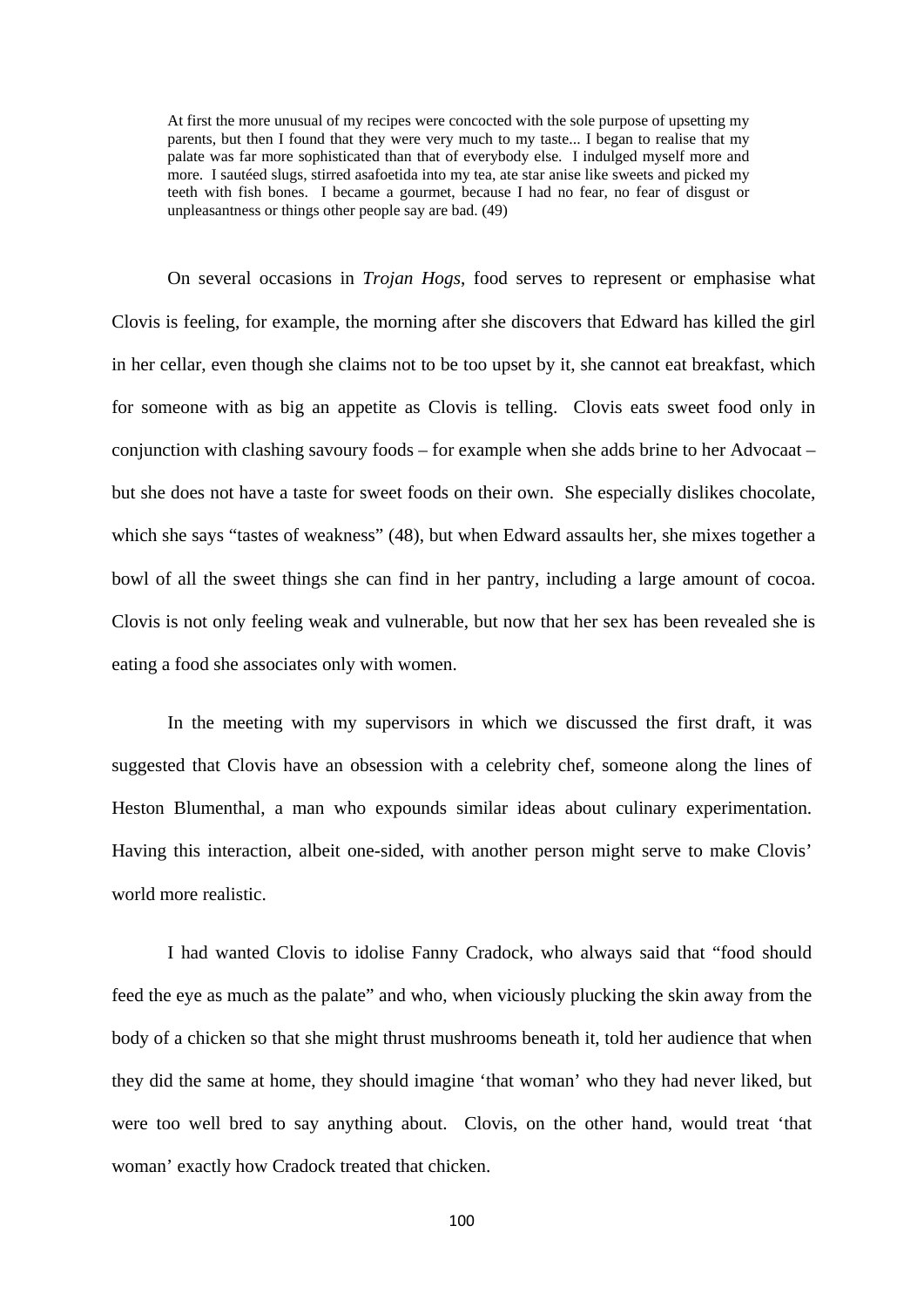However, Cradock was not contemporary enough a reference, and so I set about creating a character who would act as Clovis' culinary nemesis, an obsession and a constant source of irritation. Austin Aspinall is a chef famous for his elaborate taster menus, consisting of unusual ingredients cooked and served in elaborate ways, for example,

...the homage to his Scottish mother where the scents of fir and twelve year old malt whiskey are served with a pastille of tartan sorbet constructed from deer blood and thistle, real highland snow and the blooms of broom, with the aerated essence of neaps-and-tatties suspended in a cradle from a framework above the plate, to represent the gathering clouds. (30)

Clovis feels that Aspinall's experiments with peculiar food are nothing when compared to her own, and that his much-publicised originality is merely hype. She feels that anything he can do, she can do and has done better, that Aspinall is merely a "cocky little parvenu" (30),

Making representative food out of the sum of something's parts is nothing new – Aspinall should try my Sunday Broth, made from pulped Bibles and incomplete maths homework, the last of the summer wine and gravy with extra lumps. (30)

When Clovis flees her house after discovering that the girl in her cellar has been murdered, she goes to the supermarket to try and calm her nerves only to see in a copy of *The Radio Times* an article about Aspinall's new television series, in which he seeks out delicacies that many people would consider to be disgusting and inedible, and then transforms them into delicious versions of their original selves. This upsets Clovis greatly,

What's the point of seeking out the strange and disgusting only to manipulate and disguise it so it becomes palatable? A real gourmet trains his palate to appreciate the disgusting for what it is, to savour the slimy and the rancid, to understand each flavour outside the narrow boundaries of what's *nice.* (31)

Clovis' hatred of Aspinall was intended to display some parallels with her relationship with Edward. Like Edward, Aspinall is working in the same field as Clovis – his experiments with food are similar to hers, although she feels that he shows far less originality and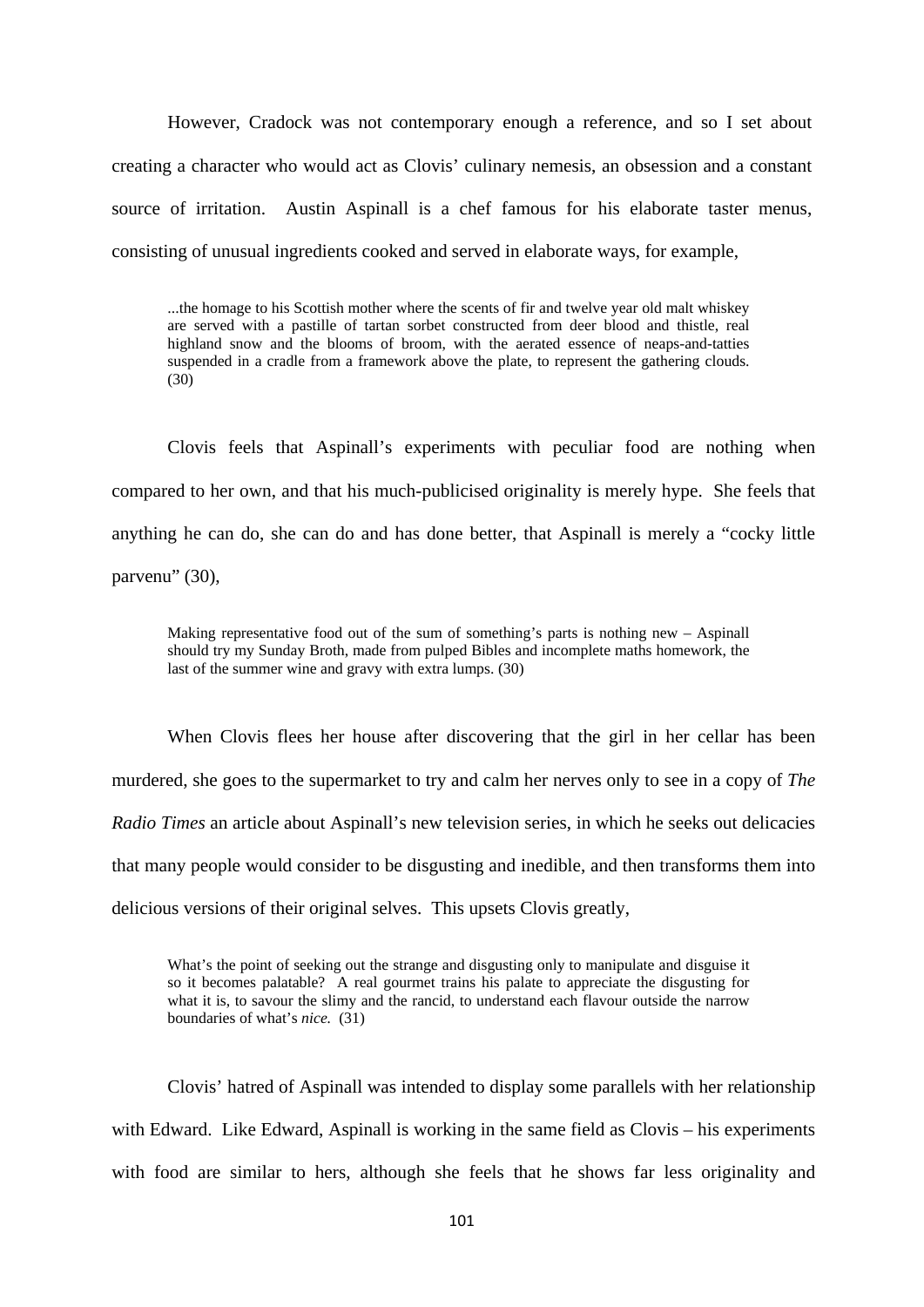creativity than her. Also, just as Edward makes Clovis feel slightly inadequate by the size of his body count, there is an element of jealousy in her reactions to Aspinall's fame and money and the scale on which these things allow him to work.

Another thing I felt was central to the character of Clovis is the filthy state of her house and body. I think that the 'will to cleanliness' is especially strong in women, and this is something that Clovis is rebelling against. She also rejects the societal pressure on women to keep their bodies clean, hairless and sweet-smelling, and she finds women's insecurities about these issues positively funny. Clovis rejoices in the state of her house because she knows that it would disgust so many people. One of the character's dominant traits is that she is contrary, perverse, and takes great delight in doing anything she shouldn't do, and the condition of her house and person reflect that. Clovis' uncleanliness also serves as another red herring to misdirect the reader away from her true sex – a messy house and an aversion to taking baths are traits more commonly associated with men, especially young men living on their own.

Clovis collects things she finds. She particularly likes to 'find' important things that other people have lost, either in the street or in the houses that she breaks into. I wanted to show that Clovis understands that there are more subtle ways to hurt people than physical pain and that she thinks of herself as having a sophisticated palate when it comes to other people's misery.

For a long time my favourite thing to do was to break into people's houses and steal their remote controls. People get very attached to their belongings and if you steal the right thing, you can cause as much pain as you can with a knife. (26)

I appreciated that many readers might find it difficult to engage with a protagonist who was so deeply unpleasant and who committed such atrocious acts. It was important for Clovis, as a narrator, to have some redeeming features, otherwise the reader might not care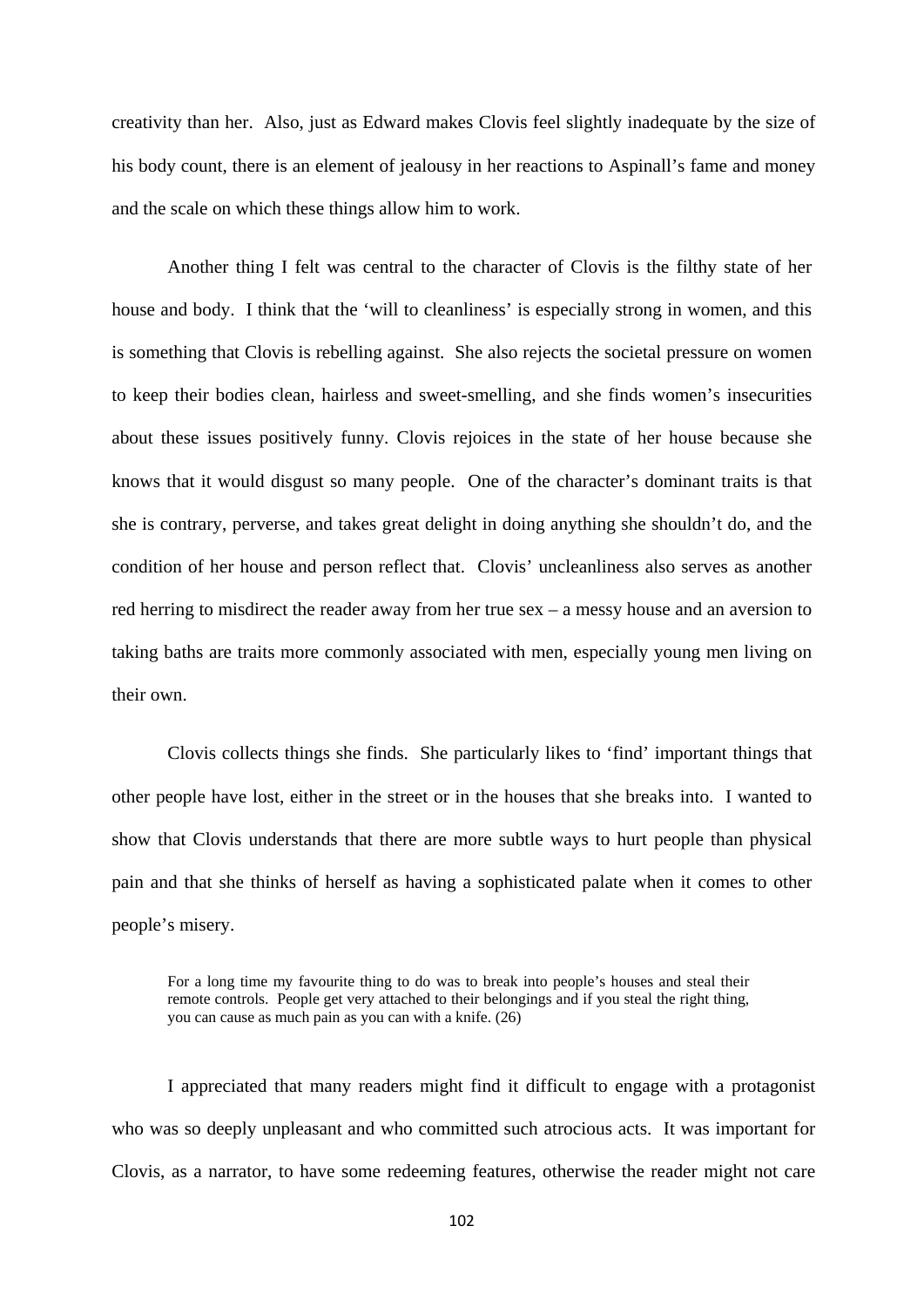what happened to her in the course of the story. In order to make the character more appealing, I used touches of humour and social commentary to which the reader might relate. For example, as previously mentioned, Clovis kills a person who stops just outside a shop door to talk on their phone – an annoying lapse in personal spatial awareness that many people may have encountered and found deeply annoying;

I was walking through town and was stopped in my tracks by four young women with pushchairs having a sodding mothers' meeting in the middle of the pavement. I hate people when they're not polite. That little lot took me over a month to deal with. I wonder what the collective noun is for ugly, arrogant brood-mares with no spatial awareness. An afterbirth, perhaps? (28)

Clovis also dreams, when standing shivering in a beer garden, about killing the person or persons responsible for the banning of smoking in pubs,

Outside in the 'smoking area' we stand in the incipient drizzle and curse the smoking ban and its instigators. It's funny, the people who you would most like to kill, you can't.  $(34)$ 

This is something I think a lot of smokers might secretly sympathise with. I wanted there to be an element of comedy to Clovis and to some of her crimes that would hopefully amuse the reader and at the same time emphasise by contrast the more unpleasant and frightening aspects of her character.

#### **Edward**

 I will refer to the man who stalks and torments Clovis as Edward, as this was his name in earlier drafts. In the final draft of the piece, he remains nameless, as I believe this makes him more sinister.

As Clovis was intended to contradict traditionally held notions about the female serial killer, I wanted the man who writes to her to conform to the stereotype of a male killer. As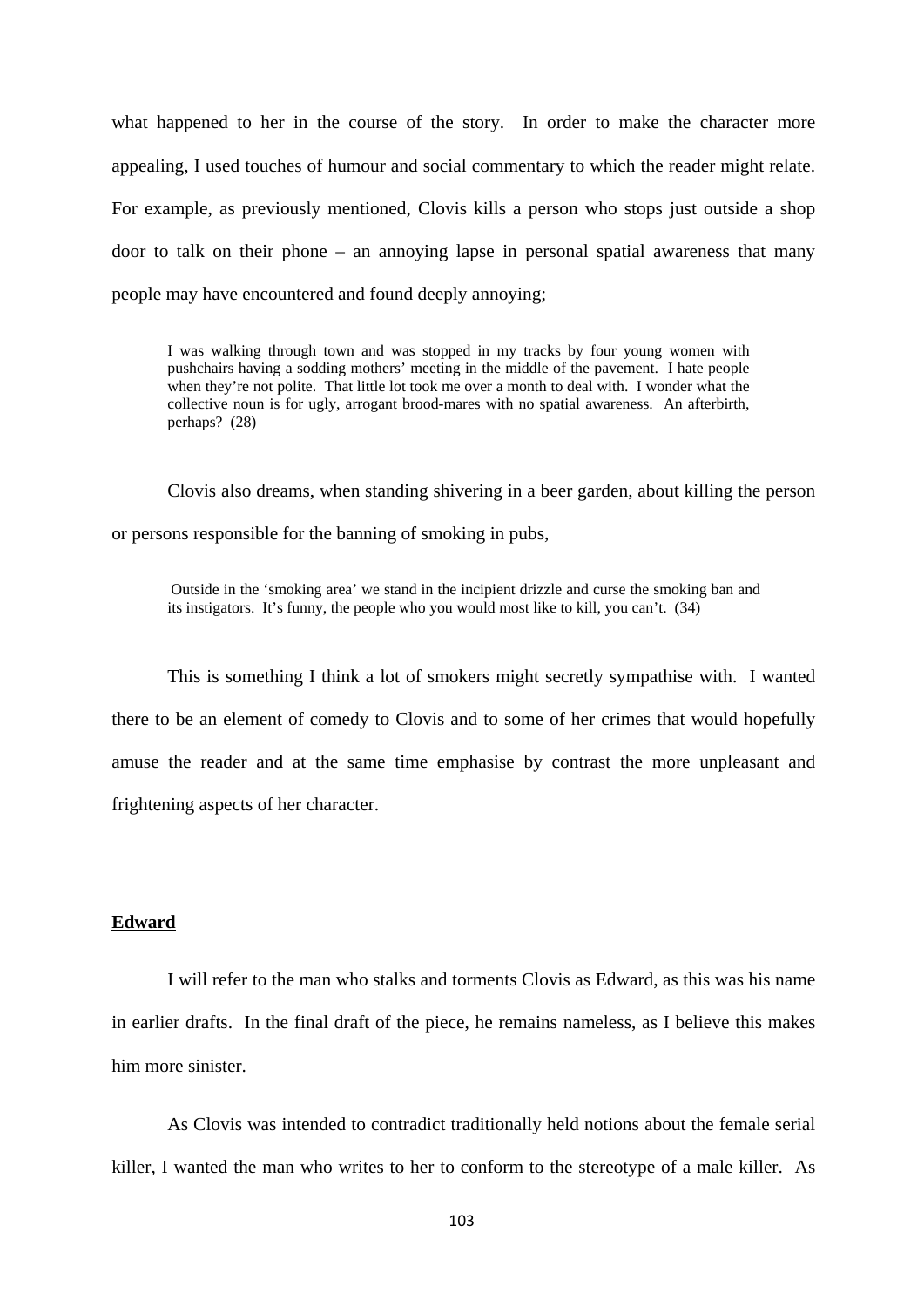discussed, the majority of male serial murderers are white men in their late twenties and early thirties with relatively high IQs. They, like their female counterparts, on the whole come from broken, violent and abusive homes. As children, a large proportion of male serial killers exhibit the same kinds of behaviour, as described by Wilson and Seaman;

In the context of serial murder, the triad of youthful behaviour most frequently seen as indicative of violence ahead is: *enuresis* (bed wetting) beyond the age of twelve (although analysts also recognise that there may be several different reasons for this). Next is *arson* – sometimes committed by children as young as five or six. [...] The ultimate stage of the behaviour triad is *cruelty*, to animals and other people. (Wilson & Seaman, 1992, 41)

Heterosexual serial killers kill women, homosexual killers kill men, and there is usually a sexual element to the crimes; the victims are raped or sexually assaulted before or after their deaths. Serial killers kill almost exclusively within their own racial group. Male serial killers often kill a particular 'type' of victim - Peter Sutcliffe killed women who were, or who he believed to be, prostitutes (Wilson & Seaman, 1992, 26), Dennis Nilsen frequented bars looking for homeless young men (Wilson & Seaman, 1992, 39), Ed Kemper killed the pretty, educated women he believed he could never date (Wilson & Seaman, 1992, 63) – and they also tend to stalk their victims, seeking out locations where they might find their prey, as Wilson and Seaman write;

This trait, of first choosing a *type* of victim to murder and then staking out a likely locale in which to trawl for them, can be identified time and again in the behaviour of modern serial killers. (Wilson & Seaman, 1992, 39)

Male killers often kill in the same way, an almost ritualistic pattern of stalking and killing, the predictability of which often leads to their profiling and ultimate capture. Edward conforms to all these characteristics. He stalks, rapes and kills young, blonde secretaries, in a variety of locations but always with the same *modus operandi*. It was important not only that Edward conformed to the stereotype of the male serial killer, but also that his crimes were a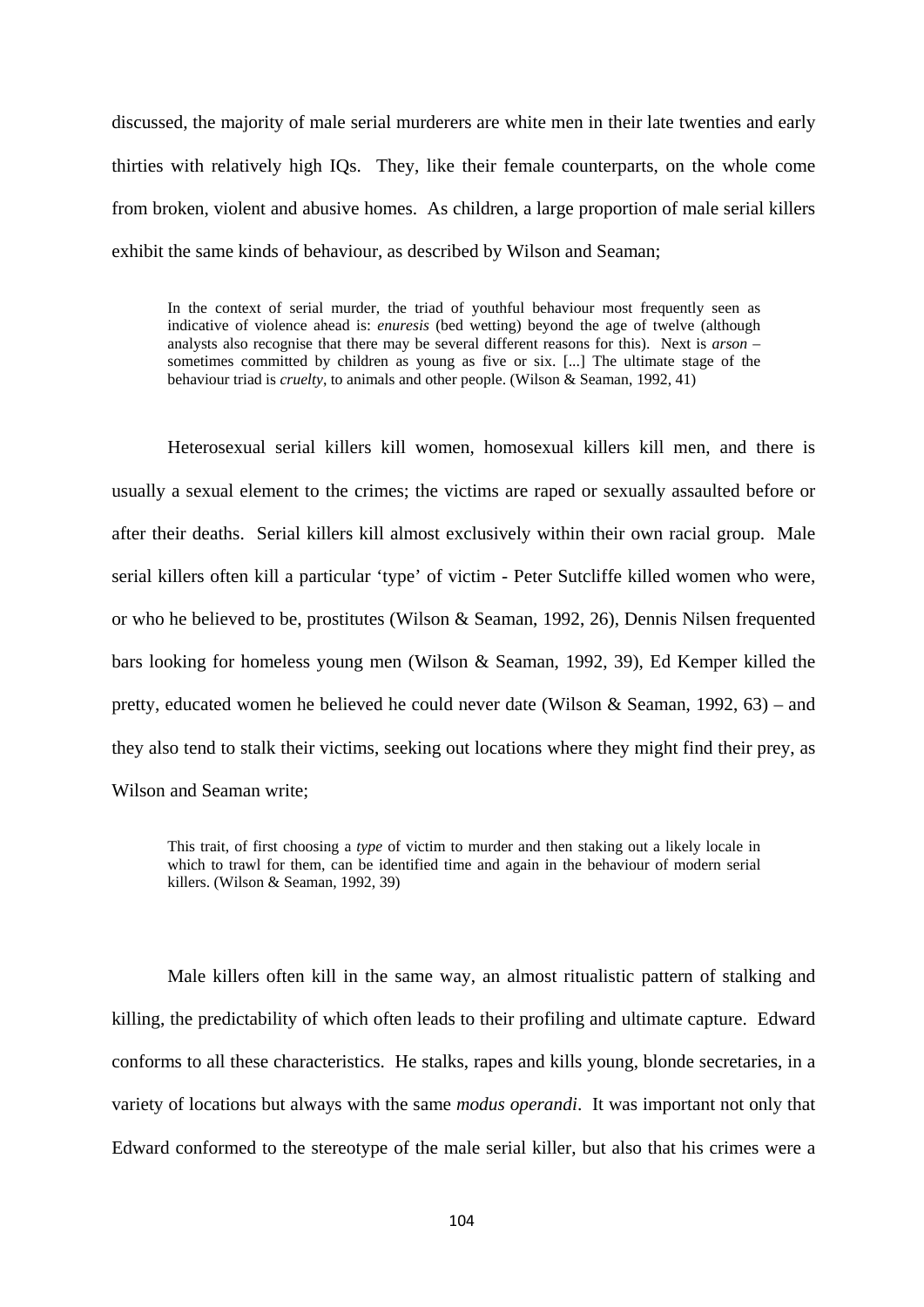contrast to Clovis'. While I did not want Clovis to be a typical female serial killer, I also did not want her to fit the male stereotype. Edward kills all his victims in the same way; Clovis, in contrast, considers it a matter of personal pride to kill all of *her* victims differently.

One of the main problems with the first draft of the piece was that Edward was not enough of a threat. I had spent too much time focussing on the character of Clovis, and had not paid enough attention to developing Edward to the point where he would be convincingly frightening. My supervisor suggested that I write a separate, detailed character profile for Edward, and I found this very helpful. Edward, in order to be a successful, plausible nemesis, needed to be of more or less equal status to Clovis and to reflect similar qualities. They both kill for their own pleasure, they both consider themselves to be at the top of their game and they both want to continue with their lives without having their style cramped by the other.

With the character of Edward I wanted to find a balance between creating a frightening character who the reader could believe would pose a genuine threat to Clovis, and satirising the stereotypical male serial killer. I tried to achieve this through Clovis' opinion of Edward. Despite the fact that he has killed many more people than she has, she is disappointed in him. She sees him as unimaginative, boorish and clichéd. She despairs of a killer who would be so stupid as to adhere to a victim type, to a pattern and a repetitive *modus operandi*. Clovis feels that Edward is a base creature, driven by impulse, testosterone and the need for power as a balm for his low self-esteem. She thinks that he is an animal, whereas she considers herself to be an artist.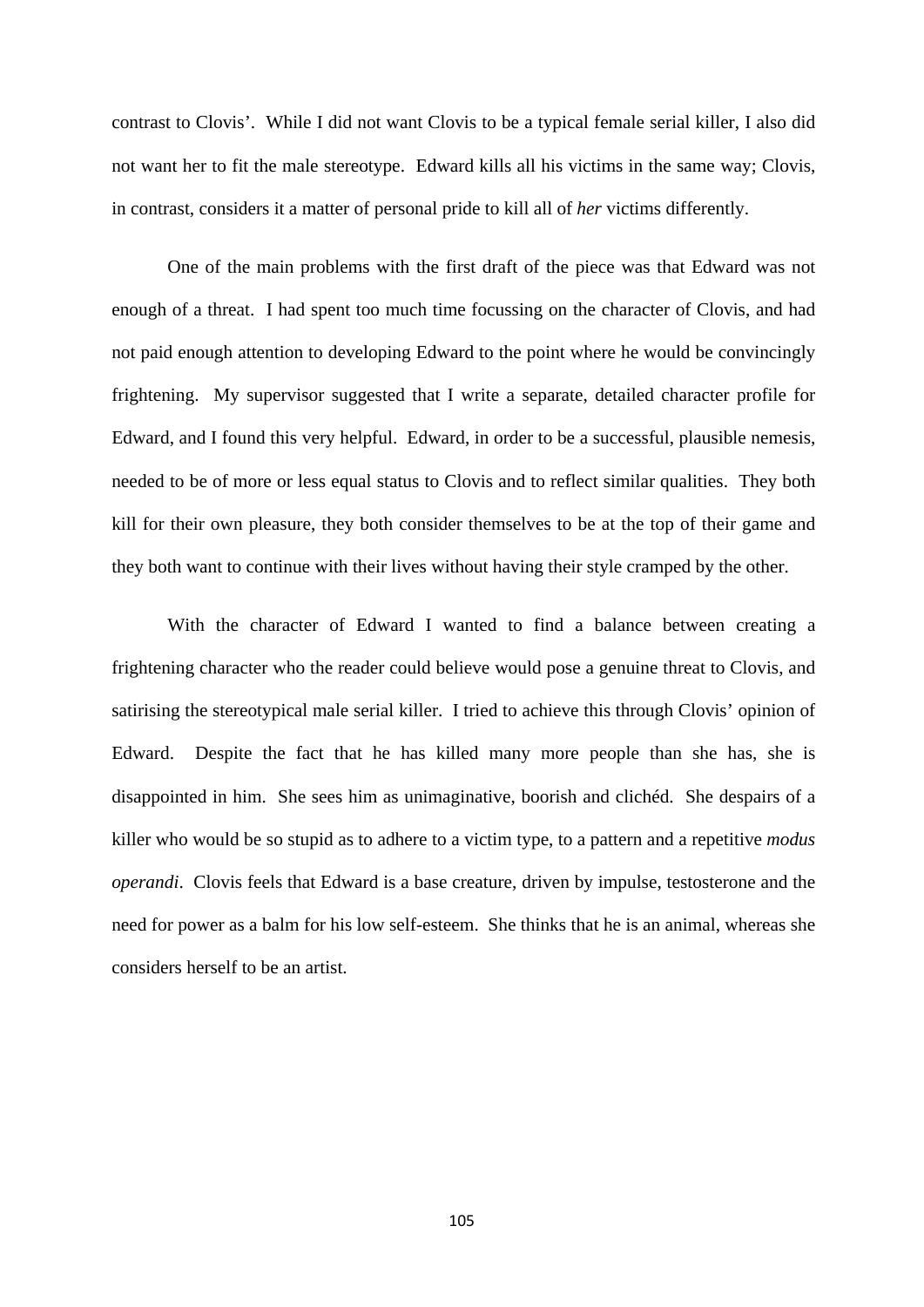#### **Poor Betty**

In contrast to Clovis, I wanted to make the character of Poor Betty a stereotypical embryonic female serial killer, and to these ends I gave her an unhappy and abusive childhood and made her highly promiscuous and attracted to dangerous, controlling partners, both male and female.

Poor Betty had a Bad Daddy and a pissed-up mother and she was out boozing and bonking at thirteen years old. She was a podgy, spotty child until she blossomed and took hold of her victimhood like it was a rattlesnake and she was dancing in a mountain chapel. (34)

Ironically, the characteristics that mark her out as a typical female serial killer also make her a typical victim, the kind of woman Edward thinks he can control and dominate. However, because Poor Betty had to turn out to be a worthy opponent for both Clovis and Edward, as she would ultimately help Clovis to kill Edward in order that she might become a serial killer herself. She needed to be strong and self-aware enough to play with her role of perfect victim and intelligent enough not only to suspect Clovis, but to put her plan to kill Edward into action.

This play between dominant and submissive roles is reflected in Betty's sexual relationships, in her habit of connecting with strangers on the internet in order to indulge in sadomasochistic scenarios, in which she takes the submissive role. However, Betty is very much in control, dominating her partners from her submissive position. As Hendin writes;

Ironic and in control, a woman may script sadomasochistic sexual play so as to use the prospect of her masochism as an instrument of control over her sexual partner who might delude himself that he is actually the sadist in charge. Once the bait is taken, he might discover he is not. (Hendin, 2004, 54)

Betty is obsessed with serial killers and owns many books on the subject. Her suspicions about Clovis are at first largely fantasies detailed extensively in the diaries read by Edward and eventually by Clovis.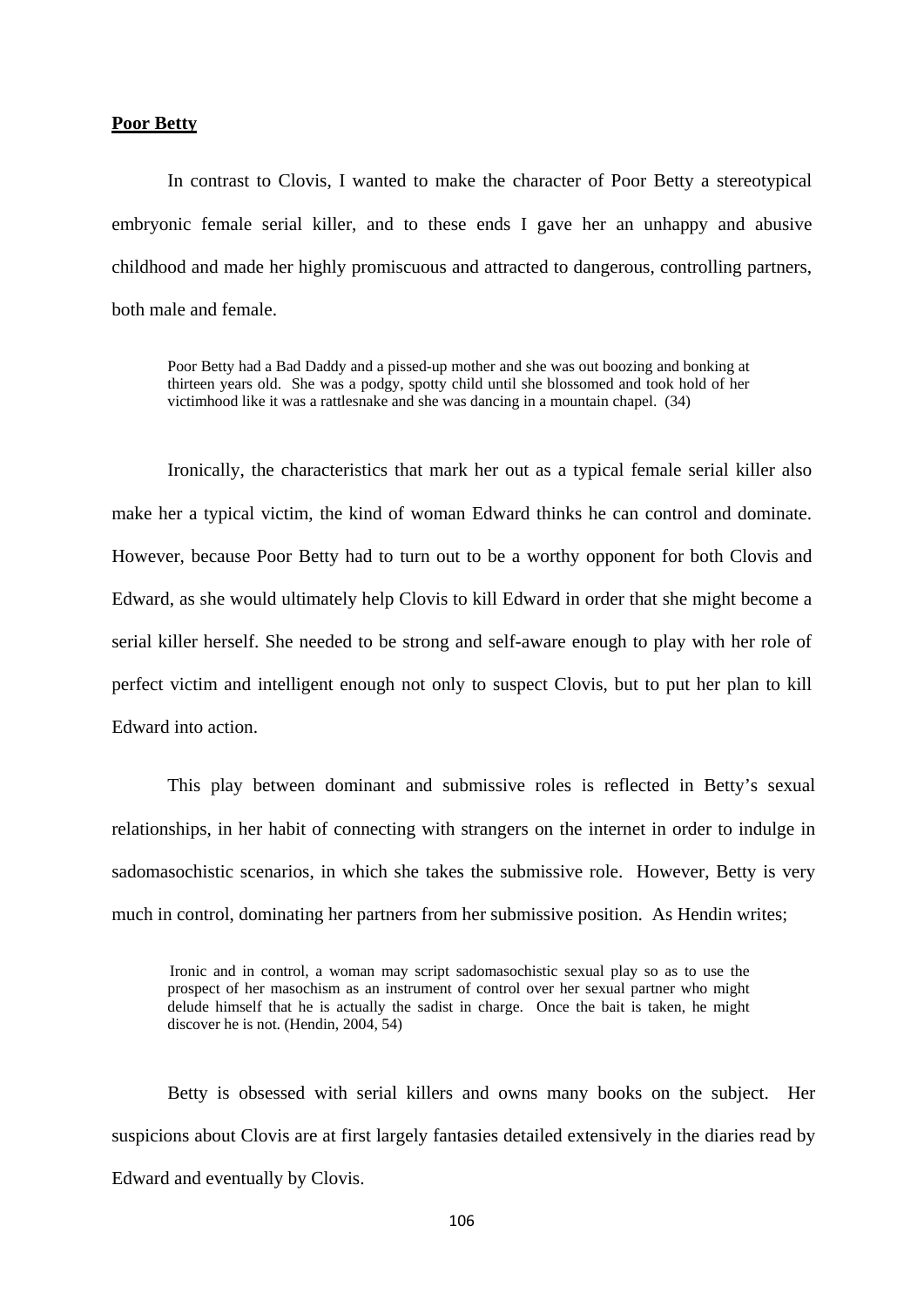*My best friend is a serial killer, and nobody knows it but me. I have followed her, and she is always in places where later they find a corpse. I have been to the library. There have been many deaths and disappearances since she came here that I think are hers. I have been in her house when she was out. I could hear noises coming from under the kitchen floor. I think she has a girl down there.* (67)

 In early drafts, it was revealed at the end that Poor Betty herself had set up the contact between Clovis and Edward in order to draw out Clovis' secret. I decided, however, that it was implausible that Poor Betty should be able to track down Edward when the police have so clearly failed to do so, and that instead the realisation of who and what both he and Clovis are should come slowly, a change from daydreams to shocking (but for her also titillating) reality. Edward intends to kill Poor Betty. He searches for his victims on the internet, on social networking and dating sites, and as Poor Betty is a PA she is his type. He goes to her house at first with the intention of killing her there and then, but cannot resist reading the diaries that lie open on her desk while she is otherwise engaged. When he reads what she has written about Clovis, he decides to keep Poor Betty alive in order to find out more. He spies on Poor Betty until he sees her meet Clovis, and then he follows Clovis to find out where she lives.

Poor Betty can tell that Edward is bad because she is attracted to him. This attraction fades, however, as their liaisons become increasingly violent and she realises that he has been reading her diaries. When she intercepts one of the letters that Clovis leaves on her door for Edward, a letter in which Clovis describes how she killed William, her suspicions about them both are confirmed and she begins to formulate her plan.

In the early drafts of the piece, the character of Poor Betty was underdeveloped and mainly revealed through Clovis' descriptions of her. If the reversal at the end of the piece, where it is revealed that Poor Betty wants to become a serial killer just like Clovis, was to work, Poor Betty needed to be a more believable, well-rounded character, and accordingly I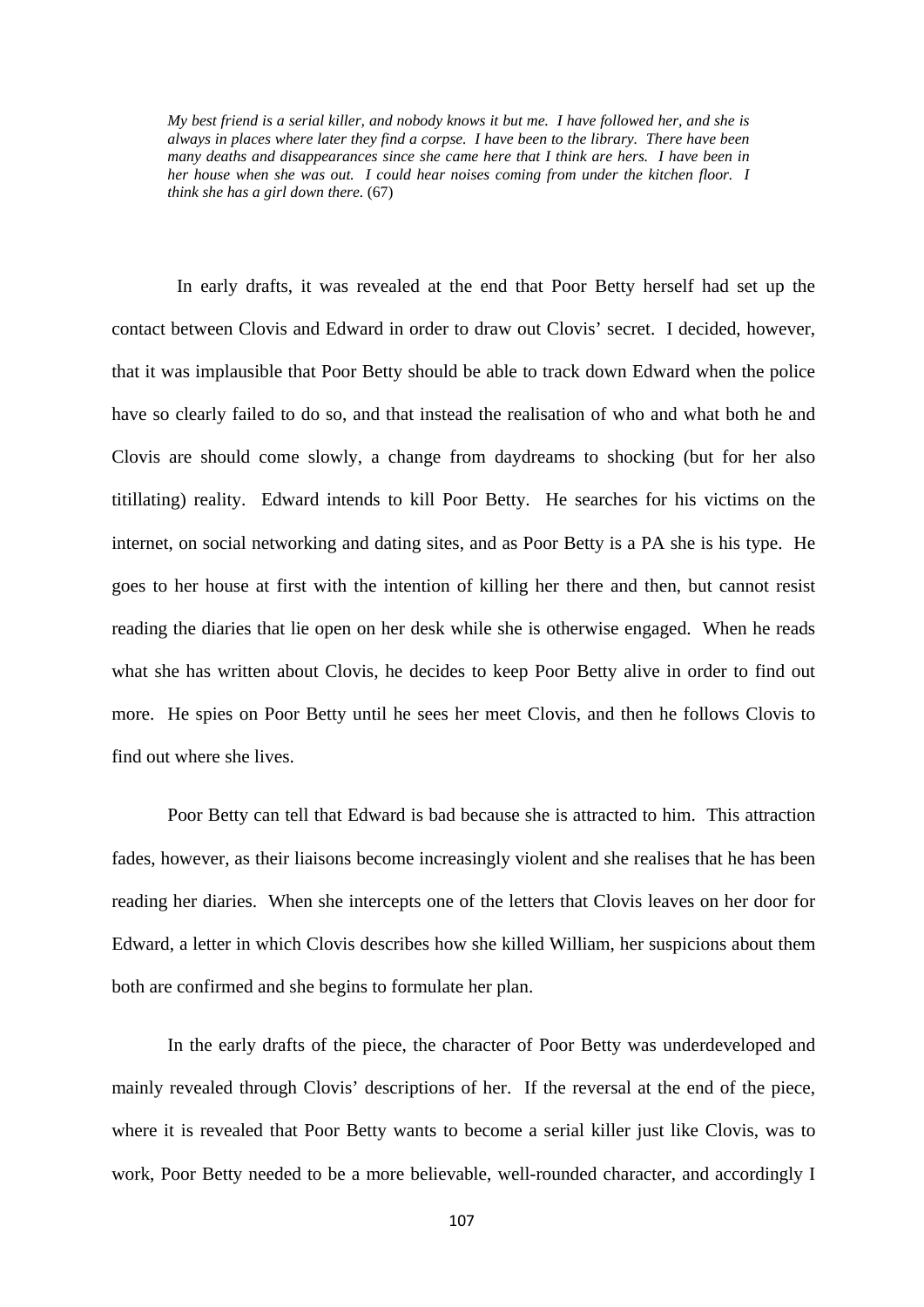wrote some more scenes where she and Clovis interact and where her character can be more clearly understood, for example the scene set in the pub, in which Poor Betty tells Clovis that she's bored;

And it's just that I'm, well, I'm *bored.* I ask her what she's bored of and she laughs like a cracked bell and says everything, really, no offence. (34)

It is a mixture of boredom and curiosity that motivates all of Poor Betty's actions, from her relationship with Clovis to her dalliance with Edward. She tells Clovis that she had always thought her life would be more exciting than it has turned out to be, and this is why, when she discovers the truth about Clovis and Edward, she decides to get involved as opposed to going to the police.

The reader needed to see a change in her that could mark out the moment when she discovers for certain that both Edward and Clovis are serial killers. This moment comes when Clovis literally bumps into Poor Betty when she is chasing Edward through town. Poor Betty, who is usually dressed up to the nines and in full makeup, is wearing jeans and trainers and says to Clovis,

I'm having a day off and I just didn't feel like getting all dolled up. I get fed up of doing it every day, you know. Look, I've got to go, but I'll see you soon, OK? (54)

Clovis does not wonder why Poor Betty has changed so suddenly, and nor does she realise the significance of the tampered-with appearance of two of the letters. She returns to the letter in which she describes William's fate to find that "The carrier bag is on the floor, the letter spilling out and soaking up the alley dirt" (45), and when Edward responds, his letter "looks like it has been sealed and then opened again, the flap at the back just tucked in, no doubt so he could add some gloating postscript". These are the letters that Poor Betty has read and they are the catalysts for the change in both her appearance and her plans.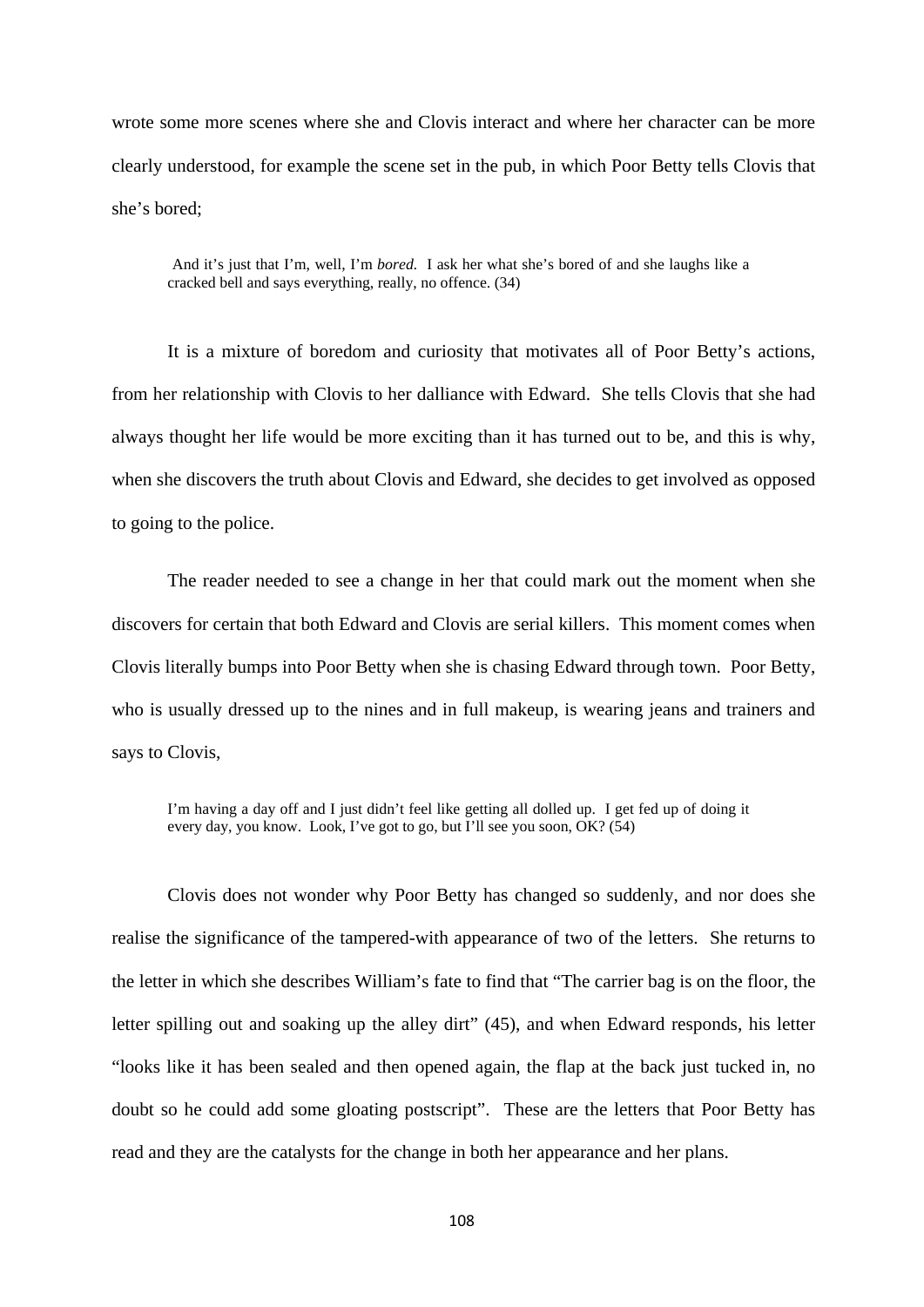## **Plot and Structure**

The piece was originally written in the form of a diary kept by Clovis, but I found this problematic in that it seemed implausible that after some of the events in the piece she would find either the time or the inclination to write a long diary entry. I changed the piece to first person present tense, so that there would be a sense of both intimacy, as though the reader were privy to Clovis' private thoughts, and immediacy, so the reader discovered things at the same time as Clovis.

One of the main problems with the early drafts of my creative piece was that the inciting incident, the occurrence that sets in motion the action of a story and which, in this case was the moment when Clovis discovers that the girl in the cellar had been killed by someone else, occurred much too late, giving the piece an extended first act and a truncated second. I had concentrated too much on establishing and developing the character of Clovis and her world, and as a result, the pace of the story was disrupted. In order to move the inciting incident forward, I decided to begin the piece at a later point in the story. Originally, the story had opened on the morning of Clovis' birthday, before she went to Poor Betty and came back to begin the preparations for the birthday meal she intends to share with the girl in the cellar. In later drafts, I began with the scene in which Clovis cooks the birthday meal, in order to have the girl in the cellar revealed at the end of the first chapter, and killed by Edward at the end of the second.

In early drafts, Clovis found the first letter from Edward – an empty envelope – stuck to her door when she went out to see Poor Betty. In later drafts I had Clovis find the letter before the action of the story started, in order to introduce an element of mystery right at the very beginning. Clovis suspects Poor Betty of planting the letter as a practical joke and mentions a previous prank that Poor Betty had played – pretending that the police were at her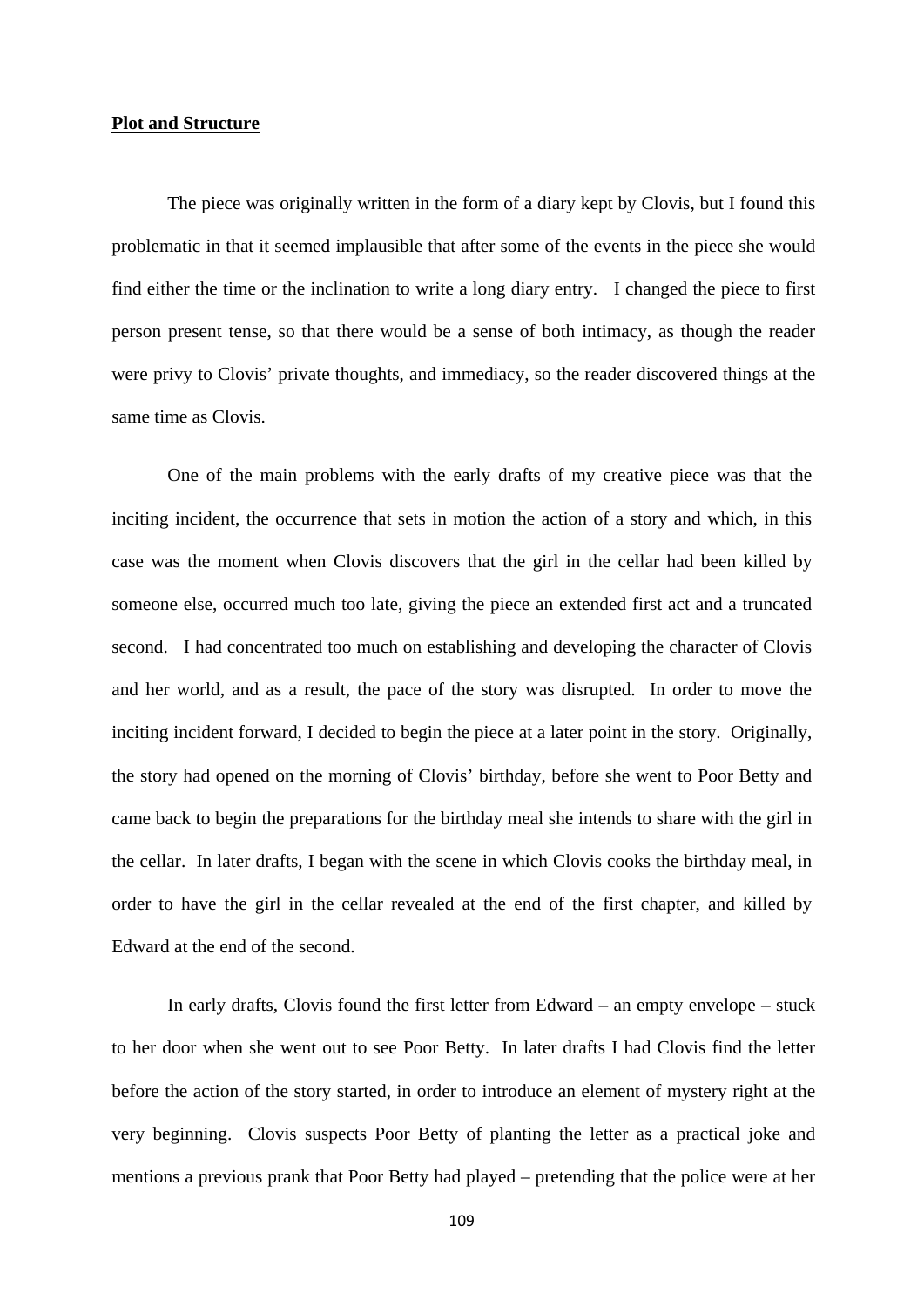door looking for Clovis. This was intended to not only demonstrate a more playful aspect of Poor Betty's character, but also to suggest that Poor Betty suspected Clovis of having secrets to hide – a person with nothing on their conscience would not react to mention of the police in the way that Clovis did.

I found it difficult to combine the pace necessary to move the plot along with the studies of Clovis' character and the descriptions of her childhood and past crimes. I found there were long passages where these reminiscences resulted in loss of focus and pace. In order to overcome this, I tried to cut these long sections up, and to make sure that each memory or story told by Clovis had a specific connection with the plot developments that were occurring at that point in the story, for example, the long passage in which Clovis reveals how she killed William became one of the letters she writes to Edward.

In the first two drafts of the piece, the character of William was a young girl called Minna. When I came to write the third draft, I decided to change the character in order to better misdirect the reader in the matter of Clovis' sex. I felt that, reading an anonymous account of an intense childhood 'friendship' with a little girl, a lot of people would assume that the narrator was also a little girl, just because most children have a 'best friend' of the same sex. I know that this is far from always true, but I do think it is the first assumption. If Minna were male I could refer to what the 'other boys' thought and did, and portraying William as a plump, girly boy served to emphasise Clovis' masculine traits by contrast;

William was a doughy, girly boy, pink and white with nothing in his pockets. We went swimming every Saturday. You've got tits, Willy, I would shout, tits like an old dog's teats, and the other lads would cheer me on with hoots and grunts as I grabbed at his legs under the water. (9)

The original title of the piece was *Forcemeat*, another word for stuffing, which I had chosen because I felt it had not only culinary associations but also murderous ones, in the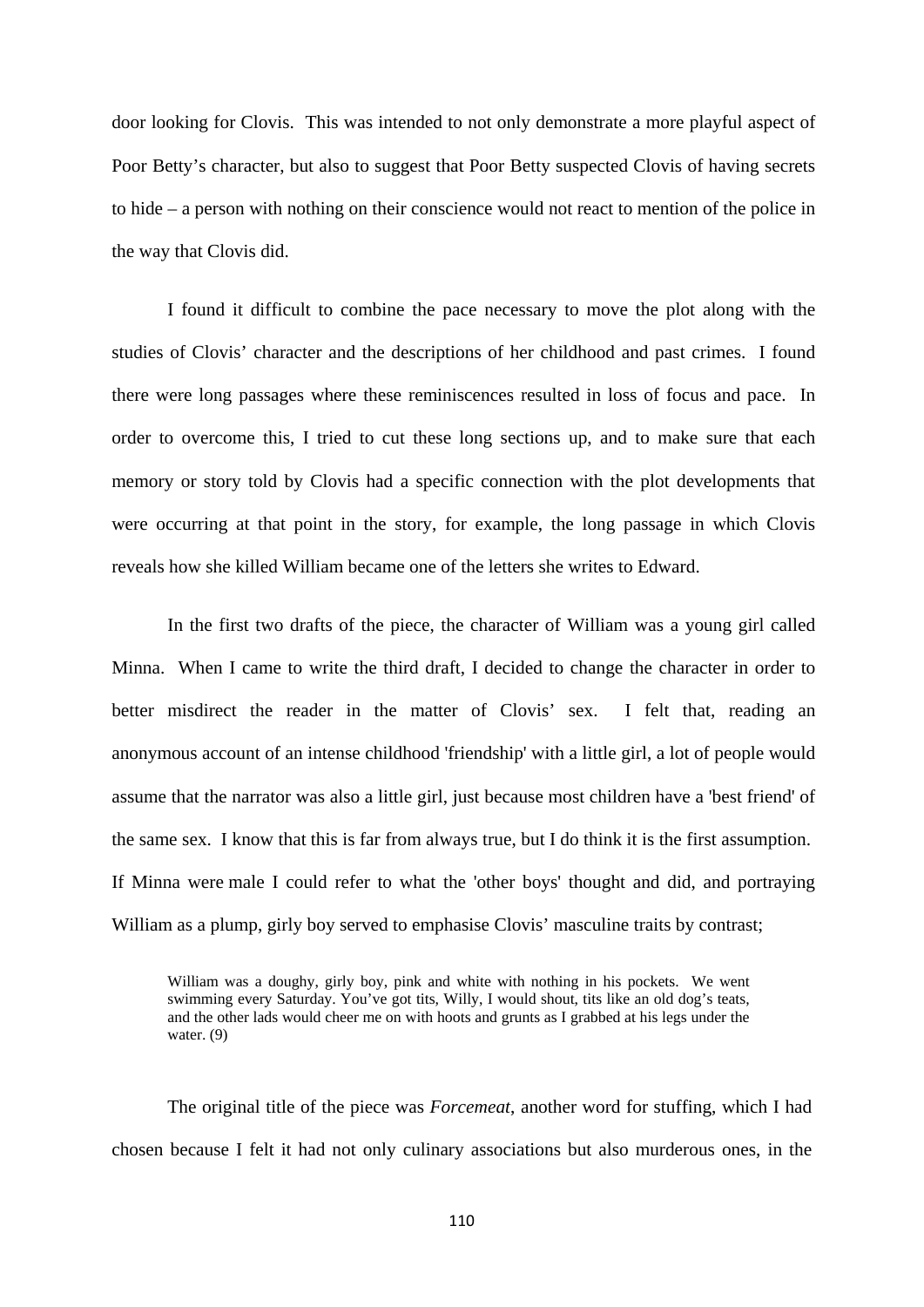combination of 'force' and 'meat'. However, my supervisors felt that this title was too abstract and not intriguing enough, although they agreed that the title should have culinary connotations. During my research into the history of food and cooking I had read about a Roman dish called the Trojan Hog, or Trojan pork, often mentioned when describing the dinner eaten by Trimalchio in the Roman novel *The Satyricon* by Petronius. One of the best descriptions of this dish comes from Stewart Lee Allen's *In the Devil's Garden*;

During one course, a whole roast pig is carried triumphantly into the dining room, only to have Trimalchio go berserk when he "realizes" that his chef has neglected to gut the beast. The cook is about to be strangled in front of the guests for his incompetence, but Trimalchio decides that his last act on Earth should be to gut the animal with everyone watching. When the chef, weeping, begging for his life, plunges a knife into the carcass, a sea of sausages gushes out. Ha! Ha! It was all a joke...This kind of dish was called *porcus Troianu,* or Trojan pork, because like its namesake, the Trojan horse, it was stuffed with piquant surprises." (Lee Allen, 2002, 53-4)

As the piece I had written ended with a surprise of its own, the revelation that Poor Betty knows Clovis' secret and wants to become a serial killer as well, I decided that *Trojan Hogs* would be the new title of the piece. Accordingly, I made the Trojan Hog, or in this case a Trojan Piglet, one of the dishes that Austin Aspinall serves in his London restaurant,

...a runty little beast about eight inches long with a persimmon in its mouth and its little trotters wrapped in edible gold leaf. The waiter then uses his or her theatrical skills to notice that the piglet has not been properly prepared – the chef has left the innards in! The waiter draws a dagger from his belt and, in his or her poorly acted wrath, slits the piggy's belly open. Out tumble gourmet sausages no bigger than finger-joints and miniscule pastries in the shape of dormice and larks. (30)

Clovis does not approve of Aspinall's version of this dish, criticising its lack of originality. She has eaten Trojan Hog before, on her seventeenth birthday, but as she says, "what I ate out of its belly were definitely not gourmet sausages" (31), insinuating that she had eaten the actual guts of the pig and further emphasising her belief that food should not always be nice.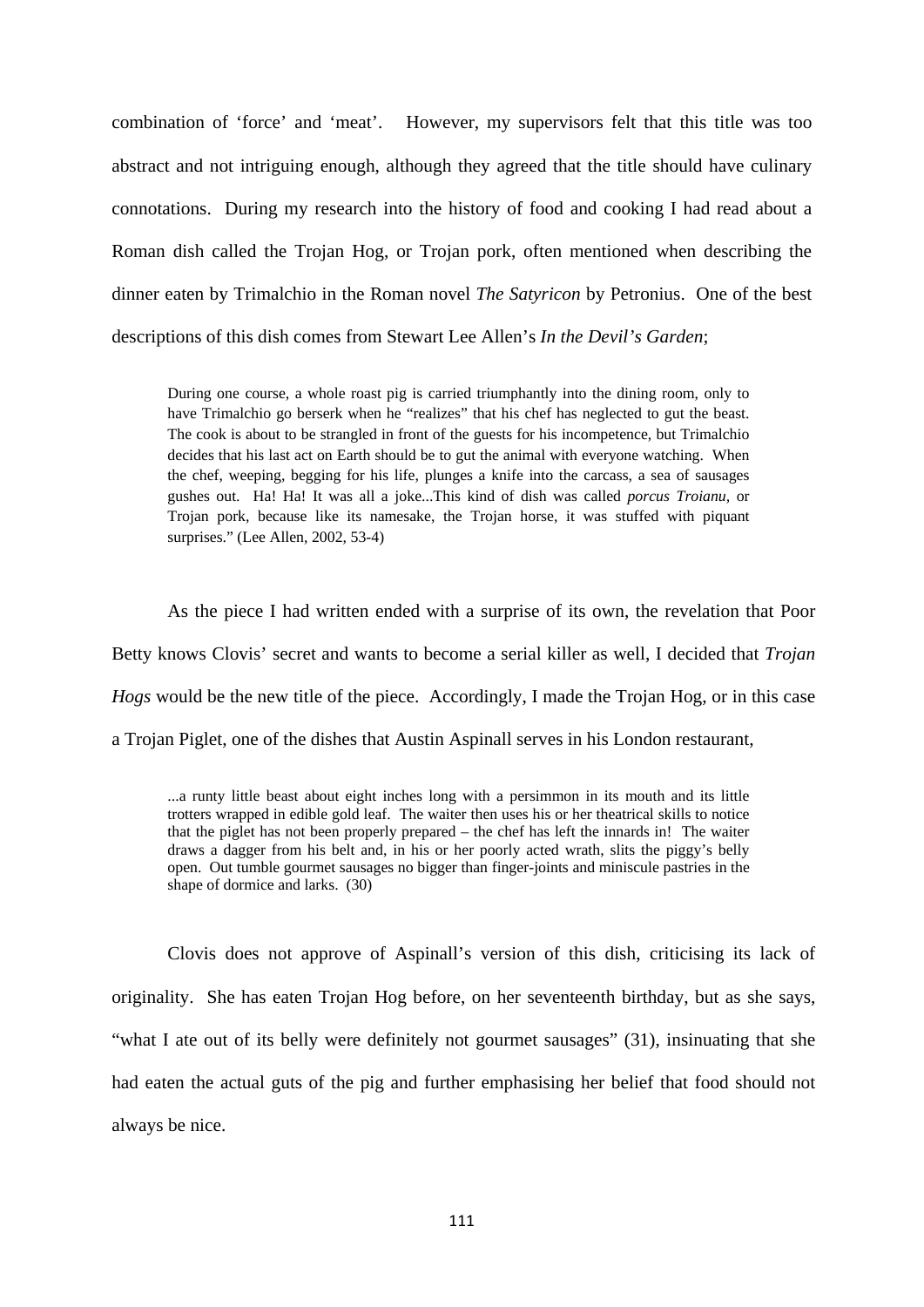Clovis daydreams about the lavish banquet at which Aspinall would be her guest of honour and which would culminate in his death – she would cut him open and eat his innards as she ate those of the pig mentioned above,

When we had eaten every scrap on the table I would pull my chair up to Austin's and lick away the meat-sweat from his brow. I'd make sure he understood, as I unbuttoned his chef's whites, that his fatal flaw was unoriginality, that I had done it all before, only better and in bigger portions. Then I would take out my knife and tuck into my final course, my Trojan  $Hog - Aspinall himself. (32)$ 

Although she does not get to fulfil this fantasy, when she and Poor Betty finally dispatch Edward, they do so by gutting him, and there is a hint that Clovis will return to eat that which spills forth.

*Trojan Hogs* was limited to a word count of 25,000, but if I were to expand it into a longer, novel-length piece, I would focus more on the character of Poor Betty, perhaps splitting the narration between her and Clovis or separating each chapter with a longer extract from Poor Betty's diaries, allowing the reader to see her suspicions about Clovis growing and her reaction to intercepting the letters exchanged between Clovis and Edward. A longer piece would also give me the opportunity to describe the meetings between Poor Betty and Edward and go into more detail about both of these characters' lives and backgrounds. Another possibility would be a three-way narration with chapters told from Edward's point of view, allowing me to show the crimes he commits and to further explore his motivations for stalking and tormenting Clovis.

I would also like to develop the culinary elements of the piece, to pay more attention to the meals Clovis cooks and to her hatred of Austin Aspinall. One possibility, were I to extend the piece, would be to have Clovis travel to London in order to eat at Aspinall's restaurant, with a view to an attempted kidnap of the celebrity chef. Alternatively, in order to draw further parallels with Edward's invasion of Clovis' world, Aspinall could open a branch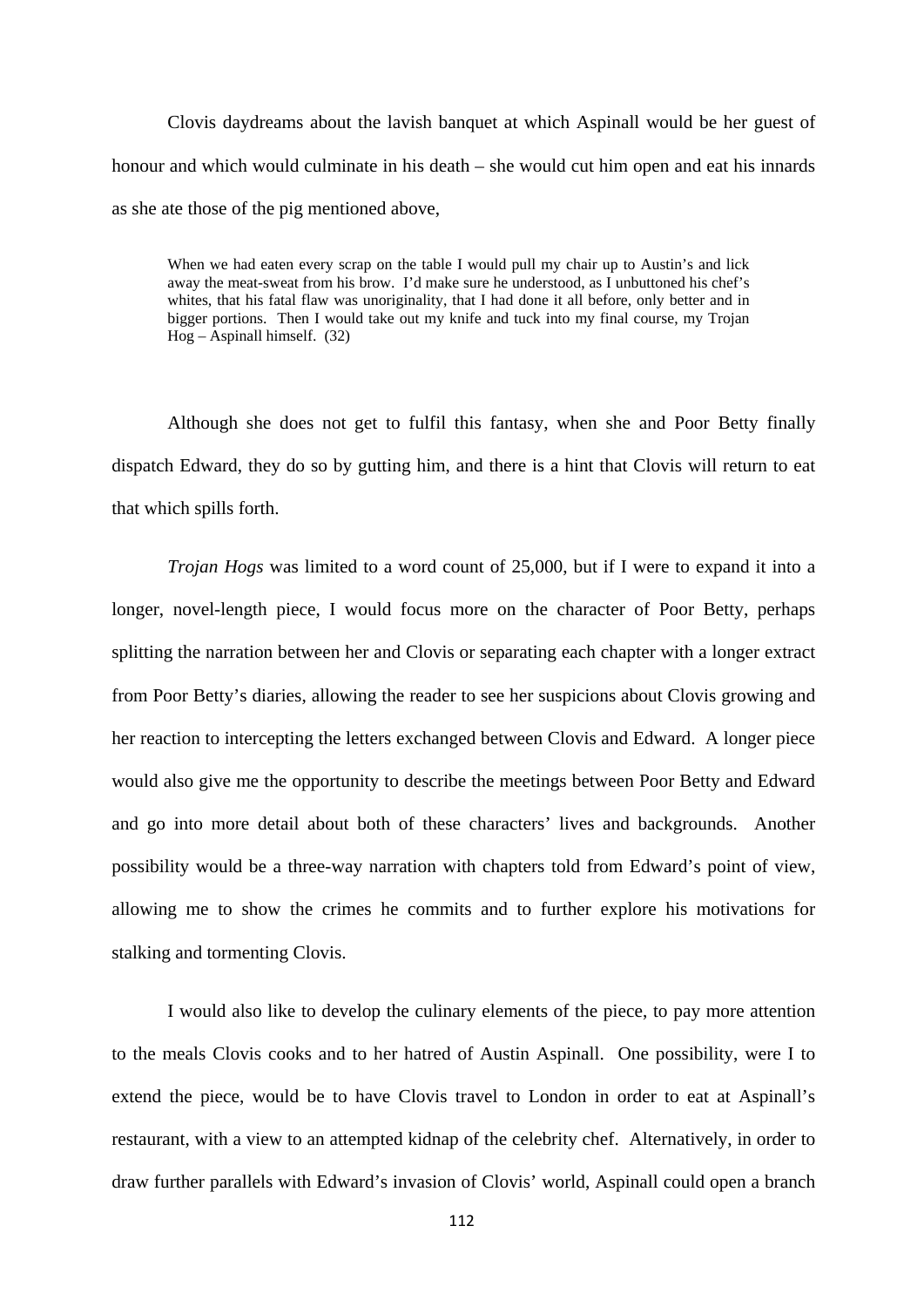of his restaurant either in the town where Clovis lived or in the nearest city. The proximity of her bête noire would perhaps inspire Clovis to infiltrate his restaurant in the guise of a kitchen hand with a faked C.V., so that she might not only get closer to her nemesis, but also tamper with the food prepared by him.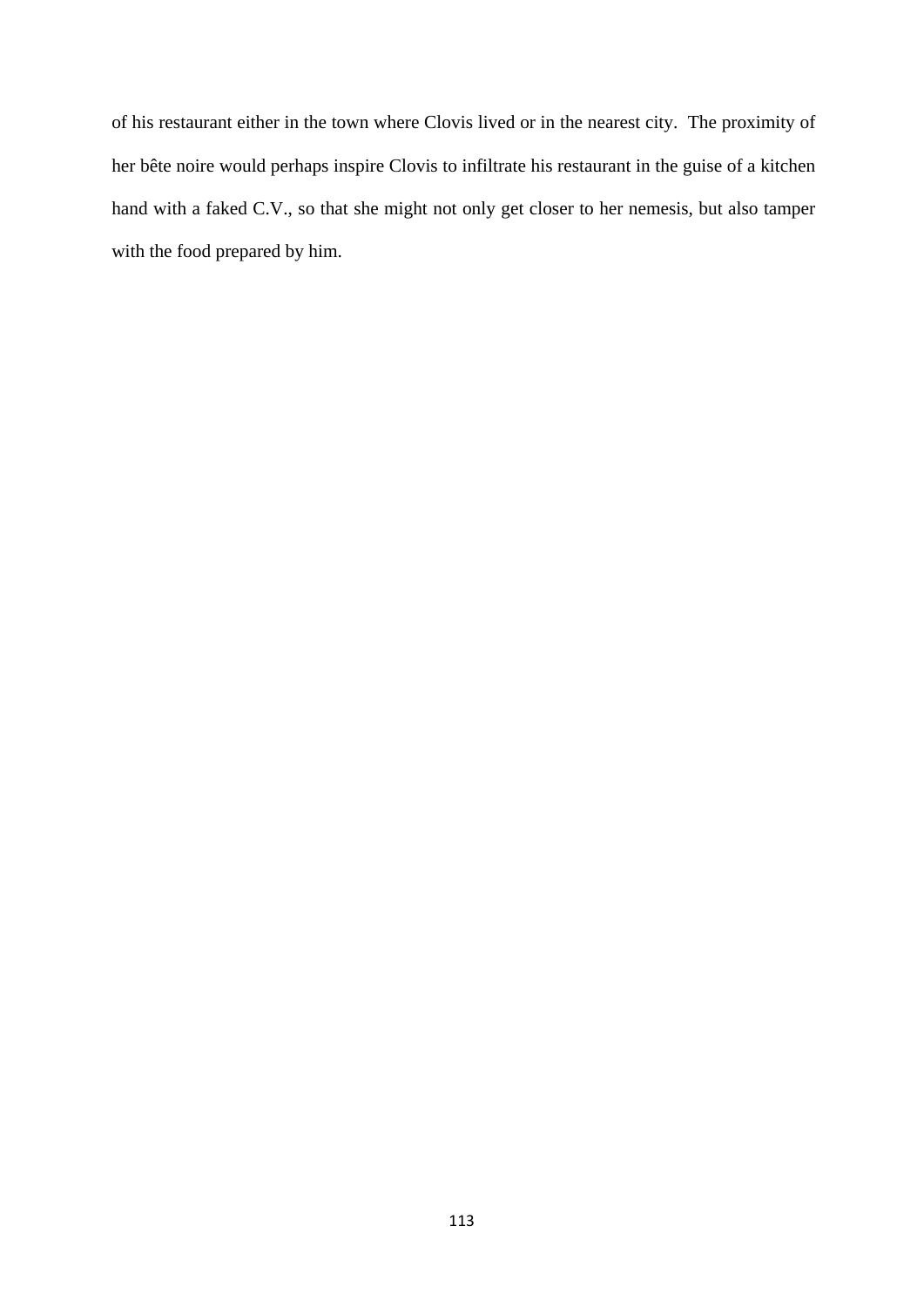## **Conclusion**

 *Trojan Hogs* was intended to examine the life and crimes of an original female serial killer who had none of the hallmarks of the other female serial killers I had studied in both literature and real life. It was my intention to create a character who was both frightening and entertaining, who operated outside all social norms and laws and who was ultimately triumphant over all the obstacles put in her way.

As discussed in the literature review section of this exegesis, women can and do commit extreme acts of violence, and more and more examples of this are being reported in the press. In some ways, Clovis represents what could be seen as a natural progression  $-$  a female criminal who, rather than committing the acts normally associated with her sex – the killing of children, family, the elderly and infirm – is predatory and commits the kind of bloody, 'motiveless' crimes that have traditionally been the province of men.

Edward represents the reluctance to accept that women have the potential to commit serious, long-term violent crime. He believes that serial killing is man's work and that Clovis should know her place. In this way he is a stereotype of misogynistic arguments that women should remain at home, but here this stereotype supports Clovis' unsettling notion that women should be as liberated in crime as they are in society in general.

Poor Betty reflects the stereotypical notion that when women do commit violent acts, it is most often as a reaction to abuse and to *male* violence. She has suffered abuse at the hands of men and wishes to take revenge by joining Clovis in her crimes, by becoming a murderer's apprentice. Clovis likes this idea, but she would never let herself become involved in something as clichéd as killing men for revenge. Poor Betty has told her that she is not on the pill, and there is a chance that she might be pregnant with Edward's child, and Clovis decides the child will be her apprentice. With Poor Betty's help, Clovis has defeated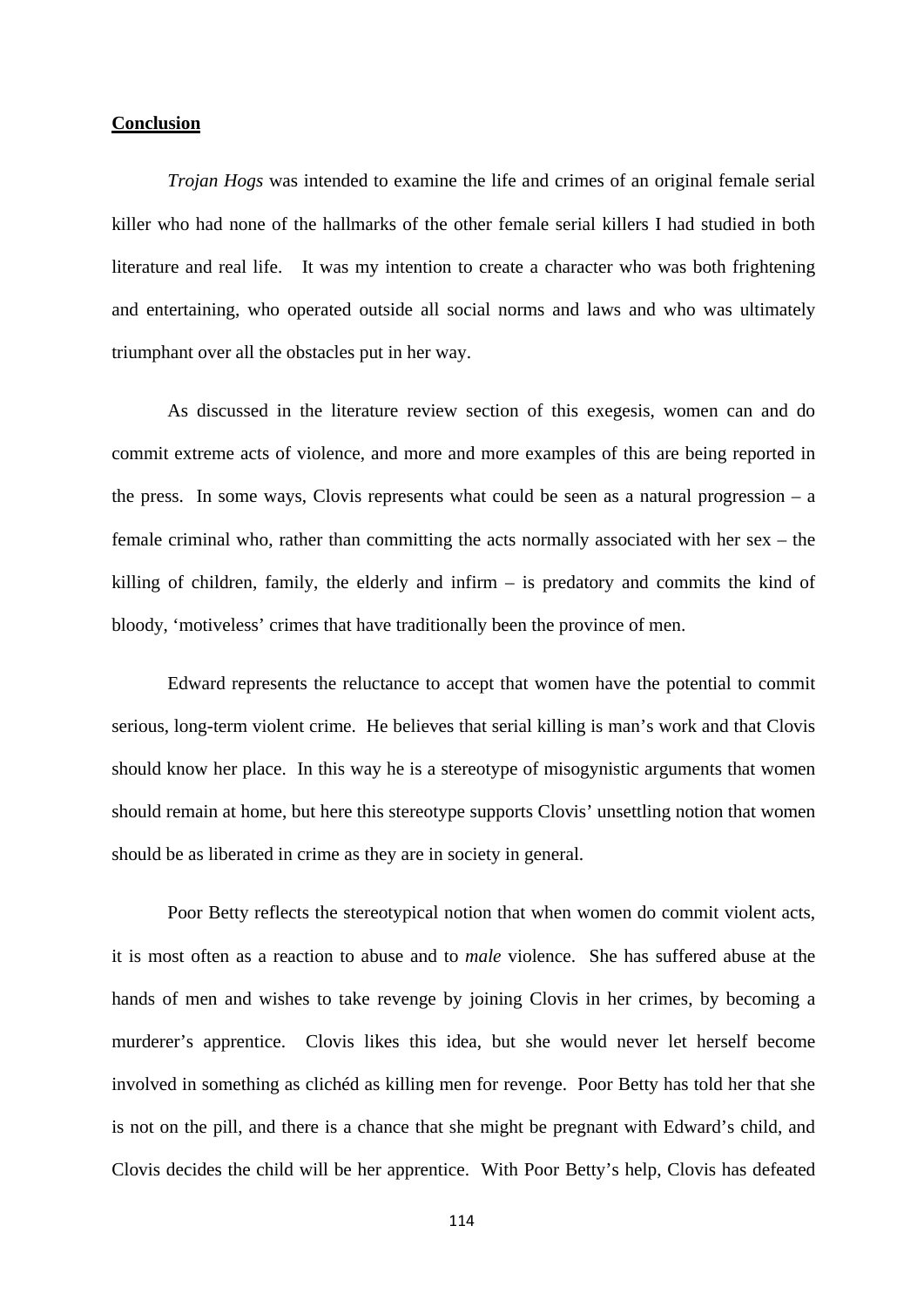the threat posed to her world by Edward. The story ends the way it began, with Clovis keeping a girl in her cellar and everything right with her world.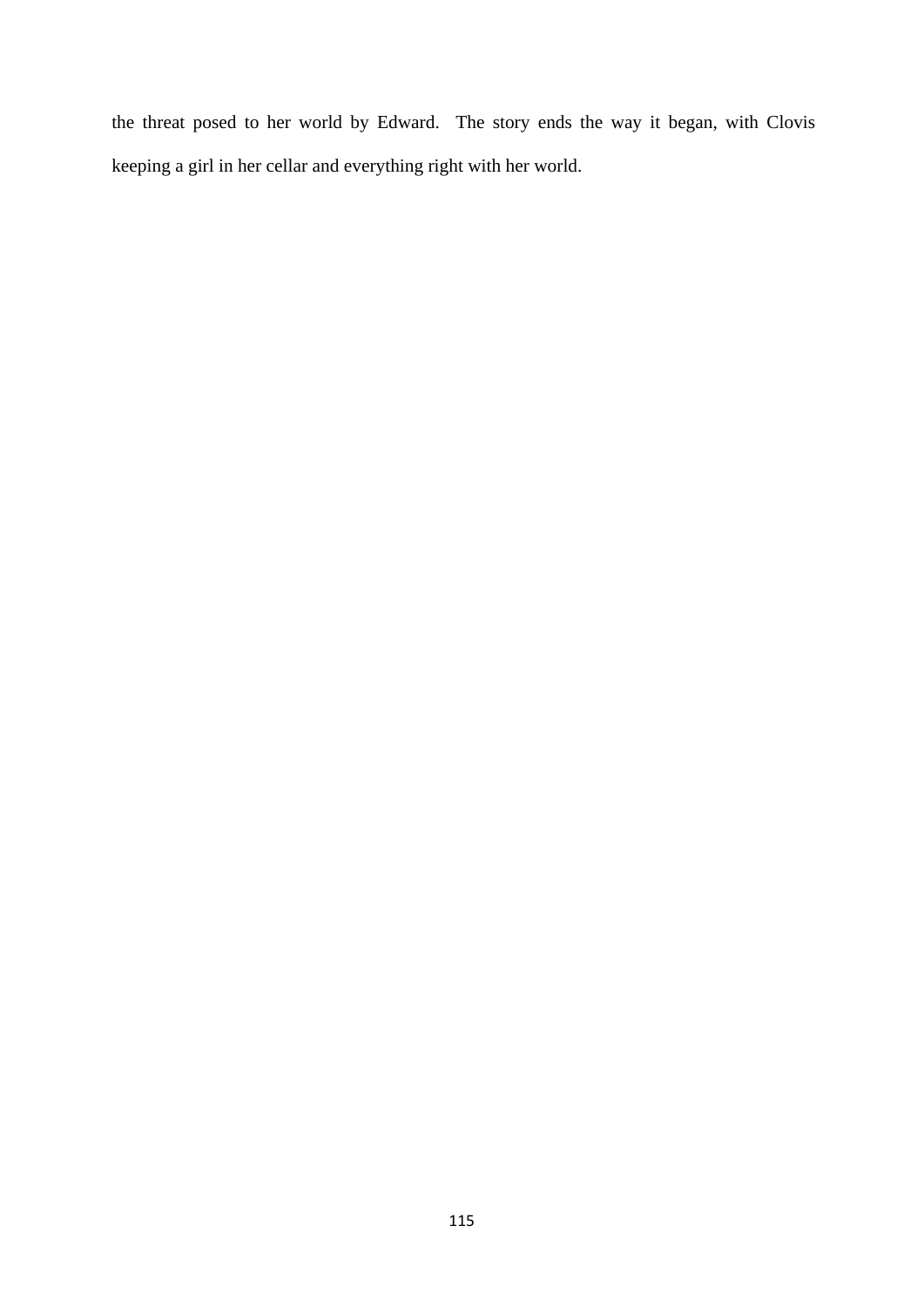## **Bibliography**

Antonowicz, A. (2009) "Mum held over live child sex abuse on internet". *Daily Mirror*. 16 June. Available from http://www.mirror.co.uk/news/top-stories/2009/06/16/mum-held-overlive-child-sex-abuse-on-internet-115875-21444537/. [Accessed 20 June 2009].

Banks, I. (1984) *The Wasp Factory*. London: Abacus.

Berry-Dee, C. (2003) *Talking with Serial Killers.* London: John Blake.

Birch, H. (ed.) (1993) *Moving Targets: Women, Murder and Representation*. London: Virago.

Bourke, J. (2009) "Women beware women". *The Guardian*. 30 May. Available from http://www.guardian.co.uk/lifeandstyle/2009/may/30/women-feminism. [Accessed: 30 May 2009].

Burgess, A. (1962) *A Clockwork Orange.* London: Heinemann.

Cain, C. (2007) *Heart Sick*. London: Macmillan.

Cain, C. (2008) *Sweet Heart.* London: Macmillan.

Caputi, J. (2004) *Goddesses and Monsters: Women, Myth, Power, and Popular Culture*. London: Popular Press.

Daber, J. (2009) *Trojan Hogs*. Unpublished research thesis

Davis, C. A. (2001) *Women Who Kill: Profiles of Female Serial Killers*. London: Allison & Busby.

Garbarino, J. (2006) *See Jane Hit: Why Girls are Growing More Violent and What We Can Do About It.* New York: Penguin.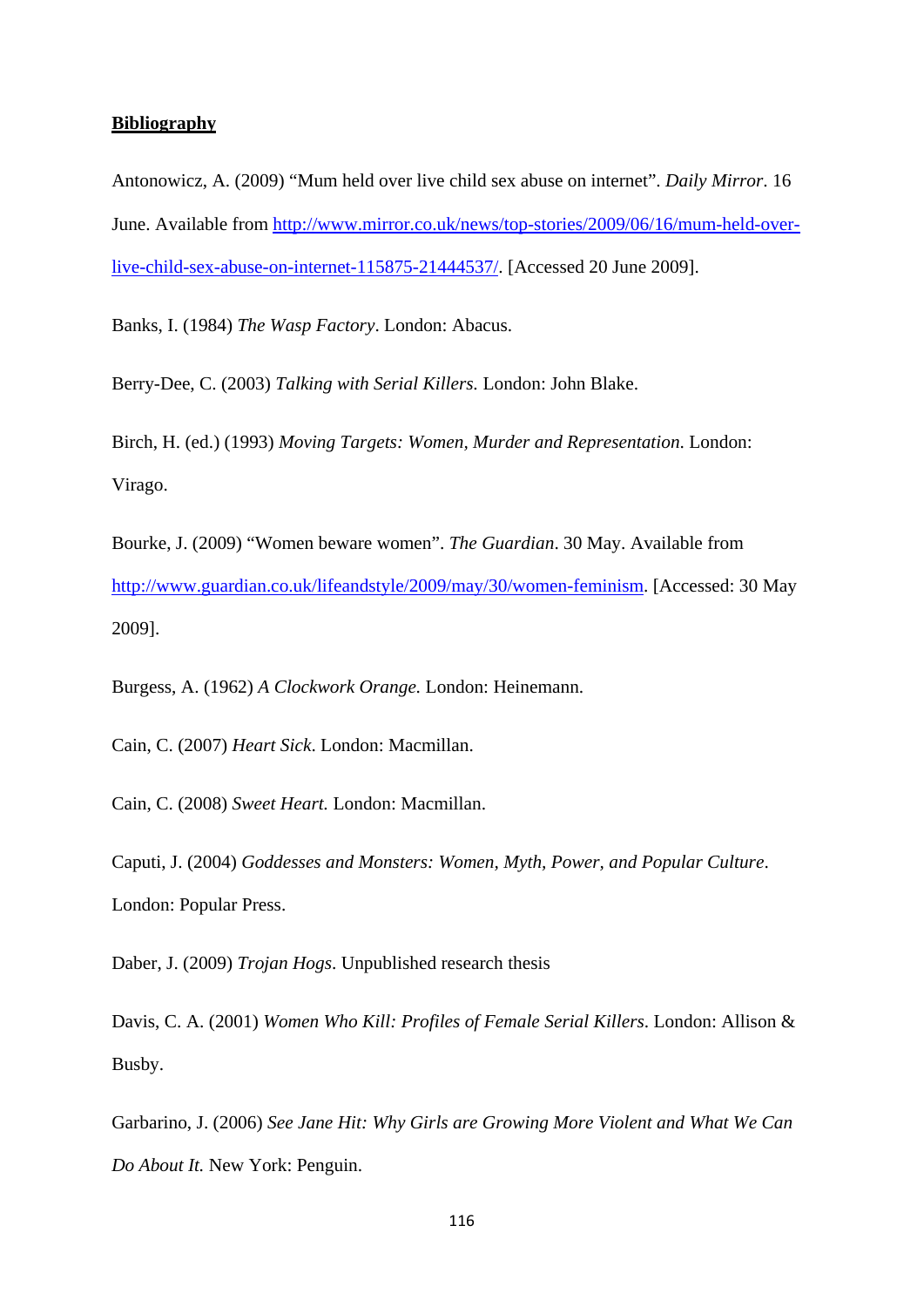Gibson, A. (1999) *Postmodernity, Ethics and the Novel: from Leavis to Levinas*. London: Routledge.

Grant, L. (1993) *Sexing the Millennium.* London: HarperCollins.

Harris, T. (1988) *The Silence of the Lambs*. London: BCA.

Harvey, M. (2009) "Disbelief as teacher Melissa Huckaby is charged with child rape and murder". 24 April. Available from

http://www.timesonline.co.uk/tol/news/world/us\_and\_americas/article6164779.ece.

[Accessed 28 April 2009]

Hendin, J. G. (2004) *HeartBreakers: Women and Violence in Contemporary Culture and Literature*. New York: Palgrave Macmillan.

Hickley, M. (2009) "Rise of the thugetttes". *The Daily Mail*. 26 May. Available from http://www.dailymail.co.uk/news/article-1187531/Rise-thugettes-Quarter-ALL-violentassaults-Britain-carried-women.html. [Accessed 26 May 2009].

Horsley, L. (2005) *Twentieth Century Crime Fiction*. Oxford: Oxford University Press.

Lee Allen, S. (2002) *In the Devil's Garden: A Sinful History of Forbidden Food*. Edinburgh: Canongate.

March, W. (1954) *The Bad Seed*. New Jersey: The Ecco Press.

Morris, S. (2009) "Angry scenes as nursery worker appears in court on sexual assault charges". *The Guardian*. 11 June. Available from

http://www.guardian.co.uk/society/2009/jun/11/vanessa-george-nursery-sexual-assaultcharges-court. [Accessed 16 June 2009].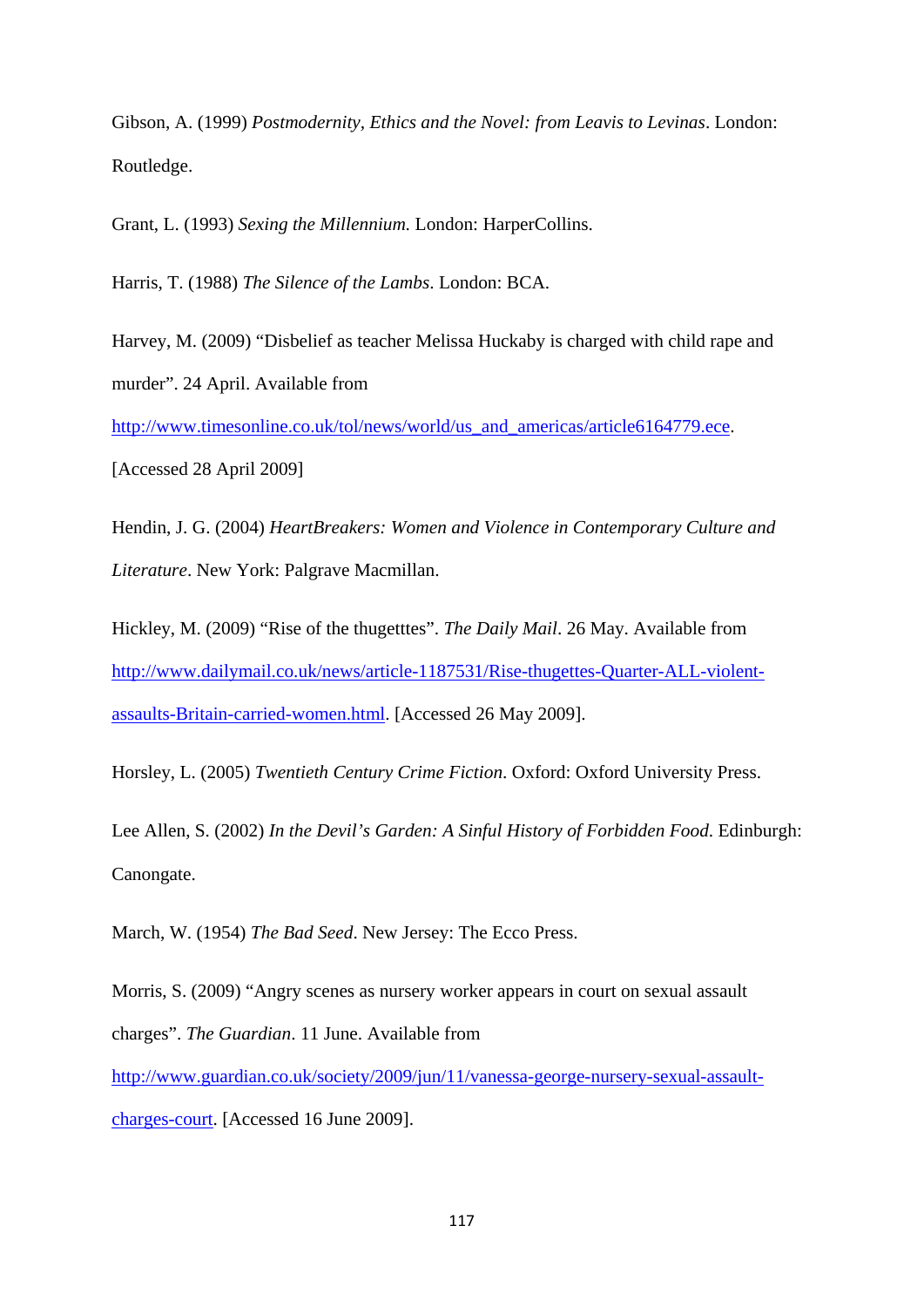Owen, R. (2009) "Amanda Knox takes stand in Meredith Kercher murder trial". *Times Online*. 12 June. Available from

http://www.timesonline.co.uk/tol/news/world/europe/article6485389.ece. [Accessed 12 June 2009].

Paglia, Camille. (1990) *Sexual Personae: Art and Decadence from Nefertiti to Emily Dickinson*. London & New Haven: Yale University Press.

Pearson, P. (1997) *When She Was Bad: How Women Get Away With Murder*. London: Virago.

Petrie, D.J. (2004) *Contemporary Scottish Fictions: Film, Television and the Novel.*  Edinburgh: Edinburgh University Press.

Pullar, P. (1970) *Consuming Passions: A History of English Food and Appetite*. London: Hamish Hamilton.

Shakespeare, W. (1967) *Macbeth*. London: Penguin.

Shaw, A. (2009) "Whipped naked by girl gang". *Daily Mirror*. 16 June. Available from http://www.mirror.co.uk/news/top-stories/2009/06/16/whipped-naked-by-girl-gang-115875- 21444639/. [Accessed 16 June 2009].

Schurman-Kauflin, D.S. (2000) *The New Predator*: *Women Who Kill*. New York: Algora Publishing.

Vronsky, P. (2007) *Female Serial Killers: How and Why Women Become Monsters.* New York: Penguin Group.

Webb, B. (2008) *A Clockwork Apple*. London: Burning House.